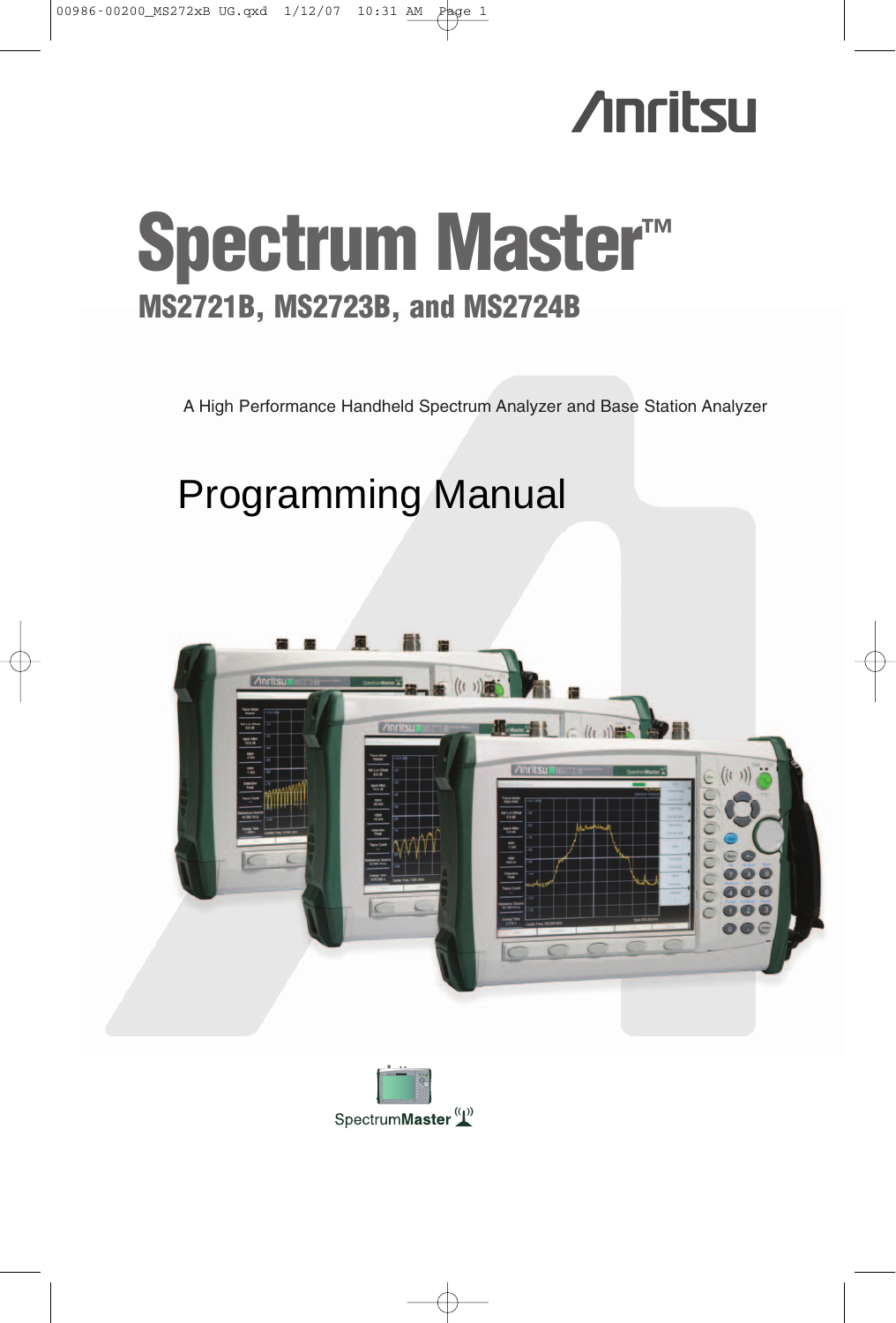# **Table of Contents**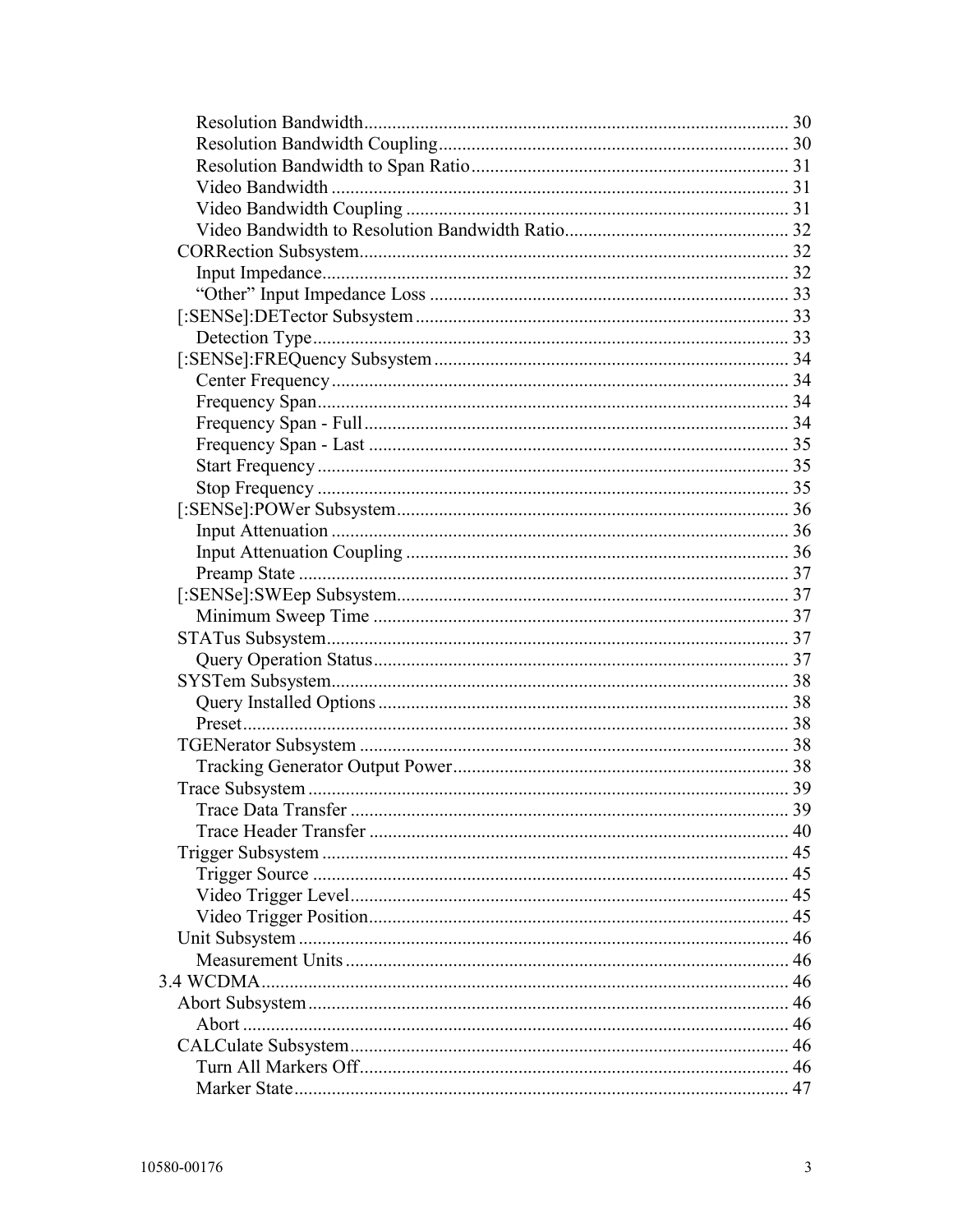| 61 |
|----|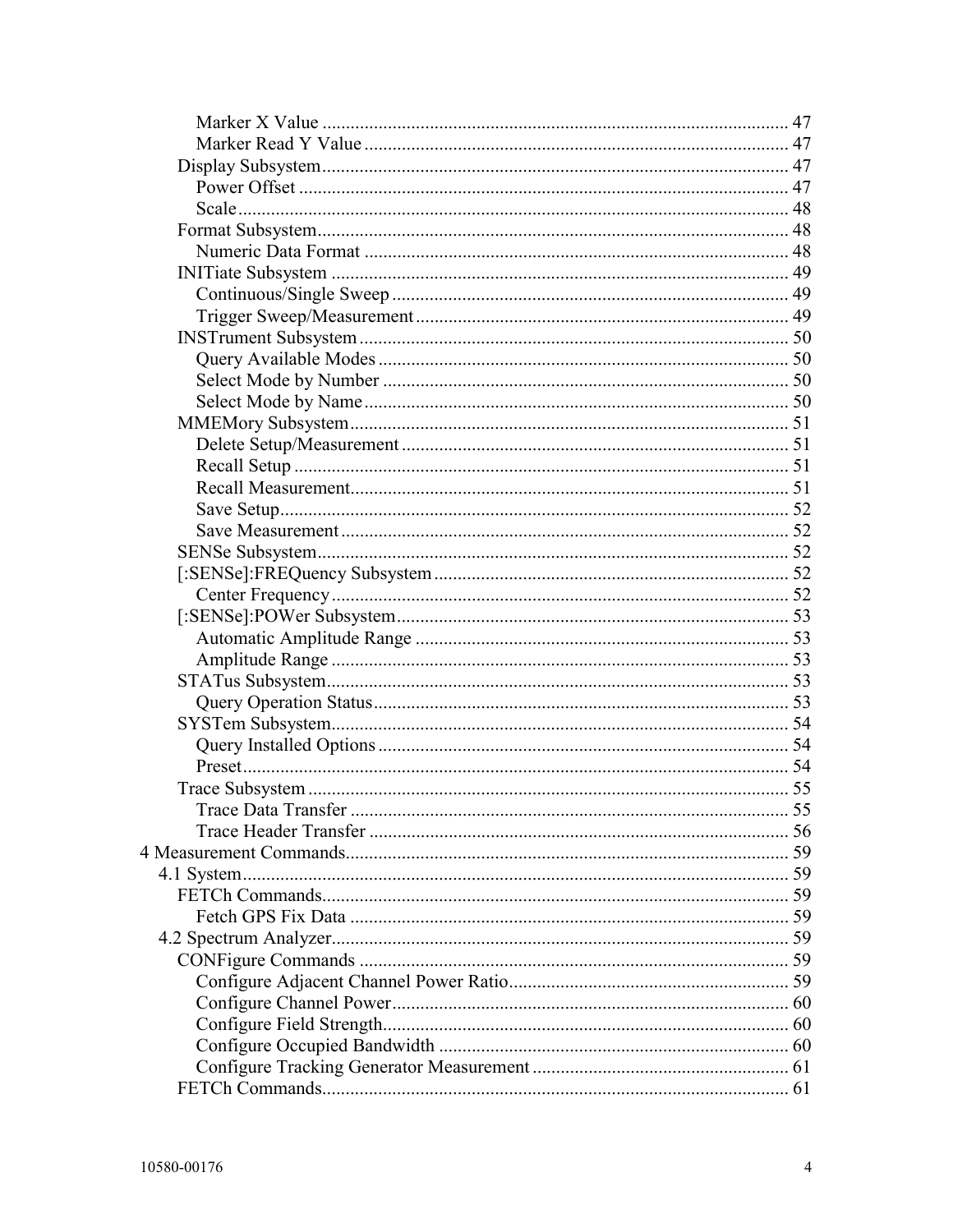| .72 |
|-----|
|     |
|     |
|     |
|     |
|     |
|     |
|     |
|     |
|     |
|     |
|     |
|     |
|     |
|     |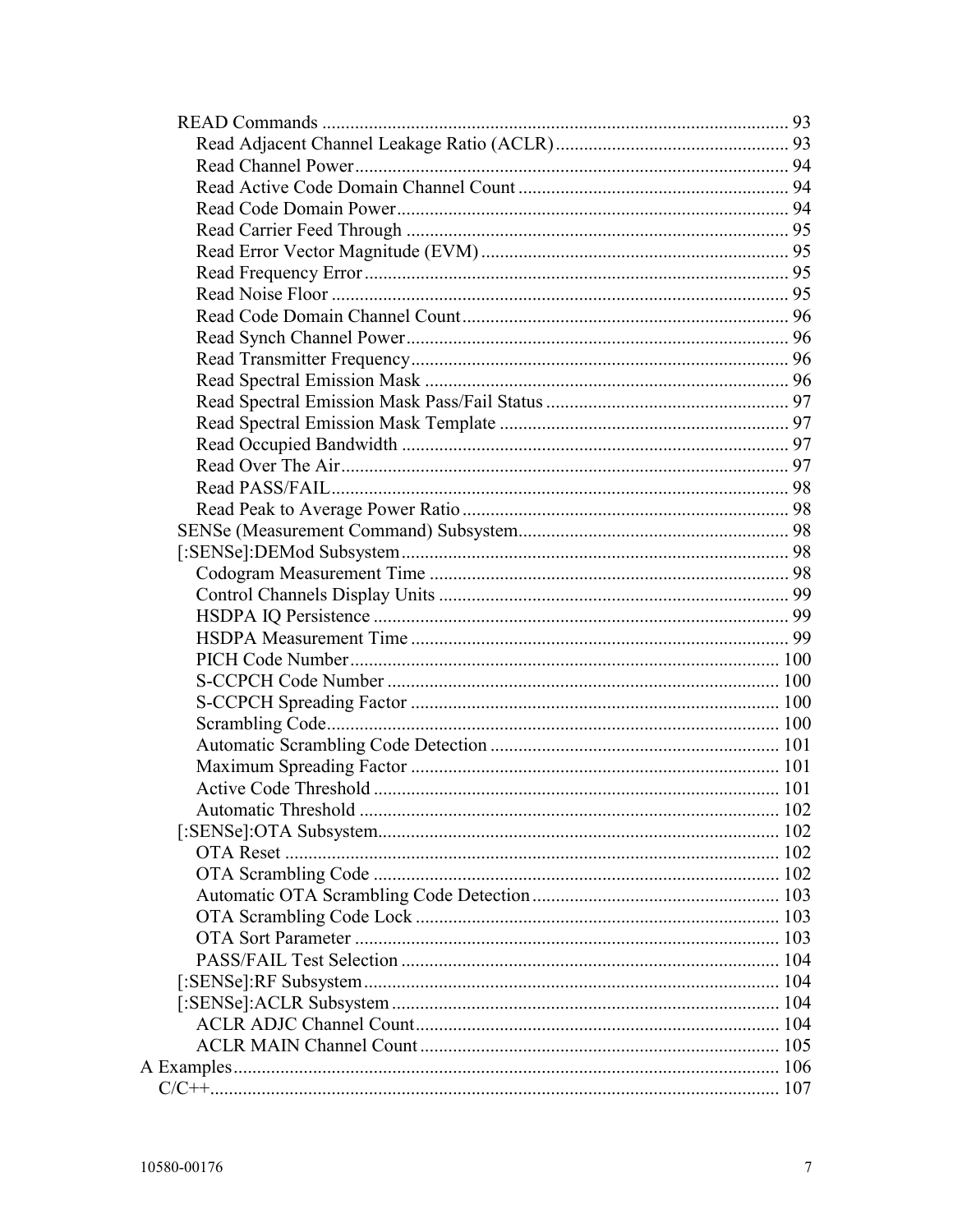| <b>LabVIEWTM</b> |  |
|------------------|--|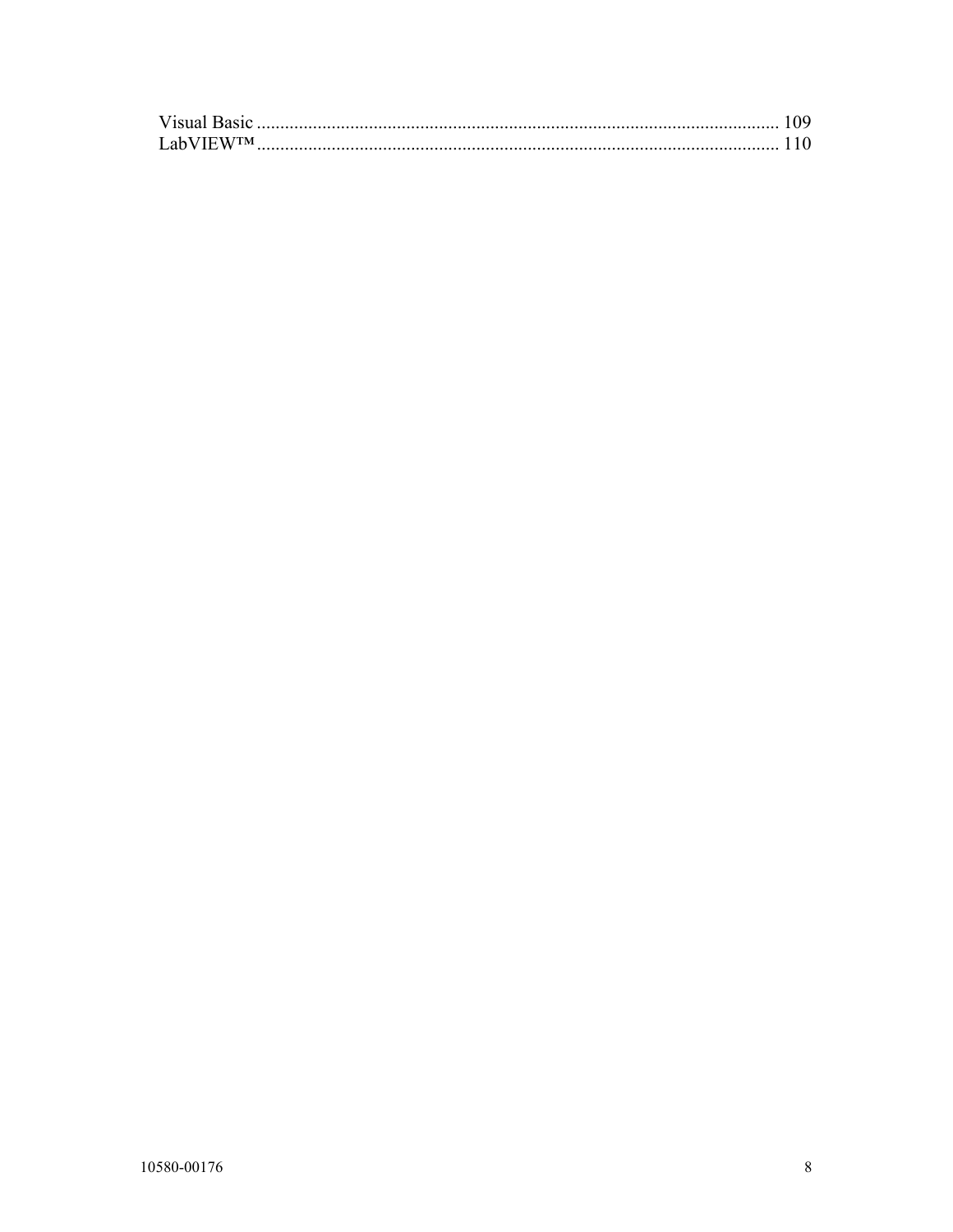# **1 Introduction**

# *Scope of this Manual*

This manual contains descriptions of the remote commands available for Anritsu's line of Master™ products.

While it does reference the equivalent front-panel interface for each command, it does not provide a complete front panel reference. Please see the appropriate product's User's Guide for that information.

# *References*

IEEE Standard 488.2-1992, *IEEE Standard Codes, Formats, Protocols and Common Commands for Use with ANSI/IEEE Std 488.1-1987*. IEEE, New York, NY, 1992.

SCPI Standard-1999, *Standard Commands for Programmable Instruments Volume 1: Syntax and Style*. SCPI Consortium, San Diego, CA, 1999.

*MS2721A Spectrum Analyzer User's Guide* (document #10580-00103). Anritsu Company, Morgan Hill, CA, 2004.

*NI-VISA User Manual* (document #370423A-01). National Instruments Corporation, Austin, TX, 2001.

# *Trademark Acknowledgments*

NI-VISA and LabVIEW are trademarks of National Instruments Corporation. Spectrum Master is a trademark of Anritsu Company.

# *Firmware Revisions*

To check your current firmware revision, press Shift-8 (System), Status.

Remote commands are available beginning with Base Version 1.13. They are available in the applications beginning with the following firmware revisions:

| Application       | <b>Firmware Revision</b> |
|-------------------|--------------------------|
| Spectrum Analyzer |                          |
| <b>WCDMA</b>      |                          |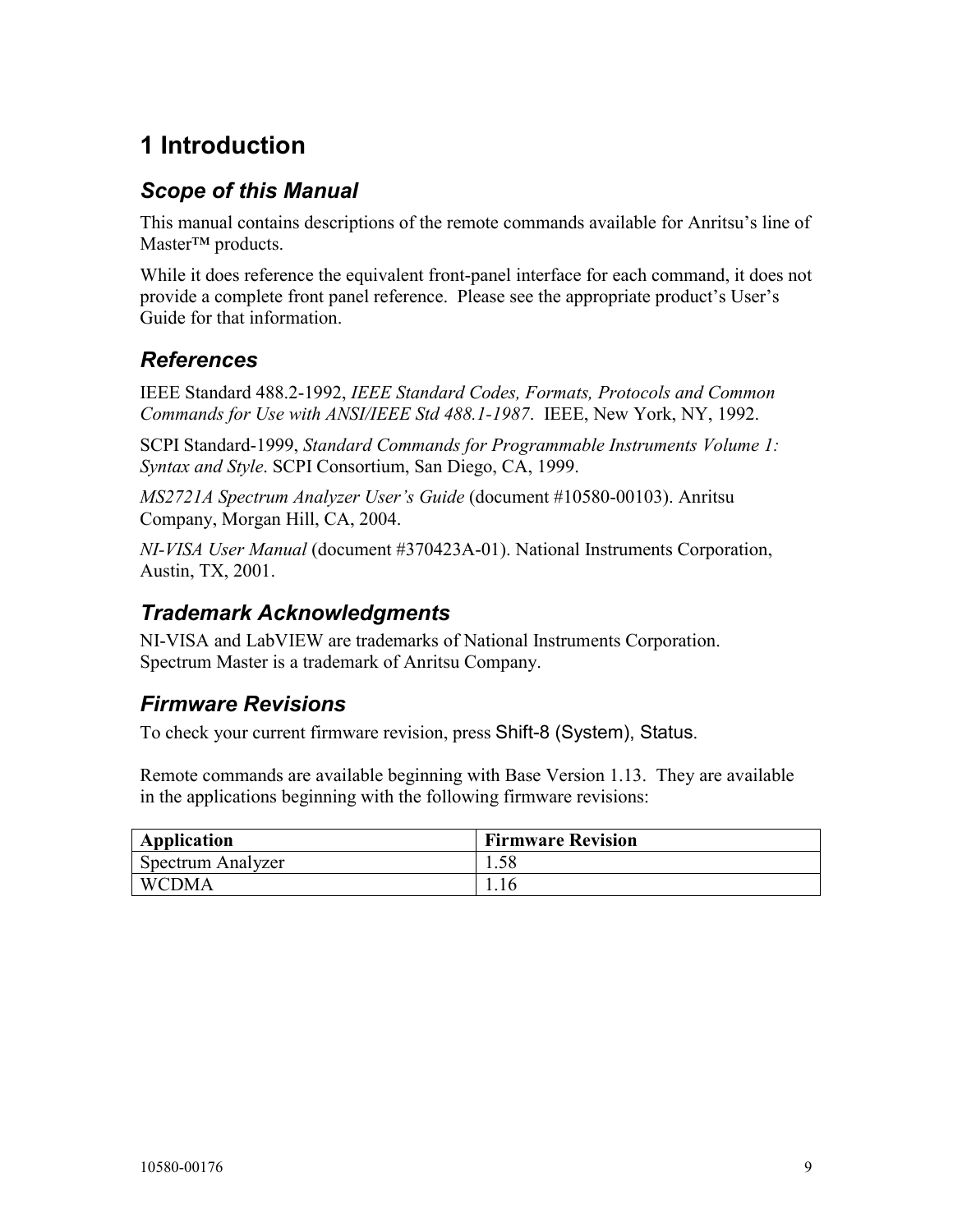# **2 Programming Overview**

# *Controller Interface*

The physical interface is the RJ-45 connection on the instrument for 10BASE-T.

Data transfer takes place over Ethernet using TCP/IP and the VXI-11 protocol. In order to communicate with the instrument the PC must have a VXI-11 client implementation either as part of the controller program or using a third party software package on the controlling PC. The examples in Appendix A of this manual are written using National Instruments' NI-VISA™ product.

# *Command Structure*

# **Format**

The Master™ product line implements a remote interface based on the 1999 SCPI Standard. This is an ASCII-based command set.

Some basic details are described below. For a more detailed description see the SCPI Standard, available for download on the SCPI Consortium website.

# **Command Tree**

SCPI commands are organized in a "tree" structure. The base of the tree is called the "root". The "branches" are the functional subsystems. Each "branch" can have subbranches. The final node is called the "leaf". The entire sequence of branches, plus the leaf, make up the command. For example, part of the "SENSe" branch looks like this: [:SENSE]

```
:FREQuency 
  :CENTer 
  :STARt 
   :STOP 
   :SPAN 
      :FULL 
      :PREVious
```
Although they are at different levels in the tree, "CENTer" and "FULL" are both leaves on the tree.

There can be branches and leaves in the tree with the same name as long as they appear at different levels. For example, there is an "AUTO" leaf at the tip of both of these branches:

| [:SENSe]    | [:SENSe]   |
|-------------|------------|
| :BANDwidth  | :BANDwidth |
| :RESolution | :VIDeo     |
| : AUTO      | : AUTO     |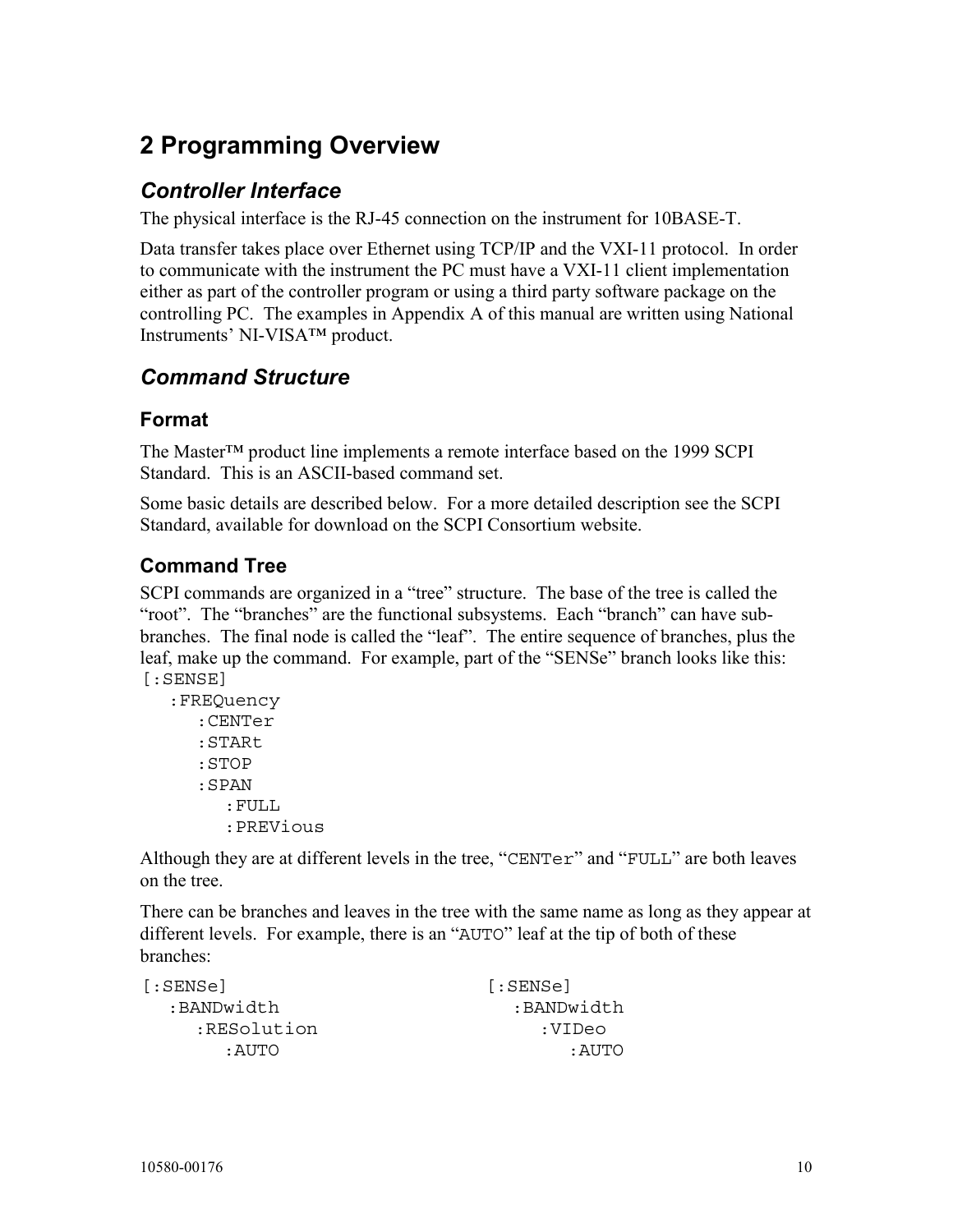## **Subsystems**

A colon (":") separates each subsystem. For example, the command :SENSe:FREQuency:STARt <freq> sets the start frequency. The start frequency is part of the :FREQuency subsystem which is part of the :SENSe subsystem. Stop frequency is also part of the :SENSe:FREQuency subsystem. It is specified by :SENSe:FREQuency:STOP.

# **Optional Subsystems**

One subsystem at each "tree" level can be specified as optional. That is, the optional subsystem does not need to be specified to create a valid command. For example, if the specification is written as [:SENSe]:FREQuency:STARt, the :SENSe subsystem is optional. So, both :SENS:FREQ:STAR and :FREQ:START are valid commands and will have the same result.

# **Long Format vs. Short Format**

Each keyword has a long format and a short format. The start frequency can be specified by :SENSe:FREQuency:STARt or :SENS:FREQ:STAR. The capital letters in the command specification indicate the short form of the command.

Only the short form and the long form are acceptable. For example, :SENS:FREQuen:STA is not an acceptable form of the command.

## **Case Sensitivity**

Commands are not case sensitive. For example, :SENS:FREQ:STAR 1 MHZ and :sens:freq:star 1 mhz will have the same result.

#### **Parameters**

The command and its parameters are separated by a space. Parameters may be specified with optional units, depending on the command.

For example, : SENS: FREQ: STAR 1 MHZ sets the start frequency to 1 MHz.

Multiple parameters are separated by a comma  $(\lq\lq$ .

# **Query Format**

Many commands have a query format that will return a parameter value or other data. For example, : SENS: FREQ: STAR? will return the current value of the start frequency.

## **Combining Multiple Commands**

Multiple commands can be sent together if separated by a semi-colon (";"). For example, :SENSe:FREQ:STAR 1MHZ;:SENSe:FREQ:STOP 2 MHZ would set the start frequency to 1 MHz and then set the stop frequency to 2 MHz.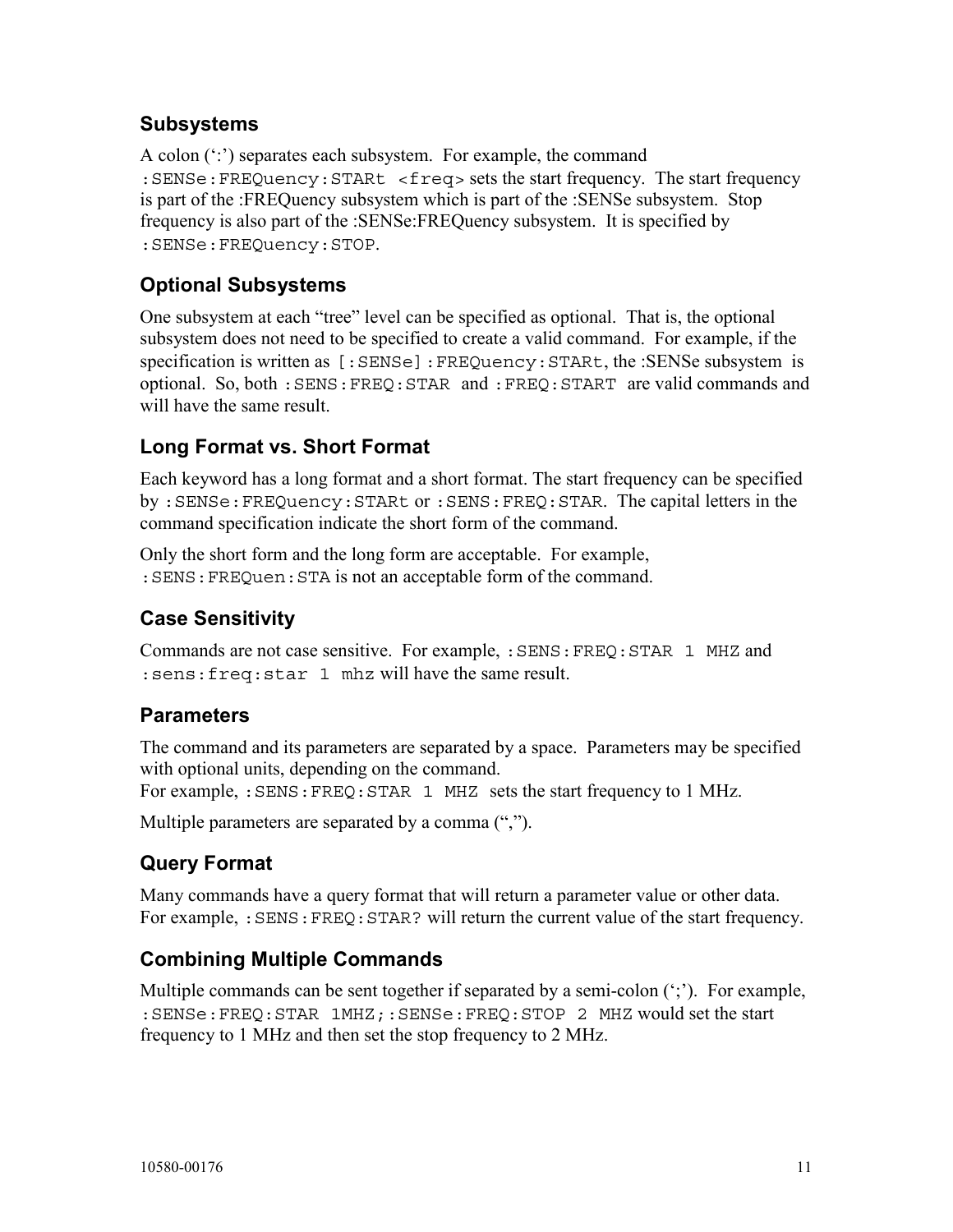# **Creating Valid Commands**

| <b>Command Specification</b>                                  | <b>Valid Forms</b>                                                                                        |
|---------------------------------------------------------------|-----------------------------------------------------------------------------------------------------------|
| [:SENSe]:FREQuency:STARt<br>$<$ freq>                         | The following all produce equivalent<br>results:                                                          |
|                                                               | :SENSe: FREQuency: STARt 1<br>MHZ                                                                         |
|                                                               | : SENS: FREQ: STAR 1 MHZ                                                                                  |
|                                                               | :sense:frequency:start<br>1000000                                                                         |
|                                                               | :FREQ:STAR 1000 KHZ                                                                                       |
| $:$ CALCulate:MARKer $[1]  2 3 $<br>$4 5 6:X < x$ -parameter> | The first 2 commands set the location<br>of marker 1. The third command sets<br>the location of marker 2. |
|                                                               | : CALC: MARK: X 1 GHZ                                                                                     |
|                                                               | : CALC: MARK1:X 1 GHZ                                                                                     |
|                                                               | : CALC: MARK2: X 2 GHZ                                                                                    |
| : UNIT: POWer<br>DBM   DBV   DBMV   DBUV   V   W              | The following commands are identical:<br>: UNIT: POWer DBM<br>:unit:pow dbm                               |
| : INITiate: CONTinuous<br>OFF  ON 0 1                         | The following commands are identical:<br>: INITiate: CONTinuous OFF<br>:init:cont 0                       |

# **Command Terminators**

The <new line> character (ASCII 10) in the last data byte of a command string is used as a command terminator. Use of a command terminator will reset the command path to the root of the tree.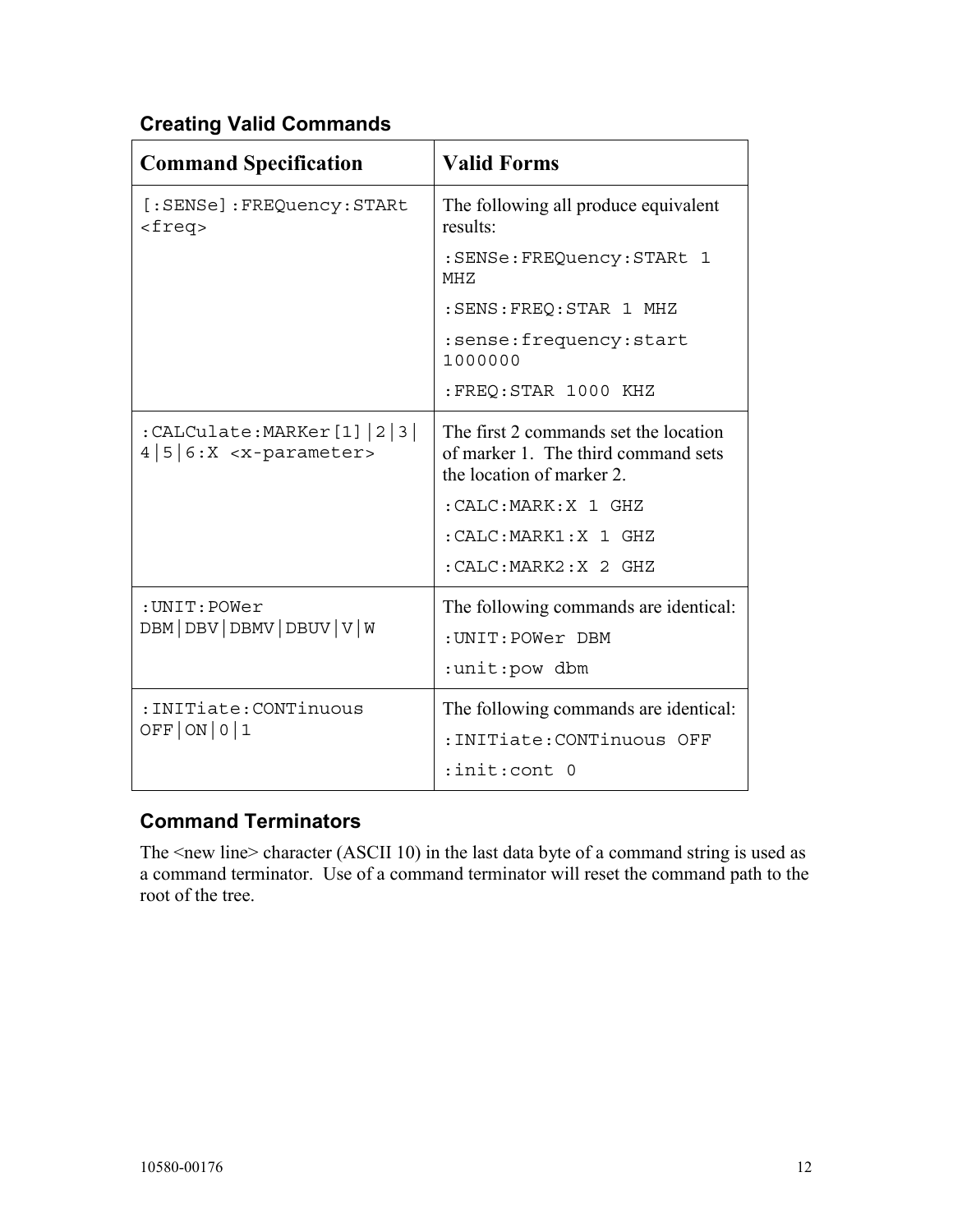# *Conventions*

The following conventions have been used throughout the document.

# **Notational Conventions**

This document uses several notational conventions. They are listed below.

| : COMMands: WILL: LOOK: LIKE: THIS               | Commands will be formatted to<br>differentiate them from text<br>descriptions.                                                       |
|--------------------------------------------------|--------------------------------------------------------------------------------------------------------------------------------------|
| :COMMand:QUERies:LOOK:LIKE:THIS?                 | The query form of the command will<br>be followed by a "?"                                                                           |
| Front-panel key sequences use this<br>formatting | Front-panel keypresses will be<br>formatted to differentiate them from<br>text descriptions.<br>Key presses are separated by a comma |
|                                                  | $($ ",").                                                                                                                            |
| <identifier></identifier>                        | Identifiers will be enclosed in " $\leq$ ".<br>They indicate that some type of data<br>must be provided.                             |
|                                                  | The " " indicates that a choice must be<br>made.                                                                                     |
| [optional input]                                 | Optional input will be enclosed in "[]".                                                                                             |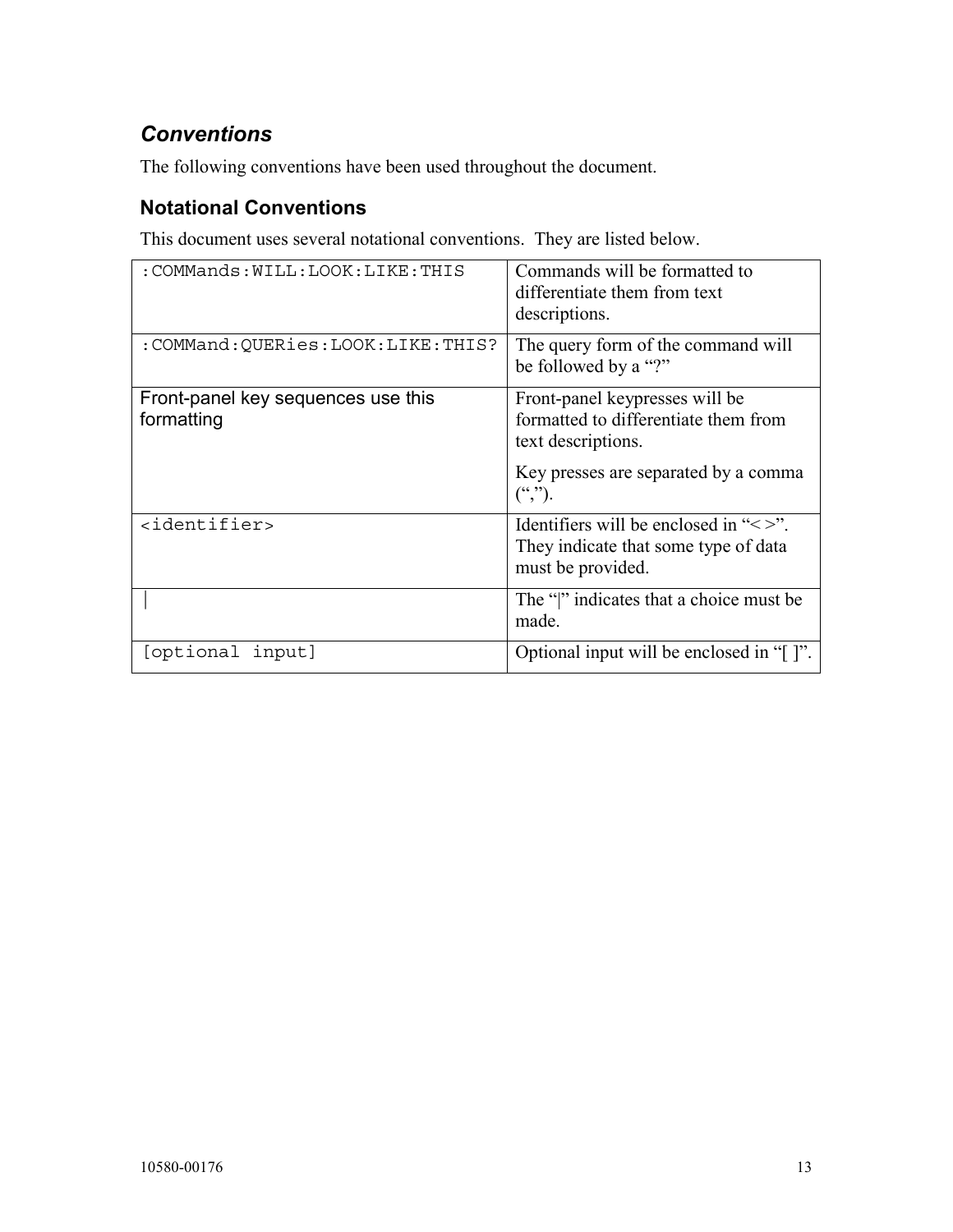# **Identifiers**

The following identifiers have been used throughout the remote command definitions. Descriptions are provided here. In most cases, units will be specified with the individual command.

| <b>Identifier</b>           | <b>Description</b>                                                                                                                                            |
|-----------------------------|---------------------------------------------------------------------------------------------------------------------------------------------------------------|
| <amplitude></amplitude>     | Amplitude value. Units specified with the command.                                                                                                            |
| $<$ freq>                   | Frequency. Units specified with the command.                                                                                                                  |
| <integer></integer>         | Integer value, no units. Range specified with the<br>command.                                                                                                 |
| <number></number>           | Numeric value, integer or real.                                                                                                                               |
| <percentage></percentage>   | Percentage value from 0-100. Units are always "%".                                                                                                            |
| <rel ampl=""></rel>         | Relative amplitude. Units are always dB.                                                                                                                      |
| <x-parameter></x-parameter> | Parameter value in the units of the x-axis. Units are<br>specified with the command.                                                                          |
| <string></string>           | The string should be enclosed in either single quotes $(3)$<br>or double quotes ("").                                                                         |
| <file name=""></file>       | The name should be enclosed in either single quotes $(3)$<br>or double quotes (""). The need for an extension will be<br>documented with applicable commands. |
| <voltage></voltage>         | Voltage. Units specified with the command.                                                                                                                    |
| <current></current>         | Current. Units specified with the command.                                                                                                                    |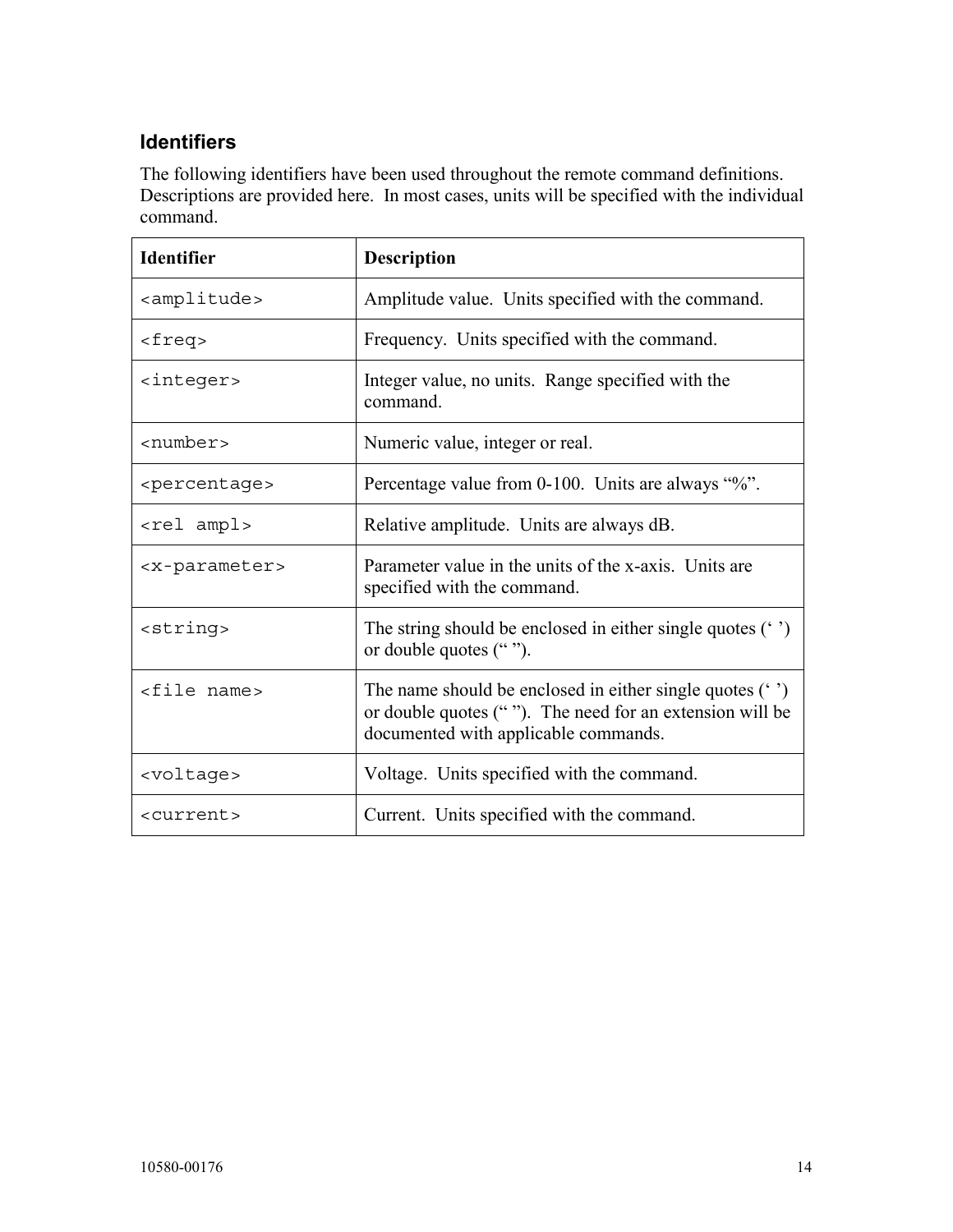# **3 Remote Commands**

# 3.1 IEEE Common Commands

These commands are specified in IEEE Standard 488.2-1992, *IEEE Standard Codes, Formats, Protocols and Common Commands for Use with ANSI/IEEE Std 488.1-1987*. IEEE, New York, NY, 1992.

# **Identity Query**

#### **\*IDN?**

This command returns the following information in <string> format separated by commas: manufacturer name ("Anritsu"), model number/options, serial number, firmware package number.

Note that the model number and options will be separated by a "/" and each option will be separated by a "/".

For example, the return string might look like:

"Anritsu,MS2721A,1234567890,1.00"

## **Reset**

#### **\*RST**

This command restores parameters in the current application as well as system settings to their factory default values.

System settings affected by this command are Ethernet configuration, language, volume and brightness.

Note that the unit will power-cycle after this command is executed.

| Front Panel Access: | Shift-8 (System), System Options, Reset, Factory<br><b>Defaults</b> |
|---------------------|---------------------------------------------------------------------|
| See Also:           | :SYSTem:PRESet:                                                     |

# 3.2 System

# *SENSe Subsystem*

The commands in this subsystem relate to device-specific parameters, not signal-oriented parameters.

# *[:SENSe]:GPS Subsystem*

This subsystem includes commands that affect the optional GPS (Global Positioning System) on the instrument.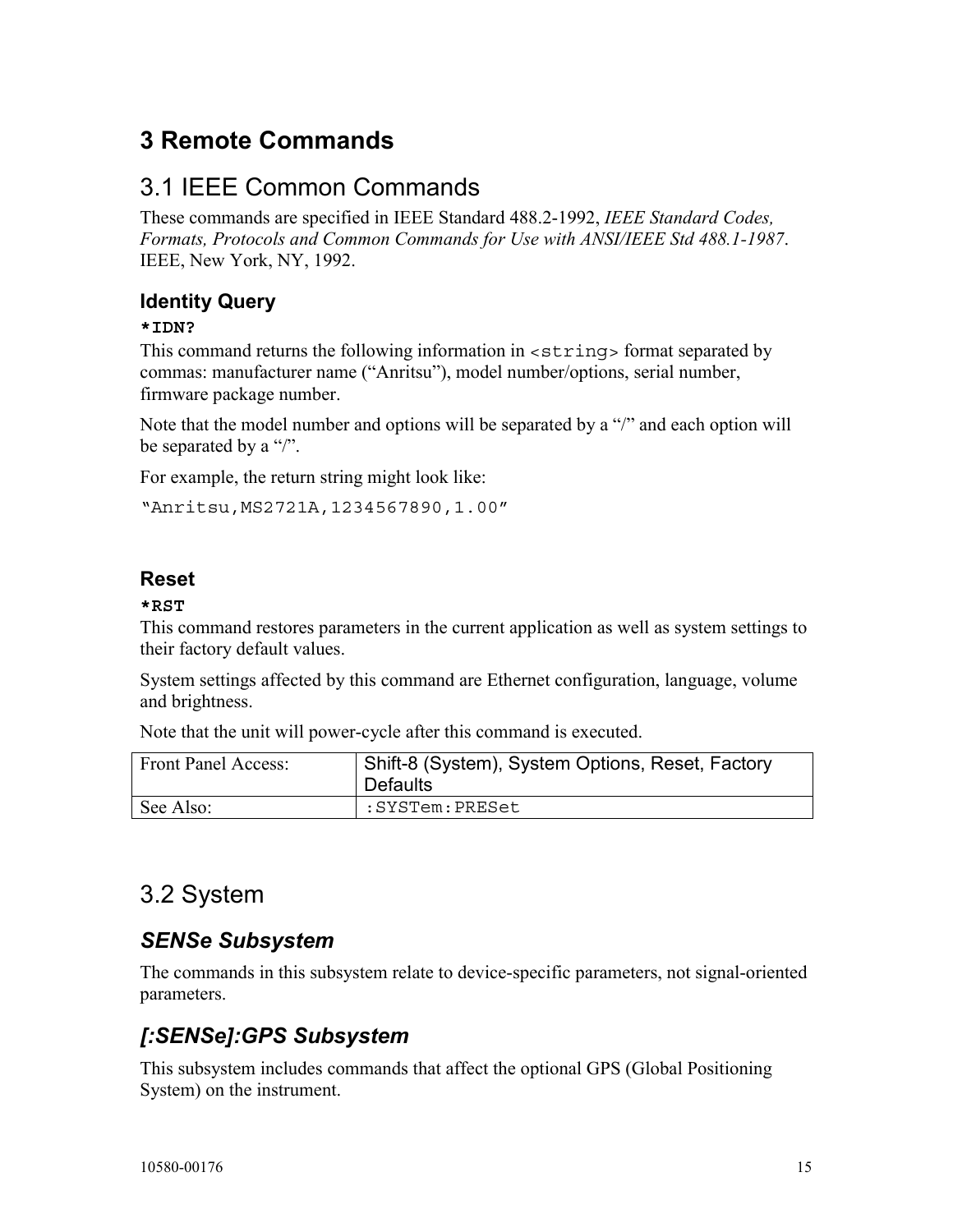# **GPS On/Off**

**[:SENSe]:GPS OFF|ON|0|1 [:SENSe]:GPS?**  Enables/disables optional GPS capability.

| Factory Preset / *RST:     | Off                              |
|----------------------------|----------------------------------|
| <b>Front Panel Access:</b> | Shift-8(System), GPS, GPS On/Off |
| <b>Required Options:</b>   | Option 31                        |

#### **GPS Reset**

#### **[:SENSe]:GPS:RESet**

Resets optional GPS reciever.

| <b>Front Panel Access:</b> | Shift-8(System), GPS, Reset |
|----------------------------|-----------------------------|
| <b>Required Options:</b>   | Option 31                   |

# 3.3 Spectrum Analyzer

# *Abort Subsystem*

The abort subsystem includes commands that allow the user to stop current measurement activities on the instrument.

## **Abort**

#### **:ABORt**

Restarts the current sweep and/or measurement. Resets the trigger system.

If :INITiate:CONTinuous is OFF (i.e. the instrument is in single sweep mode), send the command : INITiate [: IMMediate] to trigger the next sweep.

If :INITiate:CONTinuous is ON (i.e. the instrument is in continuous sweep mode) a new sweep will start immediately.

| <b>Front Panel Access:</b> | Shift-3 (Sweep), Reset Sweep |
|----------------------------|------------------------------|
| See Also:                  | :INITiate:CONTinuous: :      |
|                            | :INITiate[:IMMediate]        |

# *CALCulate Subsystem*

The commands in this subsystem process data that has been collected via the SENSe subsystem.

# *:CALCulate:LIMit Subsystem*

This subsystem defines the limit lines and controls the limit check.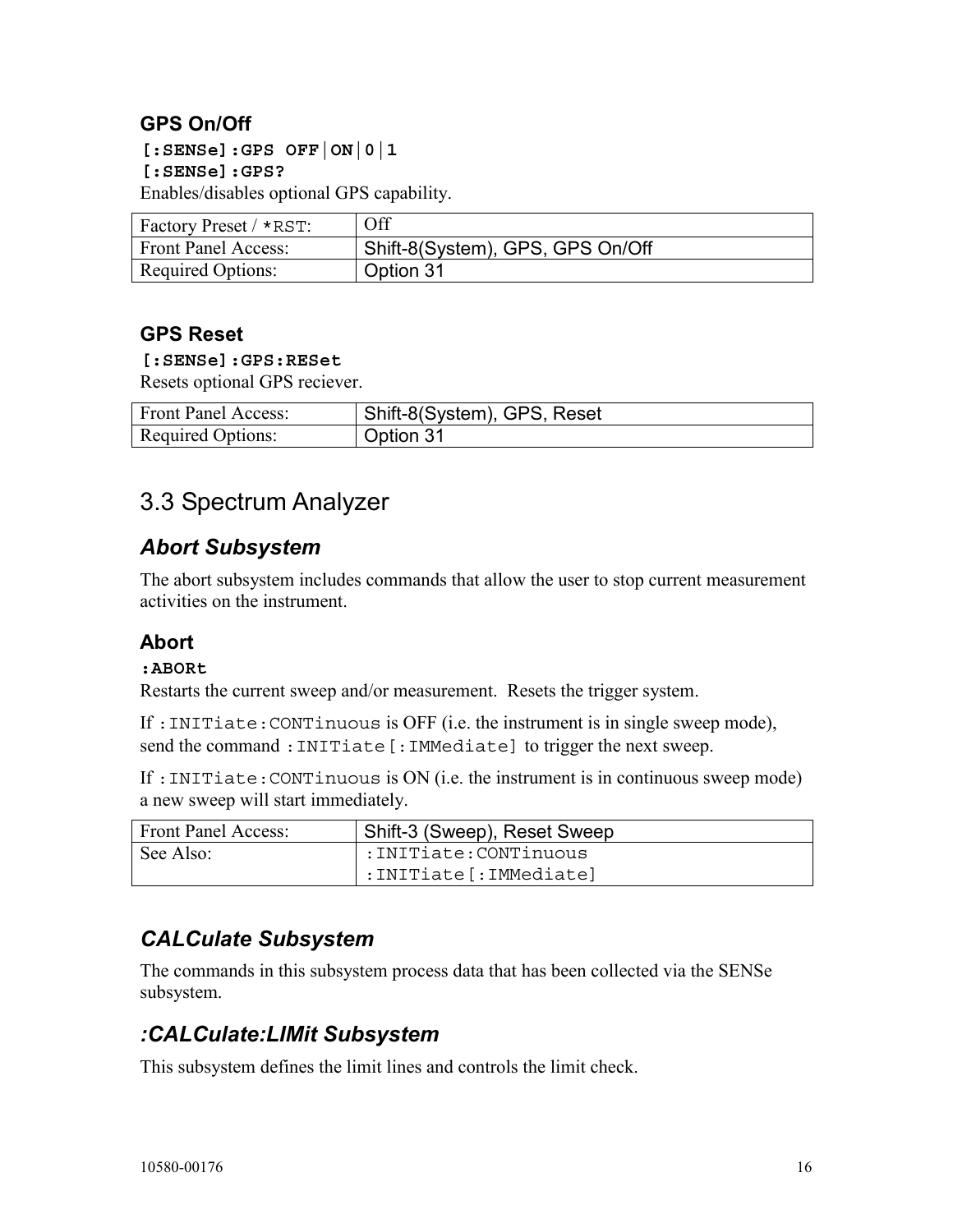## **Limit Alarm**

**:CALCulate:LIMit:ALARm OFF|ON|0|1 :CALCulate:LIMit:ALARm?** 

Enables/disables the currently active limit line alarm.

Setting the value to ON or 1 will turn on the limit alarm.

Setting the value to OFF or 0 will turn off the limit alarm.

The query version of the command returns a 1 if the currently selected limit line alarm is set to ON and returns 0 if OFF.

Use :CALCulate:LIMit:TYPe to set the currently active limit line.

| Factory Preset / *RST:     | <b>OFF</b>                   |
|----------------------------|------------------------------|
| <b>Front Panel Access:</b> | Shift-6 (Limit), Limit Alarm |
| See Also:                  | I: CALCulate: LIMit: TYPe    |

#### **Lower Limit Alarm**

#### **:CALCulate:LIMit:LOWer:ALARm OFF|ON|0|1**

**:CALCulate:LIMit:LOWer:ALARm?** 

Enables/disables the lower limit alarm.

It is a combination of the commands : CALCulate: LIMit: TYPe 1; :CALCulate:LIMit:ALARm ON|OFF.

Setting the value to ON or 1 will turn on the lower limit alarm.

Setting the value to OFF or 0 will turn off the lower limit alarm.

The query version of the command returns a 1 if the lower limit line alarm is ON and returns 0 if OFF.

Note that using this command set the lower limit line active for editing.

| Factory Preset / *RST:     | <b>OFF</b>                   |
|----------------------------|------------------------------|
| <b>Front Panel Access:</b> | Shift-6 (Limit), Limit Alarm |
| See Also:                  | :CALCulate:LIMit:ALARm       |

## **Number of Lower Limit Points**

#### **:CALCulate:LIMit:LOWer:POINt?**

Returns the number of points currently in the lower limit line.

Note that issuing this command will set the lower limit line active for editing (:CALCulate:LIMit:TYPe 1).

## **Lower Limit State**

```
:CALCulate:LIMit:LOWer[:STATe] OFF|ON|0|1 
:CALCulate:LIMit:LOWer[:STATe]?
```
Turns the lower limit line ON or OFF.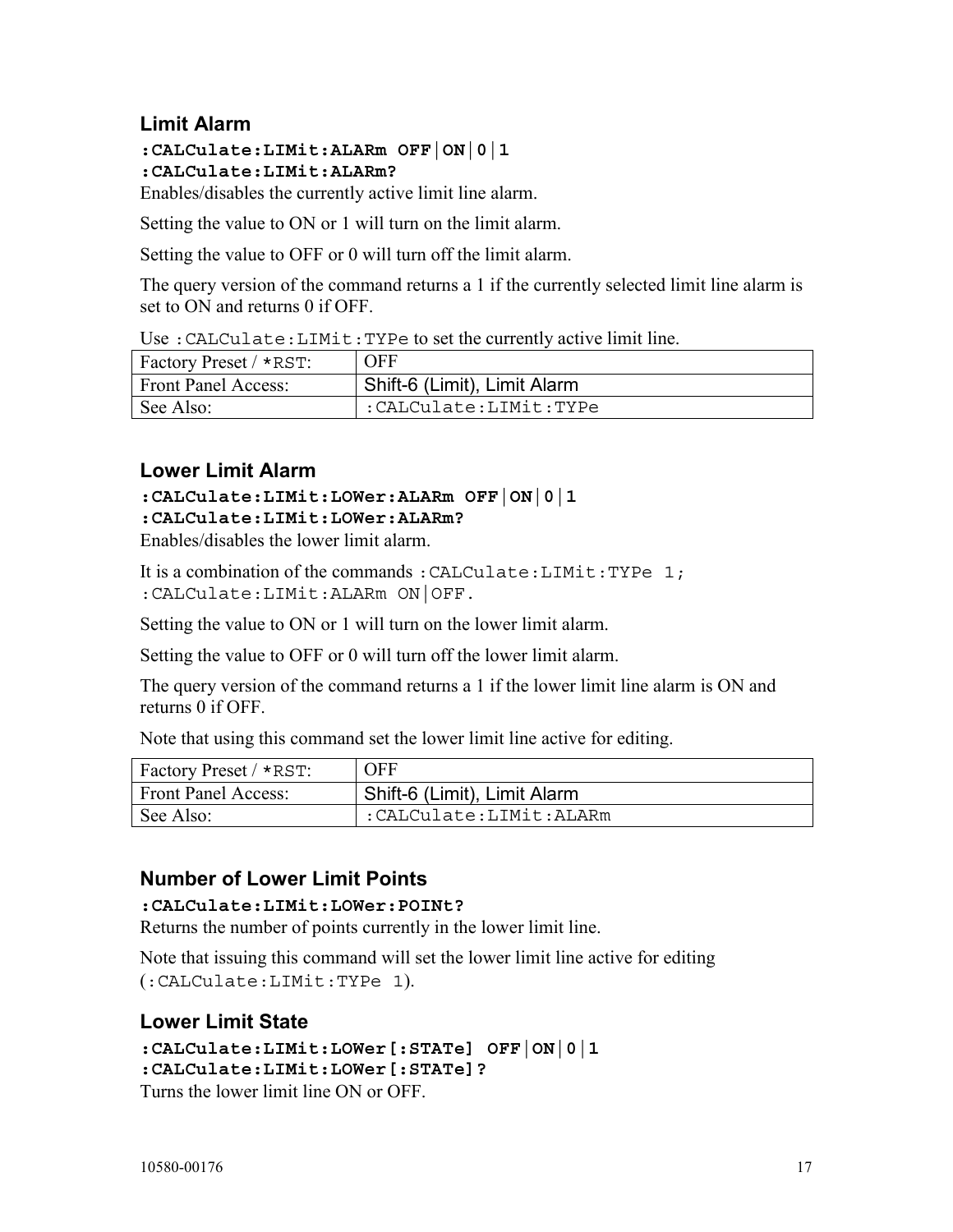It is a combination of the commands: CALCulate: LIMit: TYPe 1; :CALCulate:LIMit:STATe ON|OFF.

The query version of the command returns a 1 if the lower limit line is ON and returns a 0 if OFF.

| Factory Preset / *RST:     | <b>OFF</b>               |
|----------------------------|--------------------------|
| <b>Front Panel Access:</b> | Shift-6 (Limit), On/Off  |
| See Also:                  | :CALCulate:LIMit[:STATe] |

#### **Number of Limit Points**

#### **:CALCulate:LIMit:POINt?**

Returns the number of points currently in the active limit line.

Use :CALCulate:LIMit:TYPe to set the currently active limit line.

| See $\lambda$ <sup>+</sup><br>Also: |                       |
|-------------------------------------|-----------------------|
|                                     | :CALCulate:LIMit:TYPe |

# **Add Limit Point**

#### **:CALCulate:LIMit:POINt:ADD**

Adds a new limit point to the currently active limit line.

Use :CALCulate:LIMit:TYPe to set the currently active limit line.

| <b>Front Panel Access:</b> | Shift-6 (Limit), Limit Edit, Add Point |
|----------------------------|----------------------------------------|
| See Also:                  | :CALCulate:LIMit:TYPe                  |

## **Limit Point X Value**

#### **:CALCulate:LIMit:POINt:X <x-parameter> :CALCulate:LIMit:POINt:X?**

Sets the location of the active limit point on the x-axis at the specified location.  $\langle x - \rangle$ parameter> is defined in the current x-axis.

The query version of the command returns the location of the active limit point on the xaxis.

Use :CALCulate:LIMit:TYPe to set the currently active limit line.

| Front Panel Access: | Shift-6 (Limit), Limit Edit, Frequency |
|---------------------|----------------------------------------|
| Default Unit:       | Current x-axis unit.                   |
| See Also:           | :CALCulate:LIMit:TYPe                  |

## **Limit Point Y Value**

#### **:CALCulate:LIMit:POINt:Y <y-parameter> :CALCulate:LIMit:POINt:Y?**

Sets the location of the active limit point on the y-axis at the specified location.  $\langle y - y \rangle$ parameter> is defined in the current y-axis.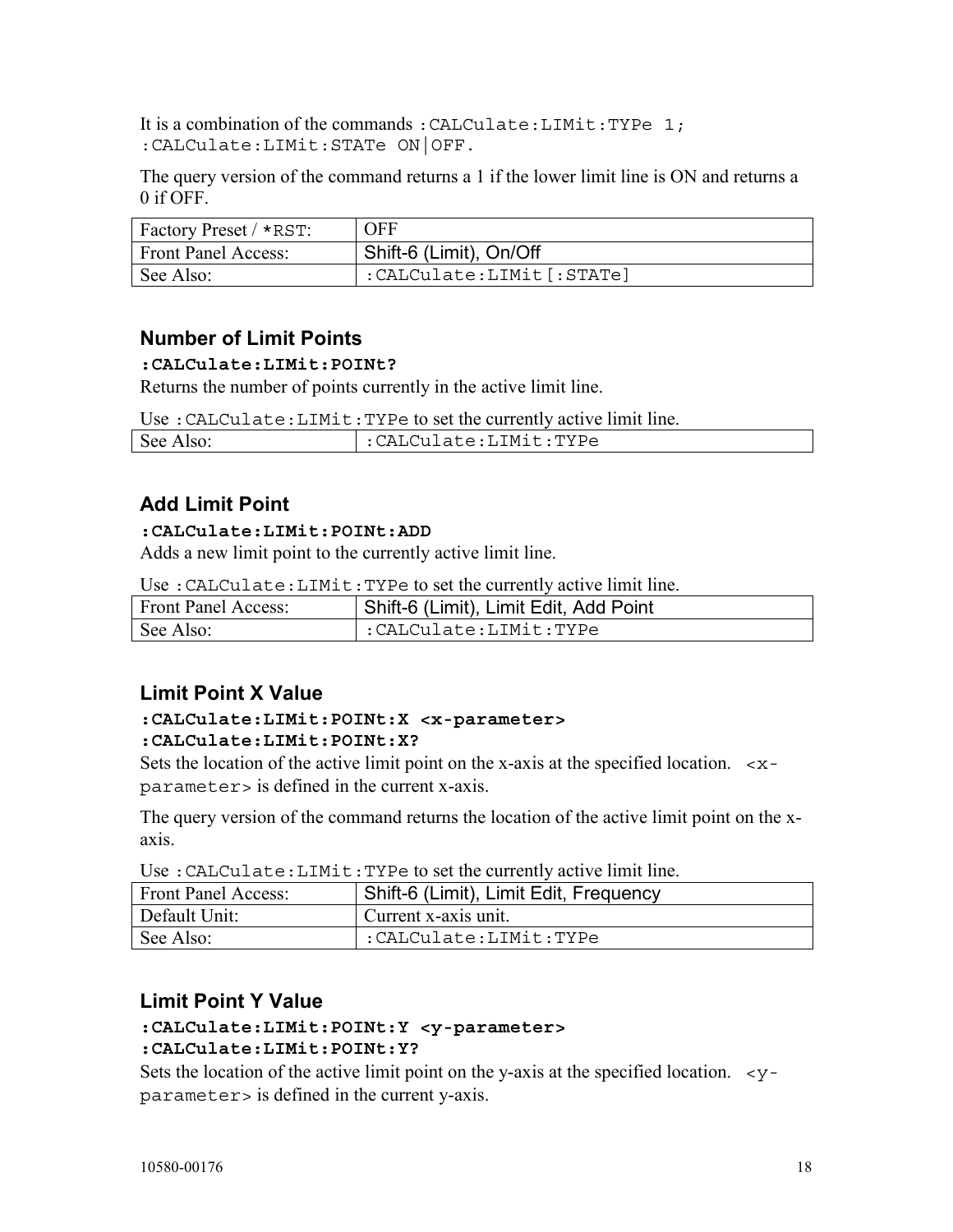The query version of the command returns the location of the active limit point on the yaxis.

| <b>Front Panel Access:</b> | Shift-6 (Limit), Limit Edit, Amplitude |
|----------------------------|----------------------------------------|
| Default Unit:              | Current y-axis unit.                   |
| See Also:                  | :CALCulate:LIMit:TYPe                  |

Use :CALCulate:LIMit:TYPe to set the currently active limit line.

## **Limit State**

#### **:CALCulate:LIMit[:STATe] OFF|ON|0|1 :CALCulate:LIMit[:STATe]?**

Turns the currently selected limit line (upper or lower) ON or OFF.

If the value is set to ON or 1, the currently selected limit line is ON.

If the value is set to OFF or 0, the currently selected limit line is OFF.

The query version of the command returns a 1 if the currently selected limit line is ON and returns a 0 if OFF.

Use :CALCulate:LIMit:TYPe to set the currently active limit line.

| <b>Factory Preset / *RST:</b> | <b>OFF</b>              |
|-------------------------------|-------------------------|
| <b>Front Panel Access:</b>    | Shift-6 (Limit), On/Off |
| See Also:                     | :CALCulate:LIMit:TYPe   |

# **Limit Type**

#### **:CALCulate:LIMit:TYPe 0|1 :CALCulate:LIMit:TYPe?**

Sets the limit line segment type (upper or lower) to be edited.

Set the value to 1 for Lower limit segment and 0 for Upper limit line segment.

The query version of the command returns a 1 if the lower limit line is currently active for editing and returns 0 if the upper limit line is currently active for editing.

|  | <b>Front Panel Access:</b> | Shift-6(Limit), Limit |
|--|----------------------------|-----------------------|
|--|----------------------------|-----------------------|

# **Upper Limit Alarm**

#### **:CALCulate:LIMit:UPPer:ALARm OFF|ON|0|1**

#### **:CALCulate:LIMit:UPPer:ALARm?**

Enables/disables the alarm for the upper limit.

It is a combination of the commands: CALCulate: LIMit: TYPe 0; :CALCulate:LIMit:ALARm ON|OFF.

Setting the value to ON or 1 will turn on the upper limit alarm.

Setting the value to OFF or 0 will turn off the upper limit alarm.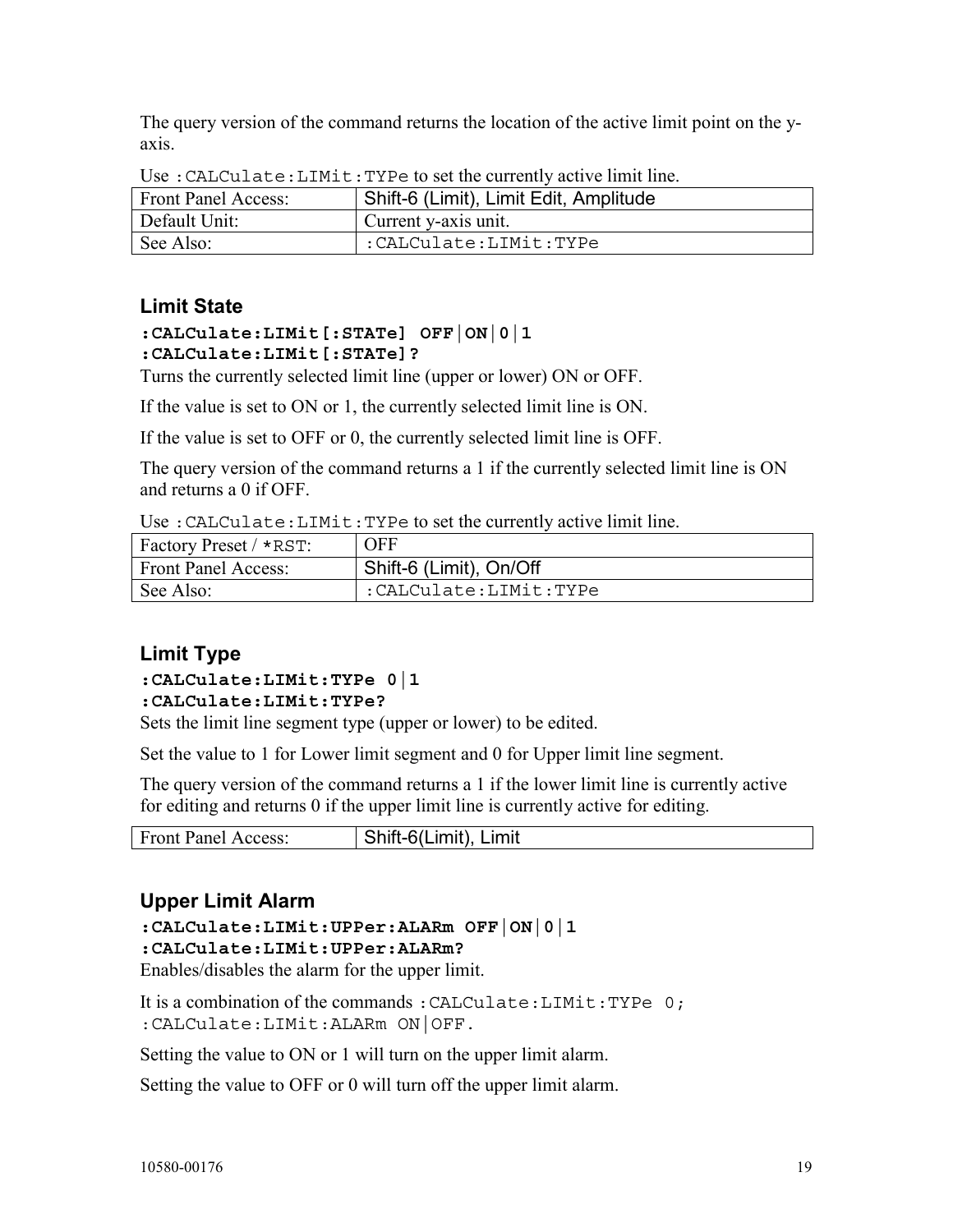The query version of the command returns a 1 if the upper limit line alarm is ON and returns 0 if OFF.

| Factory Preset / *RST: | OFF                          |
|------------------------|------------------------------|
| Front Panel Access:    | Shift-6 (Limit), Limit Alarm |
| See Also:              | :CALCulate:LIMit:ALARm       |

# **Number of Upper Limit Points**

#### **:CALCulate:LIMit:UPPer:POINt?**

Returns the number of points currently in the upper limit line.

Note that issuing this command will set the upper limit line active for editing (:CALCulate:LIMit:TYPe 0).

# **Upper Limit State**

#### **:CALCulate:LIMit:UPPer[:STATe] OFF|ON|0|1 :CALCulate:LIMit:UPPer[:STATe]?**  Turns the upper limit line ON or OFF.

It is a combination of the commands :CALCulate:LIMit:TYPe 0;

:CALCulate:LIMit:STATe ON|OFF.

The query version of the command returns a 1 if the upper limit line is ON and returns a 0 if OFF.

| Factory Preset / *RST:     | <b>OFF</b>               |
|----------------------------|--------------------------|
| <b>Front Panel Access:</b> | Shift-6 (Limit), On/Off  |
| See Also:                  | :CALCulate:LIMit[:STATe] |

## **Move Limit**

#### **:CALCulate:LIMit:VALue <value>**

Sets the currently active limit line value. This command moves an entire single or multisegment limit line up or down by the given  $\le$ value $\ge$ .

Use :CALCulate:LIMit:TYPe to set the currently active limit line.

| <b>Front Panel Access:</b> | Shift-6 (Limit), Limit Edit, Move Limit |
|----------------------------|-----------------------------------------|
| Default Unit:              | Current active value unit.              |
| See Also:                  | :CALCulate:LIMit:TYPe                   |

# *:CALCulate:MARKer Subsystem*

This subsystem contains commands to manipulate data markers.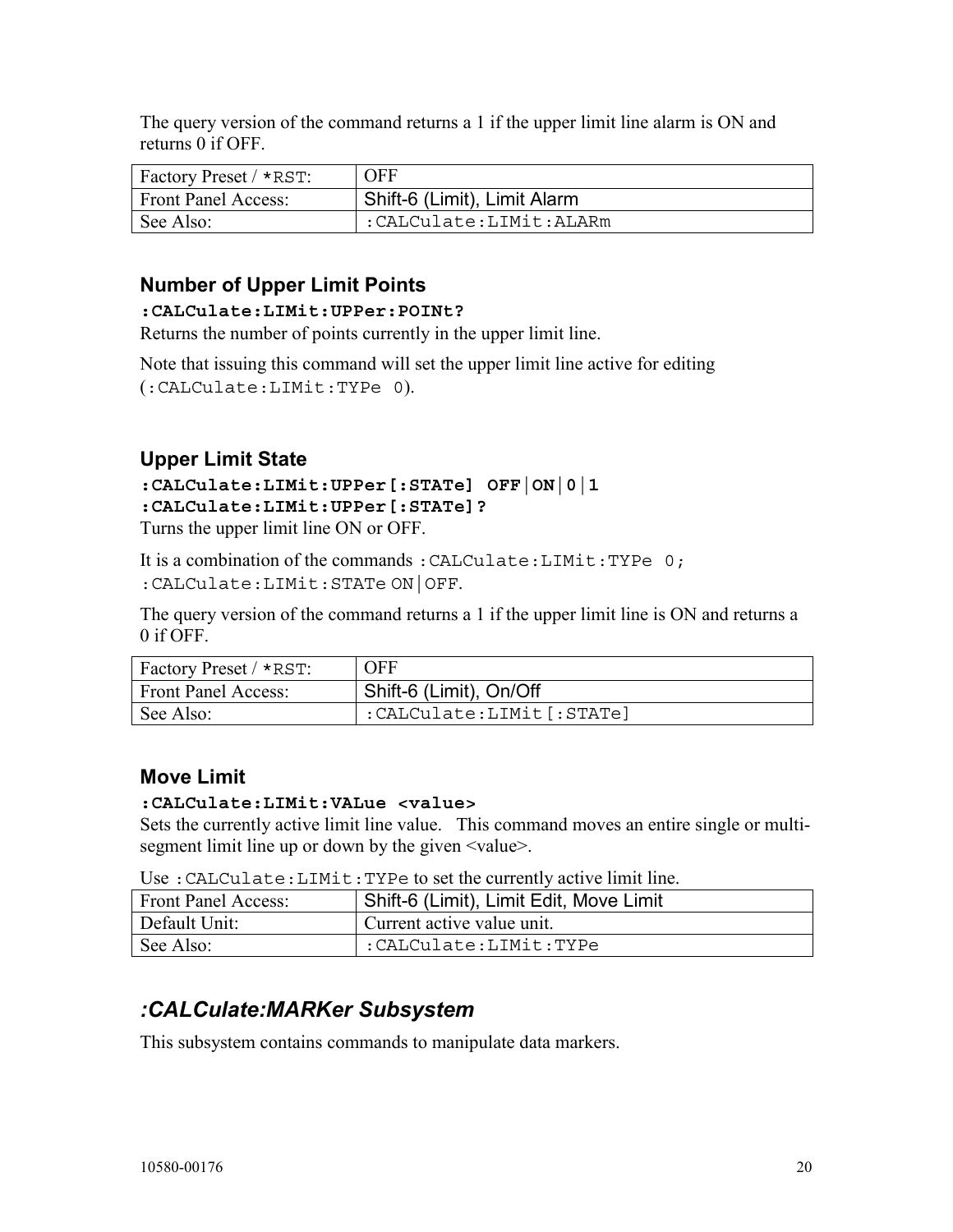## **Turn All Markers Off**

**:CALCulate:MARKer:AOFF** 

Turns off all markers.

| <b>Front Panel Access:</b> | VNA: Marker, All Markers Off       |
|----------------------------|------------------------------------|
|                            | SPA: Marker, More, All Markers Off |
|                            | WCDMA: Marker, All Markers Off     |

#### **Delta Marker State**

```
:CALCulate:MARKer[1]|2|3|4|5|6:DELTa[:STATe] OFF|ON|0|1 
:CALCulate:MARKer[1]|2|3|4|5|6:DELTa[:STATe]? 
Sets the specified delta marker on/off.
```

| Factory Preset / *RST: | <b>OFF</b>    |
|------------------------|---------------|
| Front Panel Access:    | Marker, Delta |

#### **Delta Marker X Value**

#### **:CALCulate:MARKer[1]|2|3|4|5|6:DELTa:X <x-parameter> :CALCulate:MARKer[1]|2|3|4|5|6:DELTa:X?**

Sets the location of the delta marker on the x-axis at the specified location  $\langle x$ -parameter + the reference marker x-axis. <x-parameter> is defined in the current x-axis units.

The query version of the command returns the location of the delta marker on the x-axis.

| Default Unit:              | Current x-axis unit                             |
|----------------------------|-------------------------------------------------|
| <b>Front Panel Access:</b> | Marker, Delta                                   |
| See Also:                  | $\frac{1}{2}$ :CALCulate:MARKer[1]  2 3 4 5 6:X |

#### **Delta Marker Read Y Value**

#### **:CALCulate:MARKer[1]|2|3|4|5|6:DELTa:Y?**

Reads the current Y value for the specified delta marker. The units are the units of the yaxis.

| Default | Current     |
|---------|-------------|
| Unit:   | v-axis unit |

#### **Marker (Maximum) Peak Search**

**:CALCulate:MARKer[1]|2|3|4|5|6:MAXimum**  Puts the specified marker at the maximum amplitude in the trace.

| Front Panel Access: | Marker, [Marker 1/2/3/4/5/6,] Peak Search |
|---------------------|-------------------------------------------|
|                     | Marker, More Peak Options, Peak Search    |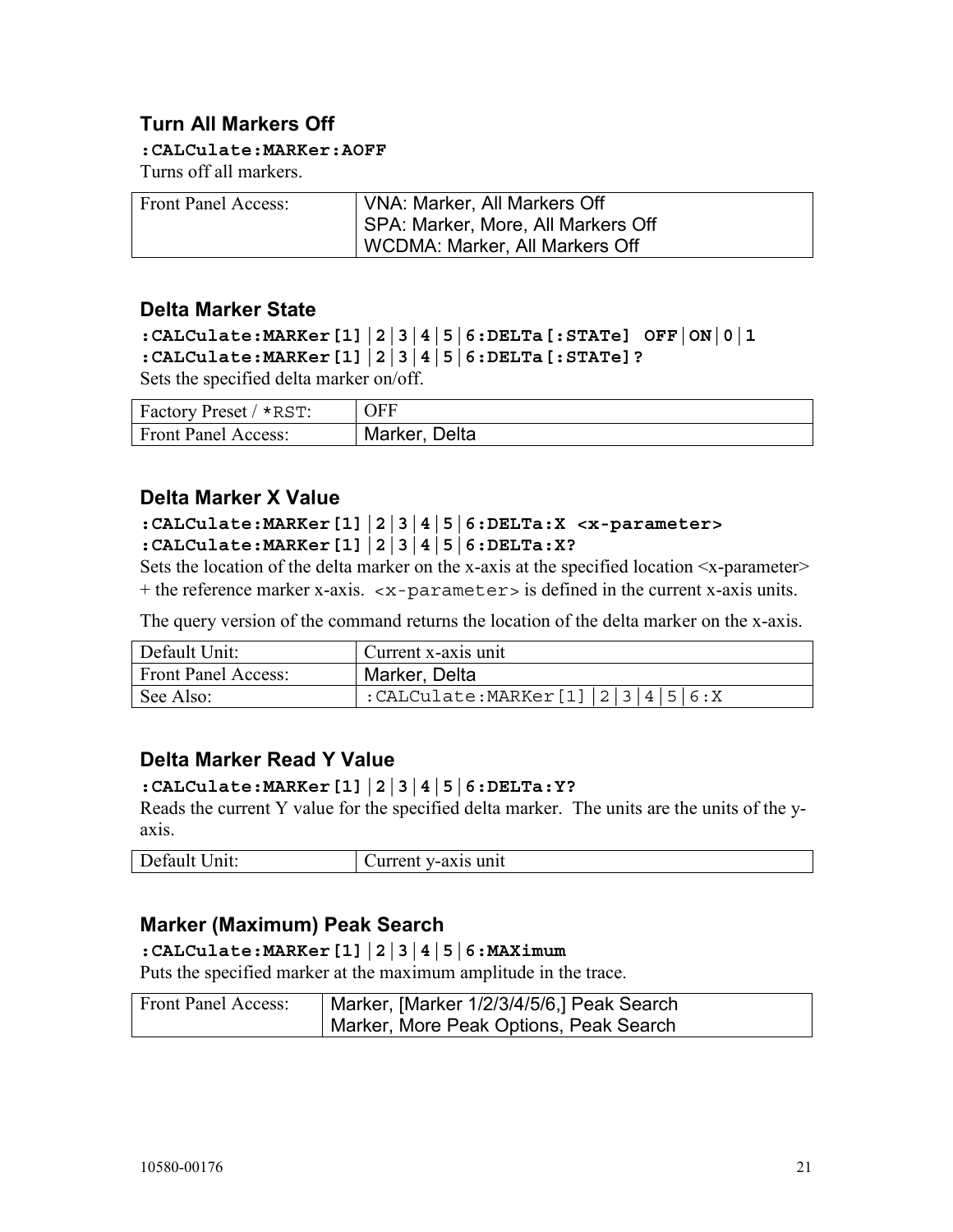# **Marker (Maximum) Peak Search Left**

#### **:CALCulate:MARKer[1]|2|3|4|5|6:MAXimum:LEFT**

Puts the specified marker on the next highest peak to the left of the current peak.

The next highest peak must be above the peak threshold. If no point meets that criterion, the marker is set to the first point on the trace. Note that this command is valid only if the specified marker is on.

| Front Panel Access: | Marker, More Peak Options, Next Peak Left |
|---------------------|-------------------------------------------|
| See Also:           | :CALCulate:MARKer:PEAK:THReshold          |

# **Marker (Maximum) Peak Search Right**

#### **:CALCulate:MARKer[1]|2|3|4|5|6:MAXimum:RIGHt**

Puts the specified marker on the next highest peak to the right of the current peak.

The next highest peak must be above the peak threshold. If no point meets that criterion, the marker is set to the last point on the trace. Note that this command is valid only if the specified marker is on.

| Front Panel Access: | Marker, More Peak Options, Next Peak Right |
|---------------------|--------------------------------------------|
| See Also:           | $\cdot$ :CALCulate:MARKer:PEAK:THReshold   |

## **Peak Threshold**

#### **:CALCulate:MARKer:PEAK:THReshold <percentage> :CALCulate:MARKer:PEAK:THReshold?**

Sets the peak/valley threshold as a percentage of the display.

:CALCulate:MARKer:MAXimum:LEFT and

:CALCulate:MARKer:MAXimum:RIGHt use this value to determine whether a particular display point qualifies as a peak.

| Factory Preset /    | 10%                                       |
|---------------------|-------------------------------------------|
| *RST <sup>.</sup>   |                                           |
| Range:              | $0\%$ to $100\%$                          |
| Default Unit:       | $\frac{0}{0}$                             |
| Front Panel Access: | Marker, More Peak Options, Peak Threshold |

## **Marker Frequency to Center**

**:CALCulate:MARKer[1]|2|3|4|5|6[:SET]:CENTer** 

Sets the center frequency equal to the frequency of the specified marker.

Note that this will result in a change to the start and stop frequencies and may also result in a change to the span.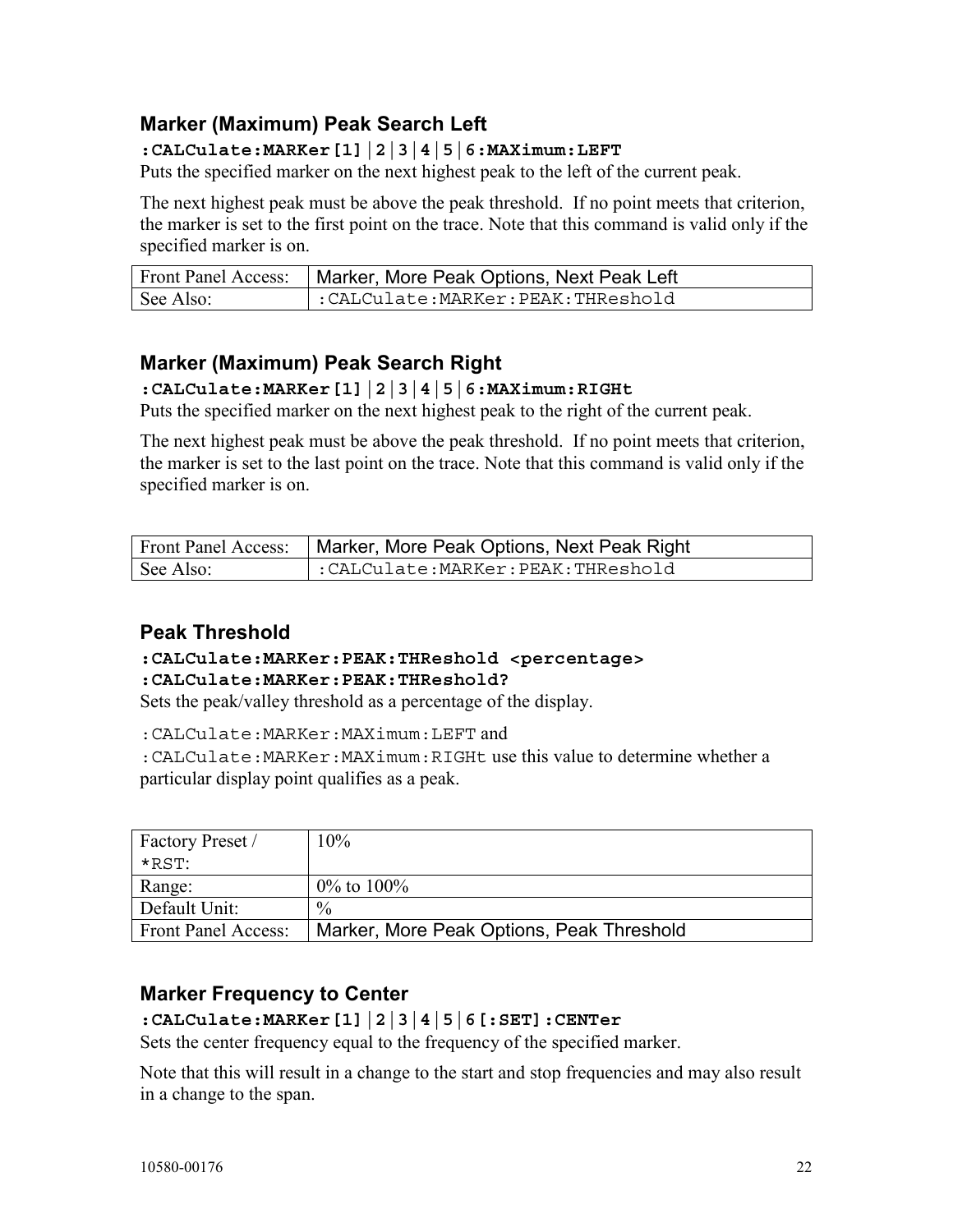| <b>Front Panel Access:</b> | Marker, Marker Freg to Center |
|----------------------------|-------------------------------|
|                            |                               |

#### **Marker to Reference Level**

#### **:CALCulate:MARKer[1]|2|3|4|5|6[:SET]:RLEVel**

Sets the reference level equal to the measured amplitude of the specified marker.

Note that this may result in a change to the input attenuation.

| <b>Front Panel Access:</b> | Marker, Marker to Ref Lyl |
|----------------------------|---------------------------|
|----------------------------|---------------------------|

#### **Marker State**

```
:CALCulate:MARKer[1]|2|3|4|5|6[:STATe] OFF|ON|0|1 
:CALCulate:MARKer[1]|2|3|4|5|6[:STATe]?
```
Sets the specified marker on/off.

| Factory Preset / *RST:     | OFF            |
|----------------------------|----------------|
| <b>Front Panel Access:</b> | Marker, On/Off |

#### **Marker X Value**

#### **:CALCulate:MARKer[1]|2|3|4|5|6:X <x-parameter> :CALCulate:MARKer[1]|2|3|4|5|6:X?**

Sets the location of the marker on the x-axis at the specified location.  $\langle x$ -parameter is defined in the current x-axis units.

The query version of the command returns the location of the marker on the x-axis.

| Default Unit:              | Current x-axis unit          |
|----------------------------|------------------------------|
| <b>Front Panel Access:</b> | Marker, [Marker 1/2/3/4/5/6] |

#### **Marker Read Y Value**

**:CALCulate:MARKer[1]|2|3|4|5|6:Y?** 

Reads the current Y value for the specified marker. The units are the units of the y-axis.

| Default<br>Jnit: | y-axis unit<br>$U$ urrent |
|------------------|---------------------------|
|                  |                           |

#### *Display Subsystem*

This subsystem provides commands that modify the display of data for the user. They do not modify the way in which data is returned to the controller.

#### **Scale**

```
:DISPlay:WINDow:TRACe:Y[:SCALe]:PDIVision <rel ampl> 
:DISPlay:WINDow:TRACe:Y[:SCALe]:PDIVision? 
Sets the scale (dB/division) for the y-axis.
```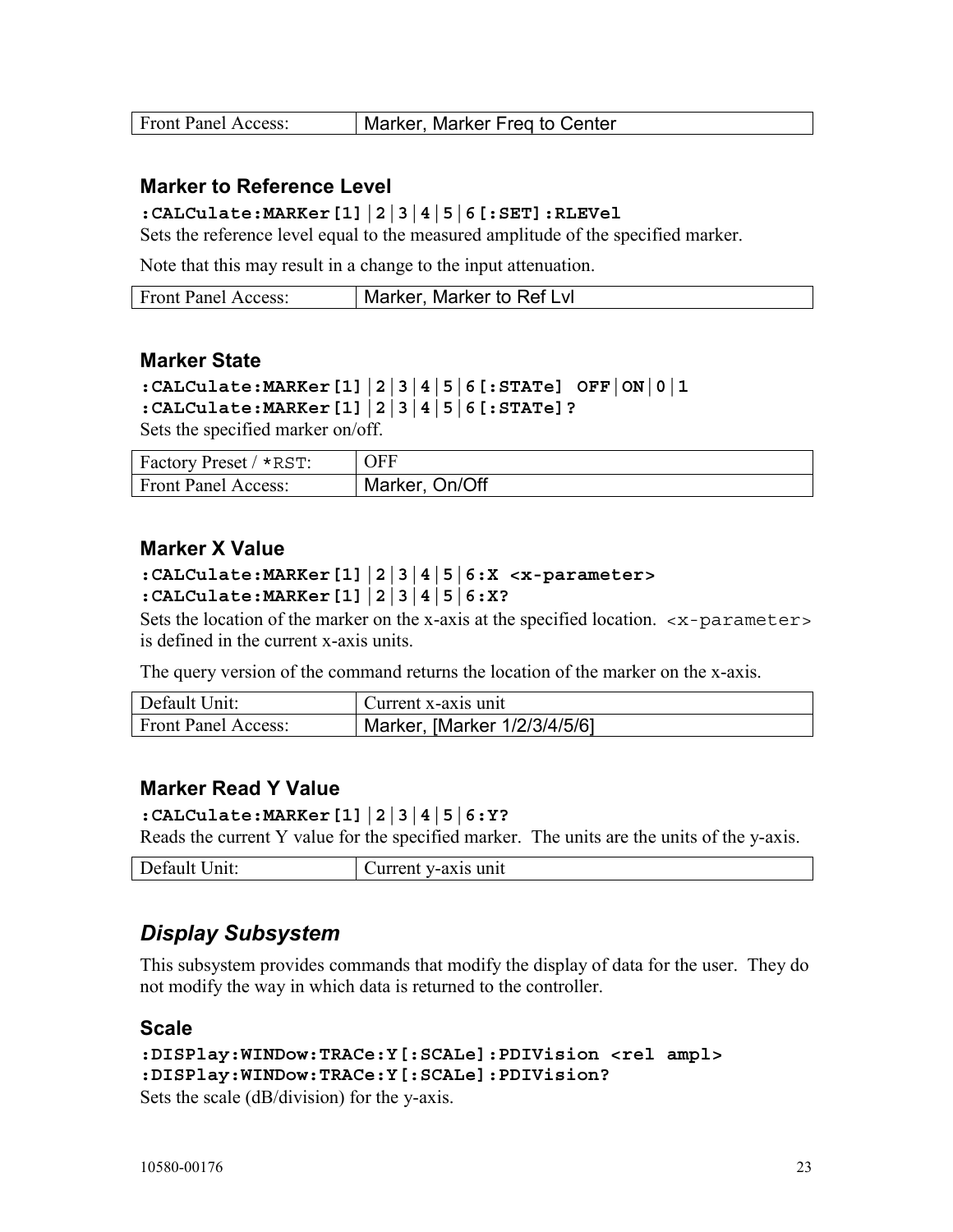| Factory Preset /                       | $10 \text{ dB}/\text{div}$ |
|----------------------------------------|----------------------------|
| *RST <sup>.</sup>                      |                            |
| Range:                                 | $1 dB$ to $15 dB$          |
| Default Unit:                          | dB                         |
| Front Panel Access:   Amplitude, Scale |                            |

#### **Reference Level**

#### **:DISPlay:WINDow:TRACe:Y[:SCALe]:RLEVel <amplitude> :DISPlay:WINDow:TRACe:Y[:SCALe]:RLEVel?**

Sets the reference level amplitude value for the y-axis.

Note that this may cause a change in attenuation if the automatic input attenuation coupling is enabled.

| Factory Preset /    | $10$ dBm                                      |
|---------------------|-----------------------------------------------|
| $*RST$              |                                               |
| Range:              | With reference level offset $= 0$ dB:         |
|                     | 30 dBm to -130 dBm                            |
| Default Unit:       | Current active amplitude unit                 |
| Front Panel Access: | Amplitude, Reference Level                    |
| See Also:           | :DISPlay:WINDow:TRACe:Y[:SCALe]:RLEVel:OFFset |
|                     | <rel ampl=""></rel>                           |
|                     | : UNIT: POWer                                 |

## **Reference Level Offset**

**:DISPlay:WINDow:TRACe:Y[:SCALe]:RLEVel:OFFSet <rel ampl> :DISPlay:WINDow:TRACe:Y[:SCALe]:RLEVel:OFFSet?** 

Sets the reference level offset value for the y-axis.

| Factory Preset / | $0$ dB                                     |
|------------------|--------------------------------------------|
| $*$ RST:         |                                            |
| Range:           | $-100$ dB to $100$ dB                      |
| Default Unit:    | dB                                         |
|                  | Front Panel Access:   Amplitude, RL Offset |

# *Format Subsystem*

This subsystem contains commands that determine the formatting of numeric data when it is transferred.

The format setting affects data in specific commands only. If a command is affected, it will be noted in the command description.

## **Numeric Data Format**

```
:FORMat[:READings][:DATA] ASCii|INTeger,32|REAL,32
```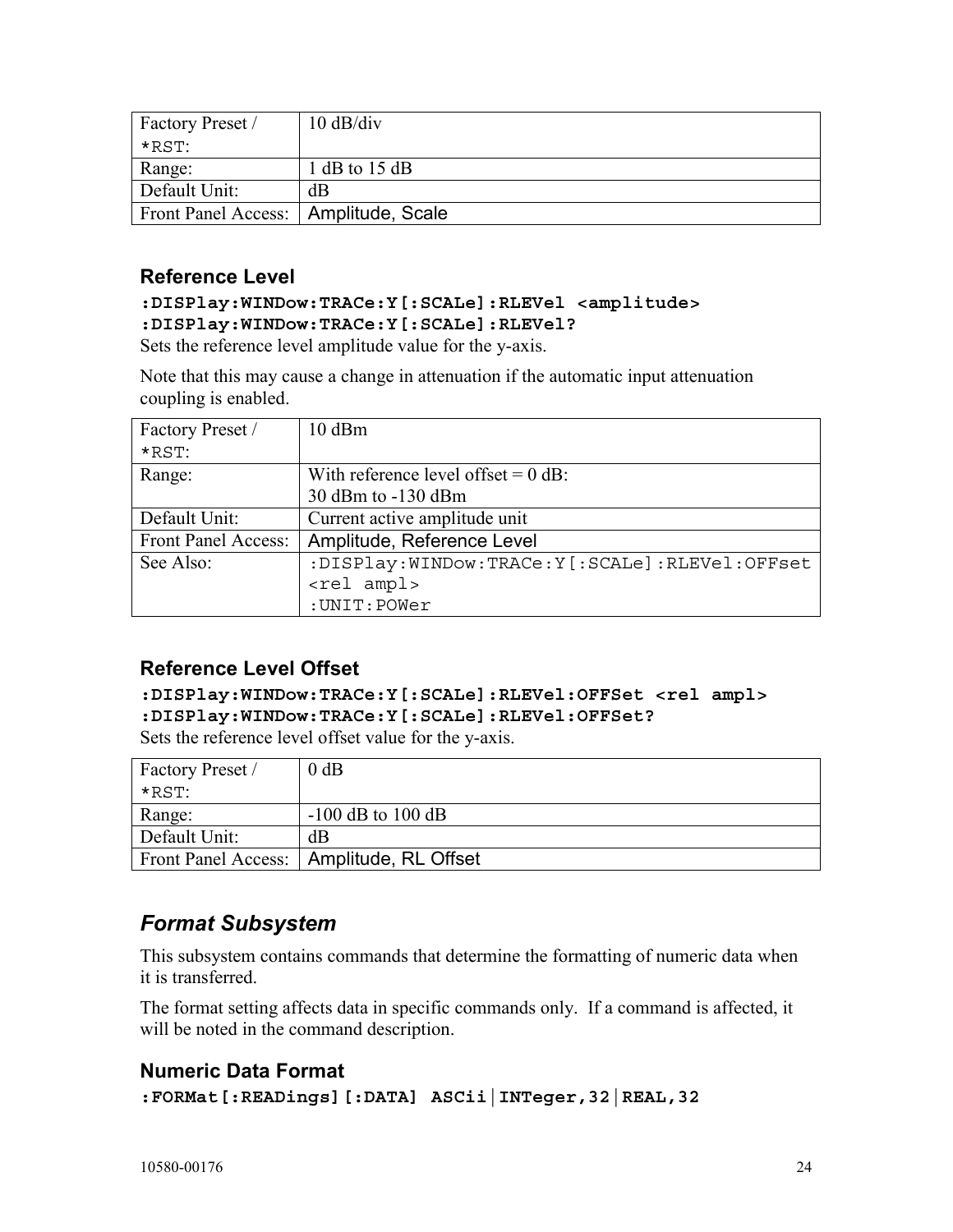#### **:FORMat[:READings][:DATA]?**

This command specifies the format in which data is returned in certain commands.

ASCii format returns the data in comma-separated ASCII format. The units are the current instrument units. This format requires many more bytes so it will be the slowest format.

INTeger 32 values are signed 32-bit integers in little-endian byte order. This format returns the data in 4-byte blocks. The units are always mdBm. For example, if the measured result was -12.345 dBm, that value would be sent as -12345.

REAL,32 values are 32-bit floating point numbers conforming to the IEEE 754 standard in little-endian byte order. This format returns the data in 4-byte binary format. The units are the current instrument units.

Both INTeger,32 and REAL,32 formats return a definite block length. Each transfer begins with an ASCII header such as #42204. The first digit represents the number of following digits in the header (in this example, 4). The remainder of the header indicates the number of bytes that follow the header (in this example, 2204). You then divide the number of following bytes by the number of bytes in the data format you've chosen (4 for both INTeger,32 and REAL,32…so 2204/4) to get the number of data points (in this example, 551).

| Factory Preset / *RST: | ASCii                 |
|------------------------|-----------------------|
| See Also:              | $:$ TRACe $[$ : DATA] |

# *INITiate Subsystem*

This subsystem works with the ABORt and TRIGger subsystems to control the triggering of measurements.

## **Continuous/Single Sweep**

**:INITiate:CONTinuous OFF|ON|0|1** 

#### **:INITiate:CONTinuous?**

Specifies whether the sweep/measurement is triggered continuously.

If the value is set to ON or 1, another sweep/measurement is triggered as soon as the current one completes.

If continuous is set to OFF or 0, the instrument enters the "idle" state and waits for the :INITiate[:IMMediate] command or for :INITiate:CONTinuous ON.

The default value is ON. That is, sending : INIT: CONT is equivalent to sending :INIT:CONT ON

The query version of the command returns a 1 if the instrument is continuously sweeping/measuring and returns a 0 if the instrument is in single sweep/measurement mode.

| Factory Preset / | UN |
|------------------|----|
| *RST:            |    |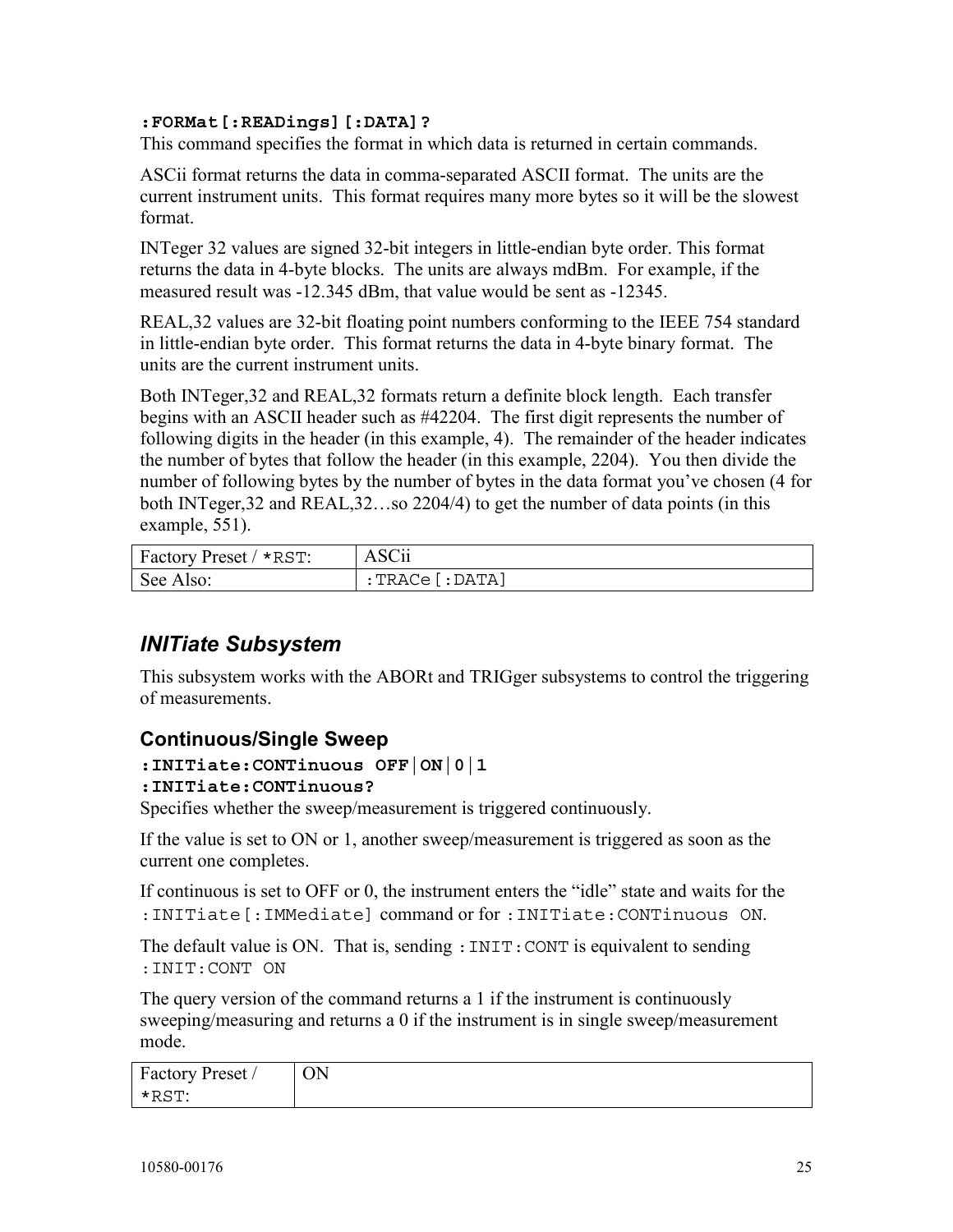| <b>Front Panel</b> | SPA/WCDMA: Shift-3 (Sweep), Sweep (Single/Continuous) |
|--------------------|-------------------------------------------------------|
| Access:            | VNA: Shift-3 (Sweep), Sweep Type                      |
| See Also:          | :INITiate[:IMMediate]                                 |

#### **Trigger Sweep/Measurement**

**:INITiate[:IMMediate]** 

Initiates a sweep/measurement.

If :INITitate:CONTinuous is set to ON, this command is ignored.

Use this command in combination with :STATus:OPERation? to synchronize the capture of one complete set of data. When this command is sent, the "sweep complete" bit of :STATus:OPERation? is set to 0, indicating that the measurement has not completed. The data collection is then triggered. The controlling program can poll :STATus:OPERation? to determine the status. When the "sweep complete" bit is set to 1, data is ready to be retrieved.

| <b>Front Panel Access:</b> | SPA: Shift-3 (Sweep), Manual Trigger<br>WCDMA: Shift-3 (Sweep), Trigger Sweep |
|----------------------------|-------------------------------------------------------------------------------|
| See Also:                  | : INITiate: CONTinuous                                                        |
|                            | :STATus:OPERation?                                                            |

#### **Tracking Generator On/Off**

#### **:INITiate:TGENerator OFF|ON|0|1**

#### **:INITiate:TGENerator?**

Specifies whether the tracking generator is on or off.

If the value is set to ON or 1, the tracking generator is turned on.

If the value is set to OFF or 0, the tracking generator is turned off.

The default value is OFF. That is, sending : INIT: TGEN is equivalent to sending :INIT:TGEN OFF

The query version of the command returns a 1 if the tracking generator is on and returns a 0 if the tracking generator is off.

| Factory Preset /   | <b>OFF</b>                                               |
|--------------------|----------------------------------------------------------|
| *RST <sup>.</sup>  |                                                          |
| <b>Front Panel</b> | SPA: Shift-4 (Measurements), Tracking Generator (Off/On) |
| Access:            |                                                          |
| See Also:          | : INITiate [: TGENerator]                                |

# *INSTrument Subsystem*

One instrument may contain many logical instruments ("modes"). This subsystem controls the selection of the current instrument mode.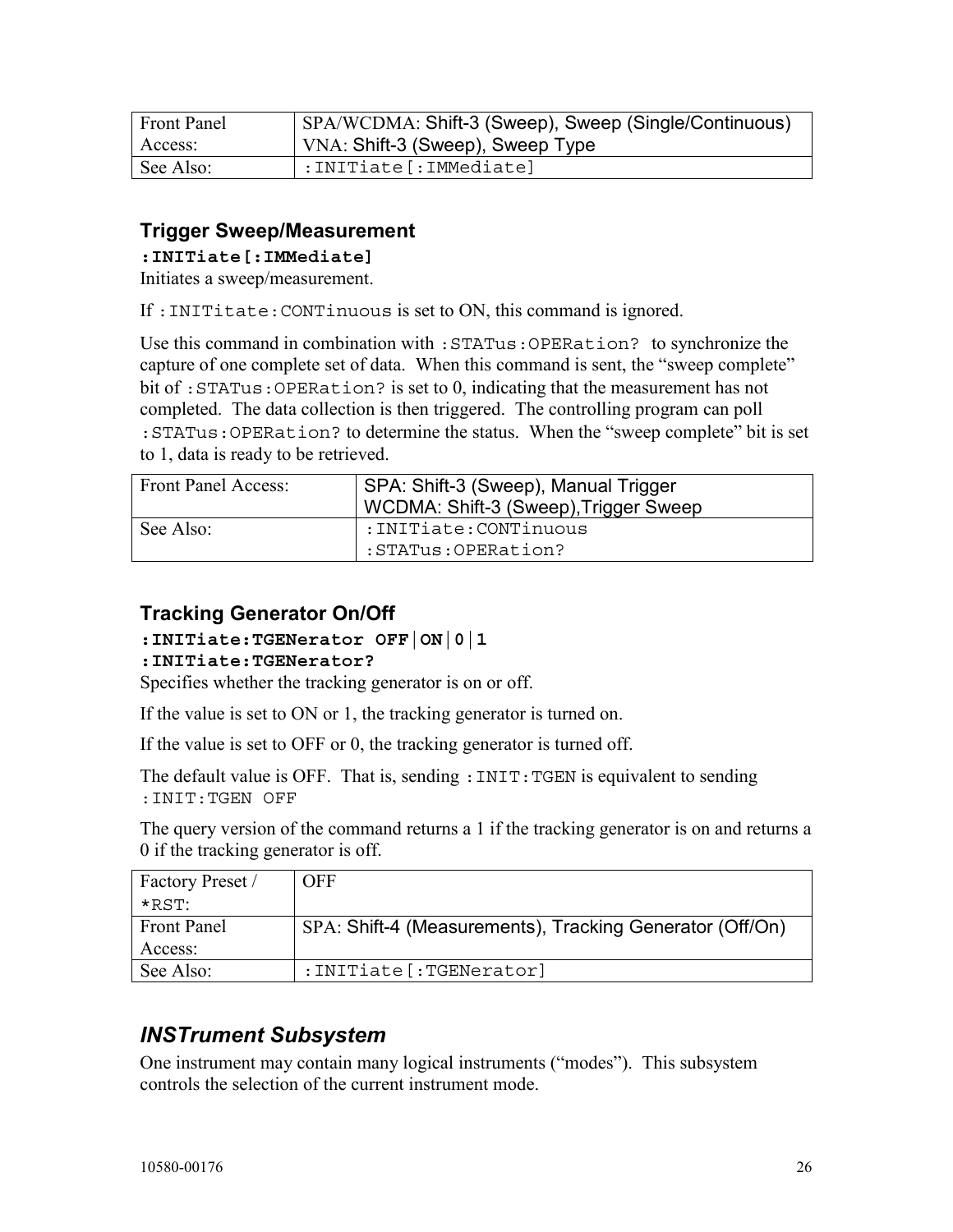## **Query Available Modes**

#### **:INSTrument:CATalog:FULL?**

Returns a comma-separated list of available modes. Mode names are enclosed in double quotes (" "). Immediately following the string name is the application number.

For example: "SPA"1, "WCDMA"5, "VNA"2

| <b>Front Panel Access:</b> | (Mode)<br>ำเฉ<br>∴nit* .<br>rt_u<br>~~ |
|----------------------------|----------------------------------------|
|                            |                                        |

#### **Select Mode by Number**

#### **:INSTrument:NSELect <integer>**

#### **:INSTrument:NSELect?**

Sets the instrument mode based on the value of <integer>.

The query version returns the number associated with the current mode.

Use :INSTrument:CATalog:FULL? to get a list of available mode names and their integer representations.

| Factory Preset / *RST: | MS2721A: 1                   |
|------------------------|------------------------------|
|                        | MS2717A: 1                   |
|                        | MT8220A: 1                   |
|                        | MS2012A: 2                   |
|                        | MS2024A: 2                   |
|                        | MS2026A: 2                   |
|                        | MS2034A: 2                   |
|                        | MS2036A: 2                   |
| Front Panel Access:    | Shift-9 (Mode)               |
| See Also:              | : INSTrument: CATalog: FULL? |
|                        | : INSTrument [: SELect]      |

## **Select Mode by Name**

# **:INSTrument[:SELect] <string>**

#### **:INSTrument[:SELect]?**

Sets the instrument mode based on the mode name specified by  $\leq$ string>.

The query version returns the name of the current mode.

Use : INSTrument: CATalog: FULL? to get a list of available modes.

| Factory Preset / *RST: | MS2721A: "SPA"        |
|------------------------|-----------------------|
|                        | $MS2717A$ : "SPA"     |
|                        | MT8220A: "SPA"        |
|                        | MS2012A: "VNA"        |
|                        | <b>MS2024A: "VNA"</b> |
|                        | <b>MS2026A: "VNA"</b> |
|                        | MS2034A: "VNA"        |
|                        | <b>MS2036A: "VNA"</b> |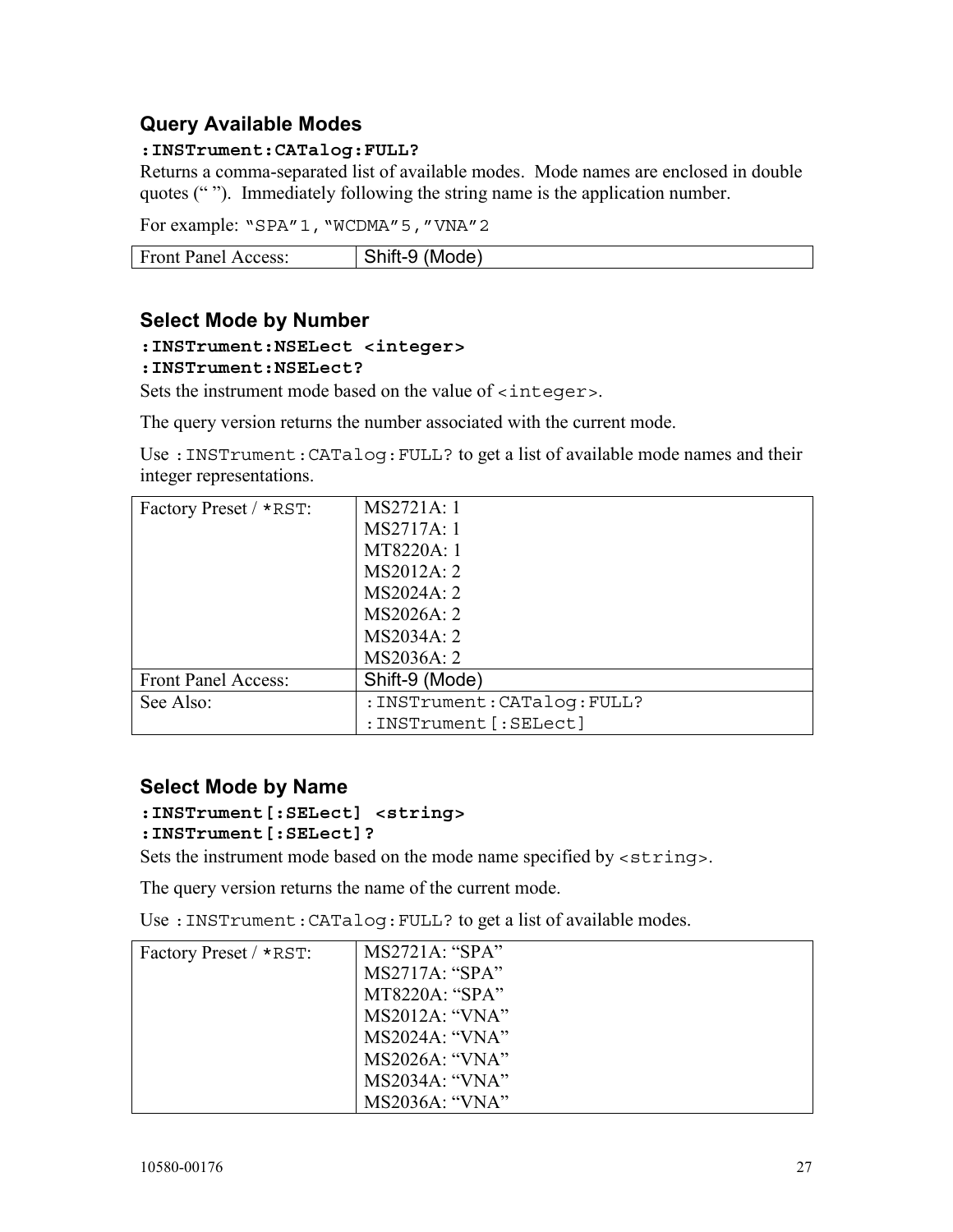| <b>Front Panel Access:</b> | Shift-9 (Mode)            |
|----------------------------|---------------------------|
| See Also:                  | :INSTrument:CATaloq:FULL? |
|                            | :INSTrument:NSELect:      |

# *MMEMory Subsystem*

The Mass MEMory subsystem contains functions that provide access to the instrument's setup and data storage.

#### **Delete Setup/Measurement**

#### **:MMEMory:DELete <file name>**

Deletes the measurement or setup file specified by  $\le$  file name>.

<file name> should be enclosed in either single quotes ('') or double quotes ("") and should contain a file extension ".stp" for setup and ".spa" for measurement.

| <b>Front Panel Access:</b> | Shift-7 (File), Delete, Delete Selected File |
|----------------------------|----------------------------------------------|
| See Also:                  | :MMEMory:STORE:STATe,                        |
|                            | :MMEMory:STORe:TRACe:                        |

# **Recall Setup**

#### **:MMEMory:LOAD:STATe <integer>,<file name>**

Loads the current setup from the file specified by  $\le$  file name>.

The instrument must be in the mode of the saved setup in order to recall that setup. Use :INSTrument:SELect or :INSTrument:NSELect to set the mode.

 $\le$  file name  $>$  should be enclosed in either single quotes ("") or double quotes ("") and should include the extension ".stp".

The <integer> parameter is not currently used, but it must be sent. Send a 0.

| <b>Front Panel Access:</b> | Shift-7 (File), Recall, Recall Setup |
|----------------------------|--------------------------------------|
| See Also:                  | :MMEMory:STORe:STATe                 |

#### **Recall Measurement**

#### **:MMEMory:LOAD:TRACe <integer>,<file name>**

Recalls the trace specified by  $\le$  file name into the trace specified by  $\le$  integers.

The instrument must be in the mode of the saved trace in order to recall that trace. Use :INSTrument:SELect or :INSTrument:NSELect to set the mode.

Valid <integer> values are 1, 2 and 3. They correspond to traces A, B and C, respectively.

<file name> should be enclosed in either single quotes ('') or double quotes ("") and should include a file extension.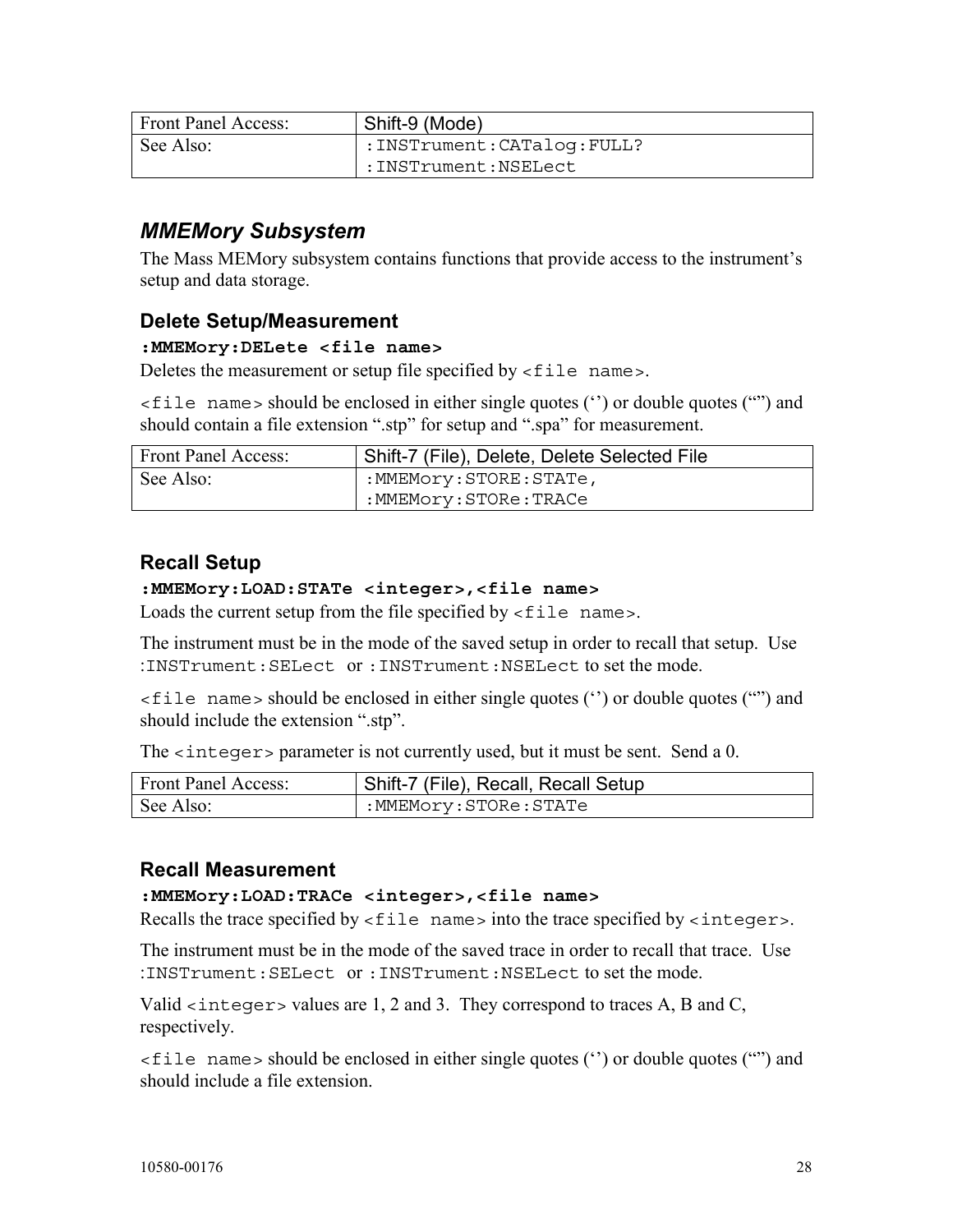| File Extensions:           | " $\text{Spa}$ "                           |
|----------------------------|--------------------------------------------|
| <b>Front Panel Access:</b> | Shift-7 (File), Recall, Recall Measurement |
| See Also:                  | :MMEMory:STORe:TRACe                       |

## **Save Setup**

#### **:MMEMory:STORe:STATe <integer>,<file name>**

Stores the current setup into the file specified by  $\lt$  file name>.

<file name> should be enclosed in either single quotes ('') or double quotes ("") and should not contain a file extension.

The <integer> parameter is not currently used, but it must be sent. Send a 0.

| <b>Front Panel Access:</b> | Shift-7 (File), Save, Save Setup |
|----------------------------|----------------------------------|
| See Also:                  | :MMEMory:LOAD:STATe              |

#### **Save Measurement**

#### **:MMEMory:STORe:TRACe <integer>,<file name>**

Stores the trace in trace A into the file specified by  $\le$  file name>.

<file name> should be enclosed in either single quotes ('') or double quotes ("") and should not contain a file extension.

The  $\le$  integer > parameter is not currently used, but it must be sent. Send a 0.

| <b>Front Panel Access:</b> | Shift-7 (File), Save, Save Measurement |
|----------------------------|----------------------------------------|
| See Also:                  | :MMEMory:LOAD:TRACe                    |

# *SENSe Subsystem*

The commands in this subsystem relate to device-specific parameters, not signal-oriented parameters.

# *[:SENSe]:AVERage Subsystem*

This subsystem contains commands related to the combination of the data from consecutive sweeps. Use commands in this subsystem to control sweep-to-sweep averaging and max hold functionality.

#### **Number of Traces to Average**

#### **[:SENSe]:AVERage:COUNt <integer>**

**[:SENSe]:AVERage:COUNt?** 

Sets the number of traces to average.

| <b>Factory Preset / *RST:</b> |                                                    |
|-------------------------------|----------------------------------------------------|
| Range:                        | 2-65535                                            |
| <b>Front Panel Access:</b>    | Shift-5 (Trace), Trace A Operations, # of Averages |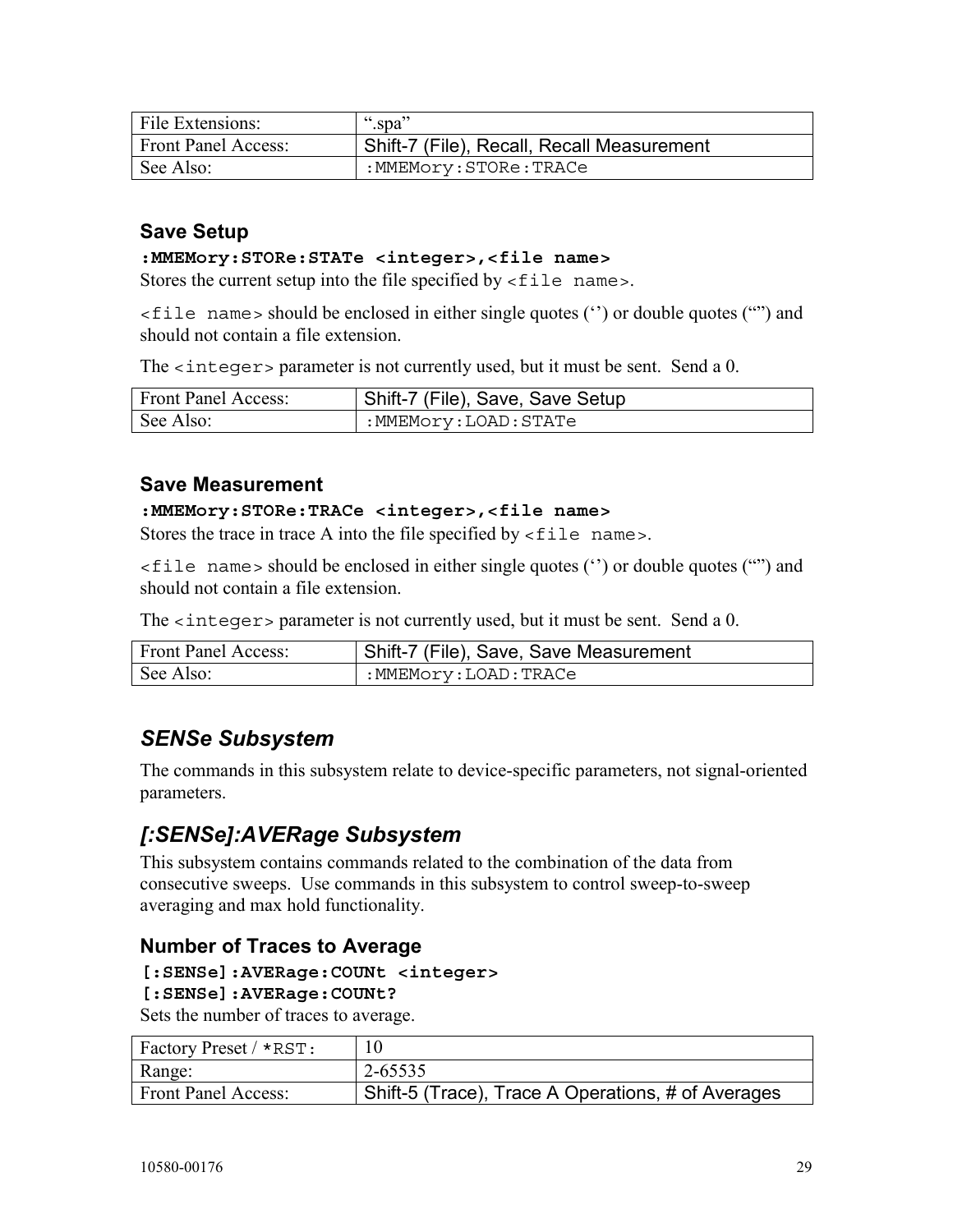## **Trace Mode (Normal/Average/Max Hold/Min Hold)**

#### **[:SENSe]:AVERage:TYPE NONE|SCALar|MAXimum|MINimum [:SENSe]:AVERage:TYPE?**

Specifies how successive traces are combined to produce the resulting display value.

Setting the TYPE to NONE is the equivalent of setting the Trace Mode to "Norm" on the front panel. The displayed value for a point will be the current measured value for that point.

Setting the TYPE to SCALar is the equivalent of setting the Trace Mode to "Avg" on the front panel. The displayed value for a point will be the average of the last <integer> measured values where <integer> is set by

[:SENSe]:AVERage:COUNt.

Setting the TYPE to MAXimum is the equivalent of setting the Trace Mode to "Max" on the front panel (Max Hold). The displayed value for a point will be the maximum measured value for that point over sweeps.

Setting the TYPE to MINimum is the equivalent of setting the Trace Mode to "Min" on the front panel (Min Hold). The displayed value for a point will be the minimum measured value for that point over sweeps.

| Factory Preset / *RST:     | <b>NONE</b>                 |
|----------------------------|-----------------------------|
| <b>Front Panel Access:</b> | Shift-5 (Trace), Trace Mode |
| See Also:                  | [:SENSe]:AVERage:COUNt      |

# *[:SENSe]:BANDwidth|BWIDth Subsystem*

This subsystem contains commands related to the filter bandwidth of the instrument.

#### **Resolution Bandwidth**

```
[:SENSe]:BANDwidth|BWIDth[:RESolution] <freq>
```

```
[:SENSe]:BANDwidth|BWIDth[:RESolution]?
```
Sets the resolution bandwidth.

Note that using this command turns the automatic resolution bandwidth setting OFF.

| Factory Preset / *RST:   3 MHz |                                             |
|--------------------------------|---------------------------------------------|
| Range:                         | 10 Hz to 3 MHz in a 1:3 sequence            |
| Default Unit:                  | Hz                                          |
| <b>Front Panel Access:</b>     | BW, RBW                                     |
| See Also:                      | [:SENSe]:BANDwidth BWIDth[:RESolution]:AUTO |

## **Resolution Bandwidth Coupling**

```
[:SENSe]:BANDwidth|BWIDth[:RESolution]:AUTO OFF|ON|0|1 
[:SENSe]:BANDwidth|BWIDth[:RESolution]:AUTO?
```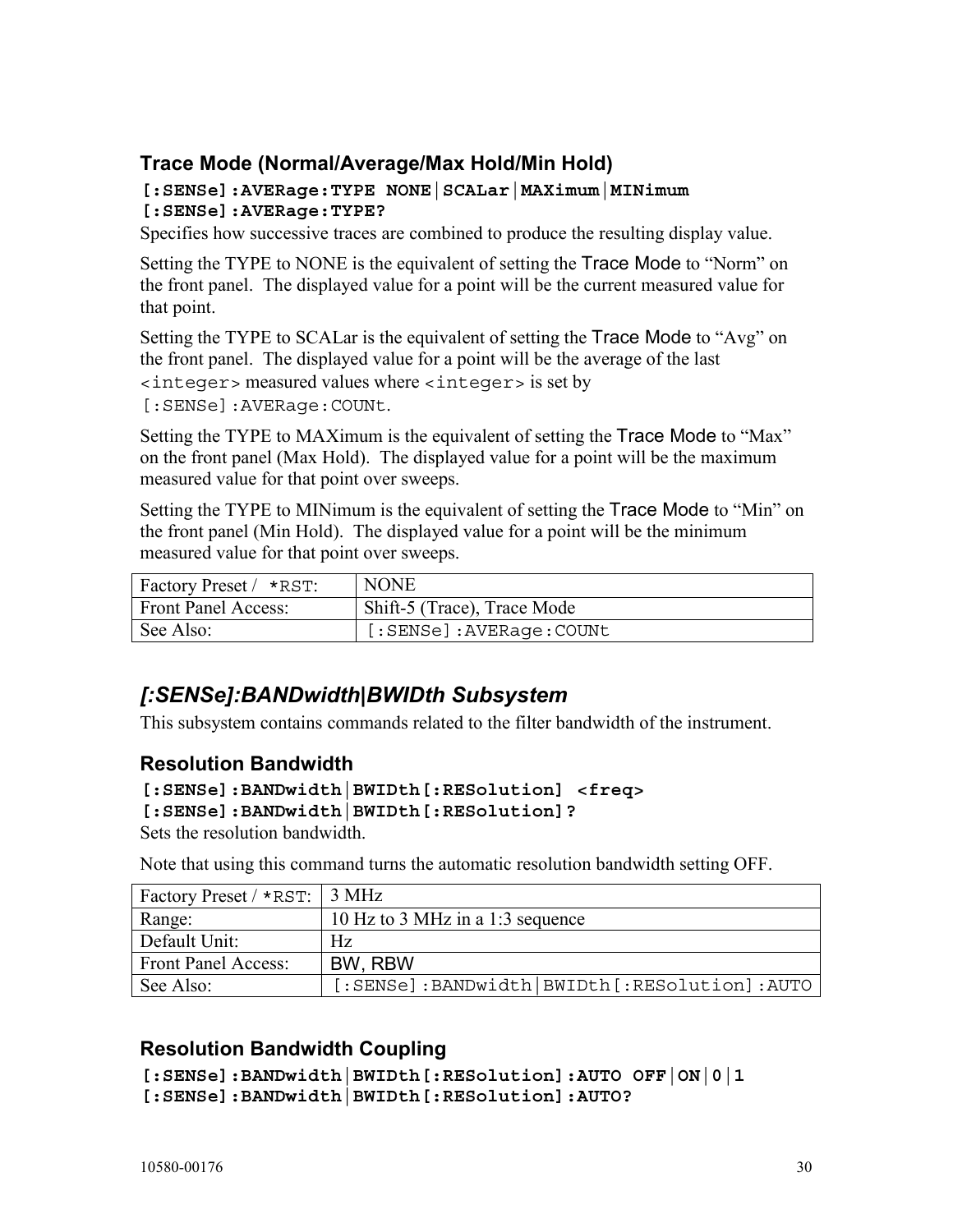Sets the state of the coupling of the resolution bandwidth to the frequency span.

Setting the value to ON or 1 will result in the resolution bandwidth being coupled to the span. That is, when the span changes, the resolution bandwidth changes.

Setting the value to OFF or 0 will result in the resolution bandwidth being un-coupled from the span. That is, changing the span will not change the resolution bandwidth. When this command is issued, the resolution bandwidth setting itself will not change.

The default value is ON. That is, sending : SENS: BAND: RES: AUTO is equivalent to sending :SENS:BAND:RES:AUTO ON.

| <b>Factory Preset</b> /    | ON                                           |
|----------------------------|----------------------------------------------|
| *RST <sup>.</sup>          |                                              |
| <b>Front Panel Access:</b> | BW, Auto RBW                                 |
| See Also:                  | [:SENSE]:BANDwidth BWIDth[:RESolution]:RATio |

#### **Resolution Bandwidth to Span Ratio**

#### **[:SENSe]:BANDwidth|BWIDth[:RESolution]:RATio <number> [:SENSe]:BANDwidth|BWIDth[:RESolution]:RATio?**

Sets the ratio of the resolution bandwidth to the span for use when the resolution bandwidth to span coupling is enabled.

Note that the front panel interface sets the inverse ratio: the span to the resolution bandwidth.

| Factory Preset / $\star$ RST:   0.0033 |                                                    |
|----------------------------------------|----------------------------------------------------|
| Range:                                 | $0.00001$ to 1                                     |
| <b>Front Panel Access:</b>             | BW, Span/RBW (note that this is the inverse ratio) |
| See Also:                              | [:SENSe]:BANDwidth BWIDth[:RESolution]:AUTO        |

## **Video Bandwidth**

#### **[:SENSe]:BANDwidth|BWIDth:VIDeo <freq> [:SENSe]:BANDwidth|BWIDth:VIDeo?**

Sets the video bandwidth.

Note that using this command turns the automatic video bandwidth setting OFF.

| Factory Preset / *RST:   1 MHz |                                      |
|--------------------------------|--------------------------------------|
| Range:                         | 1 Hz to 3 MHz in a 1:3 sequence      |
| Default Unit:                  | Hz.                                  |
| <b>Front Panel Access:</b>     | BW, VBW                              |
| See Also:                      | [:SENSe]:BANDwidth BWIDth:VIDeo:AUTO |

## **Video Bandwidth Coupling**

```
[:SENSe]:BANDwidth|BWIDth:VIDeo:AUTO OFF|ON|0|1
```
**[:SENSe]:BANDwidth|BWIDth:VIDeo:AUTO?**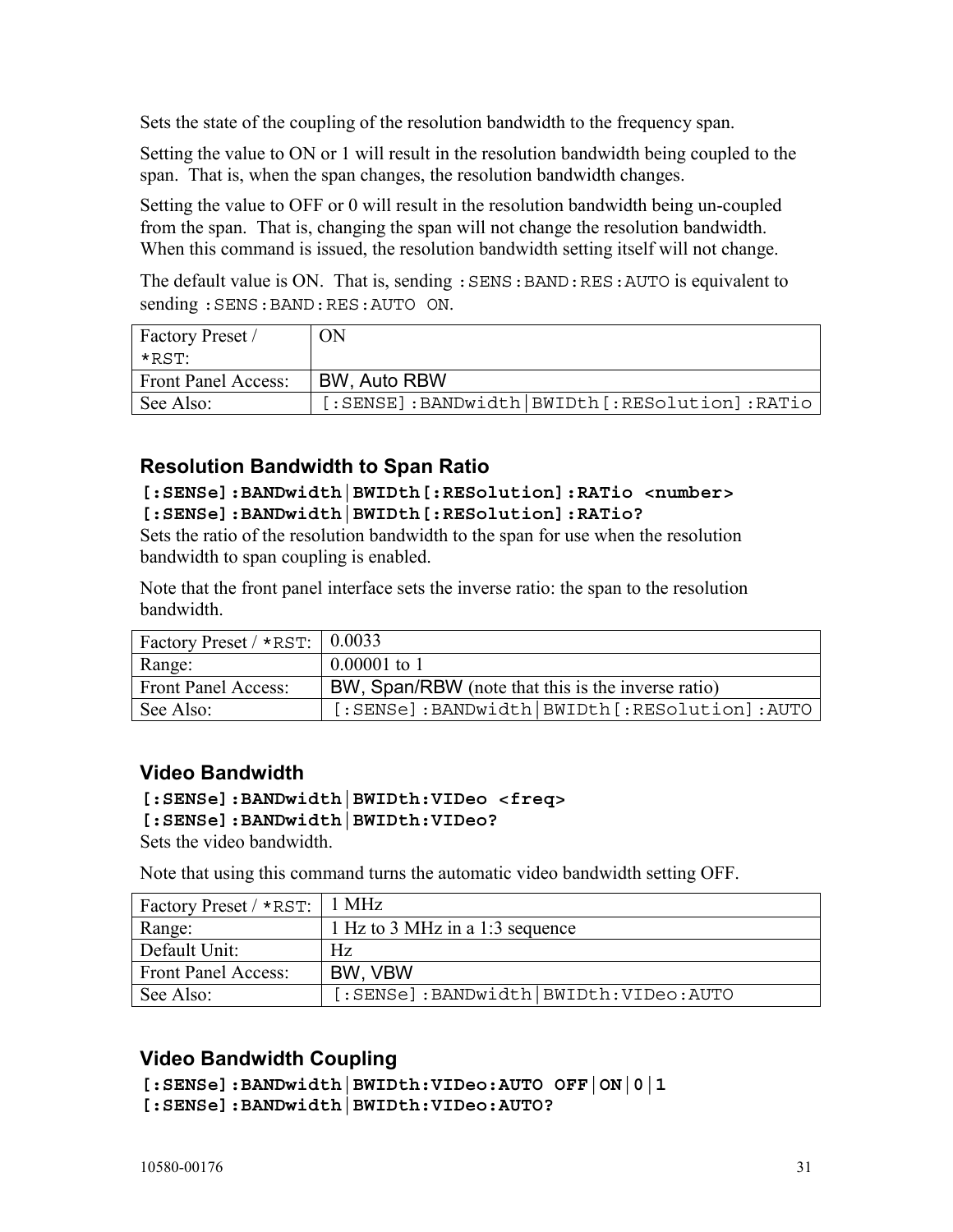Sets the state of the coupling of the video bandwidth to the resolution bandwidth.

Setting the value to ON or 1 will result in the video bandwidth being coupled to the resolution bandwidth. That is, when the resolution bandwidth changes, the video bandwidth changes.

Setting the value to OFF or 0 will result in the video bandwidth being un-coupled from the resolution bandwidth. That is, changing the resolution bandwidth will not change the video bandwidth. When this command is issued, the video bandwidth setting itself will not change.

The default value is ON. That is, sending :SENS:BAND:VID:AUTO is equivalent to sending :SENS:BAND:VID:AUTO ON.

| <b>Factory Preset</b>      | ОN                                    |
|----------------------------|---------------------------------------|
| $\star$ RST:               |                                       |
| <b>Front Panel Access:</b> | BW, Auto VBW                          |
| See Also:                  | [:SENSe]:BANDwidth BWIDth:VIDeo:RATio |

#### **Video Bandwidth to Resolution Bandwidth Ratio**

#### **[:SENSe]:BANDwidth|BWIDth:VIDeo:RATio <number> [:SENSe]:BANDwidth|BWIDth:VIDeo:RATio?**

Sets the ratio of the video bandwidth to the resolution bandwidth for use when the video to resolution bandwidth coupling is enabled.

Note that the front panel interface sets the inverse ratio: the resolution bandwidth to the video bandwidth.

| Factory Preset / *RST:     | 0.33                                              |
|----------------------------|---------------------------------------------------|
| Range:                     | $0.00001$ to 1                                    |
| <b>Front Panel Access:</b> | BW, RBW/VBW (note that this is the inverse ratio) |
| See Also:                  | [:SENSe]:BANDwidth BWIDth:VIDeo:AUTO              |

# *CORRection Subsystem*

This subsystem provides commands for losses or gains external to the instrument.

## **Input Impedance**

#### **[:SENSe]:CORRection:IMPedance[:INPut][:MAGNitude] <integer> [:SENSe]:CORRection:IMPedance[:INPut][:MAGNitude]?**

Sets the input impedance that will be used for amplitude correction and conversion between units (dBm vs. dBV vs. Volts, etc.).

If the value of  $\langle$  integer  $>$  is 50 no correction will be performed.

If the value of  $\langle$  integer  $>$  is 75 correction will be done based on Anritsu adapter 12N50-75B.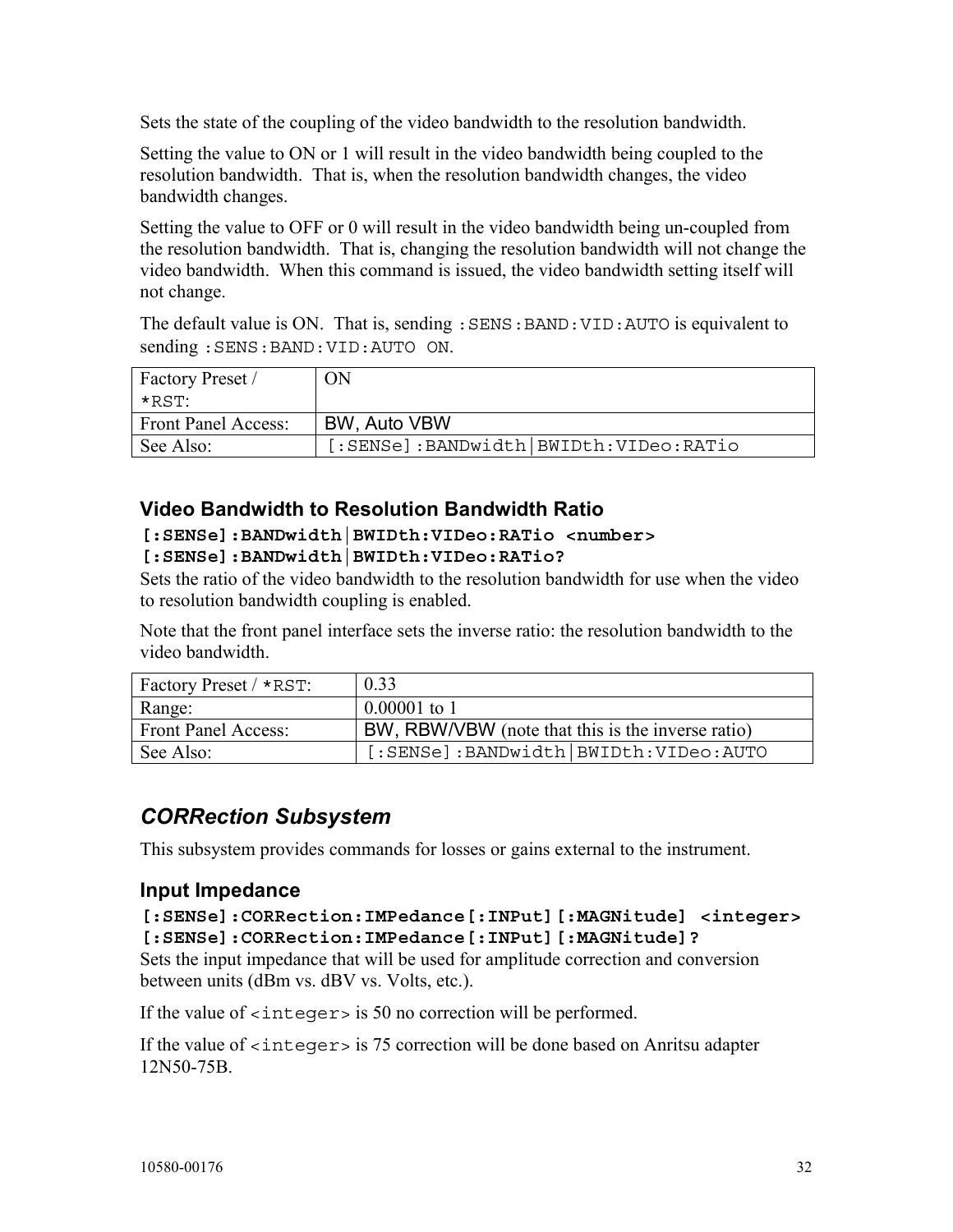If the value of  $\leq$  integer $\geq$  is anything else it will look to the value set by [:SENSe]:CORRection:IMPedance[:INPut]:OFFSet for the amplitude correction value. Unit conversion will be done as if the impedance is  $75\Omega$ .

If a value other than 50 or 75 is set, it will be returned as 2 by the query form of this command.

| Factory Preset /    | 50                                                         |
|---------------------|------------------------------------------------------------|
| *RST <sup>.</sup>   |                                                            |
| Range:              | 50, 75 all other values will be treated as described above |
| Front Panel Access: | Shift-8 (System), Application Options, Impedance           |
| See Also:           | [:SENSe]:CORRection:IMPedance[:INPut]:OFFSet               |

# **"Other" Input Impedance Loss**

#### **[:SENSe]:CORRection:IMPedance[:INPut]:OFFSet <rel ampl> [:SENSe]:CORRection:IMPedance[:INPut]:OFFSet?**

Sets the value that will be used for amplitude correction when the value set by [:SENSe]:CORRection:IMPedance[:INPut][:MAGNitude] is something other than 50 or 75. This value is not applied if the impedance is set to either 50 or 75.

| Factory            |                                                         |
|--------------------|---------------------------------------------------------|
| Preset /           |                                                         |
| $*$ RST $\cdot$    |                                                         |
| Range:             | $0$ dB to 100 dB                                        |
| Default Unit:      | dB                                                      |
| <b>Front Panel</b> | Shift-8 (System), Application Options, Impedance        |
| Access:            |                                                         |
| See Also:          | [:SENSe]: CORRection: IMPedance [: INPut] [: MAGNitude] |

# *[:SENSe]:DETector Subsystem*

This subsystem includes commands that affect acquisition data points on the instrument.

# **Detection Type**

#### **[:SENSe]:DETector[:FUNCtion] POSitive|RMS|NEGative|SAMPle [:SENSe]:DETector[:FUNCtion]?**

Sets the detection method for calculating each display point.

Each display point represents several measurements. The detection type determines how the display point is derived from its associated measurements.

POSitive Peak detection displays the maximum value of the associated measurements.

RMS detection displays the average power of the associated measurements.

NEGative Peak detection displays the minimum value of the associated measurements.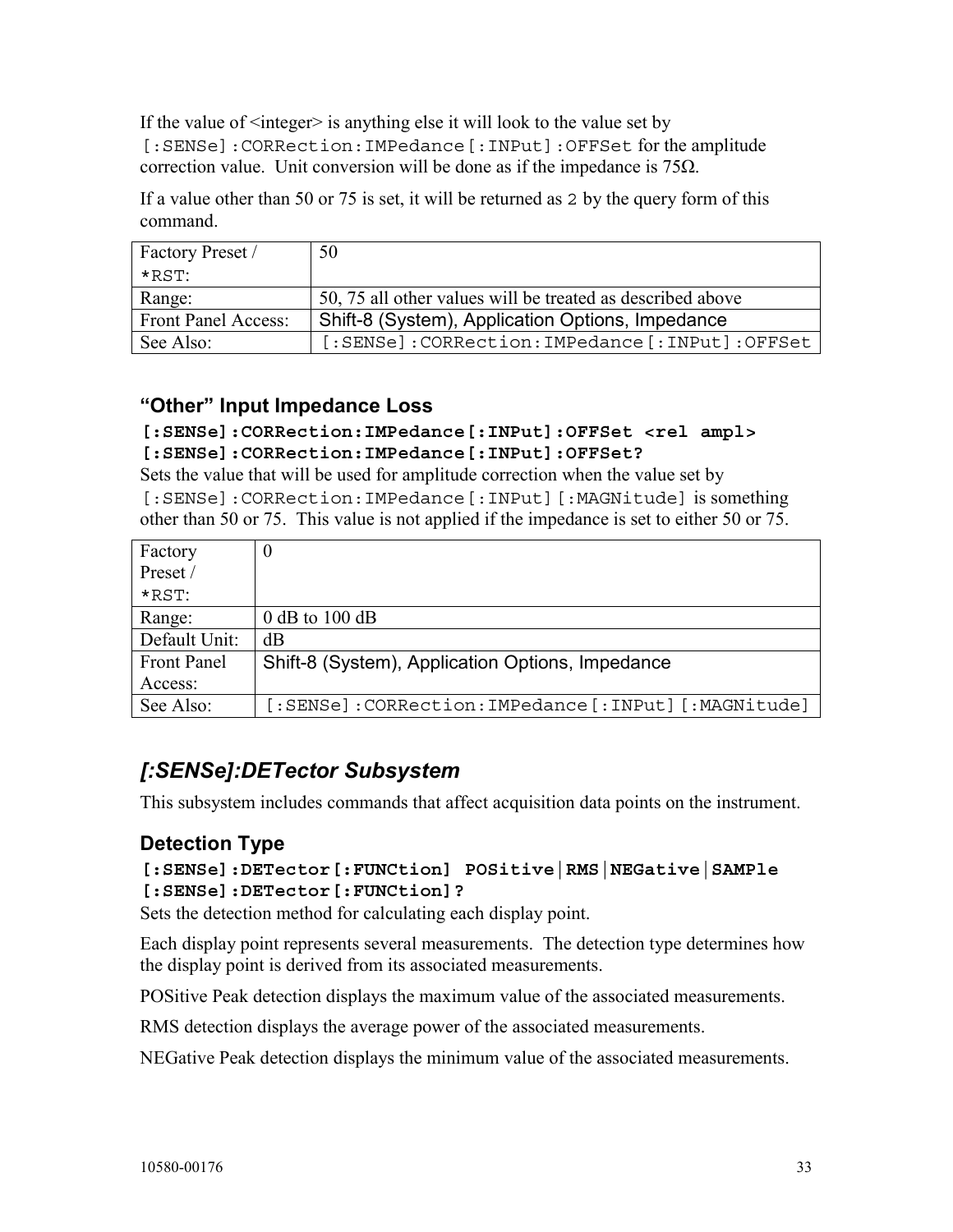SAMPle detection displays the "middle" point of those measurements associated with a display point. For example, if there are 3 measurement frequencies associated with a given display point, sample detection will display the value at the frequency of the second measurement point.

| Factory Preset / *RST:     | (Positive) Peak            |
|----------------------------|----------------------------|
| <b>Front Panel Access:</b> | Shift-3(Sweep), Detection, |
|                            | Peak RMS Negative Sample   |

# *[:SENSe]:FREQuency Subsystem*

Commands in this subsystem pertain to the frequency settings of the instrument.

# **Center Frequency**

# **[:SENSe]:FREQuency:CENTer <freq>**

#### **[:SENSe]:FREQuency:CENTer?**

Sets the center frequency.

Note that changing the value of the center frequency will change the value of the coupled parameters Start Frequency and Stop Frequency. It may also change the value of the span.

| Factory Preset / *RST:     | 3.55 GHz                    |
|----------------------------|-----------------------------|
| Range:                     | $10$ Hz $- 7.099999995$ GHz |
| Default Unit:              | Hz                          |
| <b>Front Panel Access:</b> | Freq, Center Freq           |
|                            |                             |

# **Frequency Span**

#### **[:SENSe]:FREQuency:SPAN <freq> [:SENSe]:FREQuency:SPAN?**

Sets the frequency span. Setting the value of  $\langle$  freq> to 0 Hz is the equivalent of setting the span mode to zero span.

Note that changing the value of the frequency span will change the value of the coupled parameters Start Frequency and Stop Frequency and may change the Center Frequency.

| Factory Preset / *RST:     | $7.1$ GHz                   |
|----------------------------|-----------------------------|
| Range:                     | $0$ Hz, $10$ Hz $- 7.1$ GHz |
| Default Unit:              | Hz.                         |
| <b>Front Panel Access:</b> |                             |
|                            | Freq, Span<br>Span          |
|                            | Span, Zero Span             |

# **Frequency Span - Full**

#### **[:SENSe]:FREQuency:SPAN:FULL**

Sets the frequency span to full span.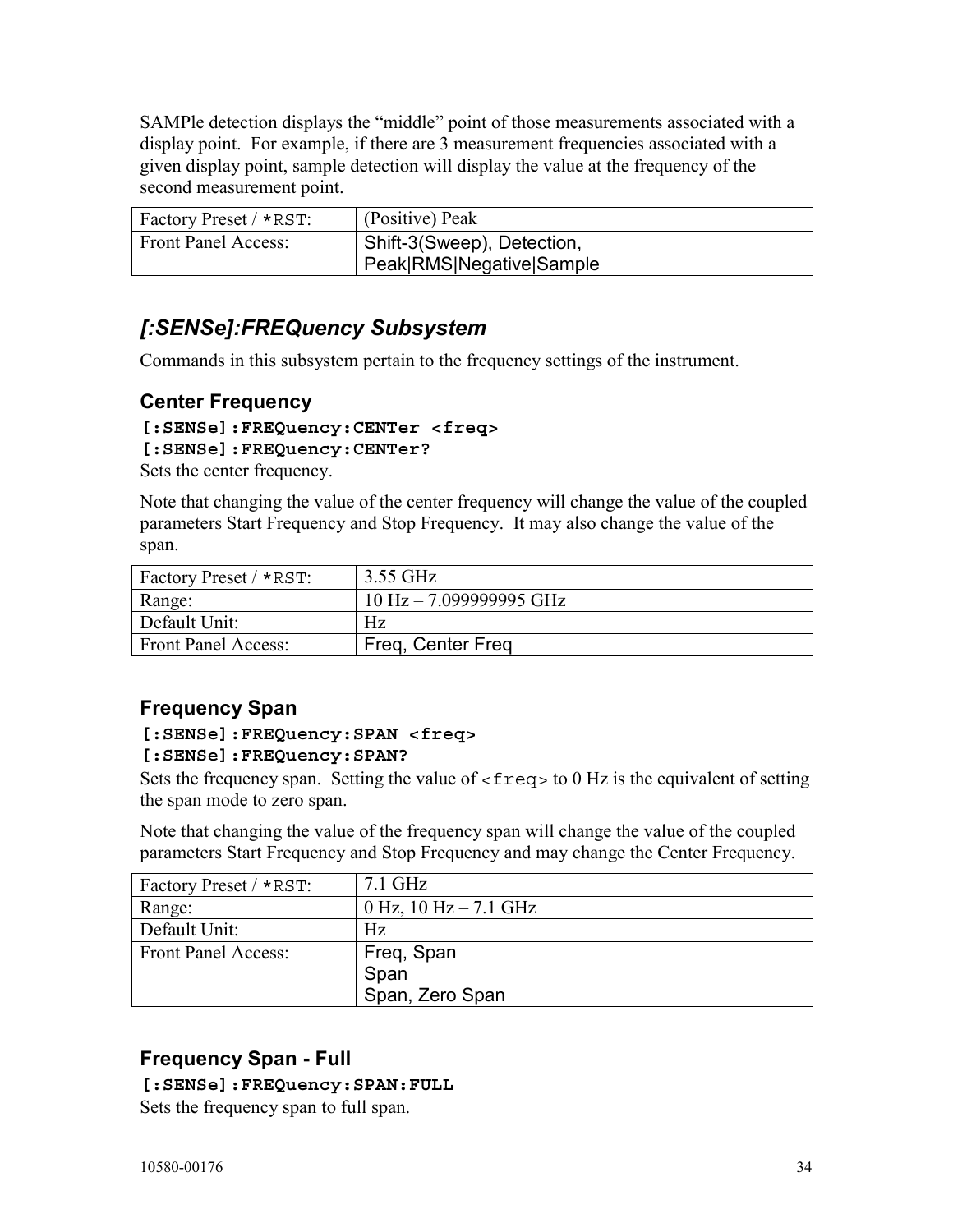Note that changing the value of the frequency span will change the value of the coupled parameters, Start Frequency and Stop Frequency and may change the Center Frequency.

| Factory Preset / *RST:     | $7.1$ GHz       |
|----------------------------|-----------------|
| <b>Front Panel Access:</b> | Span, Full Span |

## **Frequency Span - Last**

#### **[:SENSe]:FREQuency:SPAN:PREVious**

Sets the frequency span to the previous span value.

Note that changing the value of the frequency span will change the value of the coupled parameters, Start Frequency and Stop Frequency and may change the Center Frequency.

| <b>Front Panel Access:</b> | Freq, Span, Last Span |
|----------------------------|-----------------------|

#### **Start Frequency**

### **[:SENSe]:FREQuency:STARt <freq>**

#### **[:SENSe]:FREQuency:STARt?**

Sets the start frequency.

Note that in the spectrum analyzer, changing the value of the start frequency will change the value of the coupled parameters, Center Frequency and Span.

Note that in the VNA, changing the value of the start frequency may affect the DTF distance range.

| Factory Preset / *RST: | SPA: 0 Hz                     |
|------------------------|-------------------------------|
|                        | <b>VNA, MS2012A: 2 MHz</b>    |
|                        | <b>VNA, MS2024A: 2 MHz</b>    |
|                        | <b>VNA, MS2026A: 2 MHz</b>    |
| Range:                 | SPA: 0 Hz - 7.099999990 GHz   |
|                        | VNA, MS2012A: 2 MHz - 2.5 GHz |
|                        | VNA, MS2024A: 2 MHz - 4.0 GHz |
|                        | VNA, MS2026A, 2 MHz - 6.0 GHz |
| Default Unit:          | Hz                            |
| Front Panel Access:    | Freg. Start Freg.             |

## **Stop Frequency**

# **[:SENSe]:FREQuency:STOP <freq>**

#### **[:SENSe]:FREQuency:STOP?**

Sets the stop frequency.

Note that in the spectrum analyzer, changing the value of the stop frequency will change the value of the coupled parameters, Center Frequency and Span.

Note that in the VNA, changing the value of the start frequency may affect the DTF distance range.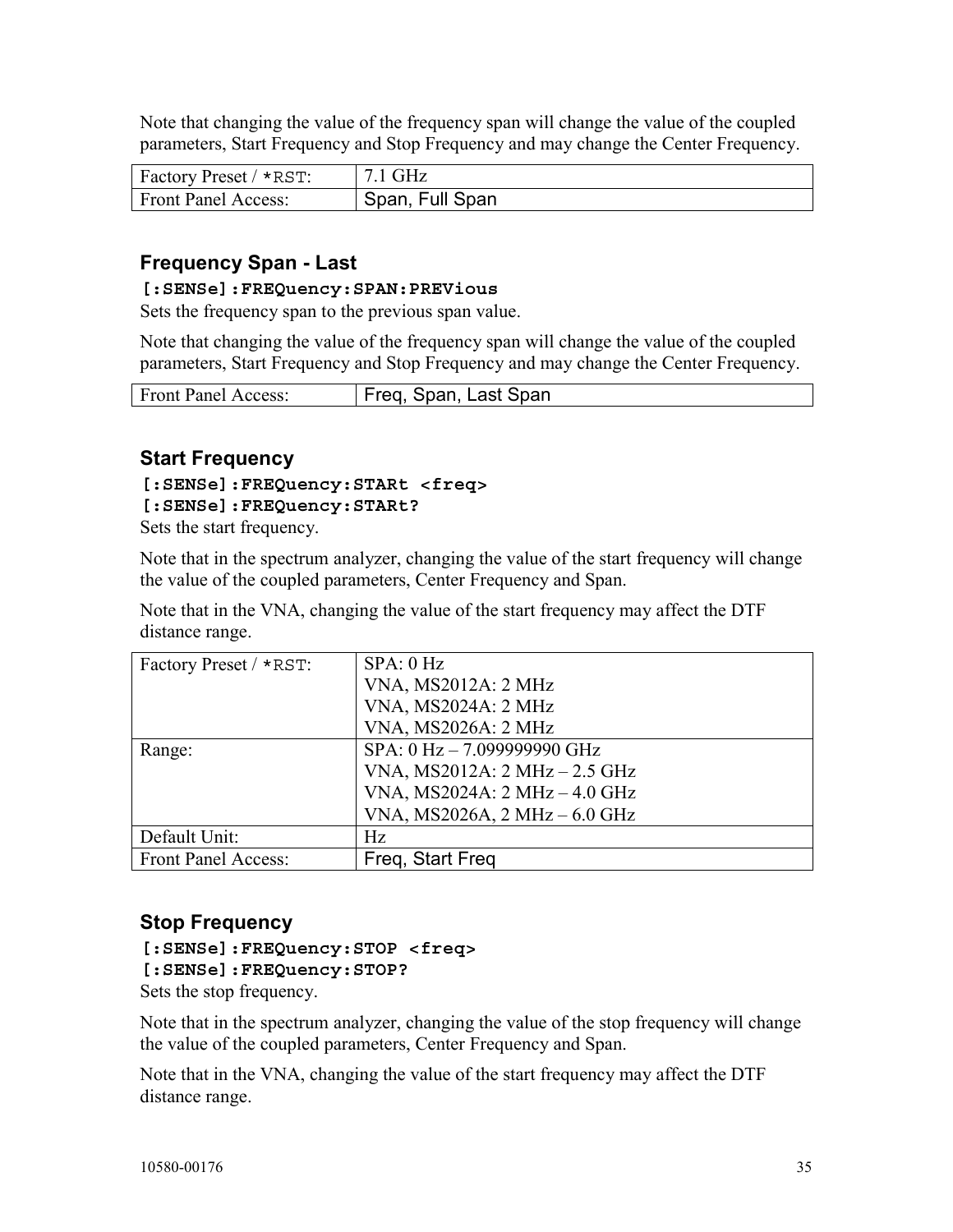| <b>SPA: 7.1 GHz</b>             |
|---------------------------------|
| VNA, MS2012A: 2.5 GHz           |
| VNA, MS2024A: 4.0 GHz           |
| VNA, MS2026A: 6.0 GHz           |
| $SPA: 10 Hz - 7.1 GHz$          |
| VNA, MS2012A: $2 MHz - 2.5 GHz$ |
| VNA, MS2024A: 2 MHz - 4.0 GHz   |
| VNA, MS2026A, 2 MHz - 6.0 GHz   |
| Hz                              |
| Freg. Stop Freg.                |
|                                 |

# *[:SENSe]:POWer Subsystem*

This subsection relates to the power amplitude parameters of the instrument.

## **Input Attenuation**

```
[:SENSe]:POWer[:RF]:ATTenuation <rel ampl> 
[:SENSe]:POWer[:RF]:ATTenuation?
```
Sets the input attenuation.

Note that issuing this command will set the automatic input attenuation OFF.

| <b>Factory Preset / *RST:</b> | 30 dB                                    |
|-------------------------------|------------------------------------------|
| Range:                        | 0 dB to $65$ dB                          |
| Default Unit:                 | dB                                       |
| <b>Front Panel Access:</b>    | Amplitude, Atten Lvl                     |
| See Also:                     | [:SENSe]: POWer [:RF]: ATTenuation: AUTO |

## **Input Attenuation Coupling**

```
[:SENSe]:POWer[:RF]:ATTenuation:AUTO OFF|ON|0|1 
[:SENSe]:POWer[:RF]:ATTenuation:AUTO?
```
Sets the input attenuation coupling.

Setting the value to ON or 1 will result in the input attenuation being coupled to the reference level.

Setting the value to OFF or 0 will result in the input attenuation being un-coupled from the reference level. That is, changing the reference level will not change the input attenuation. When this command is issued, the input attenuator setting itself will not change.

The default value is ON. That is, sending : SENS: POW: ATT: AUTO is equivalent to sending :SENS:POW:ATT:AUTO ON.

| Factory Preset / *RST:     | ON                              |
|----------------------------|---------------------------------|
| <b>Front Panel Access:</b> | Amplitude, Auto Atten           |
| See Also:                  | [:SENSe]:POWer[:RF]:ATTenuation |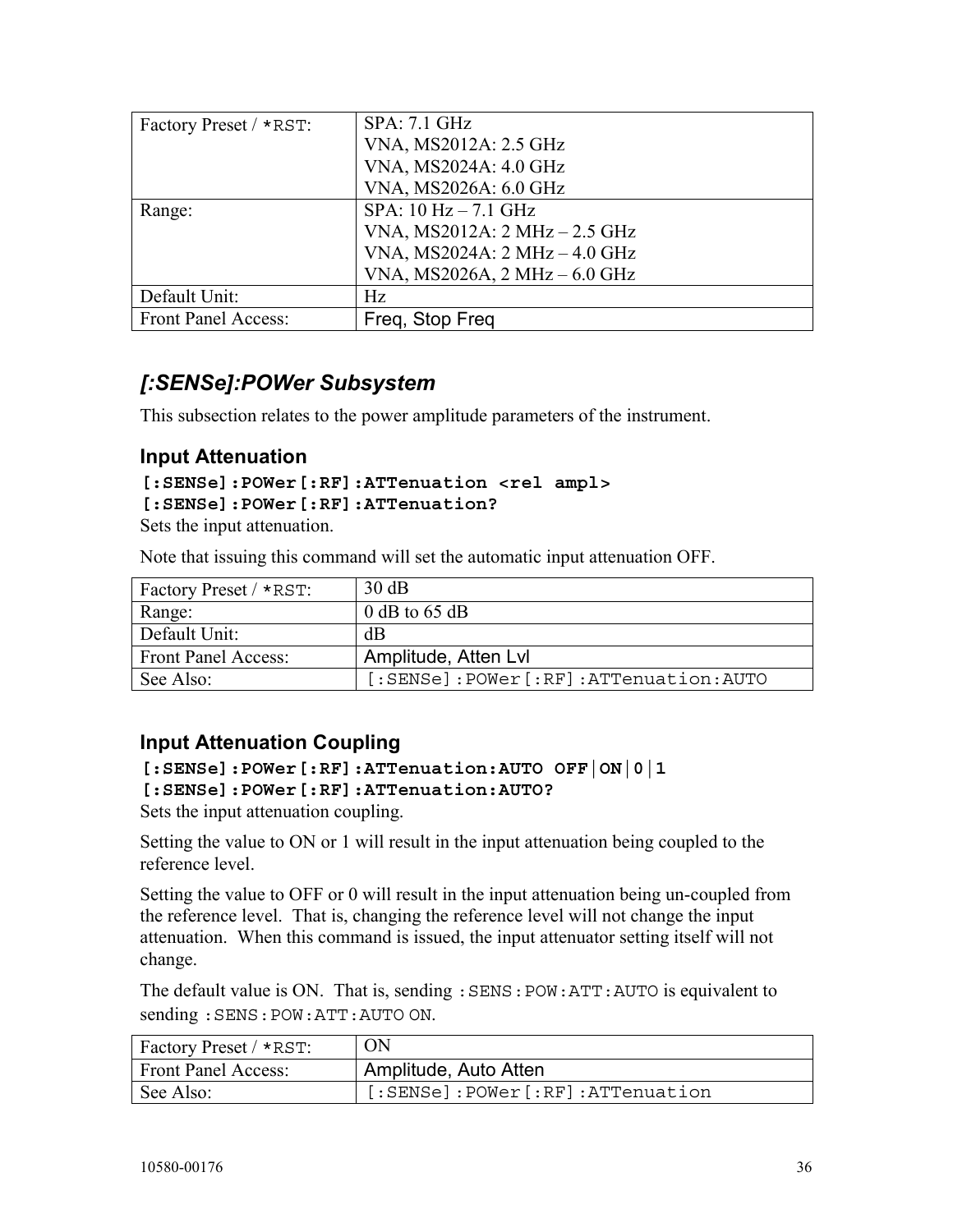## **Preamp State**

**[:SENSe]:POWer[:RF]:GAIN[:STATe] OFF|ON|0|1 [:SENSe]:POWer[:RF]:GAIN[:STATe]?** 

Sets the state of the preamp.

Note that this may cause a change in the reference level and/or attenuation.

| Factory Preset /           | OFF                |
|----------------------------|--------------------|
| *RST:                      |                    |
| <b>Front Panel Access:</b> | Amplitude, Pre Amp |

# *[:SENSe]:SWEep Subsystem*

This subsystem includes commands that affect the sweep generator of the instrument.

## **Minimum Sweep Time**

#### **[:SENSe]:SWEep:TIME**

#### **[:SENSe]:SWEep:TIME?**

Sets the value of the minimum sweep time parameter. The sweep will complete in the shortest time possible greater than the specified time.

To sweep as fast as possible, enter the minimum value allowed for the sweep time.

| Factory Preset / *RST:     | $50 \text{ }\mu\text{s}$        |
|----------------------------|---------------------------------|
| Range:                     | 10 $\mu$ s to 600000000 $\mu$ s |
| Default Unit:              | seconds                         |
| <b>Front Panel Access:</b> | Shift-3 (Sweep), Min Sweep Time |

# *STATus Subsystem*

The commands in this subsystem relate to the current operating state of the instrument.

## **Query Operation Status**

#### **:STATus:OPERation?**

This command requests information about the current status of the instrument. Each bit of the return value represents some operation. Only a subset of the bits will be implemented for each application.

The number returned will be the decimal representation of the bit-wise OR of the enabled **bits** 

| Decimal | Description     |
|---------|-----------------|
| Value   |                 |
|         | Not implemented |
|         | Not implemented |
|         | Not implemented |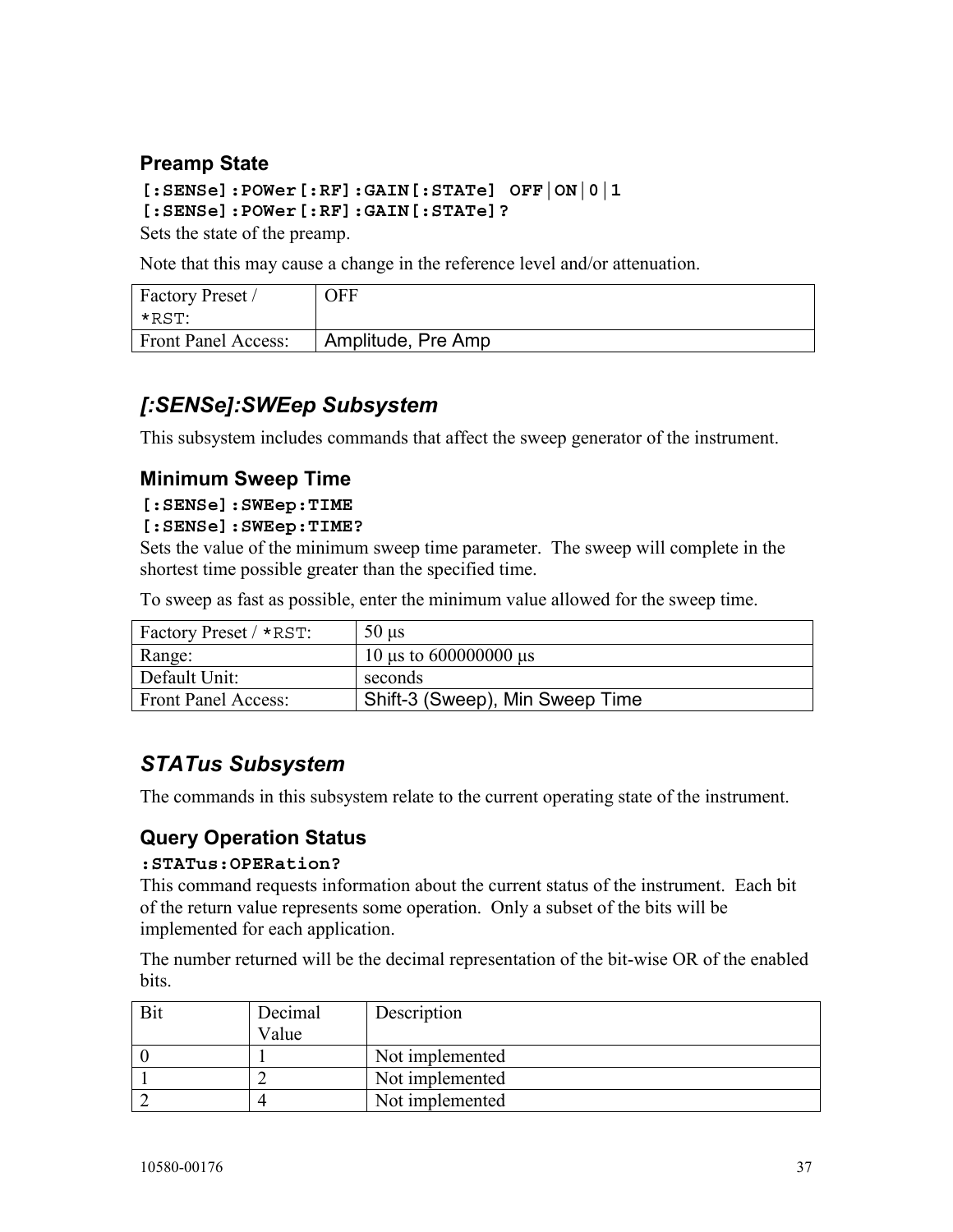| 3              | 8        | Not implemented                                           |
|----------------|----------|-----------------------------------------------------------|
| $\overline{4}$ | 16       | Not implemented                                           |
| 5              | 32       | Not implemented                                           |
| 6              | 64       | Not implemented                                           |
|                | 128      | Not implemented                                           |
| 8              | 256      | Sweep Complete – This bit will be set to 0 when the       |
|                |          | command: INITiate [: IMMediate] is sent to                |
|                |          | trigger a sweep. It will have a value of 1 when the sweep |
|                |          | has completed.                                            |
| 9              | 512      | Not implemented                                           |
| 10             | 1024     | Not implemented                                           |
| 11             | 2048     | Not implemented                                           |
| 12             | 4096     | Not implemented                                           |
| 13             | 8192     | Not implemented                                           |
| 14             | 16384    | Not implemented                                           |
| 15             | $\Omega$ | Will always be 0                                          |

# *SYSTem Subsystem*

This subsystem contains commands that affect instrument functionality that does not directly relate to data collection, display or transfer.

## **Query Installed Options**

#### **:SYSTem:OPTions?**

Returns a string of the installed options. Options will be separated by a "/".

The string will return "NONE" if no options are installed.

| $\sim$<br><b>See</b><br>$\sim$<br>. .<br>$-1100$ | $- - -$<br>'NТ<br>.<br>$\mathbf{v}$<br>---- |
|--------------------------------------------------|---------------------------------------------|
|                                                  |                                             |

## **Preset**

#### **:SYSTem:PRESet**

This command restores all application parameters to their factory preset values. This does not modify system parameters such as Ethernet configuration, language, volume or brightness.

| <b>Front Panel Access:</b> | Shift-1 (Preset), Preset |
|----------------------------|--------------------------|
| See Also:                  | $*$ RST                  |

## *TGENerator Subsystem*

This subsystem contains commands related to the tracking generator.

## **Tracking Generator Output Power**

**:TGENerator:OUTput:POWer <amplitude>**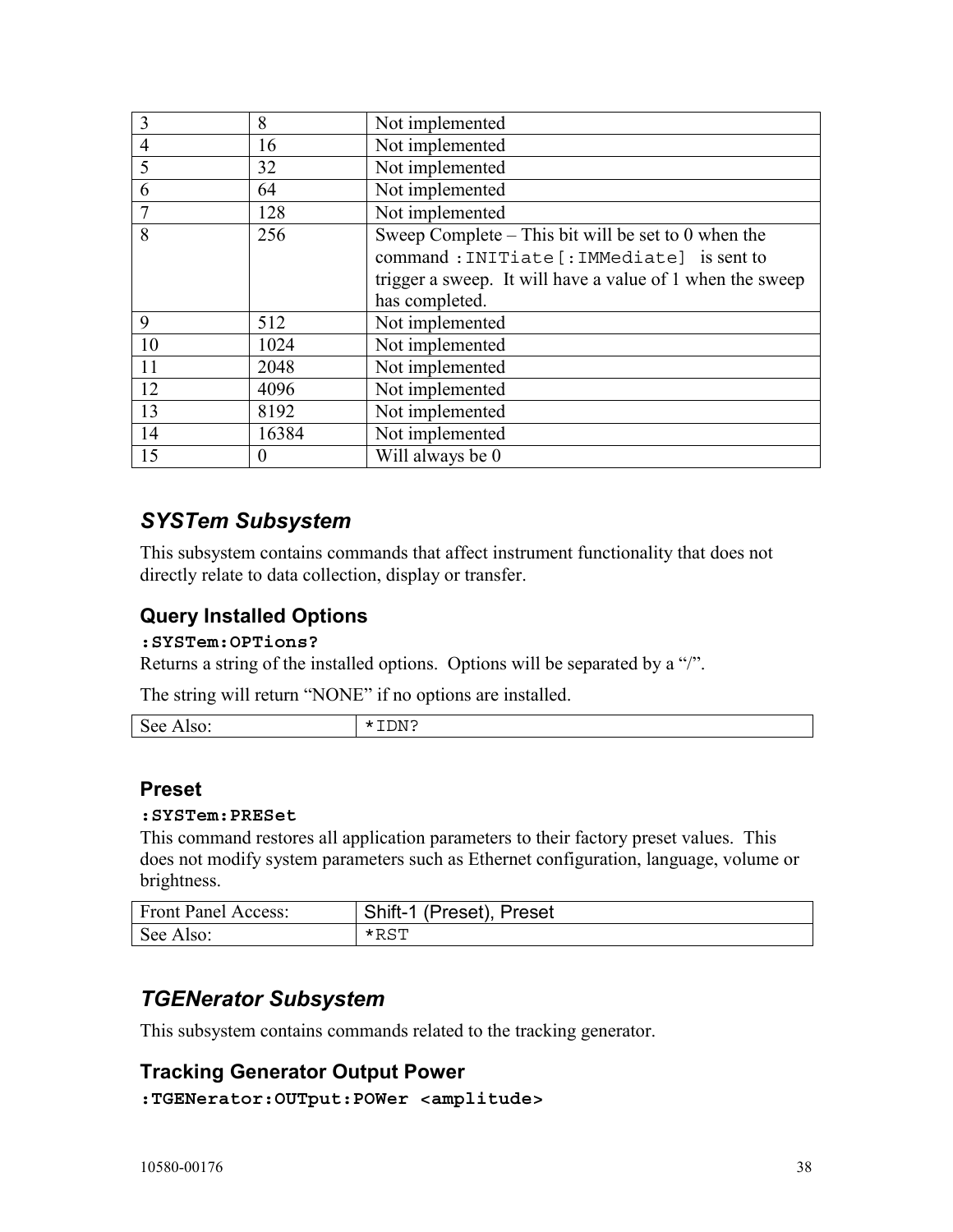#### **:TGENerator:OUTput:POWer?**

Sets the output power for the Tracking Generator.

| Factory Preset /    | $-40$ dBm                                               |
|---------------------|---------------------------------------------------------|
| $*$ RST:            |                                                         |
| Range:              | $0$ dBm to $-40$ dBm                                    |
| Default Unit:       | Current active amplitude unit                           |
| Front Panel Access: | SPA: Shift-4 (Measurements), Tracking Generator, Output |
|                     | Power                                                   |
|                     |                                                         |
| See Also:           | : INITiate [: TGENerator]                               |

## *Trace Subsystem*

This subsystem contains commands related to the transfer of trace data to and from the instrument.

## **Trace Data Transfer**

#### **:TRACe[:DATA] 1|2|3,(<header><block>) :TRACe[:DATA]? [1]|2|3**

This command transfers data from the controlling program to the instrument. The query form transfers trace data from the instrument to the controller. Data is transferred to the instrument enclosed in parentheses as (<header><br/>>block>) and from the instrument as <header><block>.

The ASCII header specifies the number of data bytes. It looks like #AX, where A is the number of digits in X and X is the number of bytes in the  $\langle$ block>.

The format of the block data in the query form is specified by  $:$  FORMat:DATA. The block data in the command form is always sent in ASCII format.

Data can be transferred to and from the 3 available display traces. Use the commands in the MMEMory subsystem to store and recall traces from the instrument memory.

The command form does not support setting all trace points to a single value. To do this, send the same value to each point.

Trace setup information can be acquired using :TRACe[:DATA]:PREamble?.

To acquire the data from trace A in the instrument send : TRACe  $[$ : DATA]? 1. A 551 point trace will be returned as #42204<block data>. <block> data could be in either INTeger,32 or REAL,32 format. In both cases, there will be 4 bytes per data point. So, 4 bytes per point \* 551 data points gives 2204 bytes in <block> data. This example assumes that :FORMat:DATA INTeger,32 or :FORMat:DATA REAL,32 has been sent to the instrument before the query command is sent.

| See Also: | :FORMat:DATA                          |
|-----------|---------------------------------------|
|           | $:$ TRACe $[:$ DATA $]$ $:$ PREamble? |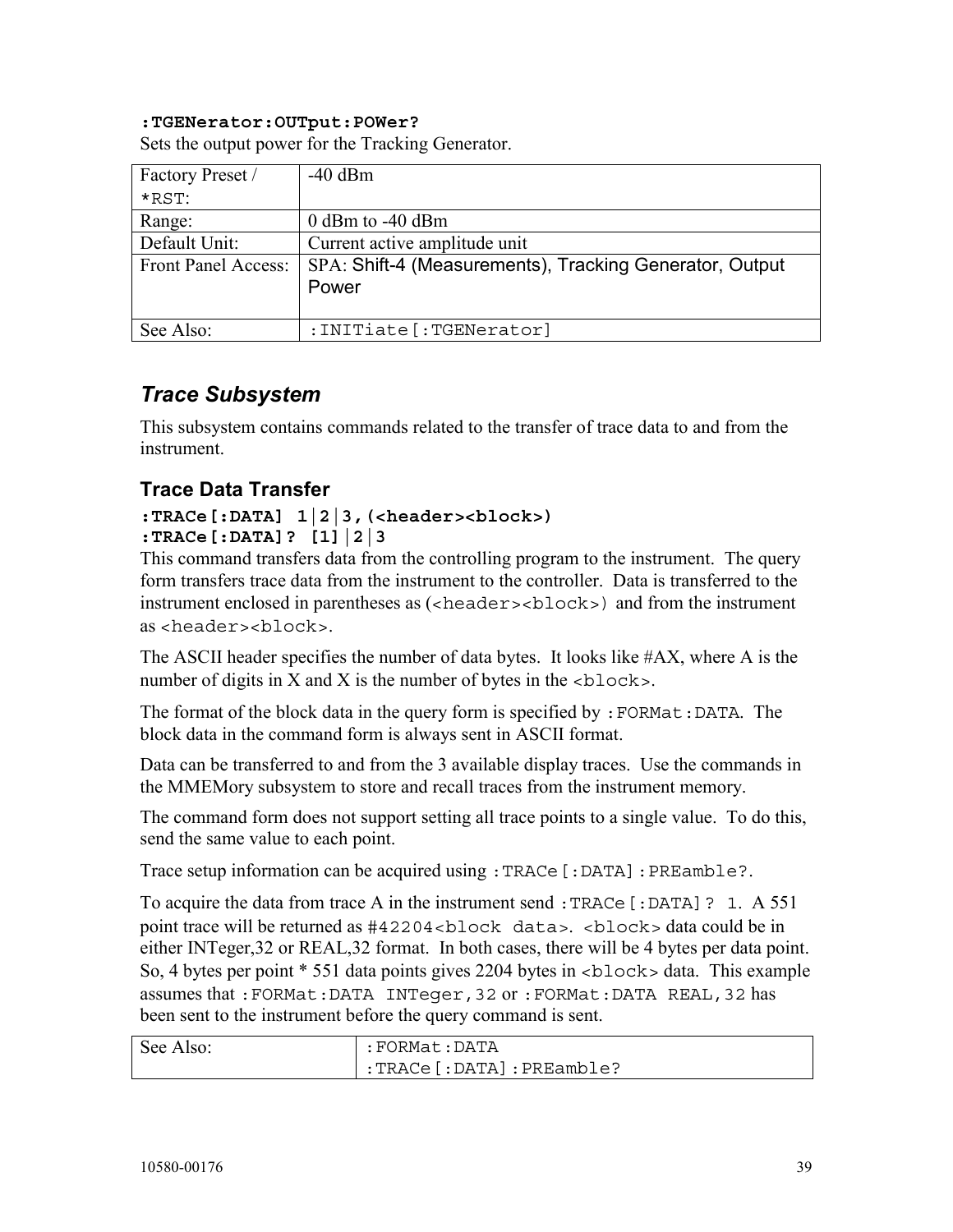## **Trace Header Transfer**

**:TRACe:PREamble? [1]|2|3** 

Returns trace header information for the specified trace.

Data can be transferred to and from the 3 available display traces. Use the commands in the MMEMory subsystem to store and recall traces from the instrument memory.

The response begins with an ASCII header. The header specifies the number of following bytes. It looks like  $#AX$ , where A is the number of digits in X and X is the number of bytes that follow the header.

Parameters are returned in comma-delimited ASCII format. Each parameter will be returned as "NAME=VALUE[ UNITS],"

| <b>Parameter Name</b> | <b>Description</b>     |
|-----------------------|------------------------|
| <b>SN</b>             | Instrument serial $#$  |
| <b>UNIT_NAME</b>      | Instrument name        |
| <b>DESCR</b>          | Trace name             |
| <b>DATE</b>           | Trace date/time        |
| <b>BASE VER</b>       | Base FW version        |
| <b>APP NAME</b>       | Application name       |
| APP VER               | Application FW version |

Valid parameter names are:

| <b>Parameter Name</b> | <b>Description</b>               |
|-----------------------|----------------------------------|
| <b>UNITS</b>          | Amplitude units                  |
| <b>CENTER FREQ</b>    | Center freq                      |
| <b>SPAN</b>           | Frequency span                   |
| FREQ STEP             | Frequency step size              |
| <b>RBW</b>            | Resolution bw                    |
| <b>RBW TYPE</b>       | RBW coupling auto/manual         |
| <b>VBW</b>            | Video bw                         |
| <b>VBW TYPE</b>       | VBW coupling auto/manual         |
| <b>RBW VBW RATIO</b>  | <b>RBW/VBW</b> ratio             |
| <b>SPAN RBW RATIO</b> | Span/RBW ratio                   |
| <b>INPUT ATTEN</b>    | Input attenuation                |
| <b>ATTEN TYPE</b>     | Attenuation coupling auto/manual |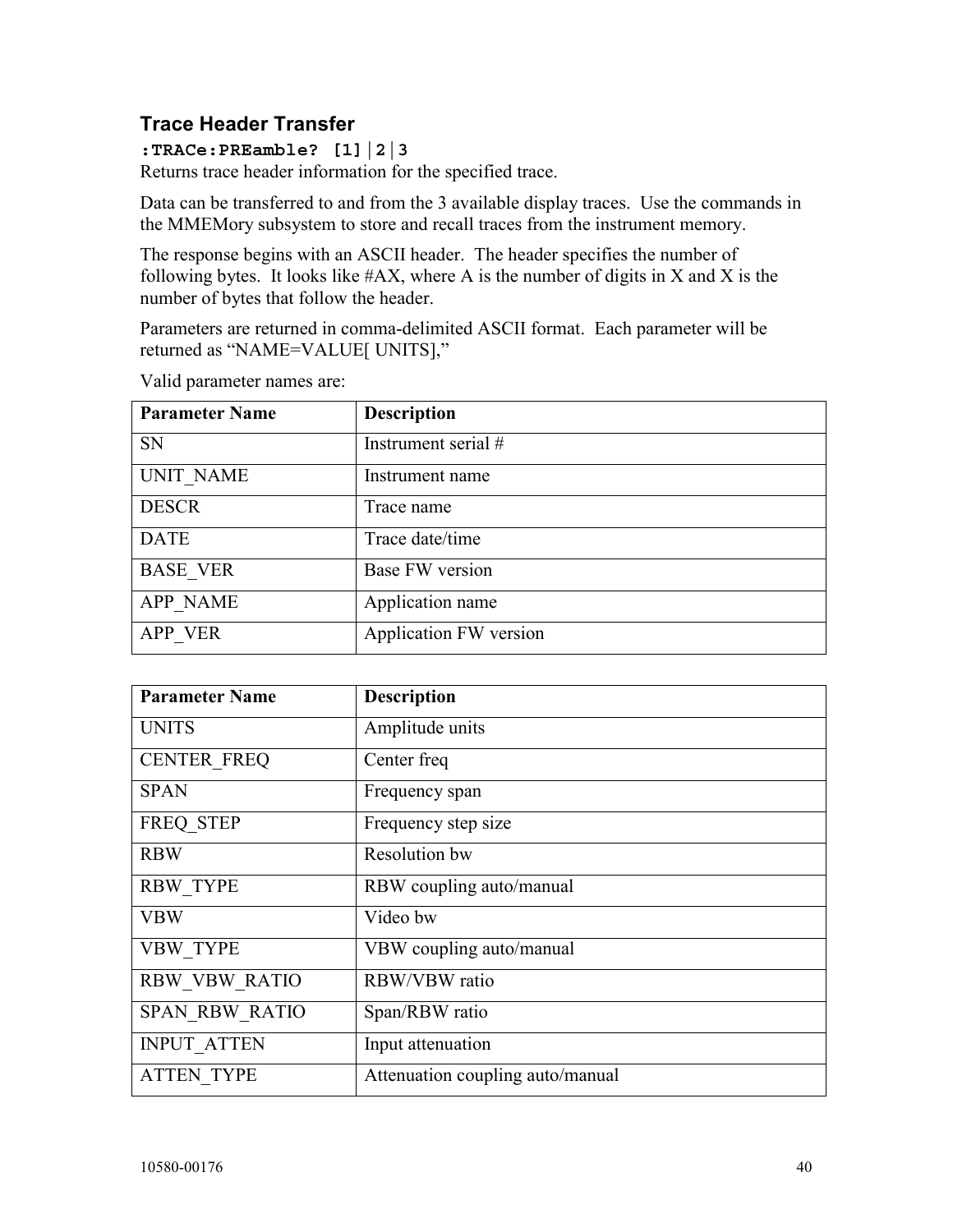| REFERENCE LEVEL        | Reference level                                                                                                                                                                                                                                                                                                                                                                                                                                                                                                                    |  |
|------------------------|------------------------------------------------------------------------------------------------------------------------------------------------------------------------------------------------------------------------------------------------------------------------------------------------------------------------------------------------------------------------------------------------------------------------------------------------------------------------------------------------------------------------------------|--|
| <b>SCALE</b>           | Y-axis scale                                                                                                                                                                                                                                                                                                                                                                                                                                                                                                                       |  |
| PREAMP SET             | Preamp state                                                                                                                                                                                                                                                                                                                                                                                                                                                                                                                       |  |
| REF LEVEL OFFSET       | Reference level offset                                                                                                                                                                                                                                                                                                                                                                                                                                                                                                             |  |
| <b>DETECTION</b>       | Detection type                                                                                                                                                                                                                                                                                                                                                                                                                                                                                                                     |  |
| TRACE_AVERAGE          | Number of traces to average                                                                                                                                                                                                                                                                                                                                                                                                                                                                                                        |  |
| <b>SWEEP TYPE</b>      | Single/continuous                                                                                                                                                                                                                                                                                                                                                                                                                                                                                                                  |  |
| CURRENT_SIGNAL         | Current signal index                                                                                                                                                                                                                                                                                                                                                                                                                                                                                                               |  |
| <b>CURRENT CHANNEL</b> | Current signal channel                                                                                                                                                                                                                                                                                                                                                                                                                                                                                                             |  |
| <b>TRACE MODE</b>      | Normal/Avg/Max                                                                                                                                                                                                                                                                                                                                                                                                                                                                                                                     |  |
| TRACE STATUS           | TRACE A VIEW NOT BLANK<br>0x0000000000000001<br>TRACE A WRITE NOT HOLD<br>0x0000000000000002<br>TRACE A DATA VALID<br>0x0000000000000004<br>TRACE B VIEW NOT BLANK<br>0x0000000000010000<br>TRACE B WRITE NOT HOLD<br>0x0000000000020000<br>TRACE B DATA VALID<br>0x0000000000040000<br>TRACE C VIEW NOT BLANK<br>0x0000000100000000<br>TRACE C WRITE NOT HOLD<br>0x0000000200000000<br>TRACE C DATA VALID<br>0x0000000400000000<br>TRACE C IS B MINUS A ON<br>0x0000001000000000<br>TRACE C IS A MINUS B ON<br>0x0000002000000000 |  |
| TRACE COUNT            | Number of traces averaged                                                                                                                                                                                                                                                                                                                                                                                                                                                                                                          |  |
| <b>UI DATA POINTS</b>  | Number of display points                                                                                                                                                                                                                                                                                                                                                                                                                                                                                                           |  |
| <b>IMPEDANCE</b>       | Input impedance                                                                                                                                                                                                                                                                                                                                                                                                                                                                                                                    |  |
| REFERENCE              | Reference freq                                                                                                                                                                                                                                                                                                                                                                                                                                                                                                                     |  |
| <b>FREQUENCY</b>       |                                                                                                                                                                                                                                                                                                                                                                                                                                                                                                                                    |  |
| SET SWEEP TIME         | Minimum sweep time setting                                                                                                                                                                                                                                                                                                                                                                                                                                                                                                         |  |
| TRIGGER TYPE           | Trigger type                                                                                                                                                                                                                                                                                                                                                                                                                                                                                                                       |  |
| VIDEO_TRIGGER          | Video trigger level                                                                                                                                                                                                                                                                                                                                                                                                                                                                                                                |  |
| <b>LEVEL</b>           |                                                                                                                                                                                                                                                                                                                                                                                                                                                                                                                                    |  |
| TRIGGER POSITION       | Trigger position as a percent of the display                                                                                                                                                                                                                                                                                                                                                                                                                                                                                       |  |
| PEAK THRESHOLD         | Marker peak search threshold                                                                                                                                                                                                                                                                                                                                                                                                                                                                                                       |  |
| <b>MARKER TABLE</b>    | Marker table status                                                                                                                                                                                                                                                                                                                                                                                                                                                                                                                |  |

| <b>Parameter Name</b> | <b>Description</b> |
|-----------------------|--------------------|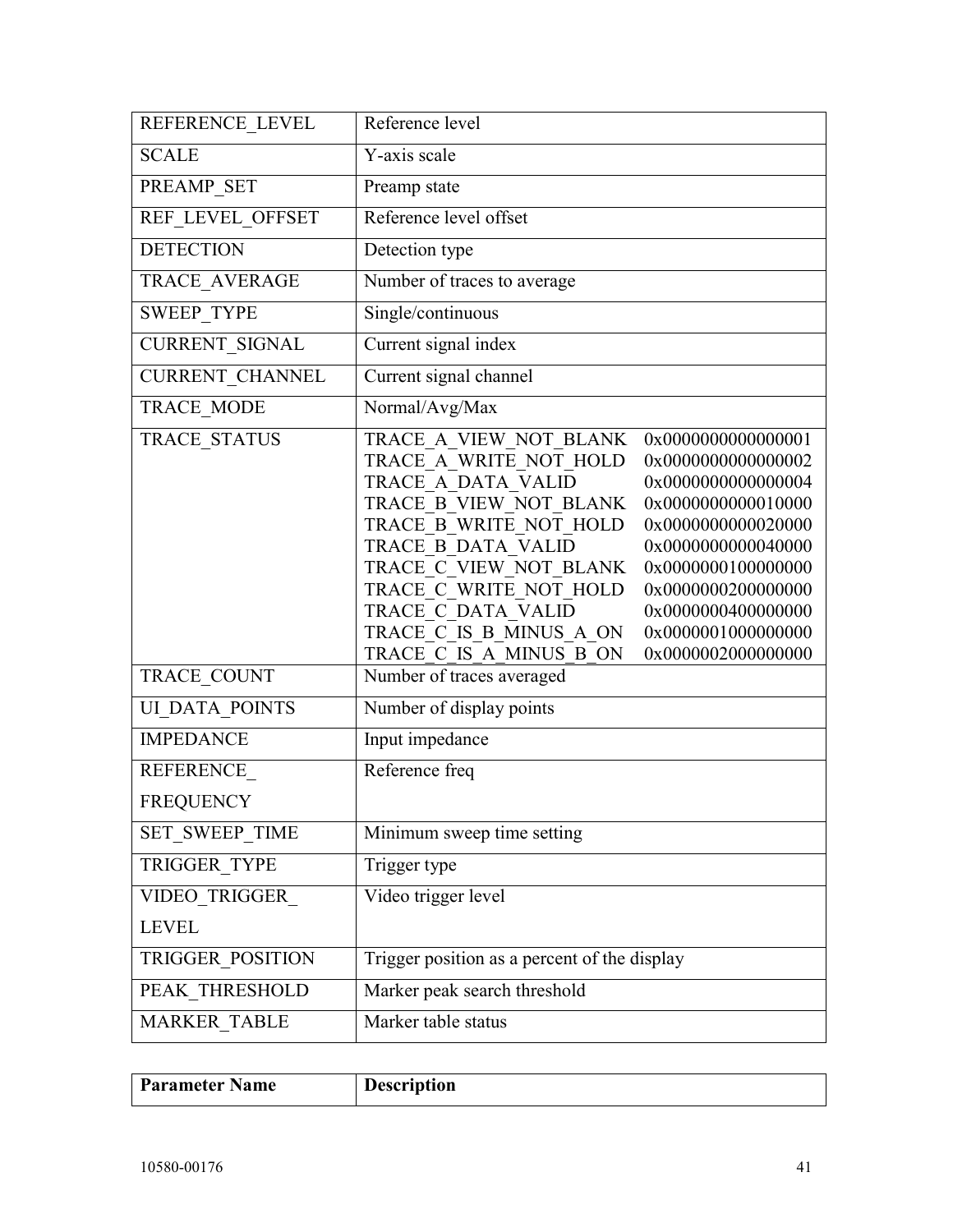| <b>ACTIVE</b><br><b>MEASUREMENT</b>     | Current measurement                                                                                            |
|-----------------------------------------|----------------------------------------------------------------------------------------------------------------|
| <b>ANTENNA</b>                          | Antenna index                                                                                                  |
| OCC_BW_METHOD                           | Occupied bandwidth method                                                                                      |
| OCC_BW_PERCENT                          | Occupied bandwidth % of power setting                                                                          |
| OCC BW DBC                              | Occupied bandwidth dBc setting                                                                                 |
| OCC_BW_MEASURED_<br>$DB$                | Occupied bandwidth measured dBc value                                                                          |
| OCC BW MEASURED<br><b>PERCENT</b>       | Occupied bandwidth measured % value                                                                            |
| OCC_BW_VALUE                            | Measured occupied bandwidth                                                                                    |
| OCC BW LINE<br><b>MARKER INFO</b>       | Mask off 16 bits at a time to get the display point location of<br>the 3 OBW display indicators                |
| CH_PWR_WIDTH                            | Channel power integration bandwidth                                                                            |
| CH_PWR_VALUE                            | Measured channel power                                                                                         |
| CH PWR DENSITY                          | Measured channel power density                                                                                 |
| CH PWR LINE<br><b>MARKER INFO</b>       | Mask off 16 bits at a time to get the display point location of<br>the 2 channel power display indicators      |
| ACPR MAIN CH BW                         | <b>ACPR</b> main channel bw                                                                                    |
| ACPR_ADJC_CH_BW                         | ACPR adjacent channel bw                                                                                       |
| ACPR CHANNEL<br><b>SPACING</b>          | <b>ACPR</b> channel spacing                                                                                    |
| ACPR_MAIN_CH_PWR                        | ACPR measured main channel power                                                                               |
| ACPR_UPPER_CH_PWR                       | ACPR measured upper channel power                                                                              |
| ACPR LOWER CH<br><b>PWR</b>             | ACPR measured lower channel power                                                                              |
| ACPR LOWER CH<br>LINE MARKER INFO       | Mask off 16 bits at a time to get the display point location of<br>the 2 ACPR lower channel display indicators |
| ACPR MAIN CH LINE<br><b>MARKER INFO</b> | Mask off 16 bits at a time to get the display point location of<br>the 2 ACPR main channel display indicators  |
| ACPR UPPER CH<br>LINE MARKER INFO       | Mask off 16 bits at a time to get the display point location of<br>the 2 ACPR upper channel display indicators |
| AM FM DEMOD VOL                         | AM/FM demod volume                                                                                             |
| AM FM DEMOD<br><b>FREQUENCY</b>         | AM/FM demod freq                                                                                               |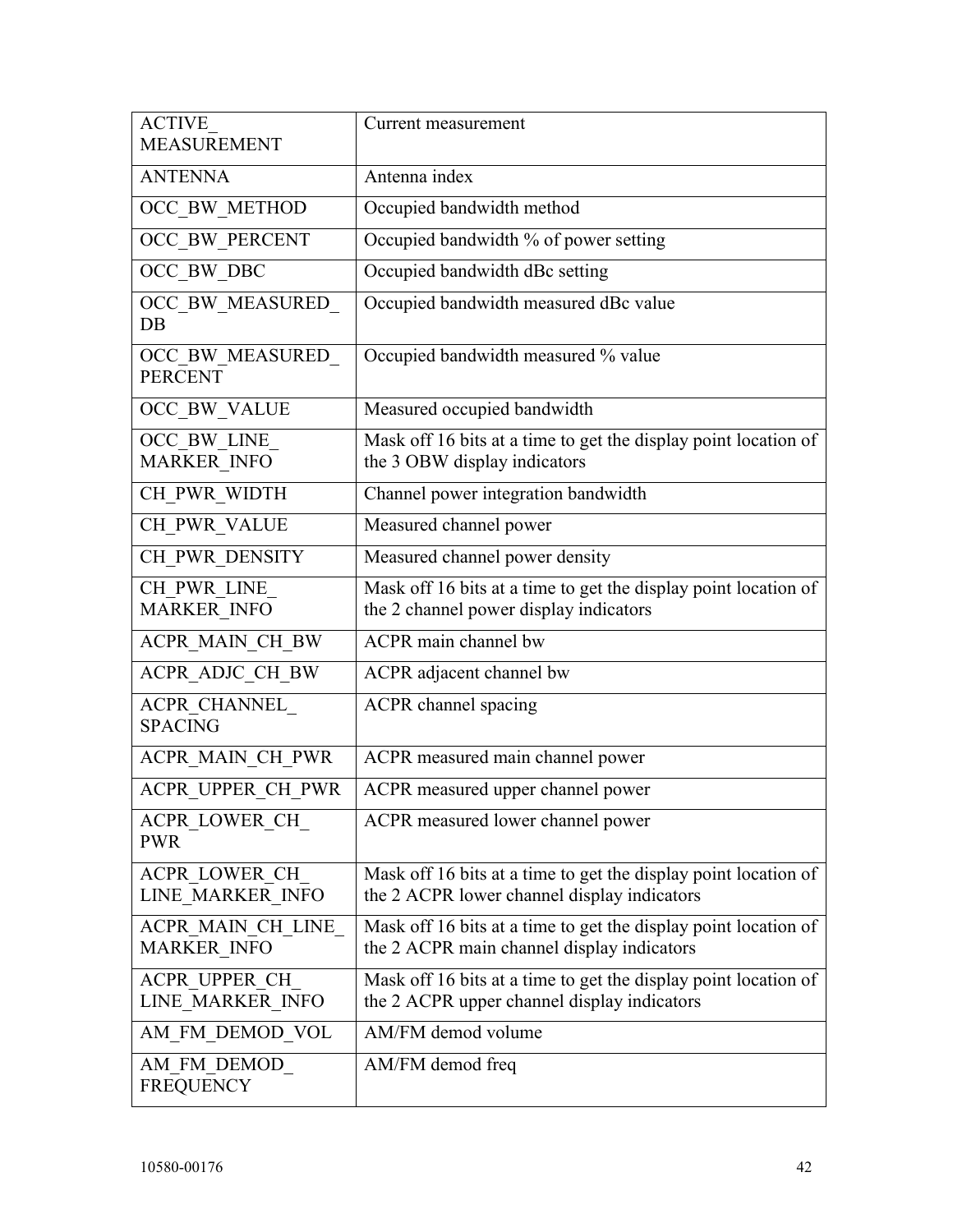| AM FM DEMOD TYPE                              | AM/FM demod type                                       |
|-----------------------------------------------|--------------------------------------------------------|
| AM FM DEMOD TIME                              | AM/FM demod time                                       |
| AM FM LINE<br><b>MARKER</b>                   | Display point location of the demodulation frequency   |
| <b>BEAT FREQUENCY</b><br><b>OSC FREQUENCY</b> | BFO oscillator freq                                    |
| CI_C TYPE                                     | C/I measurement carrier type                           |
| <b>CI_C_VALUE</b>                             | C/I measurement measured carrier power                 |
| CI I BB VALUE                                 | C/I measurement measured broadband interference power  |
| CI I NB VALUE                                 | C/I measurement measured narrowband interference power |
| CI I WB VALUE                                 | C/I measurement measured wideband interference power   |
| CI BB_VALUE                                   | C/I measurement with broadband interference            |
| CI NB VALUE                                   | C/I measurement with narrowband interference           |
| CI WB VALUE                                   | C/I measurement with wideband interference             |

| <b>Parameter Name</b> | <b>Description</b>                                                    |            |
|-----------------------|-----------------------------------------------------------------------|------------|
| MKR REF FREQNx        | Reference marker x frequency (where x is the marker<br>number $0-5$ ) |            |
| MKR REF POINTx        | Reference marker x display point                                      |            |
| MKR REF MAGNTx        | Reference marker x magnitude                                          |            |
| MKR REF PRCNTx        | Reference marker x display percentage                                 |            |
| MKR REF FLAGSx        | Reference marker x flags:                                             |            |
|                       | MKR FLAG ON OFF                                                       | 0x00000001 |
|                       | MKR FLAG NOISE                                                        | 0x00000002 |
|                       | MKR FLAG PHASE NOISE                                                  | 0x00000004 |
|                       | MKR FLAG AMP TRACK                                                    | 0x00000008 |
|                       | MKR FLAG DELTA MKR                                                    | 0x00000020 |
|                       | MKR FLAG DATA INVALID                                                 | 0x00000040 |
|                       | MKR FLAG DATA STALE                                                   | 0x00000080 |
|                       | MKR FLAG SELECTED                                                     | 0x00000100 |
|                       | MKR FLAG COUNTER                                                      | 0x00000200 |
|                       | MKR FLAG DELT DISPL PER HZ 0x00000800                                 |            |
|                       | MKR FLAG TRACE A                                                      | 0x00001000 |
|                       | MKR FLAG TRACE B                                                      | 0x00002000 |
|                       | MKR FLAG TRACE C                                                      | 0x00004000 |
|                       | MKR FLAG TRACE MASK                                                   | 0x00007000 |
| MKR DLT FREQNx        | Delta marker x frequency (where x is the marker number 0-             |            |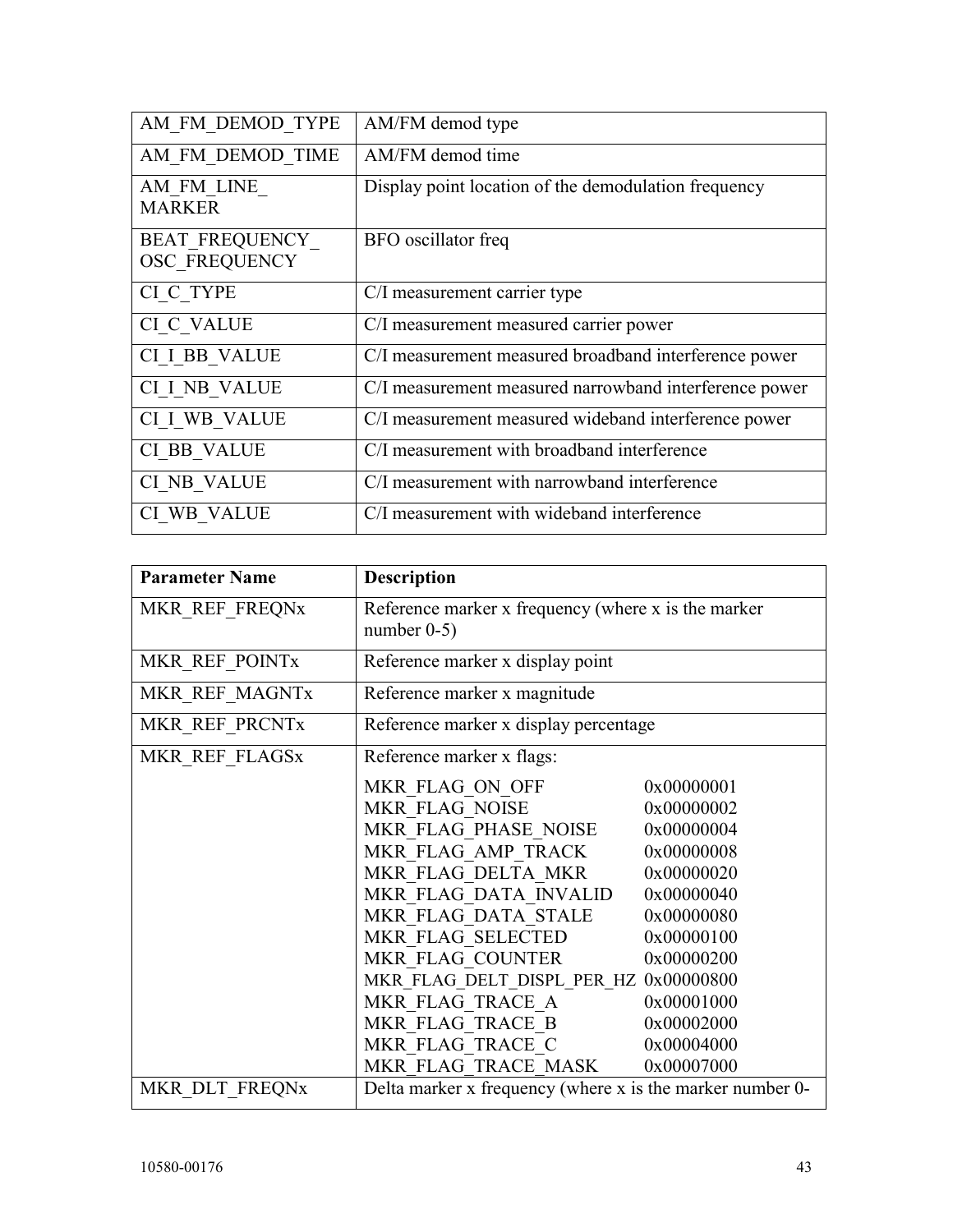| MKR DLT POINTx | Delta marker x display point      |
|----------------|-----------------------------------|
| MKR DLT MAGNTx | Delta marker x magnitude          |
| MKR DLT PRCNTx | Delta marker x display percentage |
| MKR DLT FLAGSx | Delta marker x flags:             |
|                |                                   |

| <b>Parameter Name</b> | <b>Description</b>                                                                  |            |
|-----------------------|-------------------------------------------------------------------------------------|------------|
| LIM LFLAGS UP-1       | Upper limit flags:                                                                  |            |
|                       | <b>LIMIT FLAG UPPER</b>                                                             | 0x00000001 |
|                       | <b>LIMIT FLAG ON</b>                                                                | 0x00000004 |
|                       | LIMIT FLAG ALARM ON                                                                 | 0x00000002 |
|                       | <b>LIMIT FLAG SEGMENTED</b>                                                         | 0x00000020 |
|                       | LIMIT FLAG ALARM EVENT                                                              | 0x00000040 |
|                       | LIMIT_FLAG_LEFT OF START FREQ                                                       | 0x00000080 |
|                       | LIMIT_FLAG_RIGHT_OF_STOP_FREQ                                                       | 0x00000100 |
|                       | <b>LIMIT FLAG MASK</b>                                                              | 0x000007FF |
| LIM NUMPTS UP-1       | Number of upper limit points                                                        |            |
| LIM FREQNC UPx        | Upper limit point $x$ freq (where $x$ is the limit point number<br>starting with 0) |            |
| LIM MAGNTD UPx        | Upper limit point x amplitude                                                       |            |
| LIM LFLAGS LO-1       | Lower limit flags:                                                                  |            |
|                       | <b>LIMIT FLAG UPPER</b>                                                             | 0x00000001 |
|                       | <b>LIMIT FLAG ON</b>                                                                | 0x00000004 |
|                       | LIMIT FLAG ALARM ON                                                                 | 0x00000002 |
|                       | <b>LIMIT FLAG SEGMENTED</b>                                                         | 0x00000020 |
|                       | LIMIT FLAG ALARM EVENT                                                              | 0x00000040 |
|                       | LIMIT FLAG LEFT OF START FREQ                                                       | 0x00000080 |
|                       | LIMIT FLAG RIGHT OF STOP FREQ                                                       | 0x00000100 |
|                       | <b>LIMIT FLAG MASK</b>                                                              | 0x000007FF |
| LIM_NUMPTS_LO-1       | Number of lower limit points                                                        |            |
| LIM FREQNC LOx        | Lower limit point $x$ freq (where $x$ is the limit point number<br>starting with 0) |            |
| LIM_MAGNTD_LOx        | Lower limit point x amplitude                                                       |            |

| $\overline{\phantom{a}}$ | --           |
|--------------------------|--------------|
|                          | 114100.DIIII |
|                          |              |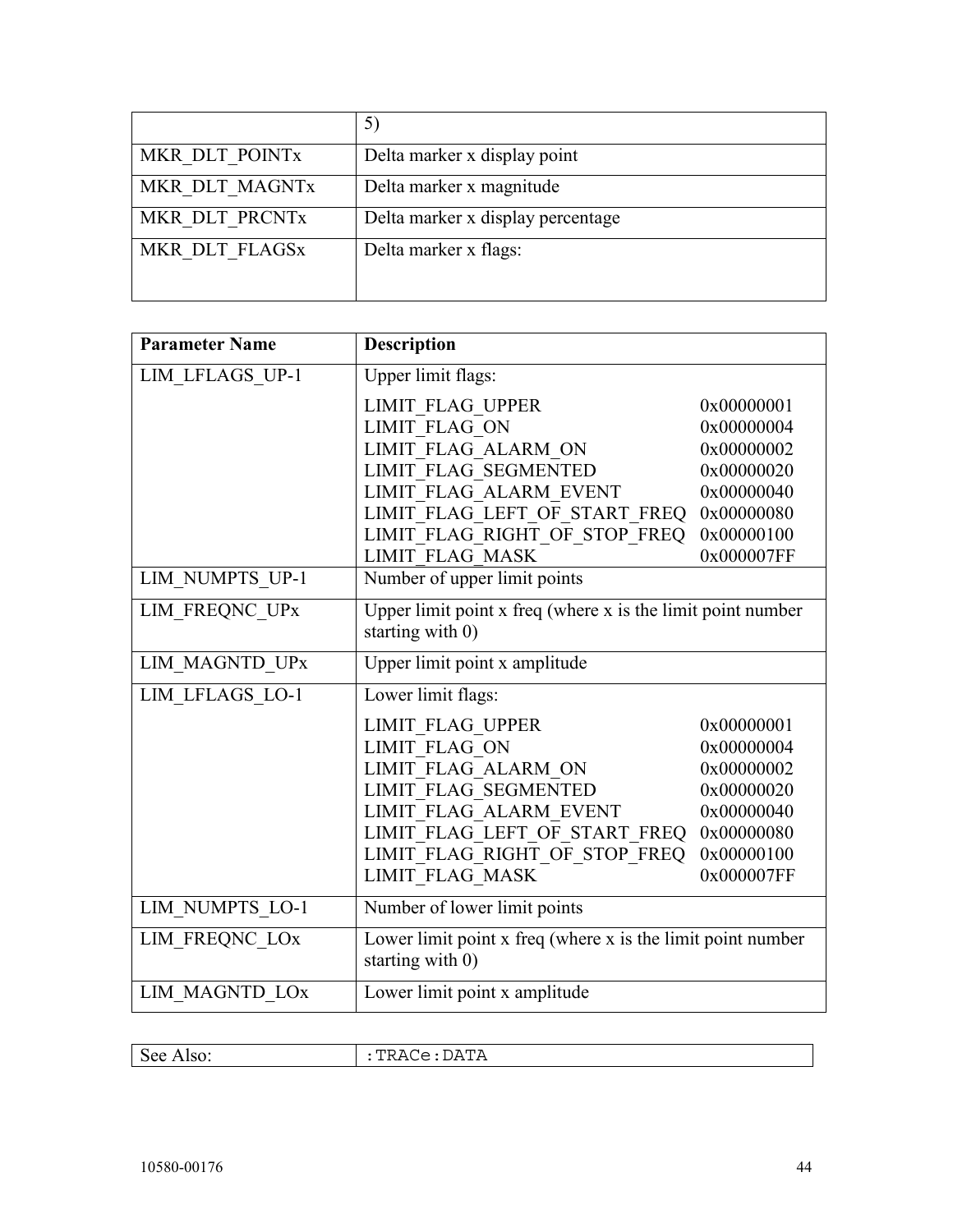| <b>Tracking Generator Option Only:</b> |                                                                                           |
|----------------------------------------|-------------------------------------------------------------------------------------------|
| <b>Parameter Name</b>                  | <b>Description</b>                                                                        |
| TG_SET_ON_OFF                          | Set tracking generator power;<br>On/Off                                                   |
| TG_SET_OUTPUT_POWER                    | Set tracking generator output power;                                                      |
|                                        | 0dBm to -40dBm                                                                            |
| TG_REFERENCE_LEVEL                     | Tracking generator S21 normalized<br>reference level;                                     |
|                                        | On/Off                                                                                    |
| <b>TG_SCALE</b>                        | Tracking generator specific scale for<br>S21 normalized display only;                     |
|                                        | $+100$ to $-120$ dBm                                                                      |
| TG_UNITS                               | Tracking generator log / linear scale<br>units. Currently defaulted to Log<br>scale only; |
|                                        | 0x00                                                                                      |
| TG_TRACE_STATUS                        | Tracking generator S21 normalized<br>trace status;                                        |
|                                        | $S21$ OFF:<br>0x00                                                                        |
|                                        | Normalizing Sweep: 0x11                                                                   |
|                                        | Valid Sweep:<br>0x12                                                                      |
| TG_REF_LEVEL_OFFSET                    | <b>Tracking Generator S21 Normalized</b><br>reference level offset;                       |
|                                        | $+100$ to $-100$ dBm                                                                      |
| See Also:                              | : TRACe: DATA                                                                             |

# *Trigger Subsystem*

This subsystem contains commands related to the triggering of instrument functions for the purposes of synchronization. Related commands appear in the ABORt and INITiate subsystems.

## **Trigger Source**

```
:TRIGger[:SEQuence]:SOURce IMMediate|EXTernal|VIDeo 
:TRIGger[:SEQuence]:SOURce?
```
This command defines the trigger source.

IMMediate triggering is the equivalent of free-run triggering.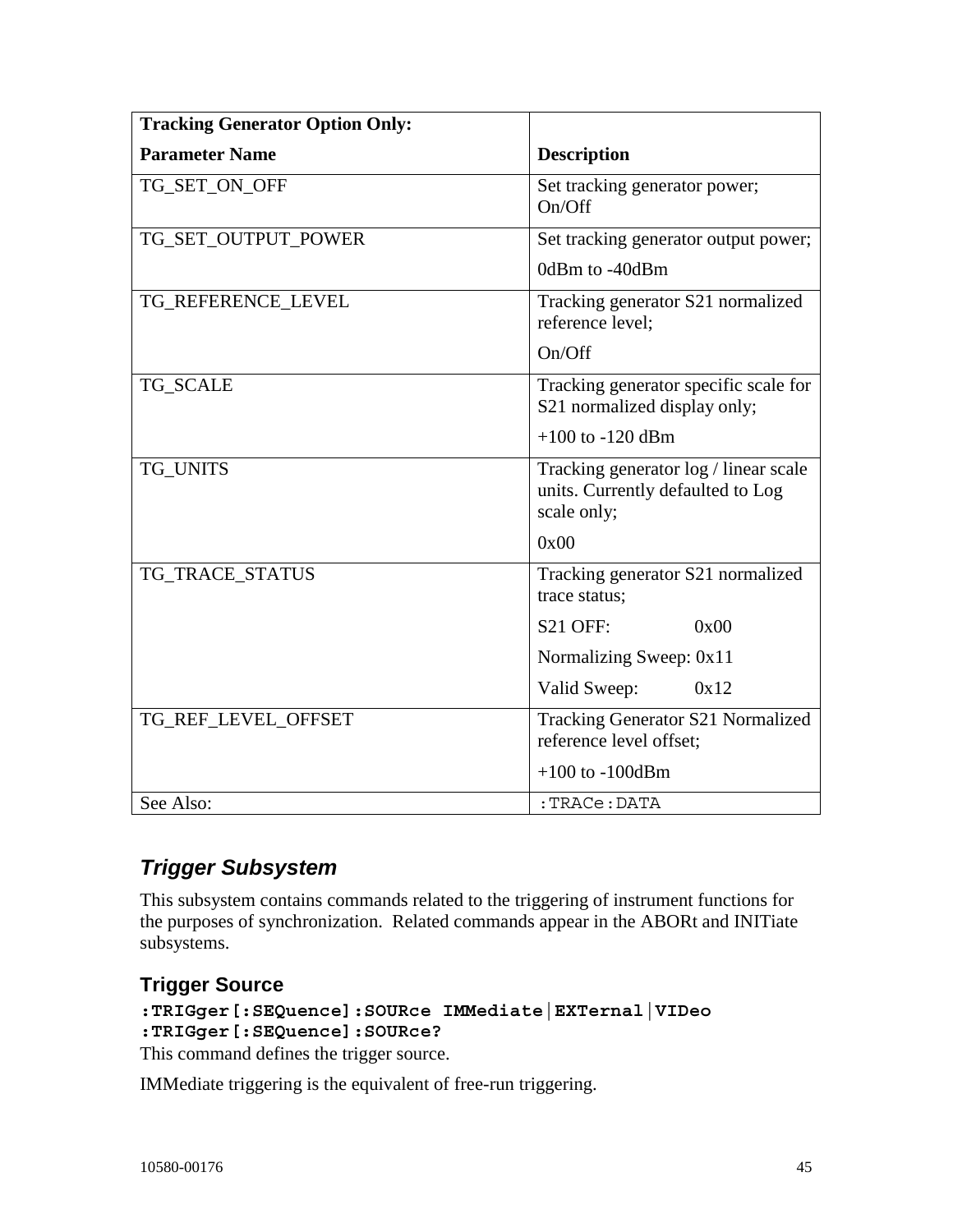EXTernal triggering is triggered when a TTL signal is applied to the External Trigger input connector. EXTernal triggering is always done on the rising edge of the signal. It is available only in zero span mode.

VIDeo triggering is triggered based on the measured signal level. It is available only in zero span mode.

| Factory Preset / *RST:     | Immediate                           |
|----------------------------|-------------------------------------|
| <b>Front Panel Access:</b> | Shift-3 (Sweep), Trigger Type,      |
|                            | Free Run External Video             |
| See Also:                  | :TRIGger [:SEQuence]:VIDeo:LEVel    |
|                            | :TRIGger [:SEQuence]:VIDeo:POSition |

## **Video Trigger Level**

#### **:TRIGger[:SEQuence]:VIDeo:LEVel <amplitude>**

#### **:TRIGger[:SEQuence]:VIDeo:LEVel?**

This command sets the video triggering level.

| Factory Preset / *RST:     | $-65.0$ dBm                          |
|----------------------------|--------------------------------------|
| Range:                     | $20$ dBm to -300 dBm                 |
| Default Unit:              | Current amplitude unit               |
| <b>Front Panel Access:</b> | Shift-3 (Sweep), Trigger Type, Video |

## **Video Trigger Position**

### **:TRIGger[:SEQuence]:VIDeo:POSition <percentage> :TRIGger[:SEQuence]:VIDeo:POSition?**

This command sets the video triggering position as a percentage of the display.

When the sweep is triggered, the trigger point will be drawn at the location defined by the position. The graph appearing to the left of the trigger position is data acquired before the trigger. The graph appearing to the right of the trigger position is data acquired after the trigger.

| Factory Preset / *RST:     | 1.00%                                         |
|----------------------------|-----------------------------------------------|
| Range:                     | 0\% to 100\%                                  |
| Default Unit:              | $\%$                                          |
| <b>Front Panel Access:</b> | Shift-3 (Sweep), Trigger Type, Change Trigger |
|                            | Position                                      |

# *Unit Subsystem*

The unit subsystem is used to modify the default units used for related parameters. These changes affect parameters in both commands and responses.

## **Measurement Units**

```
:UNIT:POWer DBM|DBV|DBMV|DBUV|V|W
```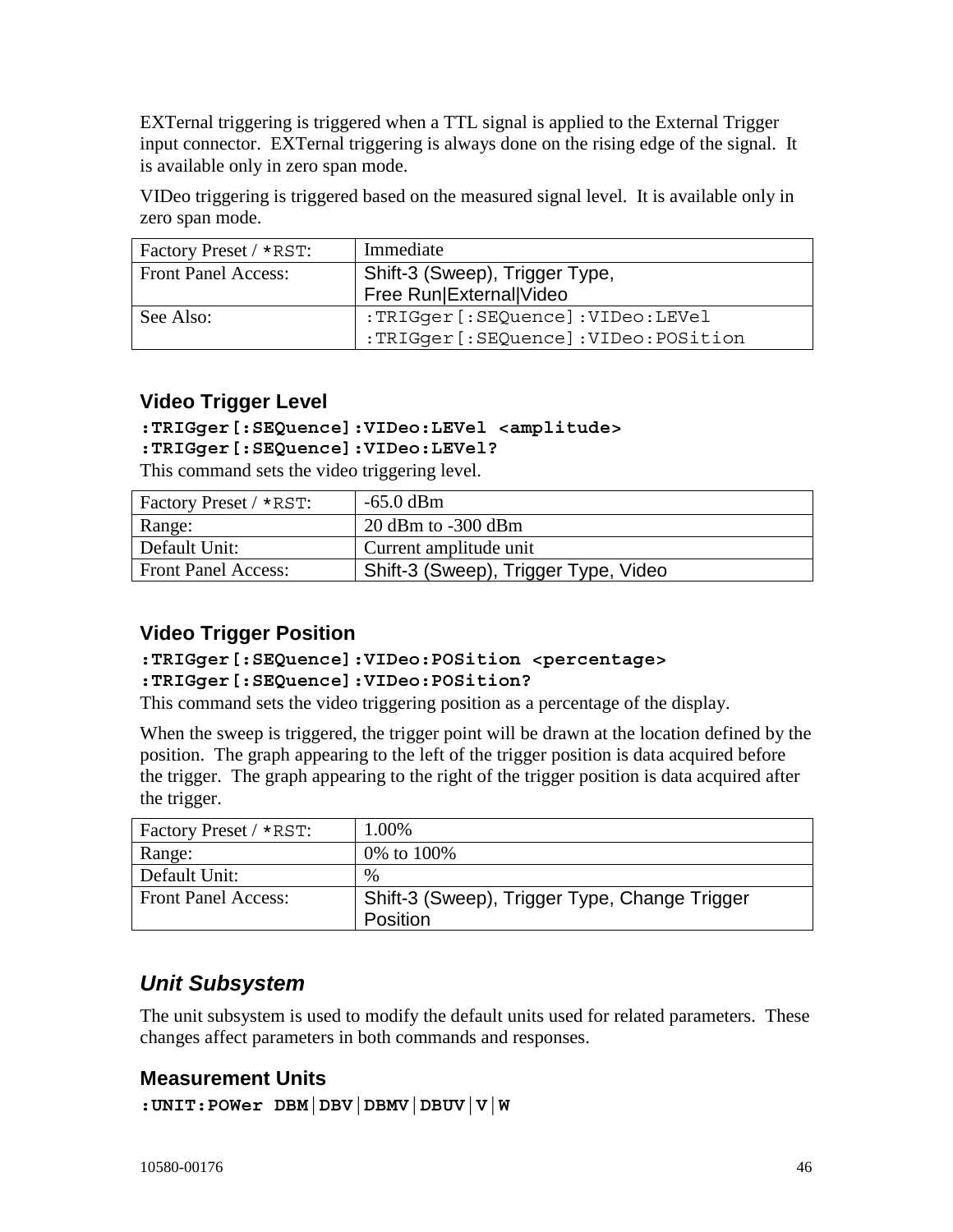#### **:UNIT:POWer?**

Sets the default amplitude units for input, output and display.

| Factory Preset / *RST:     | dBm                                           |
|----------------------------|-----------------------------------------------|
| <b>Front Panel Access:</b> | Amplitude, Units, dBm dBV dBmV dBuV Volt Watt |

# 3.4 WCDMA

## *Abort Subsystem*

The abort subsystem includes commands that allow the user to stop current measurement activities on the instrument.

## **Abort**

#### **:ABORt**

Restarts the current sweep and/or measurement. Resets the trigger system.

If :INITiate:CONTinuous is OFF (i.e. the instrument is in single sweep mode), send the command : INITiate [: IMMediate] to trigger the next sweep.

If :INITiate:CONTinuous is ON (i.e. the instrument is in continuous sweep mode) a new sweep will start immediately.

| <b>Front Panel Access:</b> | Shift-3 (Sweep), Reset Sweep |
|----------------------------|------------------------------|
| See Also:                  | :INITiate:CONTinuous         |
|                            | :INITiate :IMMediate]        |

# *CALCulate Subsystem*

The commands in this subsystem process data that has been collected via the SENSe subsystem.

## **Turn All Markers Off**

#### **:CALCulate:MARKer:AOFF**

Turns off all markers.

| <b>Front Panel Access:</b> | VNA: Marker, All Markers Off       |
|----------------------------|------------------------------------|
|                            | SPA: Marker, More, All Markers Off |
|                            | WCDMA: Marker, All Markers Off     |

#### **Marker State**

```
:CALCulate:MARKer[1]|2|3|4|5|6[:STATe] OFF|ON|0|1 
:CALCulate:MARKer[1]|2|3|4|5|6[:STATe]?
```
Sets the specified marker on/off.

| $\vert$ Factory Preset / *RST: | <b>OFF</b>     |
|--------------------------------|----------------|
| <b>Front Panel Access:</b>     | Marker, On/Off |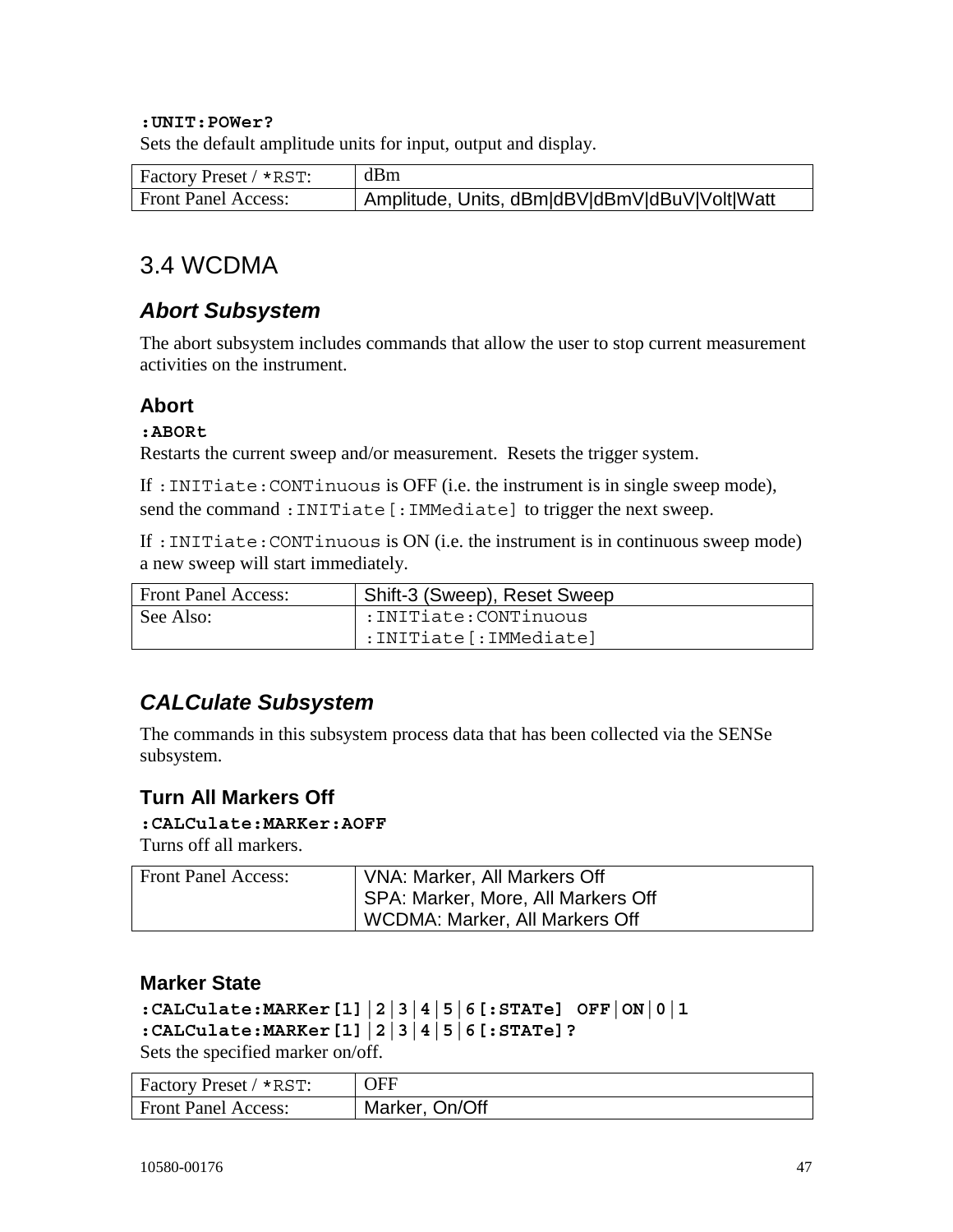## **Marker X Value**

#### **:CALCulate:MARKer[1]|2|3|4|5|6:X <x-parameter> :CALCulate:MARKer[1]|2|3|4|5|6:X?**

Sets the location of the marker on the x-axis at the specified location.  $\langle x$ -parameter> is defined in the current x-axis units.

The query version of the command returns the location of the marker on the x-axis.

| Default Unit:              | Current x-axis unit          |
|----------------------------|------------------------------|
| <b>Front Panel Access:</b> | Marker, [Marker 1/2/3/4/5/6] |

## **Marker Read Y Value**

**:CALCulate:MARKer[1]|2|3|4|5|6:Y?** 

Reads the current Y value for the specified marker. The units are the units of the y-axis.

| Default<br>$J$ nit: | v-axis unit<br>.<br>an un |
|---------------------|---------------------------|
|                     |                           |

## *Display Subsystem*

This subsystem provides commands that modify the display of data for the user. They do not modify the way in which data is returned to the controller.

## **Power Offset**

```
:DISPlay:WINDow:TRACe:Y[:SCALe]:OFFSet <rel ampl> 
:DISPlay:WINDow:TRACe:Y[:SCALe]:OFFSet?
```
Sets the power offset value for the y-axis.

| <b>Factory Preset</b> / | $0$ dB                                        |
|-------------------------|-----------------------------------------------|
| $*$ RST:                |                                               |
| Range:                  | $0$ dB to 100 dB                              |
| Default Unit:           | dВ                                            |
|                         | Front Panel Access:   Amplitude, Power Offset |

#### **Scale**

**:DISPlay:WINDow:TRACe:Y[:SCALe]:PDIVision <rel ampl> :DISPlay:WINDow:TRACe:Y[:SCALe]:PDIVision?**  Sets the scale (dB/division) for the y-axis.

| Factory Preset /                       | $10 \text{ dB}/\text{div}$ |
|----------------------------------------|----------------------------|
| $*$ RST:                               |                            |
| Range:                                 | 1 dB to $15$ dB            |
| Default Unit:                          | dB                         |
| Front Panel Access:   Amplitude, Scale |                            |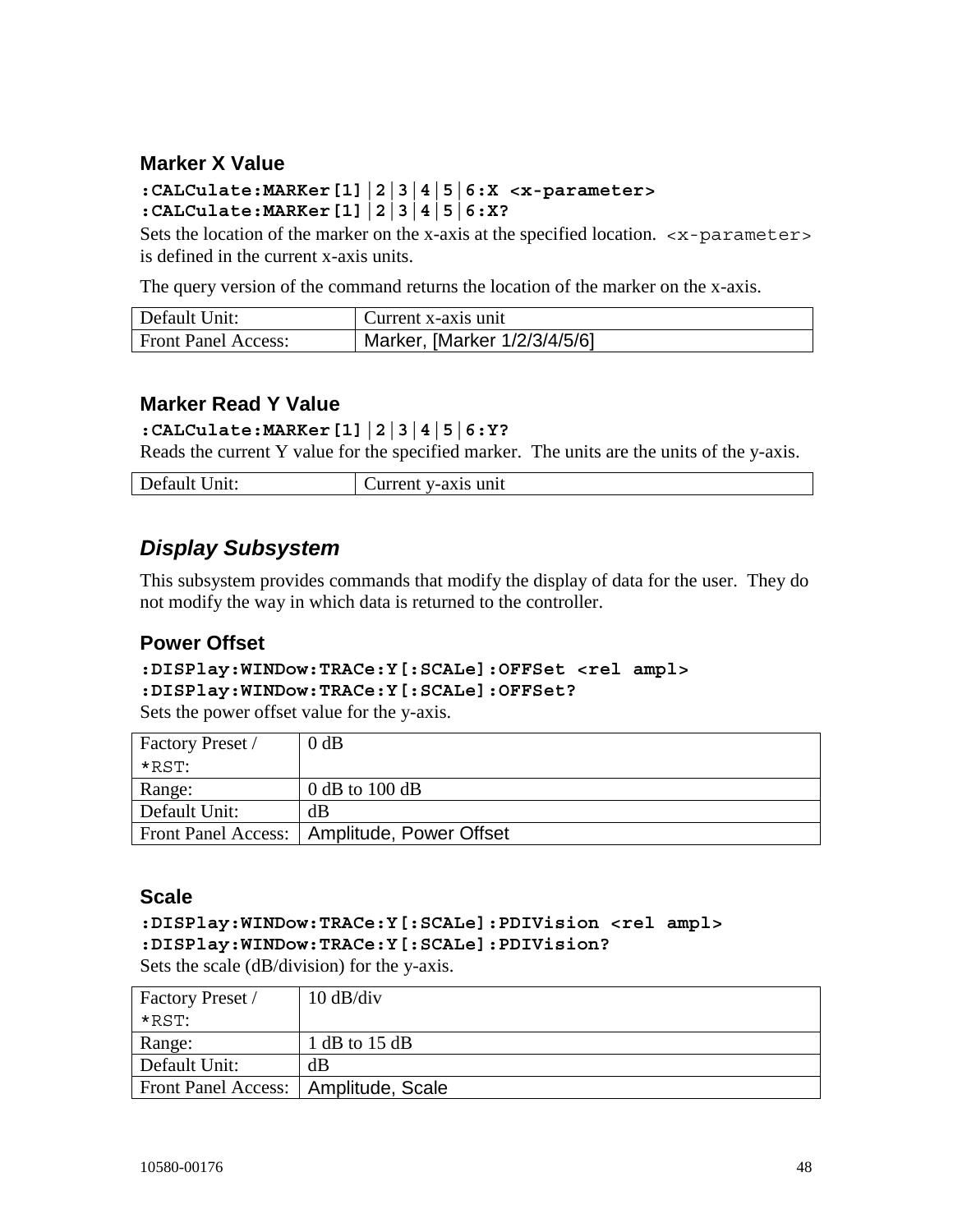# *Format Subsystem*

This subsystem contains commands that determine the formatting of numeric data when it is transferred.

The format setting affects data in specific commands only. If a command is affected, it will be noted in the command description.

## **Numeric Data Format**

#### **:FORMat[:READings][:DATA] ASCii|INTeger,32|REAL,32 :FORMat[:READings][:DATA]?**

This command specifies the format in which data is returned in certain commands.

ASCii format returns the data in comma-separated ASCII format. The units are the current instrument units. This format requires many more bytes so it will be the slowest format.

INTeger 32 values are signed 32-bit integers in little-endian byte order. This format returns the data in 4-byte blocks. The units are always mdBm. For example, if the measured result was -12.345 dBm, that value would be sent as -12345.

REAL,32 values are 32-bit floating point numbers conforming to the IEEE 754 standard in little-endian byte order. This format returns the data in 4-byte binary format. The units are the current instrument units.

Both INTeger,32 and REAL,32 formats return a definite block length. Each transfer begins with an ASCII header such as #42204. The first digit represents the number of following digits in the header (in this example, 4). The remainder of the header indicates the number of bytes that follow the header (in this example, 2204). You then divide the number of following bytes by the number of bytes in the data format you've chosen (4 for both INTeger,32 and REAL,32…so 2204/4) to get the number of data points (in this example, 551).

| Factory Preset / *RST: | <b>ASCii</b>          |
|------------------------|-----------------------|
| See Also:              | $:$ TRACe $[$ : DATA] |

## *INITiate Subsystem*

This subsystem works with the ABORt subsystem to control the triggering of measurements.

## **Continuous/Single Sweep**

```
:INITiate:CONTinuous OFF|ON|0|1
```
#### **:INITiate:CONTinuous?**

Specifies whether the sweep/measurement is triggered continuously.

If the value is set to ON or 1, another sweep/measurement is triggered as soon as the current one completes.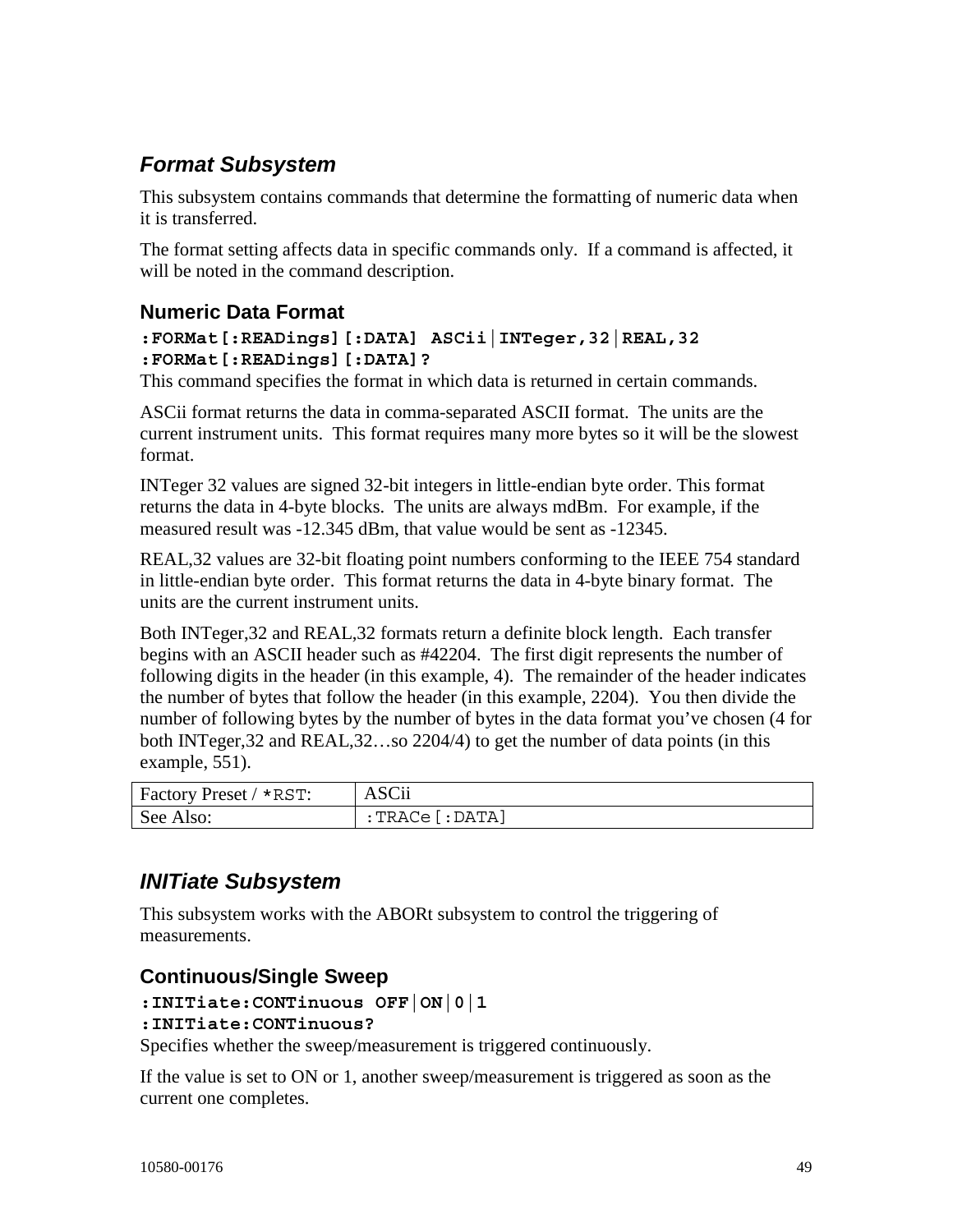If continuous is set to OFF or 0, the instrument enters the "idle" state and waits for the :INITiate[:IMMediate] command or for :INITiate:CONTinuous ON.

The default value is ON. That is, sending: INIT: CONT is equivalent to sending :INIT:CONT ON

The query version of the command returns a 1 if the instrument is continuously sweeping/measuring and returns a 0 if the instrument is in single sweep/measurement mode.

| Factory Preset /   | ON                                                    |
|--------------------|-------------------------------------------------------|
| $*$ RST:           |                                                       |
| <b>Front Panel</b> | SPA/WCDMA: Shift-3 (Sweep), Sweep (Single/Continuous) |
| Access:            | VNA: Shift-3 (Sweep), Sweep Type                      |
| See Also:          | : INITiate [: IMMediate]                              |

## **Trigger Sweep/Measurement**

**:INITiate[:IMMediate]** 

Initiates a sweep/measurement.

If :INITitate:CONTinuous is set to ON, this command is ignored.

Use this command in combination with :STATus:OPERation? to synchronize the capture of one complete set of data. When this command is sent, the "sweep complete" bit of :STATus:OPERation? is set to 0, indicating that the measurement has not completed. The data collection is then triggered. The controlling program can poll :STATus:OPERation? to determine the status. When the "sweep complete" bit is set to 1, data is ready to be retrieved.

| <b>Front Panel Access:</b> | SPA: Shift-3 (Sweep), Manual Trigger<br>WCDMA: Shift-3 (Sweep), Trigger Sweep |
|----------------------------|-------------------------------------------------------------------------------|
| See Also:                  | :INITiate:CONTinuous                                                          |
|                            | :STATus:OPERation?                                                            |

# *INSTrument Subsystem*

One instrument may contain many logical instruments ("modes"). This subsystem controls the selection of the current instrument mode.

## **Query Available Modes**

#### **:INSTrument:CATalog:FULL?**

Returns a comma-separated list of available modes. Mode names are enclosed in double quotes (" "). Immediately following the string name is the application number.

For example: "SPA"1, "WCDMA"5, "VNA"2

| <b>Front Panel Access:</b> | Shift-9 (Mode) |
|----------------------------|----------------|
|----------------------------|----------------|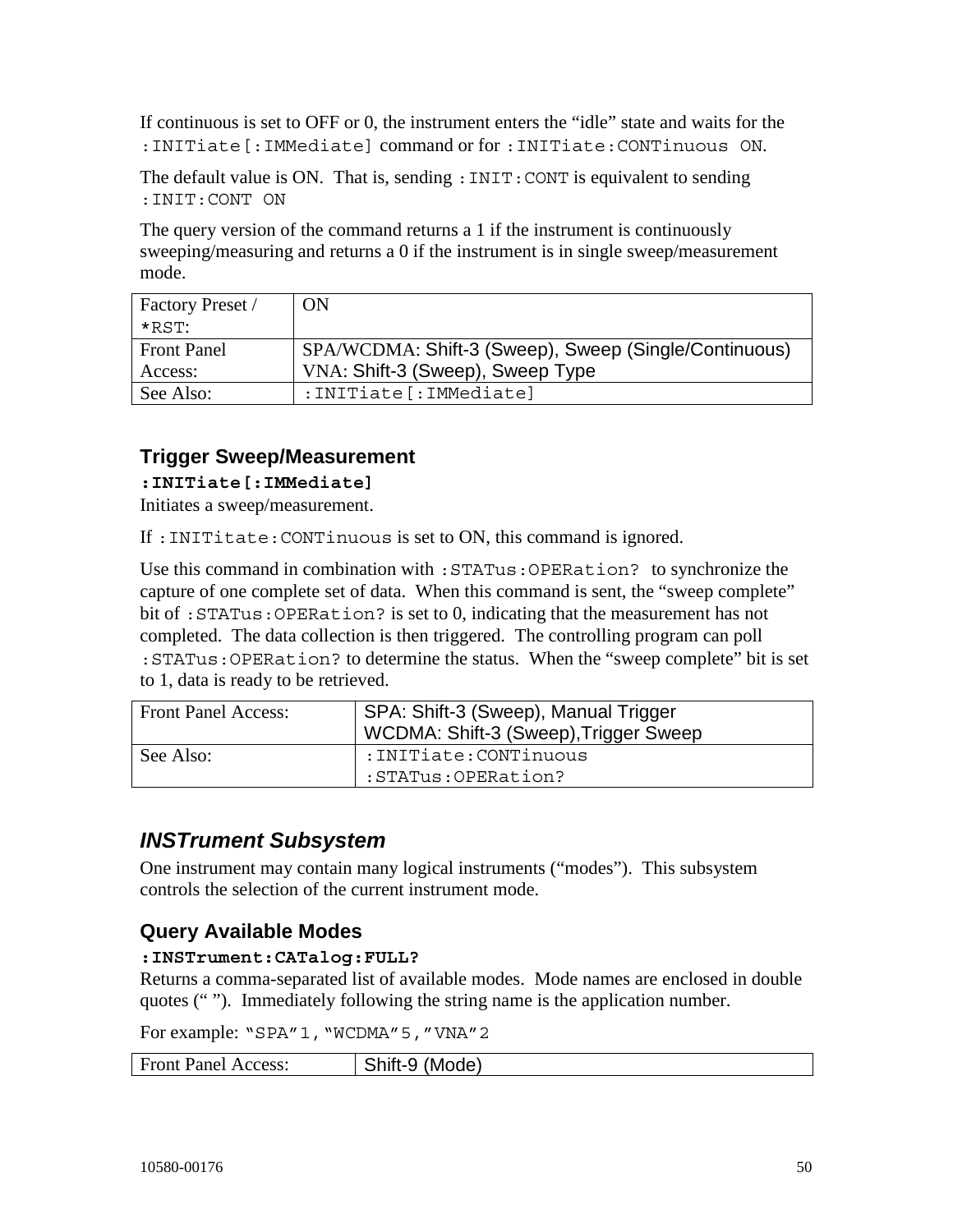## **Select Mode by Number**

#### **:INSTrument:NSELect <integer>**

#### **:INSTrument:NSELect?**

Sets the instrument mode based on the value of <integer>.

The query version returns the number associated with the current mode.

Use :INSTrument:CATalog:FULL? to get a list of available mode names and their integer representations.

| Factory Preset / *RST:     | MS2721A: 1                   |
|----------------------------|------------------------------|
|                            | MS2717A: 1                   |
|                            | MT8220A: 1                   |
|                            | MS2012A: 2                   |
|                            | MS2024A: 2                   |
|                            | MS2026A: 2                   |
|                            | MS2034A: 2                   |
|                            | MS2036A: 2                   |
| <b>Front Panel Access:</b> | Shift-9 (Mode)               |
| See Also:                  | : INSTrument: CATalog: FULL? |
|                            | : INSTrument [: SELect]      |

## **Select Mode by Name**

#### **:INSTrument[:SELect] <string>**

#### **:INSTrument[:SELect]?**

Sets the instrument mode based on the mode name specified by <string>.

The query version returns the name of the current mode.

Use :INSTrument:CATalog:FULL? to get a list of available modes.

| Factory Preset / *RST:     | MS2721A: "SPA"               |
|----------------------------|------------------------------|
|                            | MS2717A: "SPA"               |
|                            | MT8220A: "SPA"               |
|                            | <b>MS2012A: "VNA"</b>        |
|                            | <b>MS2024A: "VNA"</b>        |
|                            | <b>MS2026A: "VNA"</b>        |
|                            | <b>MS2034A: "VNA"</b>        |
|                            | <b>MS2036A: "VNA"</b>        |
| <b>Front Panel Access:</b> | Shift-9 (Mode)               |
| See Also:                  | : INSTrument: CATalog: FULL? |
|                            | :INSTrument:NSELect          |

# *MMEMory Subsystem*

The Mass MEMory subsystem contains functions that provide access to the instrument's setup and data storage.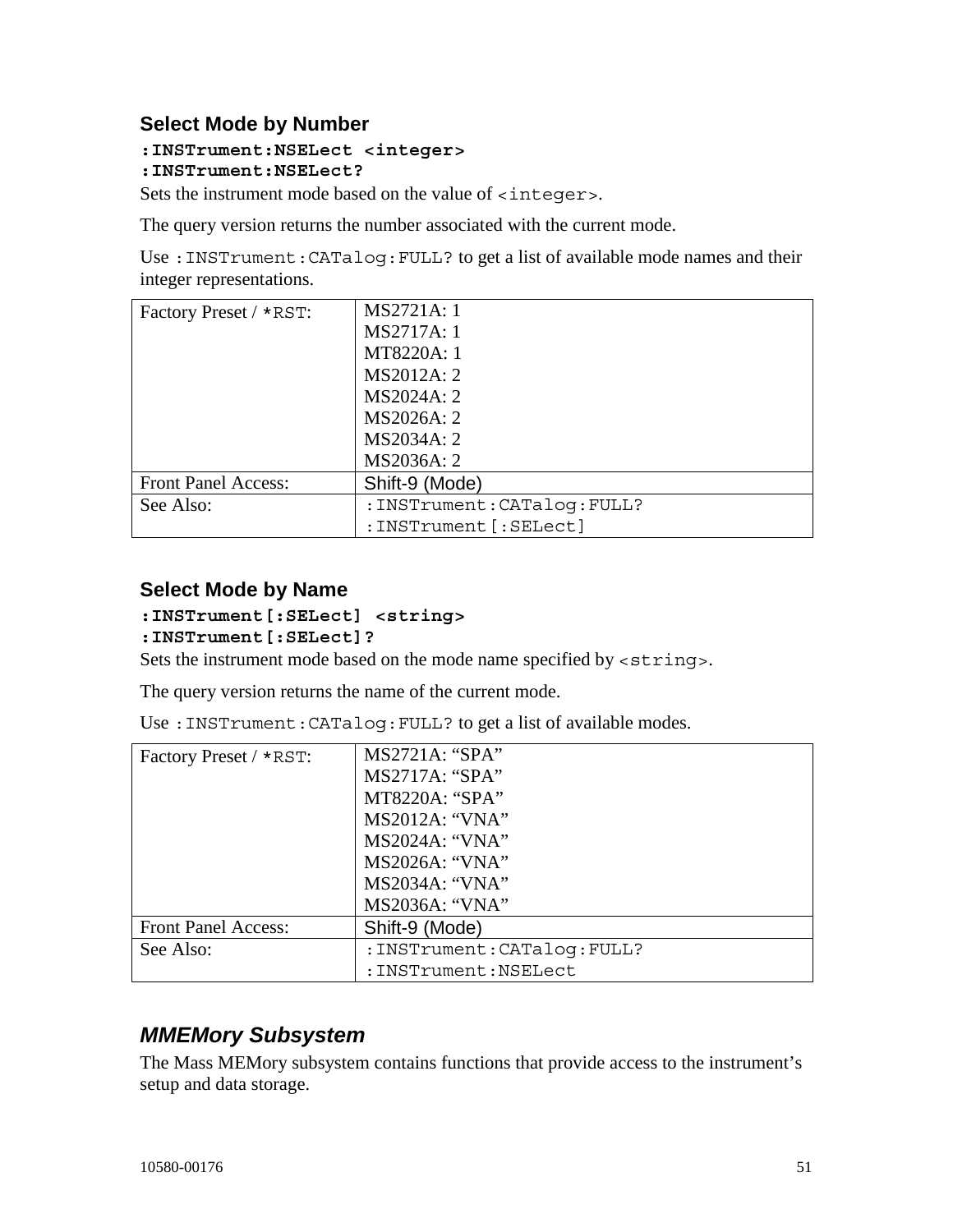## **Delete Setup/Measurement**

#### **:MMEMory:DELete <file name>**

Deletes the measurement or setup file specified by  $\le$  file name>.

<file name> should be enclosed in either single quotes ('') or double quotes ("") and should contain a file extension ".stp" for setup and ".wcd" for measurement.

| Front Panel Access: | Shift-7 (File), Delete, Delete Selected File |
|---------------------|----------------------------------------------|
| See Also:           | :MMEMory:STORE:STATe,                        |
|                     | :MMEMory:STORe:TRACe:                        |

## **Recall Setup**

#### **:MMEMory:LOAD:STATe <integer>,<file name>**

Loads the current setup from the file specified by  $\lt$  file name>.

The instrument must be in the mode of the saved setup in order to recall that setup. Use :INSTrument:SELect or :INSTrument:NSELect to set the mode.

<file name> should be enclosed in either single quotes ('') or double quotes ("") and should include the extension ".stp".

The  $\langle$  integer  $>$  parameter is not currently used, but it must be sent. Send a 0.

| <b>Front Panel Access:</b> | Shift-7 (File), Recall, Recall Setup |
|----------------------------|--------------------------------------|
| See Also:                  | :MMEMory:STORe:STATe                 |

## **Recall Measurement**

#### **:MMEMory:LOAD:TRACe <integer>,<file name>**

Recalls the trace specified by  $\le$  file name  $>$  into the trace specified by  $\le$  integer  $>$ .

The instrument must be in the mode of the saved trace in order to recall that trace. Use :INSTrument:SELect or :INSTrument:NSELect to set the mode.

<file name> should be enclosed in either single quotes ('') or double quotes ("") and should include a file extension.

The <integer> parameter is not currently used, but it must be sent. Send a 0.

| File Extensions:           | ".wcd"                                     |
|----------------------------|--------------------------------------------|
| <b>Front Panel Access:</b> | Shift-7 (File), Recall, Recall Measurement |
| See Also:                  | :MMEMory:STORe:TRACe                       |

## **Save Setup**

#### **:MMEMory:STORe:STATe <integer>,<file name>**

Stores the current setup into the file specified by  $\le$  file name>.

<file name> should be enclosed in either single quotes ('') or double quotes ("") and should not contain a file extension.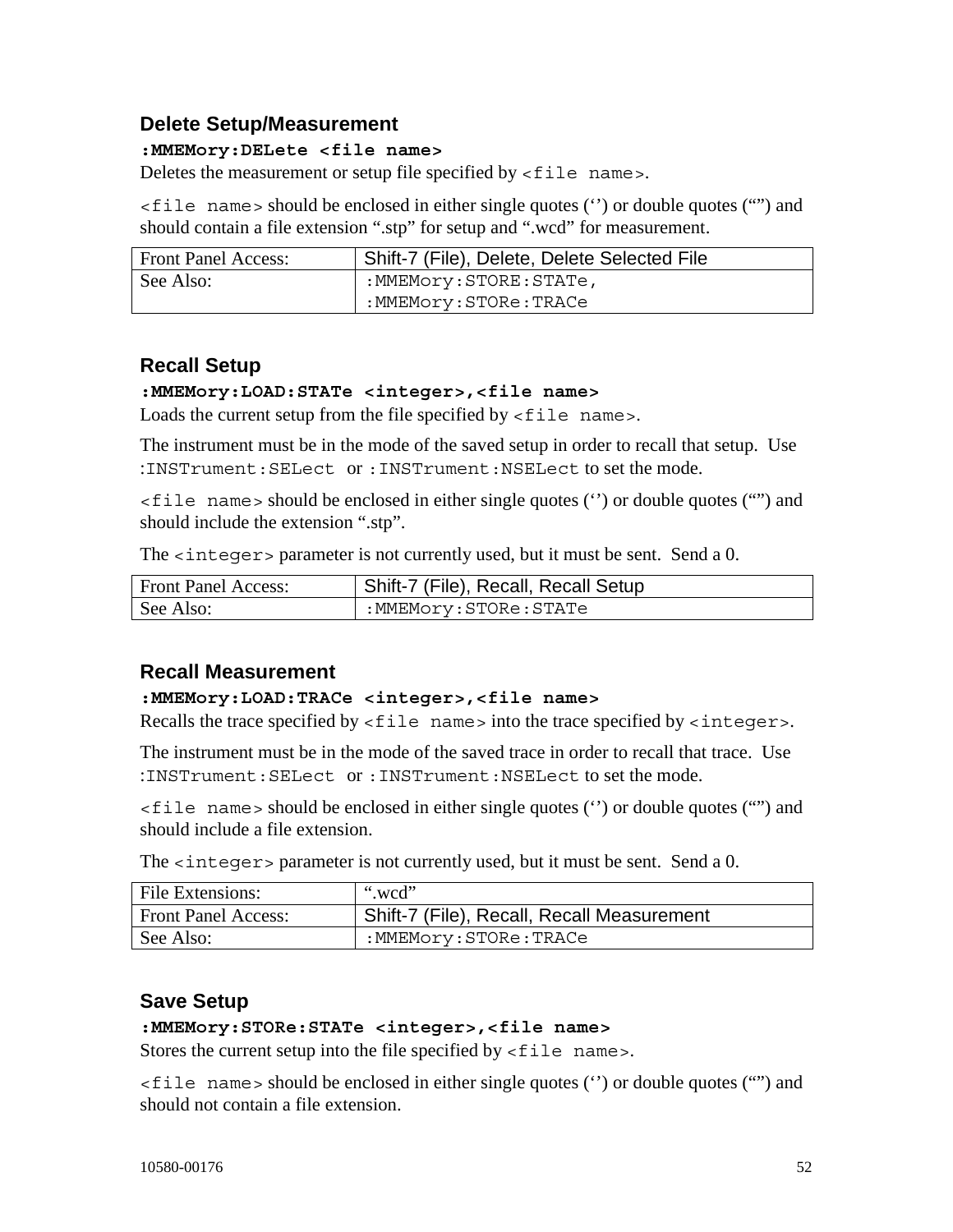The  $\langle$  integer  $>$  parameter is not currently used, but it must be sent. Send a 0.

| <b>Front Panel Access:</b> | Shift-7 (File), Save, Save Setup |
|----------------------------|----------------------------------|
| See Also:                  | :MMEMory:LOAD:STATe              |

### **Save Measurement**

#### **:MMEMory:STORe:TRACe <integer>,<file name>**

Stores the trace in trace A into the file specified by  $\le$  file name>.

<file name> should be enclosed in either single quotes ('') or double quotes ("") and should not contain a file extension.

The  $\langle$  integer > parameter is not currently used, but it must be sent. Send a 0.

| <b>Front Panel Access:</b> | <sup>I</sup> Shift-7 (File), Save, Save Measurement |
|----------------------------|-----------------------------------------------------|
| See Also:                  | :MMEMory:LOAD:TRACe                                 |

## *SENSe Subsystem*

The commands in this subsystem relate to device-specific parameters, not signal-oriented parameters.

## *[:SENSe]:FREQuency Subsystem*

Commands in this subsystem pertain to the frequency settings of the instrument.

## **Center Frequency**

**[:SENSe]:FREQuency:CENTer <freq>** 

```
[:SENSe]:FREQuency:CENTer?
```
Sets the center frequency.

| Factory Preset / *RST:     | 1 GHz               |
|----------------------------|---------------------|
| Range:                     | $824 MHz - 2.7 GHz$ |
| Default Unit:              | Hz                  |
| <b>Front Panel Access:</b> | Freq, Center Freq   |

# *[:SENSe]:POWer Subsystem*

This subsection relates to the power amplitude parameters of the instrument.

#### **Automatic Amplitude Range**

```
[:SENSe]:POWer[:RF]:RANGe:AUTO OFF|ON|0|1
```

```
[:SENSe]:POWer[:RF]:RANGe:AUTO?
```
Sets the automatic amplitude range.

Setting the value to ON or 1 will result in the amplitude range being coupled to the detected input signal level.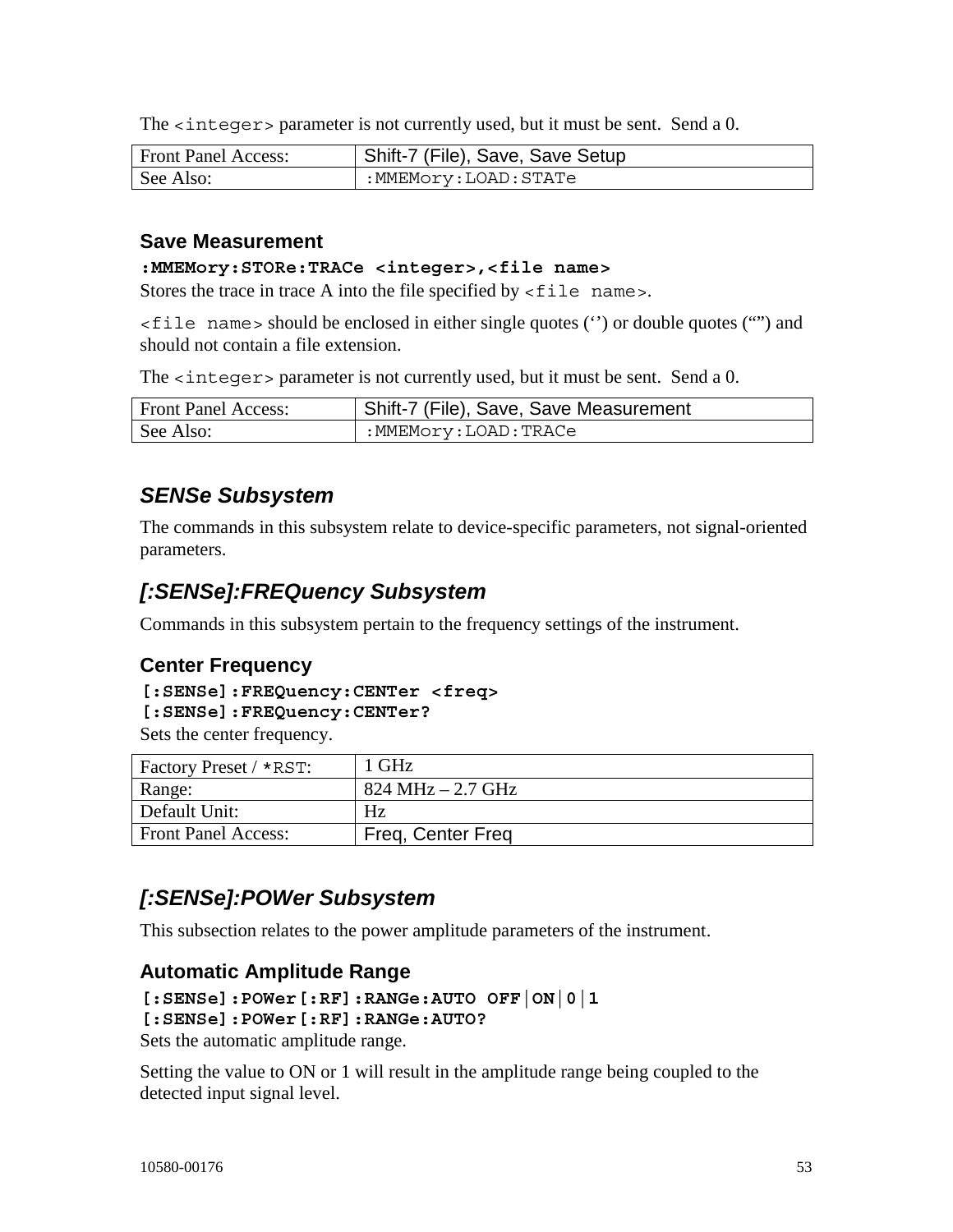Setting the value to OFF or 0 will result in the input attenuation being un-coupled from the input signal level. That is, changing the input signal level will not change the amplitude range. When this command is issued, the amplitude range itself will not change.

The default value is ON. That is, sending : SENS: POW: RANG: AUTO is equivalent to sending :SENS:POW:RANG:AUTO ON.

| <b>Factory Preset / *RST:</b> | ON                        |
|-------------------------------|---------------------------|
| <b>Front Panel Access:</b>    | Amplitude, Auto Range     |
| See Also:                     | [:SENSE]:POWer[:RF]:RANGE |

## **Amplitude Range**

#### **[:SENSe]:POWer[:RF]:RANGe[:IMMediate]**

Re-calculates amplitude range.

Note that issuing this command will set the automatic dynamic range OFF.

| <b>Front Panel Access:</b> | Amplitude, Adjust Range         |
|----------------------------|---------------------------------|
| See Also:                  | [:SENSe]:POWer[:RF]:RANGe:AUTO. |

# *STATus Subsystem*

The commands in this subsystem relate to the current operating state of the instrument.

## **Query Operation Status**

#### **:STATus:OPERation?**

This command requests information about the current status of the instrument. Each bit of the return value represents some operation. Only a subset of the bits will be implemented for each application.

The number returned will be the decimal representation of the bit-wise OR of the enabled bits.

| Bit            | Decimal        | Description                                               |
|----------------|----------------|-----------------------------------------------------------|
|                | Value          |                                                           |
|                |                | Not implemented                                           |
|                | $\overline{2}$ | Not implemented                                           |
| $\overline{2}$ | $\overline{4}$ | Not implemented                                           |
| 3              | 8              | Not implemented                                           |
| $\overline{4}$ | 16             | Not implemented                                           |
| 5              | 32             | Not implemented                                           |
| 6              | 64             | Not implemented                                           |
| $\tau$         | 128            | Not implemented                                           |
| 8              | 256            | Sweep Complete – This bit will be set to 0 when the       |
|                |                | command: INITiate [: IMMediate] is sent to                |
|                |                | trigger a sweep. It will have a value of 1 when the sweep |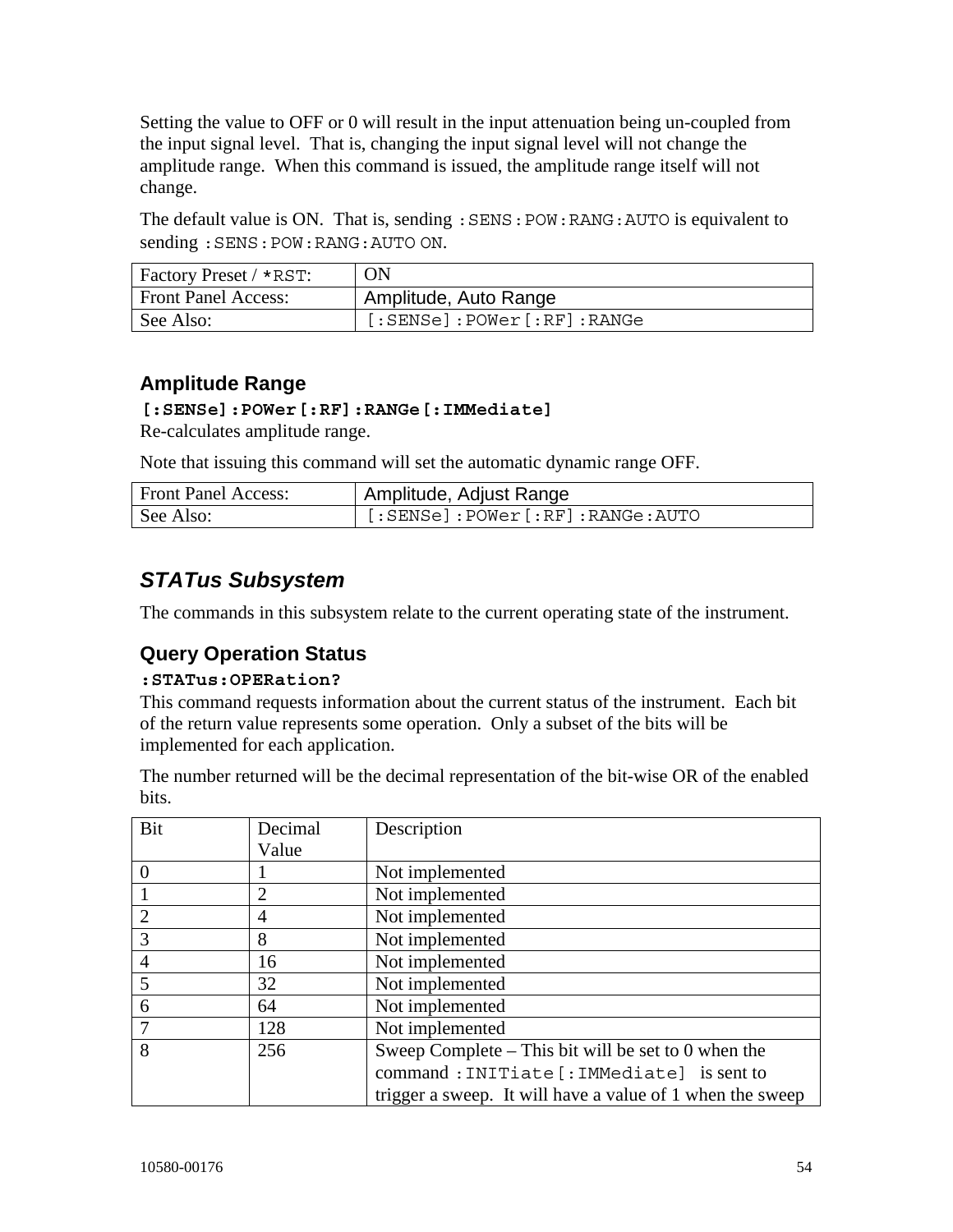|    |       | has completed.   |
|----|-------|------------------|
|    | 512   | Not implemented  |
| 10 | 1024  | Not implemented  |
| 11 | 2048  | Not implemented  |
| 12 | 4096  | Not implemented  |
| 13 | 8192  | Not implemented  |
| 14 | 16384 | Not implemented  |
| 15 |       | Will always be 0 |

## *SYSTem Subsystem*

This subsystem contains commands that affect instrument functionality that does not directly relate to data collection, display or transfer.

### **Query Installed Options**

#### **:SYSTem:OPTions?**

Returns a string of the installed options. Options will be separated by a "/".

The string will return "NONE" if no options are installed.

| $S_{\rho}$<br>$\sim$ $\sim$<br>$\overline{\phantom{a}}$<br>◡<br>JV.<br>$- - - -$ | ∩N ∩<br>--<br>$\mathbf{r}$<br>---- |
|----------------------------------------------------------------------------------|------------------------------------|
|                                                                                  |                                    |

#### **Preset**

#### **:SYSTem:PRESet**

This command restores all application parameters to their factory preset values. This does not modify system parameters such as Ethernet configuration, language, volume or brightness.

| <b>Front Panel Access:</b> | Shift-1 (Preset), Preset |
|----------------------------|--------------------------|
| See Also:                  | $*$ RST                  |

## *Trace Subsystem*

This subsystem contains commands related to the transfer of trace data to and from the instrument.

## **Trace Data Transfer**

**:TRACe[:DATA] ACLR|SPECtrum|EMISsion|DEMod,** 

#### **(<header><block>)**

#### **:TRACe[:DATA]? ACLR|SPECtrum|EMISsion|DEMod**

This command transfers data from the controlling program to the instrument. The query form transfers trace data from the instrument to the controller.

The ASCII header specifies the number of data bytes. It looks like #AX, where A is the number of digits in X and X is the number of bytes in the  $\langle$ block>. The number of bytes in the block is calculated by multiplying the number of data points by the number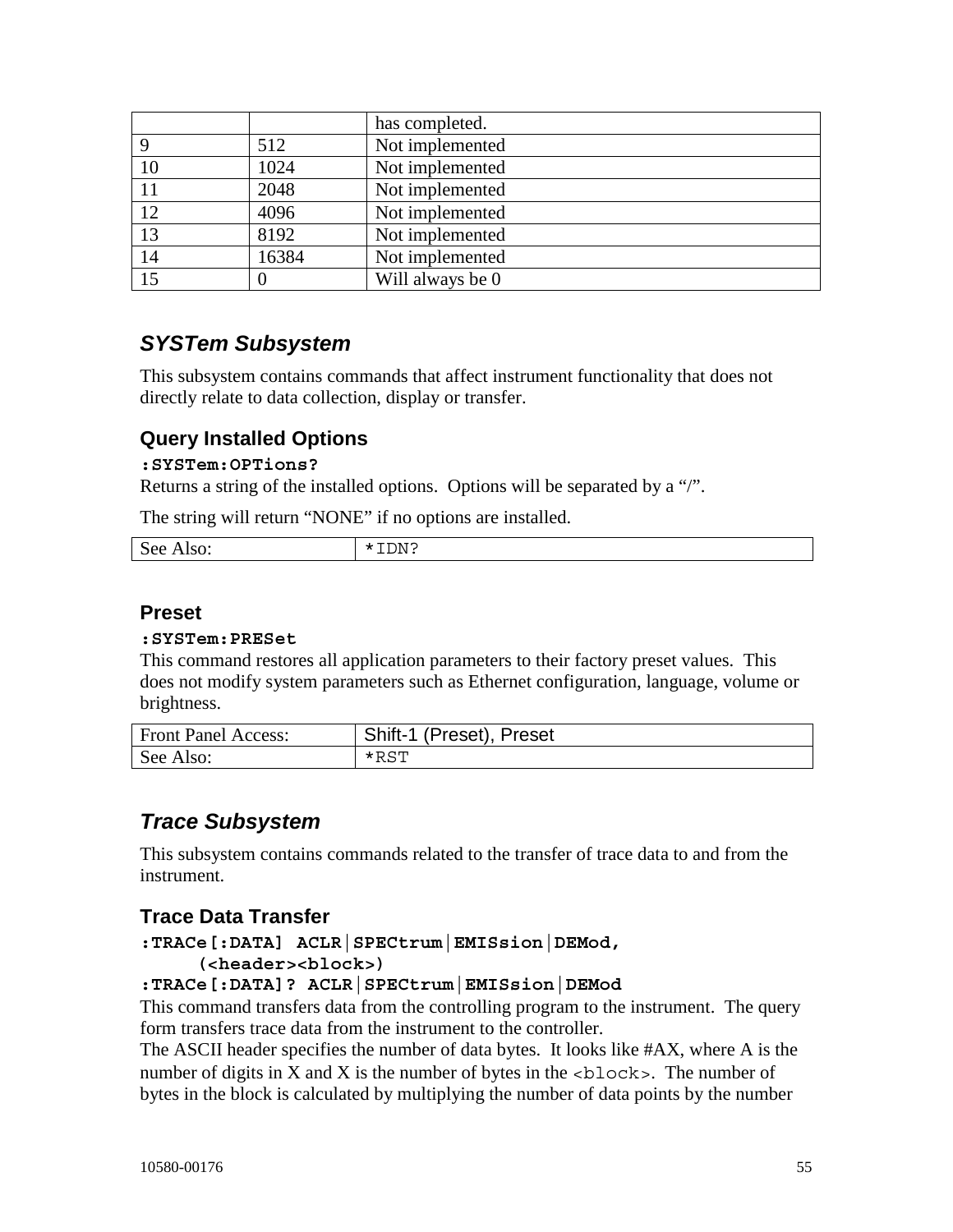of bytes used to transfer each data point. Also note that the second argument must be enclosed in parentheses.

The format of the block data in the query form is specified by  $:$  FORMat:DATA. The block data in the command form is always sent in ASCII format.

Trace setup information can be acquired using :TRACe[:DATA]:PREamble?.

Data can be transferred to and from the 4 available display types. Use the commands in the MMEMory subsystem to store and recall traces from the instrument memory.

This command does not support setting all trace points to a single value. To do this, send the same value to each point.

For RF traces (ACLR, Spectrum and EMISsion), there is only one value per data point.

For example, to transfer a 501 point trace from the controlling program to the ACLR trace in the instrument the command : TRACe: DATA ACLR, (#42004<br/>block>) would be sent.  $\lt$ block > data could be in either INTeger, 32 or REAL, 32 format. In both cases, there would be 4 bytes per data point. So, 4 bytes per point \* 501 data points gives 2004 bytes in <block> data.

For the demodulated code domain power trace, each data point is represented by 6 values of 4 bytes each: code number (no units), absolute power (dBm), relative power (dB), spreading factor (no units), symbol EVM (%), code state(  $0 = \text{Inactive}, 1 = \text{Active}$ ). If Option 65 is installed code state will indicate the modulation type  $(0 = Noise, 1 = QPSK)$ ,  $2 = 16$  QAM).

Note that the instrument must be set in the selected view. Use the CONFigure command to set the unit to the selected view.

| See Also: | :FORMat:DATA                     |
|-----------|----------------------------------|
|           | $\mid$ :TRACe [:DATA] :PREamble? |

## **Trace Header Transfer**

#### **:TRACe:PREamble? ACLR|SPECtrum|EMISsion|DEMod**

Returns trace header information for the specified trace.

Data can be transferred to and from the 4 available display trace types. Use the commands in the MMEMory subsystem to store and recall traces from the instrument memory.

The response begins with an ASCII header. The header specifies the number of following bytes. It looks like  $#AX$ , where A is the number of digits in X and X is the number of bytes that follow the header.

Parameters are returned in comma-delimited ASCII format. Each parameter will be returned as "NAME=VALUE[ UNITS],"

Valid parameter names are: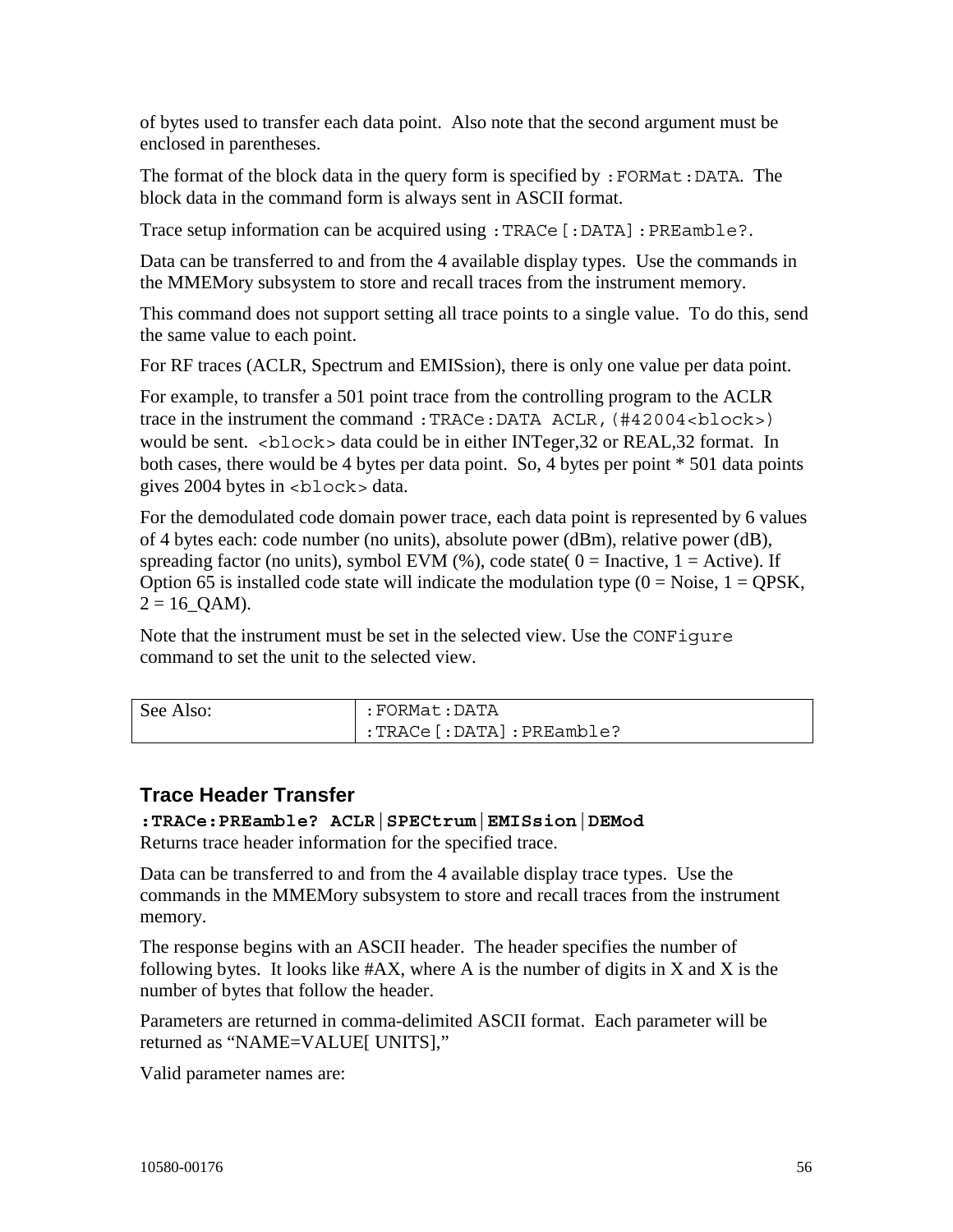| <b>Parameter Name</b> | <b>Description</b>            |
|-----------------------|-------------------------------|
| <b>SN</b>             | Instrument serial #           |
| <b>UNIT_NAME</b>      | Instrument name               |
| <b>TYPE</b>           | The data type (Setup or Data) |
| <b>DESCR</b>          | Trace name                    |
| <b>DATE</b>           | Trace date/time               |
| <b>BASE_VER</b>       | <b>Base FW</b> version        |
| <b>APP_NAME</b>       | Application name              |
| APP VER               | <b>Application FW version</b> |
| APP MODE              | <b>Application Mode</b>       |

| <b>Parameter Name</b>       | <b>Description</b>                    |
|-----------------------------|---------------------------------------|
| <b>CENTER_FREQ</b>          | Center frequency                      |
| AUTO_SCRAMBLING_CODE        | Auto scrambling code detection on/off |
| <b>SCRAMBLING_CODE</b>      | Selected manual scrambling code       |
| MAX_SPREADING_FACTOR        | Maximum spreading factor              |
| REFERENCE_LEVEL             | Reference Level                       |
| <b>THRESHOLD</b>            | Active channel threshold              |
| <b>CURRENT_MEASUREMENTS</b> | Currently active measurements         |
| <b>SCALE</b>                | Display scale (dB/division)           |
| POWER_OFFSET                | Applied power offset                  |
| <b>SCCPCH_CODE</b>          | Selected S-CCPCH channelization code  |
| PICH_CODE                   | Selected PICH channelization code     |
| <b>CURRENT_VIEW</b>         | Current view                          |
| CDP_ZOOM                    | Zoom range for code domain power      |
| CDP_ZOOM_START              | Start code for zoom window            |
| REFERENCE_FREQUENCY         | <b>Reference Frequency</b>            |
| SCCPCH_SPREAD_FCT           | Selected S-CCPCH spreading factor     |
| <b>RUN_HOLD</b>             | Run/hold state                        |
| EXT_REF_FREQ                | Selected external reference frequency |
| DYNAMIC_ATTENUATION         | Dynamic range on/off                  |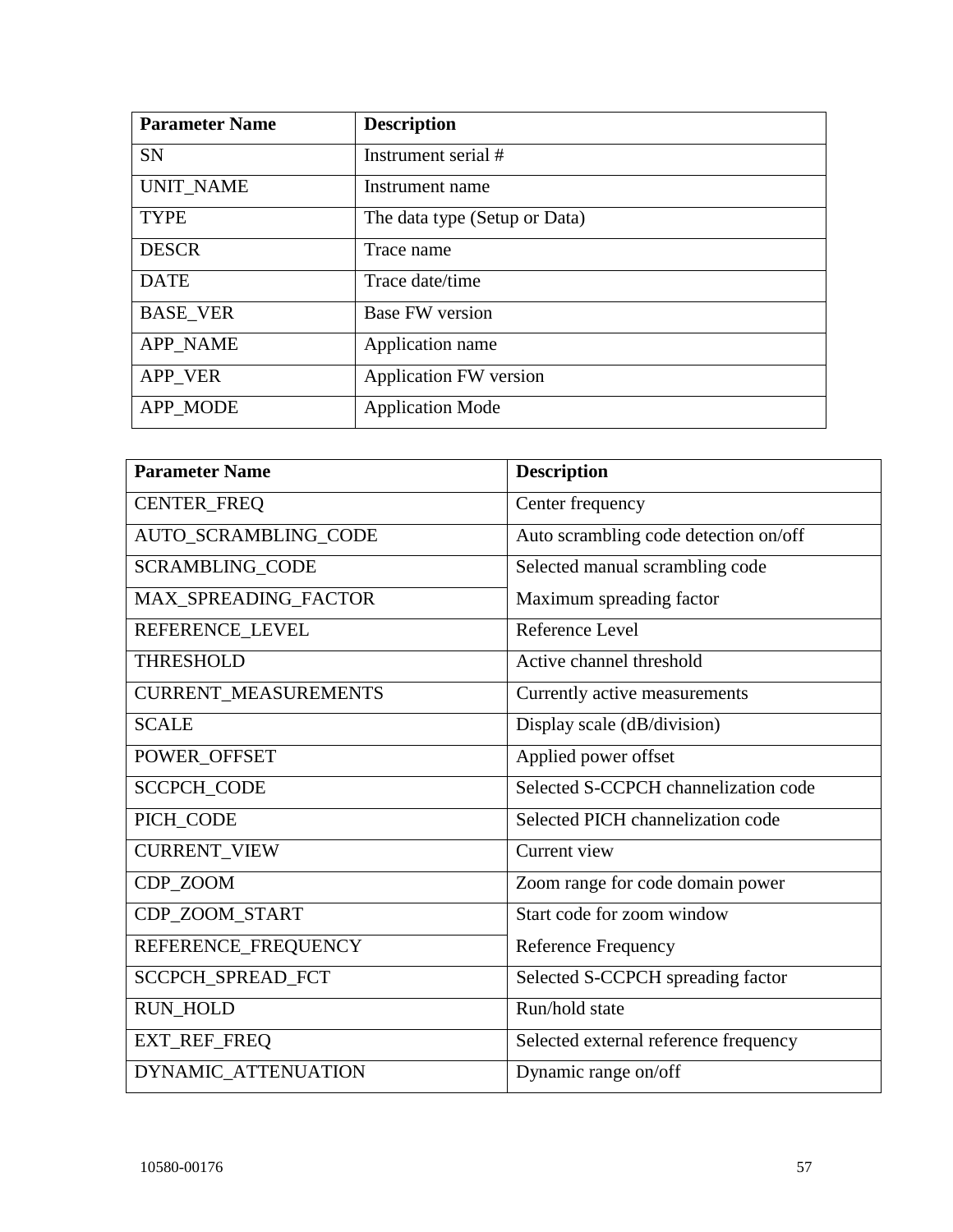| ACLR_DISPLAY_GRAPH            | Display ACLR trace on/off                                        |
|-------------------------------|------------------------------------------------------------------|
| <b>MARKER_TABLE</b>           | Marker table on/off                                              |
| OTA_AUTO_SC                   | OTA auto scrambling code on/off                                  |
| OTA_CODE_LOCK                 | OTA code lock on/off                                             |
| OTA_DISPLAY_VALUE             | Selected OTA display value                                       |
| OTA_SORT_PARAM                | Selected OTA sort parameter                                      |
| OTA_MANUAL_SC_1               | Selected manual scrambling code 1                                |
| OTA_MANUAL_SC_2               | Selected manual scrambling code 2                                |
| OTA_MANUAL_SC_3               | Selected manual scrambling code 3                                |
| OTA_MANUAL_SC_4               | Selected manual scrambling code 4                                |
| OTA_MANUAL_SC_5               | Selected manual scrambling code 5                                |
| OTA_MANUAL_SC_6               | Selected manual scrambling code 6                                |
| CODOGRAM SINGLE SWEEP TIME    | Single sweep time for codogram                                   |
| <b>TEST_MODEL</b>             | Current pass fail model being tested                             |
| <b>CONSTELLATION_CODE</b>     | Code number for which IQ data is being<br>displayed              |
| CONSTELLATION_SPREAD          | Spreading factor of code for which IQ data is<br>being displayed |
| NUM_OF_ACLR_MAIN_CHANNELS     | Number of main channels                                          |
| NUM_OF_ACLR_MAIN_CHANNELS     | Number of adjacent channels                                      |
| BAND_SPECTRUM_START_FREQ      | Band spectrum start frequency                                    |
| BAND_SPECTRUM_STOP_FREQ       | Band spectrum stop frequency                                     |
| DL_CHANNEL_NUMBER             | Currently selected band spectrum channel                         |
| <b>AUTO THRESHOLD</b>         | Auto threshold value                                             |
| HSDPA_DEMOD_SINGLE_SWEEP_TIME | Single sweep time for hsdpa                                      |
| BAND_SPECTRUM_REFERENCE_LEVEL | Reference level for band spectrum                                |
| CONSTELLATION_PERSISTENCE     | Persistence level for IQ data                                    |
| SIGNAL_STANDARD               | Current Signal standard                                          |
| <b>CHANNEL</b>                | Current channel                                                  |
| <b>CONSTELLATION_MARKER</b>   | Display location of the IQ marker                                |

| <b>Parameter Name</b>      | <b>Description</b>            |
|----------------------------|-------------------------------|
| RF_MKR_POINT_[1] 2 3 4 5 6 | <b>RF</b> marker point number |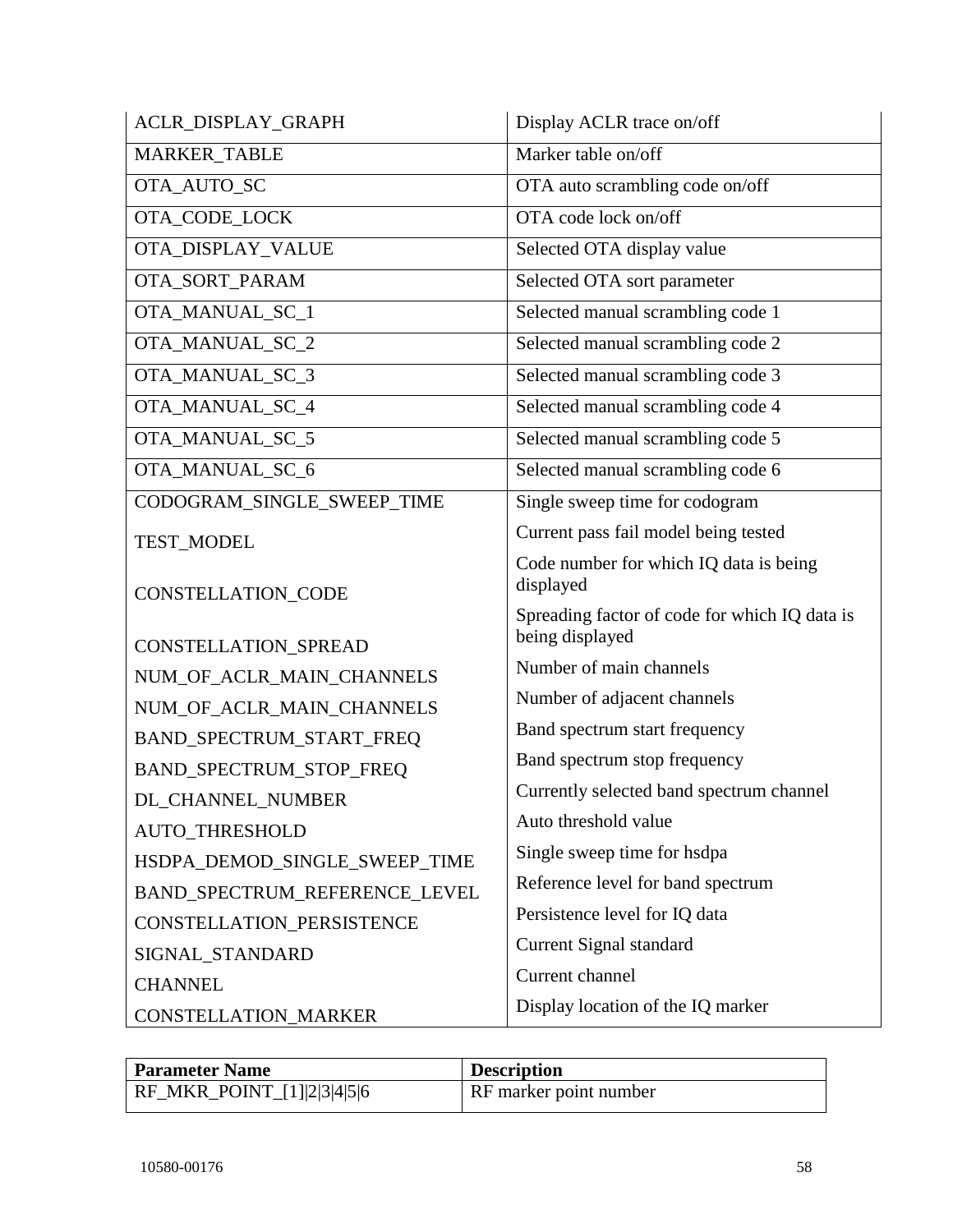## $RF\_MKR\_STATE\_[1][2]3|4|5|6$  RF marker on/off

| <b>Parameter Name</b>         | <b>Description</b>              |
|-------------------------------|---------------------------------|
| DEMOD_MKR_POINT_[1] 2 3 4 5 6 | Code domain marker point number |
| DEMOD_MKR_STATE_[1] 2 3 4 5 6 | Code domain marker on/off       |

| <b>Parameter Name</b>       | <b>Description</b>           |
|-----------------------------|------------------------------|
| CODOGRAM_MKR_POINT_1        | Codogram marker point number |
| <b>CODOGRAM MKR STATE 1</b> | Codogram marker on/off       |
| CODOGRAM_MKR_TIME_1         | Codogram marker time offset  |

| INACG. DAIA |
|-------------|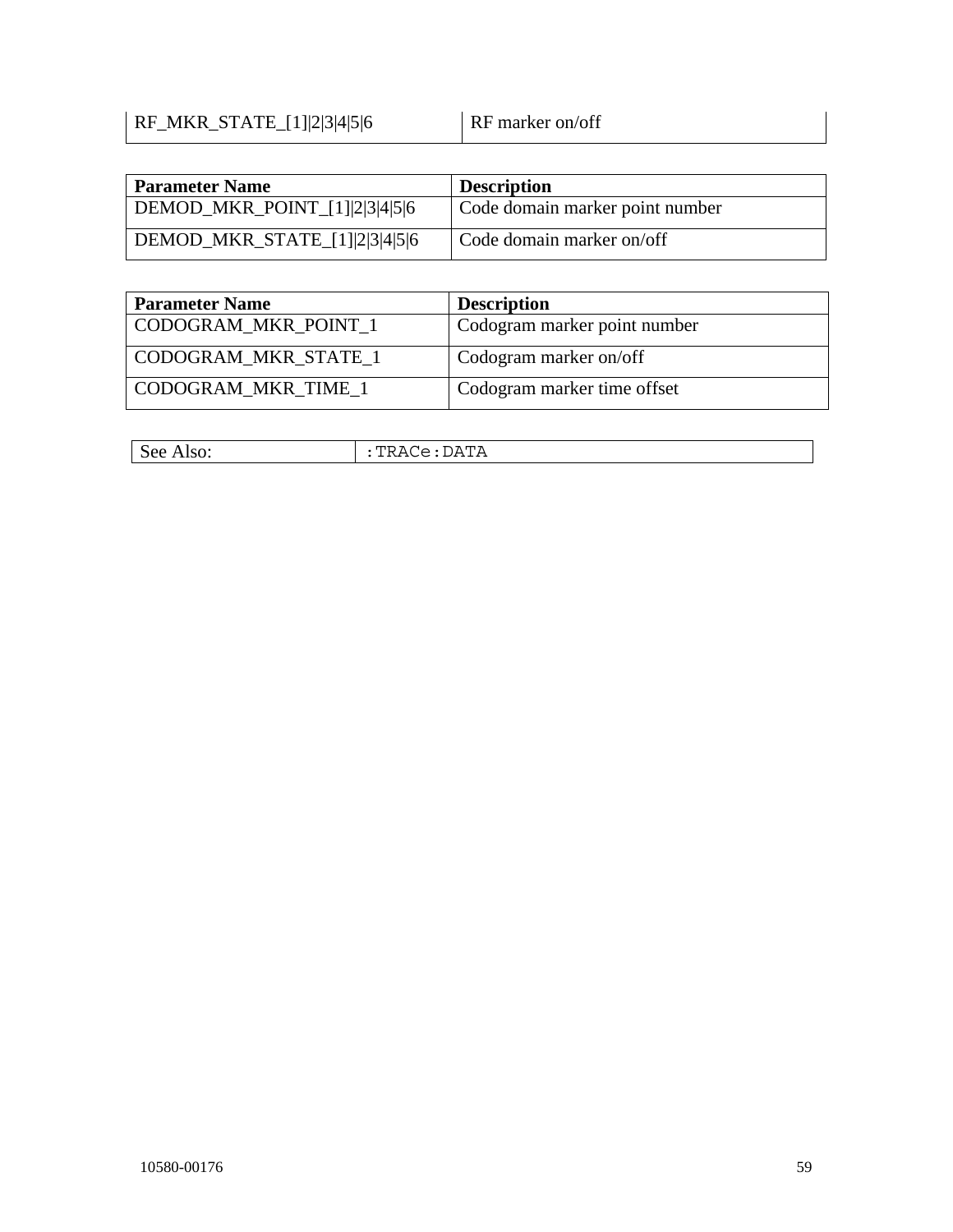# **4 Measurement Commands**

# 4.1 System

# *FETCh Commands*

This set of commands returns the most recent measured data.

## **Fetch GPS Fix Data**

#### **:FETCh:GPS?**

Returns the most recent GPS fix information from the optional GPS receiver.

The results are returned as a set of comma-delimited values in this format:  $\epsilon$  f ix status>,<date/time>,<latitude>,<longitude>. The <fix status> field will be either "GOOD FIX" or "NO FIX" depending on whether or not the GPS receiver is currently calculating position data. If "NO FIX" is the value of the  $\leq$  fix status> field then no data follows.

Both <latitude> and <longitude> fields are expressed in radians. A negative latitude corresponds to a "south" reading. A negative longitude value corresponds to a "west" reading.

| Default Units:           | Radians   |
|--------------------------|-----------|
| <b>Required Options:</b> | Option 31 |

# 4.2 Spectrum Analyzer

# *CONFigure Commands*

This set of commands prepares the instrument for the selected measurement. It disables any currently-enabled measurements and activates the specified measurement. It sets the instrument to single sweep mode, waiting for an :INITiate command. It will not initiate the taking of a measurement.

Current instrument settings may be changed to default values. These changes will be identified with their respective measurement commands.

The CONFigure? query returns the name of the current measurement.

## **Configure Adjacent Channel Power Ratio**

#### **:CONFigure:ACPower**

Configures the default adjacent channel power ratio measurement.

Disables any other active one-button measurements, including channel power, occupied bandwidth, AM/FM demodulation and C/I.

Sets the main channel bandwidth equal to the span.

Sets the adjacent channel bandwidth and channel spacing equal to the main channel bandwidth.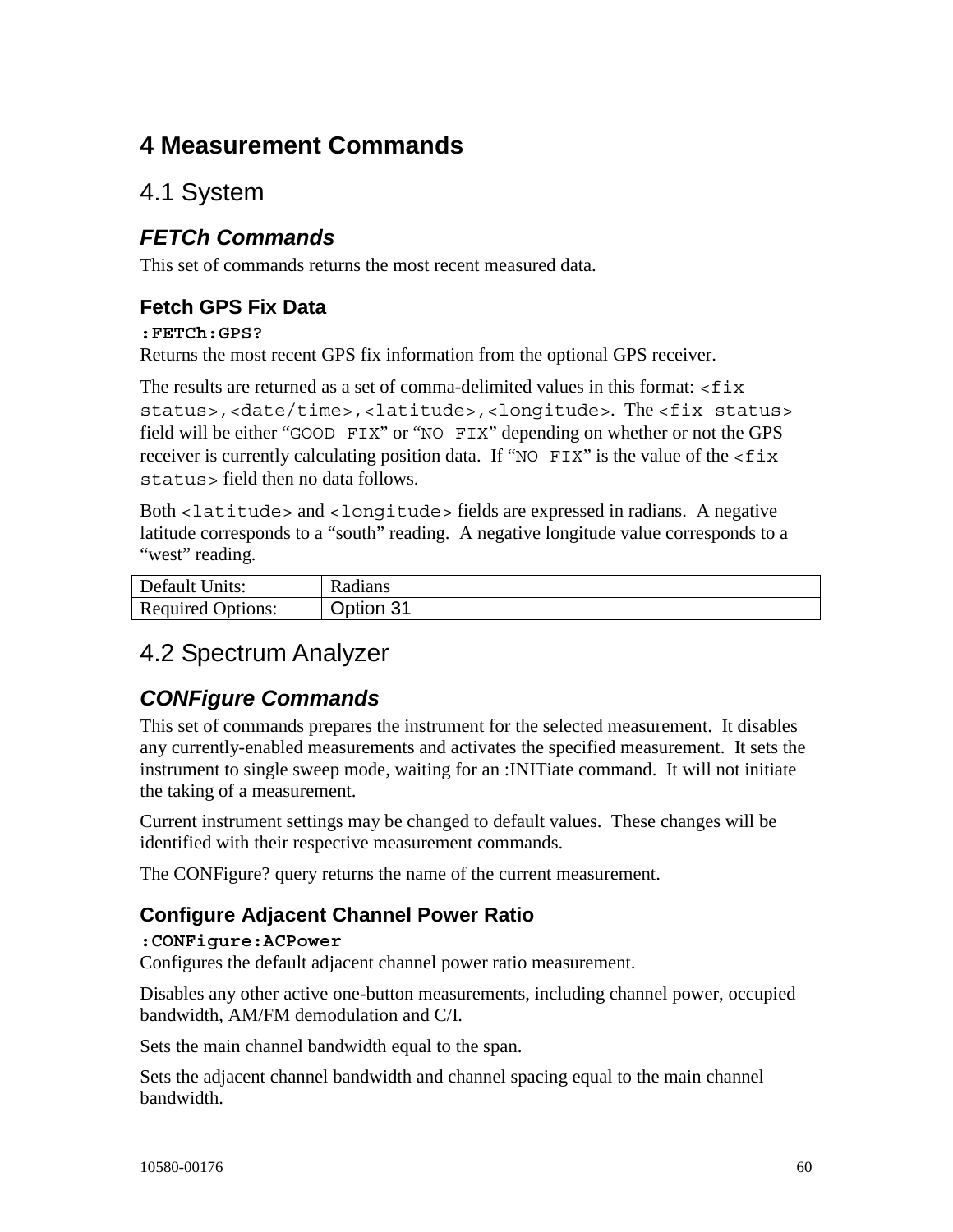Sets the detection method to RMS.

Sets the instrument to single sweep mode (:INITiate:CONTinuous OFF).

Measurement settings can be modified by using the [:SENSe]: ACPower commands before initiating a sweep.

| See Also: | [:SENSe]:ACPower:STATe                       |
|-----------|----------------------------------------------|
|           | [:SENSe]:ACPower:BANDwidth BWIDth:MAIN       |
|           | [:SENSe]:ACPower:BANDwidth   BWIDth:ADJacent |
|           | [:SENSe]:ACPower:BANDwidth BWIDth:SPACing    |

## **Configure Channel Power**

#### **:CONFigure:CHPower**

Configures the default channel power measurement.

Disables any other active one-button measurements, including ACPR, occupied bandwidth, AM/FM demodulation and C/I.

Sets the integration bandwidth equal to the span.

Sets the detection method to RMS.

Sets the instrument to single sweep mode (:INITiate:CONTinuous OFF).

Measurement settings can be modified by using the [:SENSe]: CHPower commands before initiating a sweep.

| See Also: | :SENSe:CHPower:STATe                              |  |
|-----------|---------------------------------------------------|--|
|           | : SENSe: CHPower: BANDwidth   BWIDth: INTegration |  |

## **Configure Field Strength**

#### **:CONFigure:FSTRength**

Configures the default field strength measurement.

Disables any other active one-button measurements, including channel power, adjacent channel power, occupied bandwidth, AM/FM demodulation and C/I.

Sets the antenna to the first antenna in the instrument's antenna list.

Sets the instrument to single sweep mode (:INITiate:CONTinuous OFF).

Measurement settings can be modified by using the [: SENSe]: FSTRength commands before initiating a sweep.

| See Also: | [:SENSe]:FSTRength:ANTenna [ |
|-----------|------------------------------|
|-----------|------------------------------|

## **Configure Occupied Bandwidth**

#### **:CONFigure:OBWidth**

Configures the default occupied bandwidth measurement.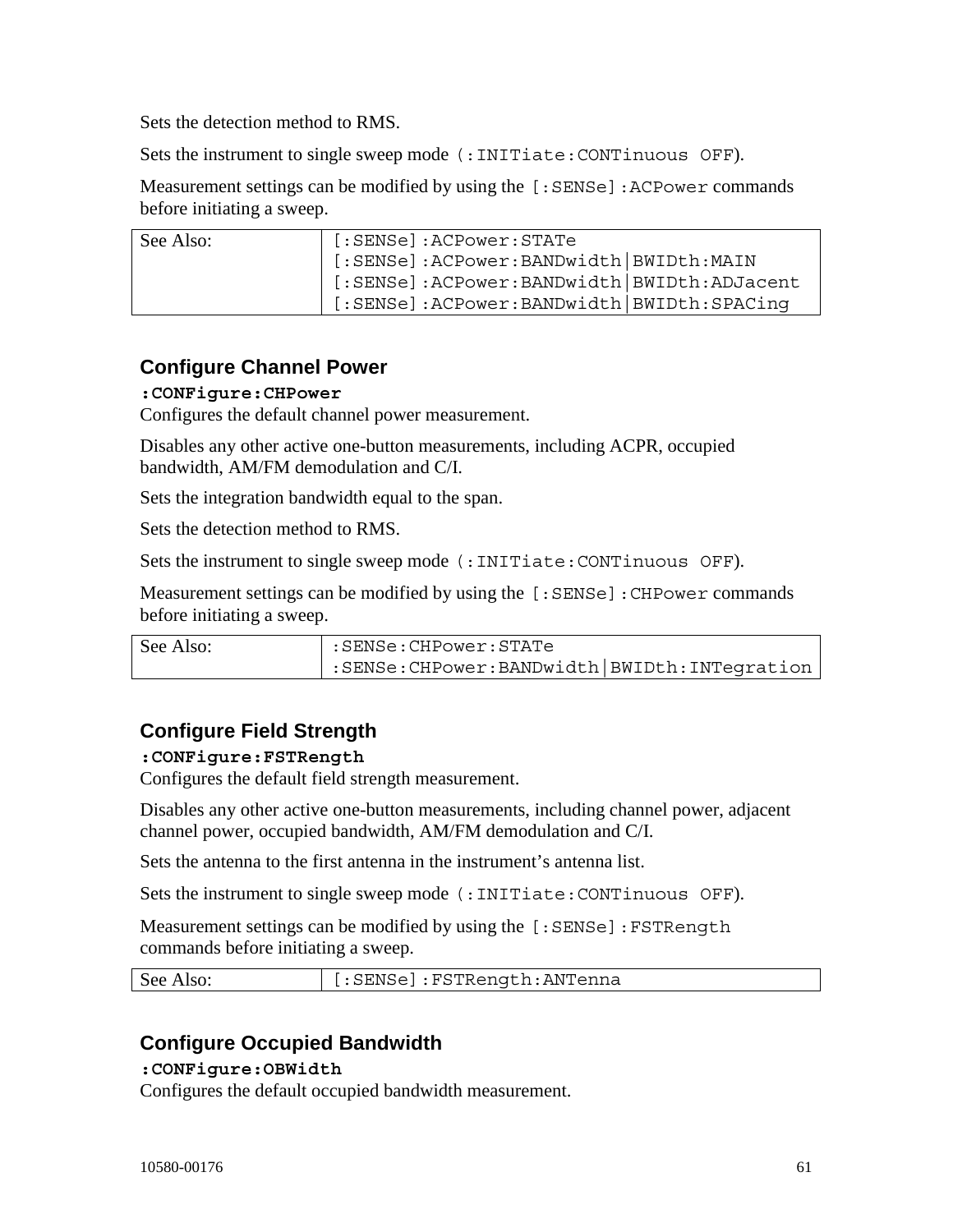Disables any other active one-button measurements, including channel power, ACPR, AM/FM demodulation and C/I.

Sets the method to %.

Sets the % of power to 99%.

Sets the instrument to single sweep mode (:INITiate:CONTinuous OFF).

Measurement settings can be modified by using the [:SENSe]:OBWidth commands before initiating a sweep.

| See Also: | [:SENSe]:OBWidth:STATe   |
|-----------|--------------------------|
|           | [:SENSe]:OBWidth:METHod  |
|           | [:SENSe]:OBWidth:PERCent |
|           | [:SENSe]:OBWidth:XDB     |

## **Configure Tracking Generator Measurement**

#### **:CONFigure:TGENerator ABSStats|RELStats**

This command configures the selected tracking generator statistic measurement. It disables any other active one-button measurements, including channel power, occupied bandwidth, AM/FM demodulation and C/I.

Sets the tracking generator measurement state to ON.

Sets the instrument to single sweep mode (:INITiate:CONTinuous OFF).

Measurement settings can be modified by using the [:SENSe]:TGENerator commands before initiating a sweep.

When the ABSStats option is selected, the measurement results are equivalent to the results that are displayed by choosing Shift-4(Measure), then Tracking Generator, then Abs Max, Min, Avg from the front panel.

When the RELStats option is selected, the Normalize state is set to ON and the measurement results are equivalent to the results that are displayed by choosing Shift-4(Measure), then Tracking Generator, then S21 Insertion Loss, then S21 Max, Min, Avg from the front panel.

| <b>Required Options:</b> | 20                                            |
|--------------------------|-----------------------------------------------|
| See Also:                | TGENerator: OUTput: POWer                     |
|                          | [SENSe: ]TGENerator: S21 [: SCALe]: RLEVel    |
|                          | [SENSe:]TGENerator:S21[:SCALe]:RLEVel:OFFSet  |
|                          | [SENSe: ]TGENerator: S21 [: SCALe]: PDIVision |

# *FETCh Commands*

This set of commands returns the most recent measurement data of the active measurement. They will not switch to another measurement.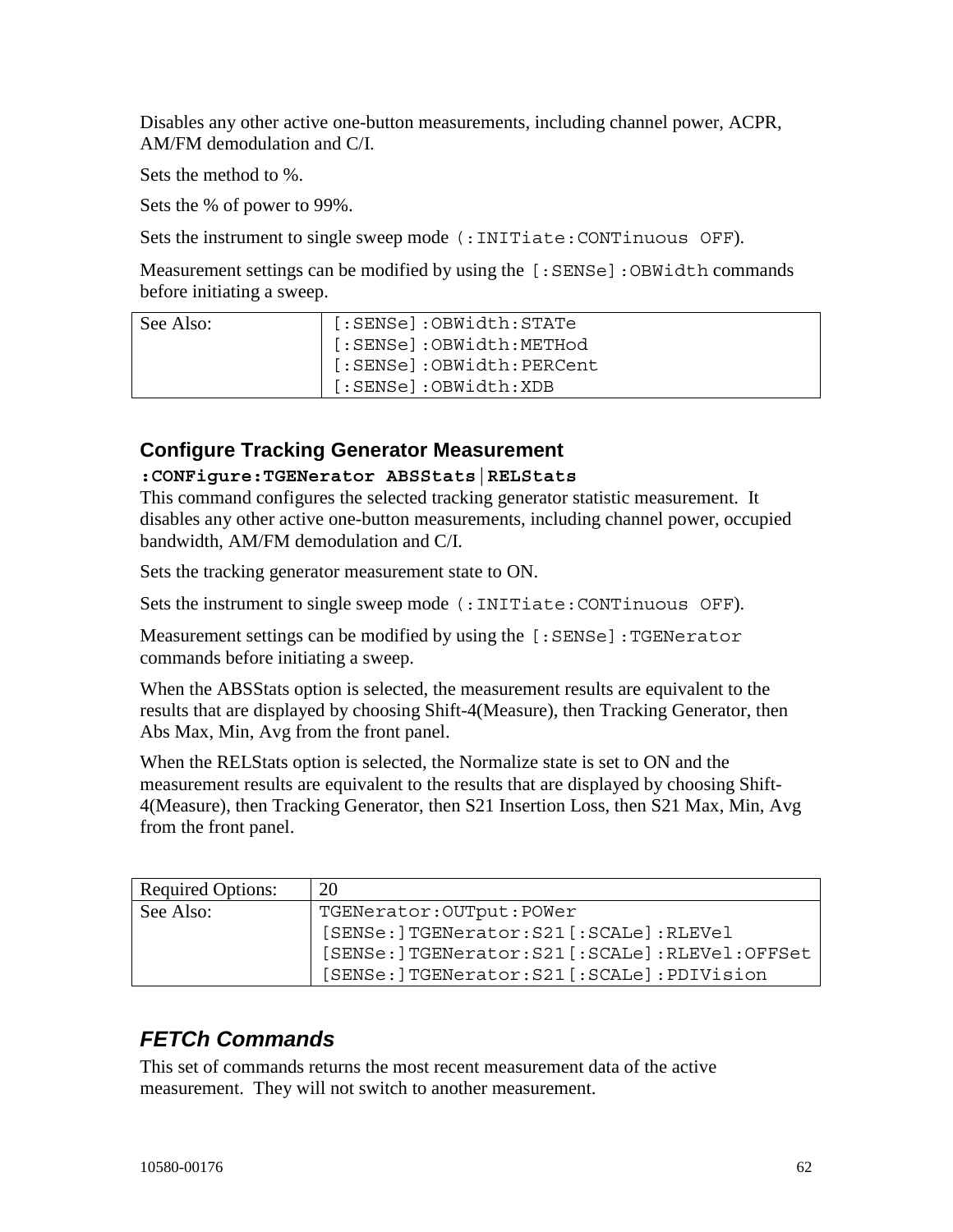To get new measurement data, use the READ command.

## **Fetch Adjacent Channel Power Ratio**

#### **:FETCh:ACPower?**

Returns the most recent adjacent channel power ratio measurement results.

If the instrument is sweeping, it will not return until the sweep is complete. If the instrument is not sweeping and the current data is not valid it will return error -230. This could occur if there was a \*RST immediately before the :FETCh? or if a measurement parameter was changed without an :INITiate.

Data is returned as 3 comma-separated values: main channel power, lower adjacent channel power, upper adjacent channel power.

| Default Units: | Current amplitude units |
|----------------|-------------------------|
|                |                         |

## **Fetch Channel Power/Density**

#### **:FETCh:CHPower?**

Returns the most recent channel power measurement results: channel power and channel power density.

If the instrument is sweeping, it will not return until the sweep is complete. If the instrument is not sweeping and the current data is not valid it will return error -230. This could occur if there was a \*RST immediately before the :FETCh? or if a measurement parameter was changed without an :INITiate.

Data is returned as 2 comma-separated values: channel power, channel power density.

| Default Units: | Current amplitude units   |
|----------------|---------------------------|
| See Also:      | :FETCh:CHPower:CHPower?   |
|                | :FETCh: CHPower: DENSity? |

## **Fetch Channel Power**

#### **:FETCh:CHPower:CHPower?**

Returns the most recent channel power measurement result. It returns only the channel power, not the channel power density. Use :FETCh:CHPower? to get both channel power and channel power density.

| Default Units: | Current amplitude units   |
|----------------|---------------------------|
| See Also:      | :FETCh:CHPower?           |
|                | :FETCh: CHPower: DENSity? |

## **Fetch Channel Power Density**

**:FETCh:CHPower:DENSity?**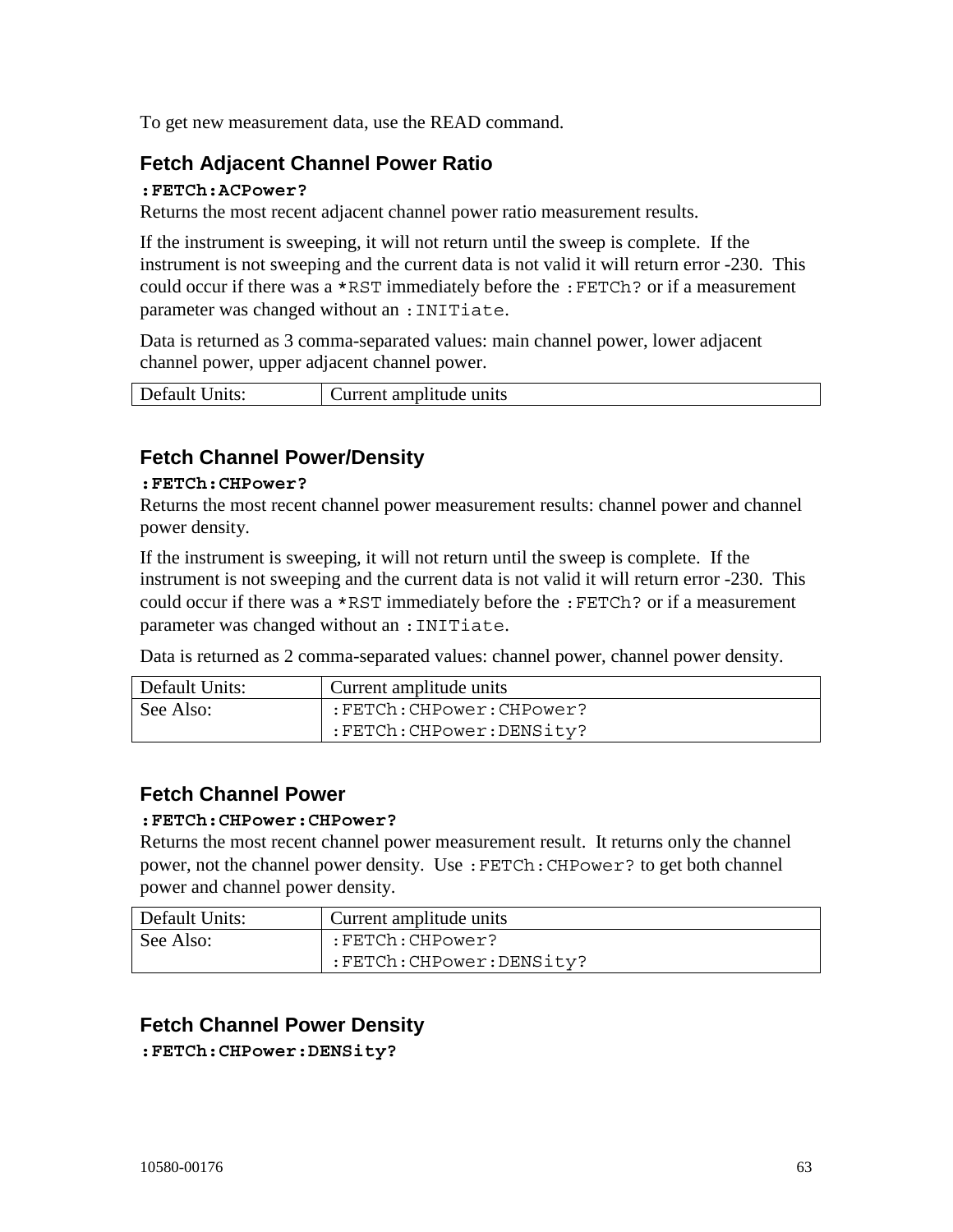Returns the most recent channel power density measurement result. It returns only the channel power density, not the channel power. Use :FETCh:CHPower? to get both channel power and channel power density.

If the instrument is sweeping, it will not return until the sweep is complete. If the instrument is not sweeping and the current data is not valid it will return error -230. This could occur if there was a \*RST immediately before the :FETCh? or if a measurement parameter was changed without an : INITiate.

| Default Units: | Current amplitude units   |
|----------------|---------------------------|
| See Also:      | :FETCh:CHPower?           |
|                | :FETCh:CHPower:CHPower? : |

## **Fetch Occupied Bandwidth**

### **:FETCh:OBWidth?**

Returns the most recent occupied bandwidth measurement results: occupied bandwidth, percent of power and dB down.

One of either percent of power or dB down will be measured and the other will be set. That will be determined by the value set using [:SENSe]:OBWidth:METHod.

If the instrument is sweeping, it will not return until the sweep is complete. If the instrument is not sweeping and the current data is not valid it will return error -230. This could occur if there was a \*RST immediately before the :FETCh? or if a measurement parameter was changed without an :INITiate.

Data is returned as 3 comma-separated values: occupied bandwidth, percent of power, dB down.

| Default Units: | For OBW: Hz             |
|----------------|-------------------------|
|                | For Percent of Power: % |
|                | For dB Down: dB         |

## **Fetch Tracking Generator Absolute Statistics**

#### **:FETCh:TGENerator:ABSStats?**

Returns the most recent tracking generator absolute statistic measurement results.

Data is returned as 3 comma-separated values: Absolute Max Power, Absolute Min Power, and Absolute Average Power. "---" is returned for each data that is not valid at that instance.

| Default Units:           | Current amplitude units |
|--------------------------|-------------------------|
| <b>Required Options:</b> | 20                      |

## **Fetch Tracking Generator Relative Statistics**

#### **:FETCh:TGENerator:RELStats?**

Returns the most recent tracking generator relative statistic measurement results.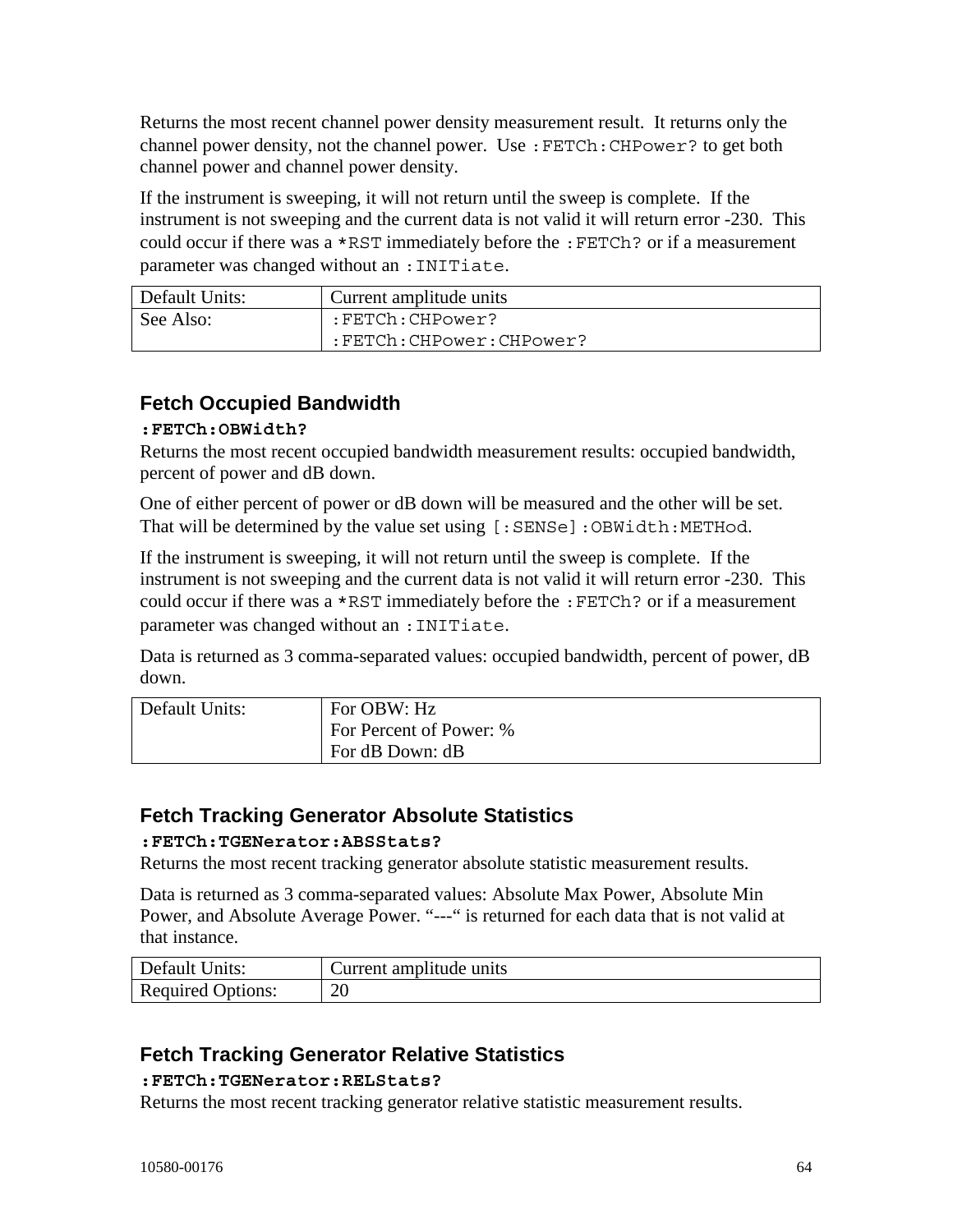Data is returned as 3 comma-separated values: Insertion Loss Relative Max Power, Insertion Loss Relative Min Power, and Insertion Loss Relative Average Power. "---" is returned for each data that is not valid at that instance.

| Default Units:           | Current amplitude units |
|--------------------------|-------------------------|
| <b>Required Options:</b> | 20                      |

# *MEASure Commands*

These command take the instrument from its current state, enable the specified measurement and put the instrument into single sweep mode. They correct any parameters that are invalid given the new measurement state such that a valid measurement can take place. Other settings may be changed; see the documentation of CONFigure for each measurement. They then initiate the measurement. When the measurement is complete, they return the result.

To make a measurement with settings other than the "default" measurement settings applied by CONFigure, do the following:

- Send the appropriate CONFigure command to set the desired measurement.
- Modify the settings as required.
- Send the appropriate READ command to measure and return the result.

To get the current measurement data, use the appropriate FETCh command.

## **Measure Adjacent Channel Power Ratio**

#### **:MEASure:ACPower?**

Sets the active measurement to adjacent channel power ratio, sets the default measurement parameters, triggers a new measurement and returns the main channel power lower adjacent and upper adjacent channel power results.

It is a combination of the commands : CONFigure: ACPower;: READ: ACPower?

For a description of the default adjacent channel power ratio measurement parameters see :CONFigure:ACPower.

To make an adjacent channel power ratio measurement with settings other than the default values send

- :CONFigure:ACPower
- Commands to set desired settings
- :READ:ACPower?

Data is returned as 3 comma-separated values: main channel power, lower adjacent channel power, upper adjacent channel power.

| Default Units: | Current amplitude units |
|----------------|-------------------------|
| See Also:      | :CONFigure:ACPower      |

## **Measure Channel Power/Density**

**:MEASure:CHPower?**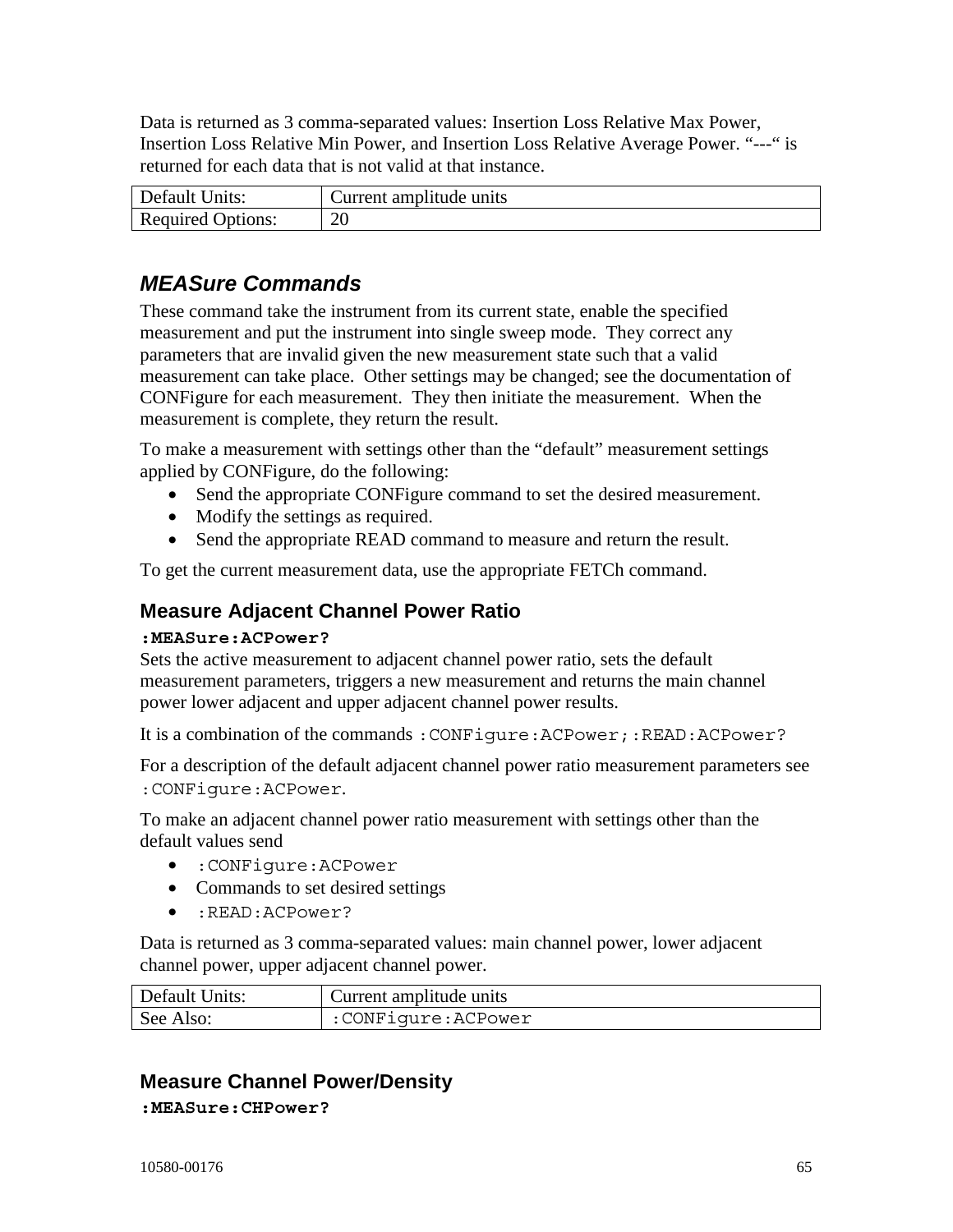Sets the active measurement to channel power, sets the default measurement parameters, triggers a new measurement and returns the channel power and channel power density results.

It is a combination of the commands: CONFigure: CHPower;:READ: CHPower?

For a description of the default channel power measurement parameters see :CONFigure:CHPower.

To make a channel power measurement with settings other than the default values send

- :CONFigure:CHPower
- Commands to set desired settings
- :READ:CHPower?

Data is returned as 2 comma-separated values: channel power, channel power density.

| Default Units: | Current amplitude units     |
|----------------|-----------------------------|
| See Also:      | :MEASure:CHPower:CHPower?   |
|                | :MEASure: CHPower: DENSity? |
|                | :CONFiqure:CHPower          |

### **Measure Channel Power**

#### **:MEASure:CHPower:CHPower?**

Sets the active measurement to channel power, sets the default measurement parameters, triggers a new measurement and returns the channel power result. To measure both channel power and channel power density use: MEASure: CHPower?

It is a combination of the commands

:CONFigure:CHPower;:READ:CHPower:CHPower?

For a description of the default channel power measurement parameters see :CONFigure:CHPower.

To make a channel power measurement with settings other than the default values send

- :CONFigure:CHPower
- Commands to set desired settings
- :READ:CHPower:CHPower?

| Default Units: | Current amplitude units     |
|----------------|-----------------------------|
| See Also:      | :MEASure:CHPower?           |
|                | :MEASure: CHPower: DENSity? |
|                | :CONFiqure:CHPower          |

#### **Measure Channel Power Density**

#### **:MEASure:CHPower:DENSity?**

Sets the active measurement to channel power, sets the default measurement parameters, triggers a new measurement and returns the channel power density result. To measure both channel power and channel power density use: MEASure: CHPower?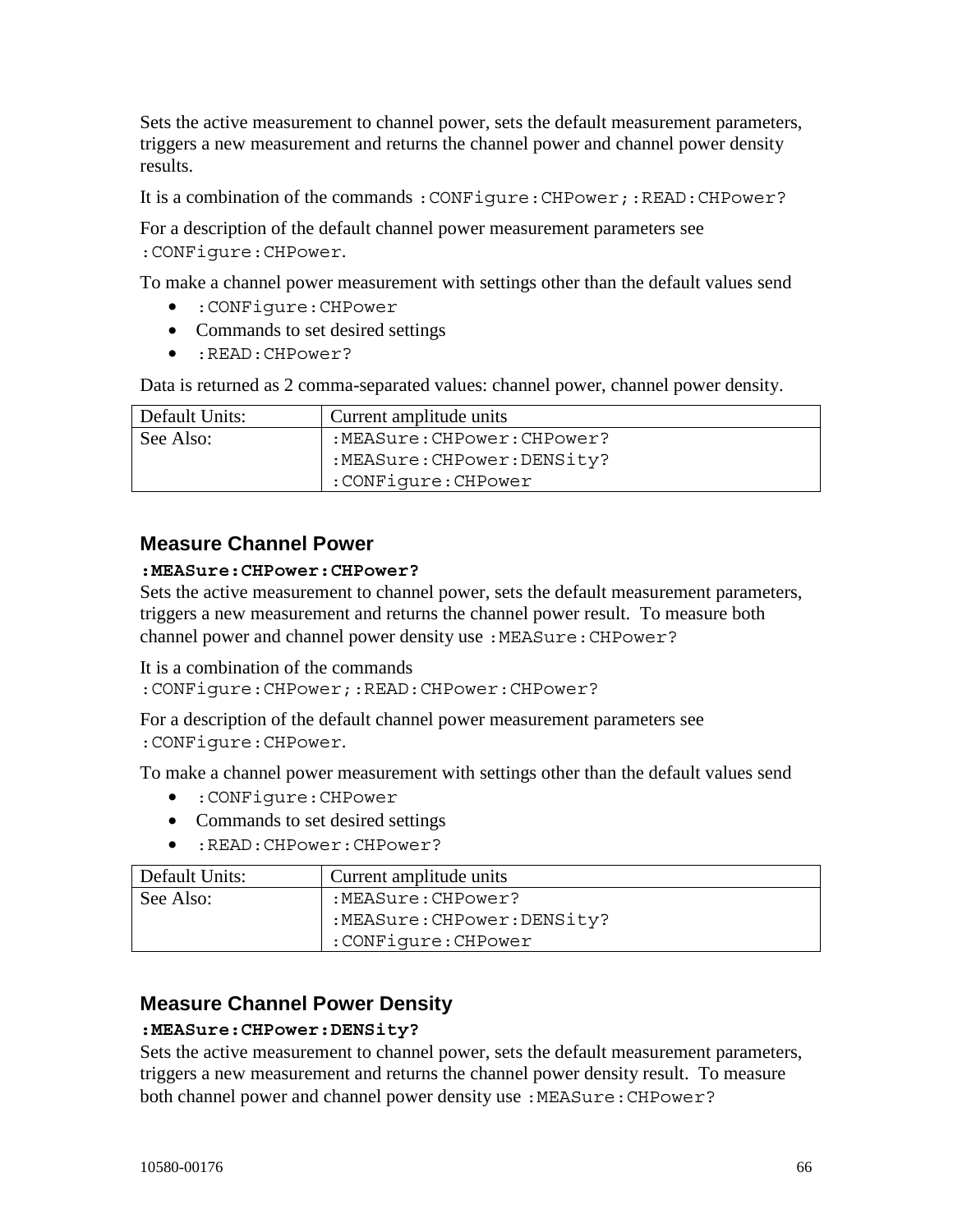It is a combination of the commands

:CONFigure:CHPower;:READ:CHPower:DENSity?

For a description of the default channel power measurement parameters see :CONFigure:CHPower.

To make a channel power measurement with settings other than the default values send

- :CONFigure:CHPower
- Commands to set desired settings
- :READ:CHPower:DENSity?

| Default Units: | Current amplitude units   |
|----------------|---------------------------|
| See Also:      | :MEASure:CHPower?         |
|                | :MEASure:CHPower:CHPower? |
|                | :CONFiqure:CHPower        |

## **Measure Occupied Bandwidth**

#### **:MEASure:OBWidth?**

Sets the active measurement to occupied bandwidth, sets the default measurement parameters, triggers a new measurement and returns the occupied bandwidth, percent of power and dB down results.

It is a combination of the commands : CONFigure: OBWidth;: READ: OBWidth?

For a description of the default occupied bandwidth measurement parameters see :CONFigure:OBWidth.

To make an occupied bandwidth measurement with settings other than the default values send

- :CONFigure:OBWidth
- Commands to set desired settings
- :READ:OBWidth?

Data is returned as 3 comma-separated values: occupied bandwidth, percent of power, dB down.

| Default Units: | For OBW: Hz                                |
|----------------|--------------------------------------------|
|                | For Percent of Power: %<br>For dB Down: dB |
| See Also:      | :CONFiqure:OBWidth                         |

## **Measure Tracking Generator Absolute Statistics**

#### **:MEASure:TGENerator:ABSStats?**

Sets the active measurement to tracking generator with absolute statistics on, sets the default measurement parameters, triggers a new measurement and returns the results.

It is a combination of the commands :CONFigure:TGENerator ABSStats;:READ:TGENerator:ABSStats?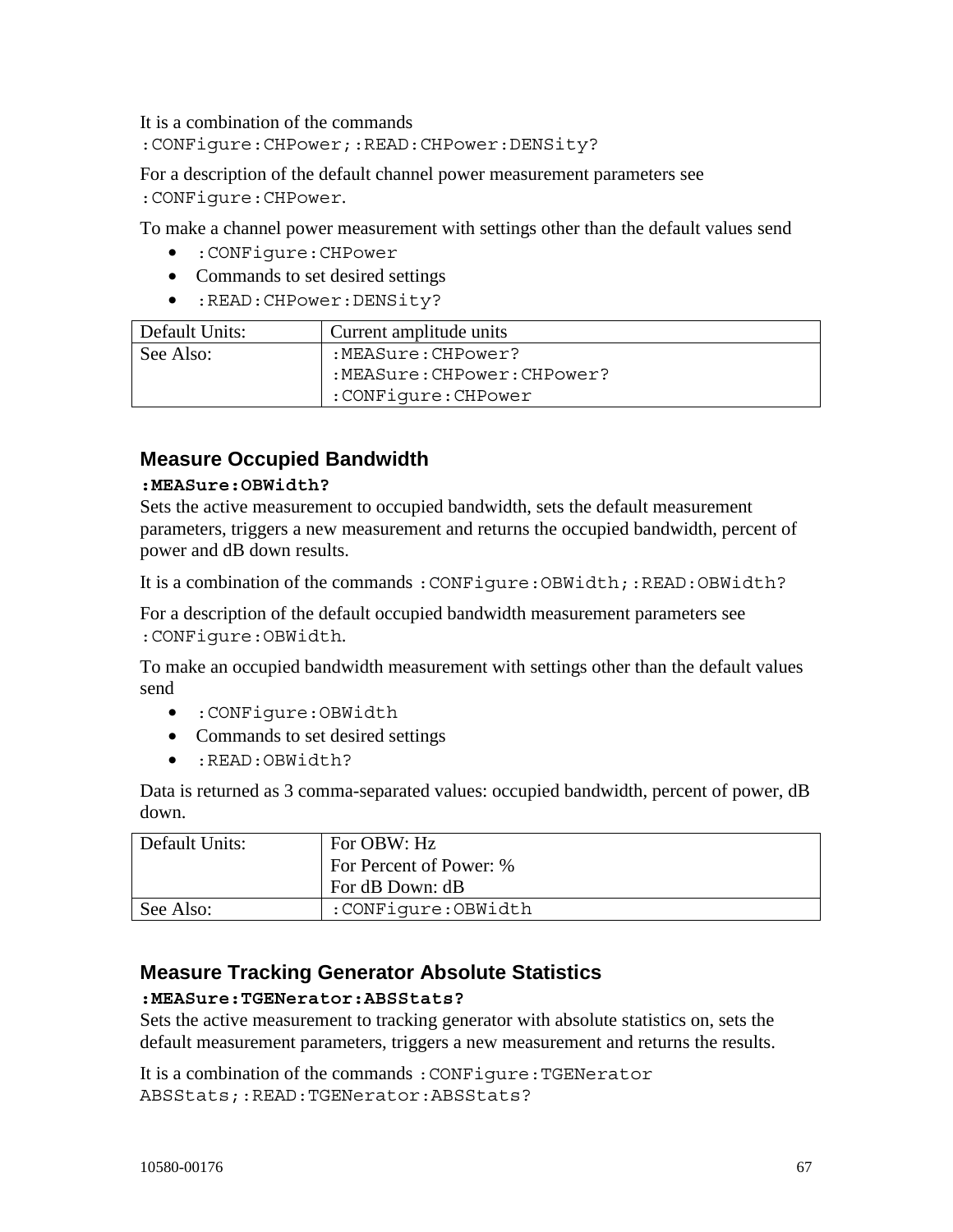For a description of the default tracking generator absolute statistics measurement parameters see :CONFigure:TGENerator ABSStats.

To make an tracking generator absolute statistics measurement with settings other than the default values send

- :CONFigure:TGENerator ABSStats
- Commands to set desired settings
- :READ:TGENerator:ABSStats?

Data is returned as 3 comma-separated values: absolute max power, absolute min power, absolute average power.

| Default Units:           | Current amplitude units |
|--------------------------|-------------------------|
| See Also:                | :CONFiqure:TGENerator   |
| <b>Required Options:</b> | 20                      |

# *READ Commands*

This set of commands combines the ABORt, INITiate and FETCh commands. It aborts any current triggering sequence and sets the trigger state to idle. It then initiates a new active measurement (i.e. begins the collection of new data). When the measurement is complete, it returns the result. These commands will not switch to another measurement.

To get the current measurement data, use the FETCh command.

## **Read Adjacent Channel Power Ratio**

#### **:READ:ACPower?**

Triggers a new adjacent channel power ratio measurement and returns the results: main channel power, lower adjacent and upper adjacent channel power. It is a combination of the commands :ABORT;:INITiate;:FETCh:ACPower?

The channel power measurement must be the active measurement (specified by :CONFigure:ACPower). The current measurement can be queried using

:CONFigure?

Data is returned as 3 comma-separated values: main channel power, lower adjacent channel power, upper adjacent channel power.

| See Also: | :READ:ACPower? |
|-----------|----------------|
|           | :CONFiqure     |

## **Read Channel Power/Density**

#### **:READ:CHPower?**

Triggers a new channel power measurement and returns the results: channel power and channel power density. It is a combination of the commands :ABORT;:INITiate;:FETCh:CHPower?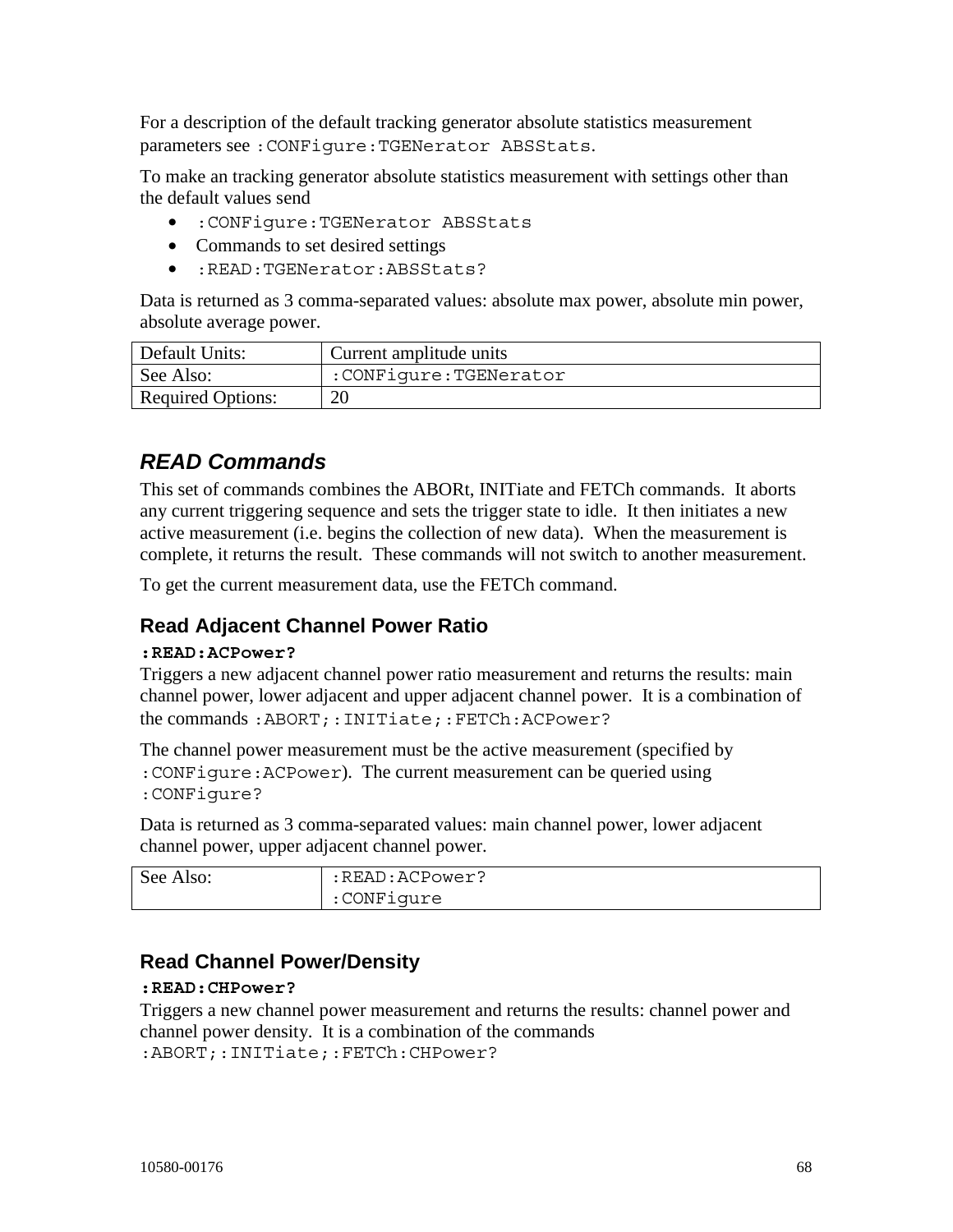The channel power measurement must be the active measurement (specified by :CONFigure:CHPower). The current measurement can be queried using :CONFigure?

Data is returned as 2 comma-separated values: channel power, channel power density.

| See Also: | :READ:CHPower:CHPower? |
|-----------|------------------------|
|           | :READ:CHPower:DENSity? |
|           | :CONFiqure             |

### **Read Channel Power**

#### **:READ:CHPower:CHPower?**

Triggers a new channel power measurement and returns the channel power result.

```
It is a combination of the commands 
:ABORT;:INITiate;:FETCh:CHPower:CHPower?
```
It returns only the channel power, not the channel power density. Use :READ:CHPower? to get both channel power and channel power density.

The channel power measurement must be the active measurement (specified by

:CONFigure:CHPower). The current measurement can be queried using :CONFigure?

| Default Units: | Current amplitude units  |
|----------------|--------------------------|
| See Also:      | :READ:CHPower?           |
|                | :READ: CHPower: DENSity? |
|                | :CONFiqure               |

## **Read Channel Power Density**

#### **:READ:CHPower:DENSity?**

Triggers a new channel power measurement and returns the channel power density result.

It is a combination of the commands

:ABORT;:INITiate;:FETCh:CHPower:DENSity?

It returns only the channel power density, not the channel power. Use :READ:CHPower? to get both channel power and channel power density.

The channel power measurement must be the active measurement (specified by

:CONFigure:CHPower). The current measurement can be queried using :CONFigure?

| Default Units: | Current amplitude units |
|----------------|-------------------------|
| See Also:      | :READ:CHPower?          |
|                | :READ:CHPower:CHPower?  |
|                | :CONFiqure              |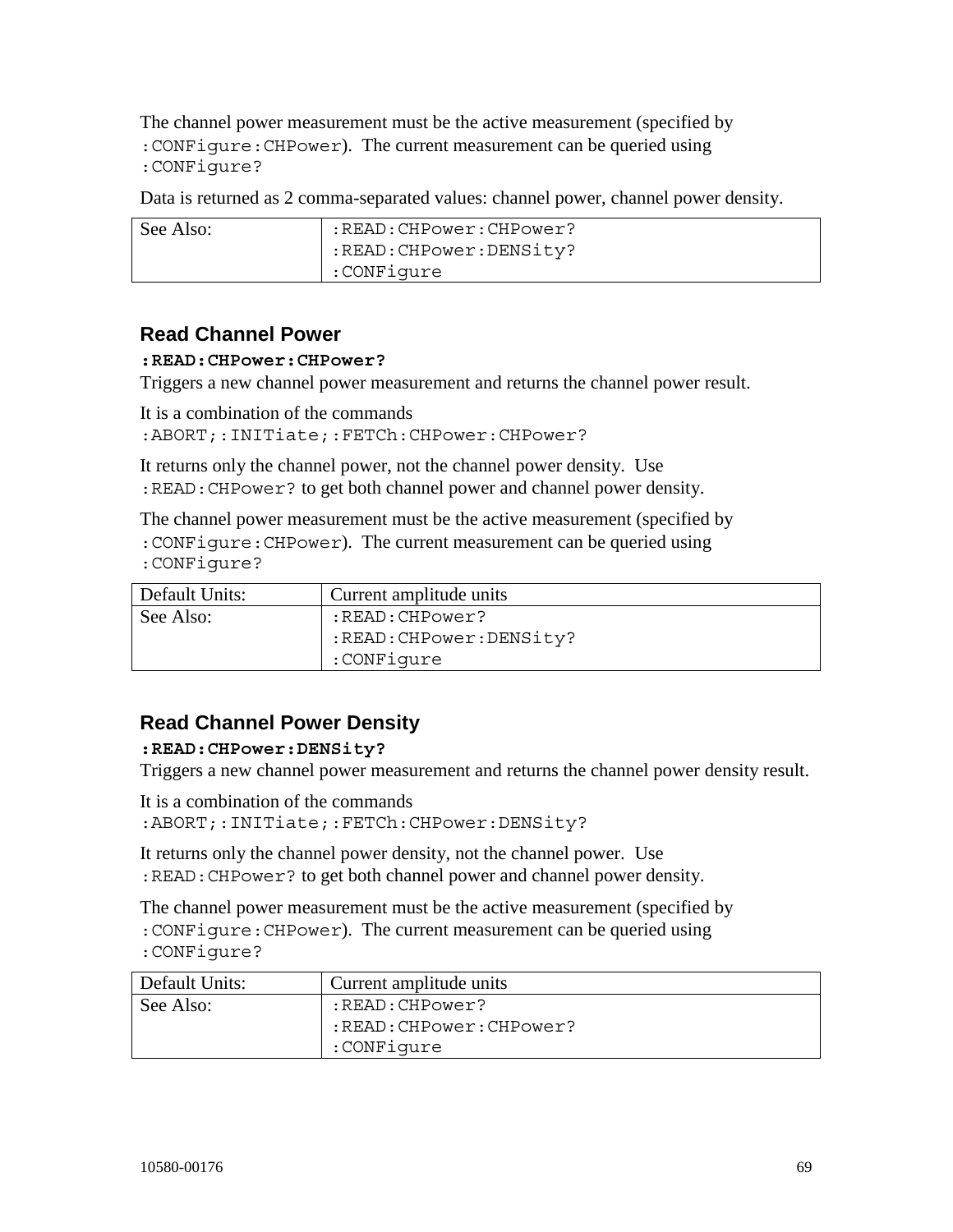## **Read Occupied Bandwidth**

#### **:READ:OBWidth?**

Triggers a new occupied bandwidth measurement and returns the results: occupied bandwidth, percent of power and dB down. It is a combination of the commands :ABORT;:INITiate;:FETCh:OBWidth?

The occupied bandwidth measurement must be the active measurement (specified by :CONFigure:OBWidth). The current measurement can be queried using :CONFigure?

Data is returned as 3 comma-separated values: occupied bandwidth, percent of power, dB down.

| Default Units: | For OBW: Hz             |
|----------------|-------------------------|
|                | For Percent of Power: % |
|                | For dB Down: dB         |
| See Also:      | :CONFiqure              |

## **Read Tracking Generator Absolute Statistics**

#### **:READ:TGENerator:ABSStats?**

Triggers a new tracking generator absolute statistic measurement and returns the results. It is a combination of the commands

:ABORT;:INITiate;:FETCh:TGENerator:ABSStats?

The tracking generator absolute statistic measurement must be the active measurement (specified by :CONFigure:TGENerator ABSStats). The current measurement can be queried using :CONFigure?

Data is returned as 3 comma-separated values: absolute max power, absolute min power, absolute average power.

Required Options: 20

## **Read Tracking Generator Relative Statistics**

#### **:READ:TGENerator:RELStats?**

Triggers a new tracking generator relative statistics measurement and returns the results. It is a combination of the commands

:ABORT;:INITiate;:FETCh:TGENerator:RELStats?

The tracking generator S21 Insertion Loss relative statistic measurement must be the active measurement (specified by :CONFigure:TGENerator RELStats). The current measurement can be queried using :CONFigure?

Data is returned as 3 comma-separated values: relative max power, relative min power, relative average power.

| Required C | $\sim$ |
|------------|--------|
| Options:   | ∠∪     |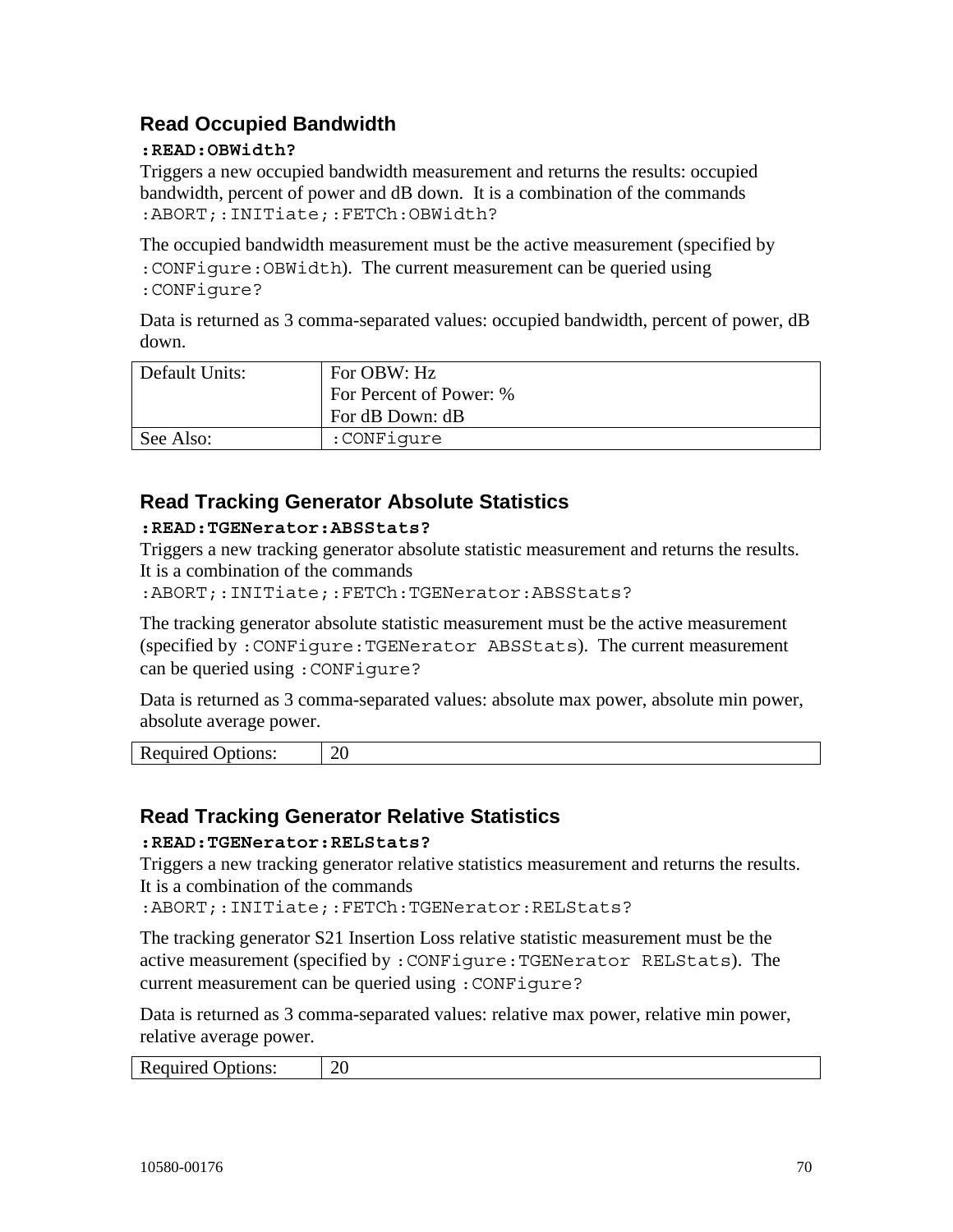# *SENSe (Measurement Command) Subsystem*

This subsystem contains commands related to preparing the instrument to make a particular measurement. These measurements are not defined in the SCPI standard so they are maintained separately here.

# *[:SENSe]:ACPower Subsystem*

This subsystem includes commands related to configuring the adjacent channel power ratio measurement.

## **ACPR Adjacent Channel Bandwidth**

**[:SENSe]:ACPower:BANDwidth|BWIDth:ADJacent <freq>** 

**[:SENSe]:ACPower:BANDwidth|BWIDth:ADJacent?** 

Sets the adjacent channel bandwidth for the ACPR measurement.

| Factory Preset / *RST:     | 10.35 MHz                          |
|----------------------------|------------------------------------|
| Range:                     | 10 Hz to 7.1 GHz                   |
| Default Unit:              | Hz                                 |
| <b>Front Panel Access:</b> | Shift-4 (Measure), ACPR, Adj Ch BW |

## **ACPR Main Channel Bandwidth**

#### **[:SENSe]:ACPower:BANDwidth|BWIDth:MAIN <freq>**

**[:SENSe]:ACPower:BANDwidth|BWIDth:MAIN?** 

Sets the main channel bandwidth for the ACPR measurement.

| Factory Preset / *RST:     | $10.35 \text{ MHz}$                 |
|----------------------------|-------------------------------------|
| Range:                     | 10 Hz to 7.1 GHz                    |
| Default Unit:              | Hz                                  |
| <b>Front Panel Access:</b> | Shift-4 (Measure), ACPR, Main Ch BW |

## **ACPR Channel Spacing**

#### **[:SENSe]:ACPower:BANDwidth|BWIDth:SPACing <freq>**

**[:SENSe]:ACPower:BANDwidth|BWIDth:SPACing?** 

Sets the channel spacing for the ACPR measurement.

| <b>Factory Preset / *RST:</b> | $10.35 \text{ MHz}$                 |
|-------------------------------|-------------------------------------|
| Range:                        | 1 Hz to 7.1 GHz                     |
| Default Unit:                 | Hz                                  |
| <b>Front Panel Access:</b>    | Shift-4 (Measure), ACPR, Ch Spacing |

## **ACPR Measurement State**

**[:SENSe]:ACPower:STATe OFF|ON|0|1** 

**[:SENSe]:ACPower:STATe?** 

Sets the state of the adjacent channel power ratio measurement, ON or OFF.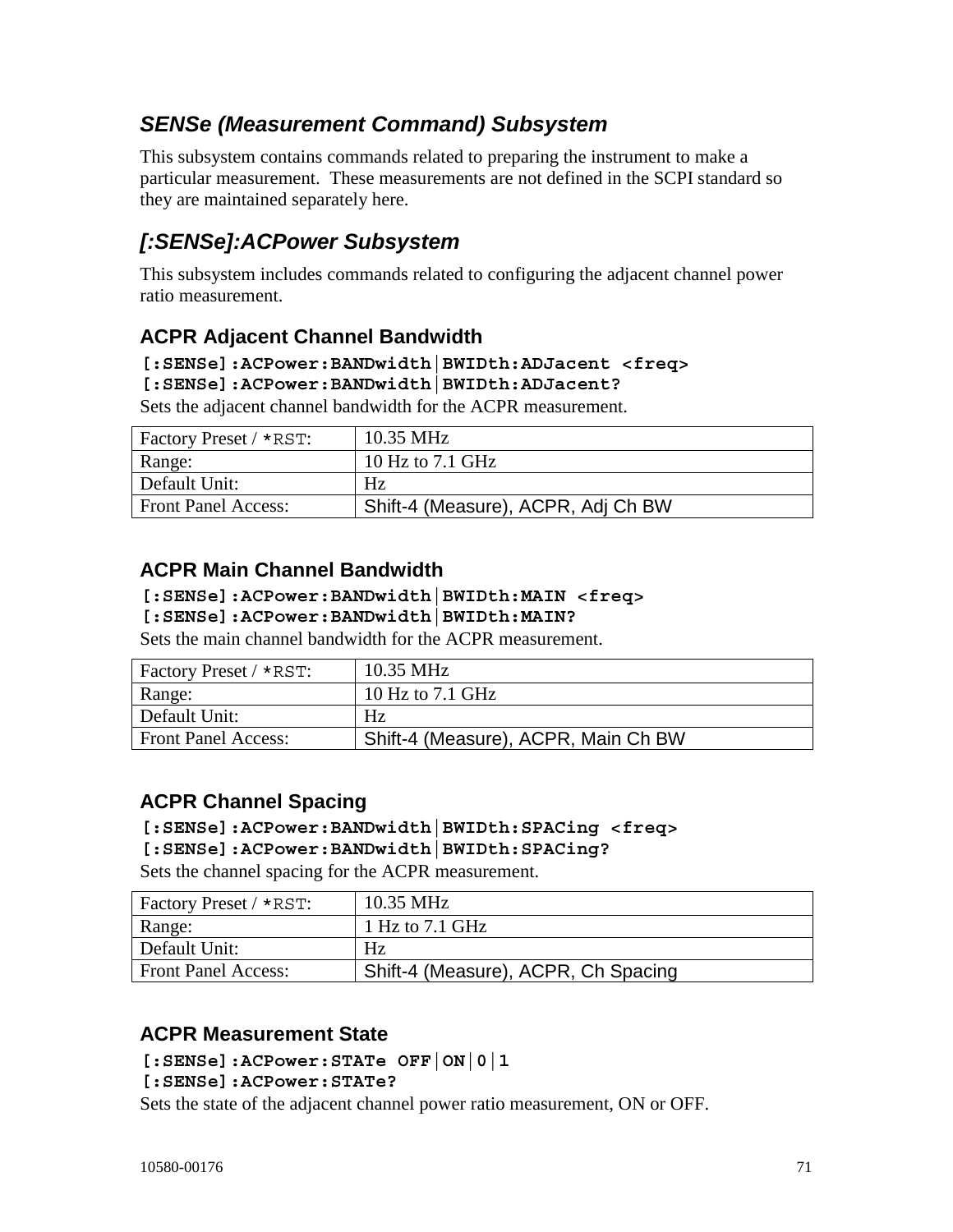When using : CONFigure: ACPower, the state is automatically set to ON.

| Factory Preset / *RST:     | <b>OFF</b>                      |
|----------------------------|---------------------------------|
| <b>Front Panel Access:</b> | Shift-4 (Measure), ACPR, On/Off |
| See Also:                  | :CONFiqure:ACPower              |

## *[:SENSe]:CHPower Subsystem*

This subsystem includes commands related to configuring the channel power measurement.

### **Channel Power Integration Bandwidth**

#### **[:SENSe]:CHPower:BANDwidth|BWIDth:INTegration <freq> [:SENSe]:CHPower:BANDwidth|BWIDth:INTegration?**

Sets the integration bandwidth for the channel power measurement.

| Factory Preset / *RST:     | 10.35 MHz                                      |
|----------------------------|------------------------------------------------|
| Range:                     | 10 Hz to 7.1 GHz                               |
| Default Unit:              | Hz                                             |
| <b>Front Panel Access:</b> | Shift-4 (Measure), Channel Power, Ch Pwr Width |
| See Also:                  | [:SENSe]:FREQuency:SPAN                        |

Integration bandwidth must be less than or equal to the frequency span.

### **Channel Power Measurement State**

#### **[:SENSe]:CHPower:STATe OFF|ON|0|1**

#### **[:SENSe]:CHPower:STATe?**

Sets the state of the channel power measurement, ON or OFF.

When using: CONFigure: CHPower, the state is automatically set to ON.

| <b>Factory Preset / *RST:</b> | OFF                                      |
|-------------------------------|------------------------------------------|
| <b>Front Panel Access:</b>    | Shift-4 (Measure), Channel Power, On/Off |
| See Also:                     | :CONFigure:CHPower                       |

## *[:SENSe]:FSTRength Subsystem*

This subsystem includes commands related to configuring the field strength measurement.

### **Field Strength Antenna**

## **[:SENSe]:FSTRength:ANTenna <antenna>**

#### **[:SENSe]:FSTRength:ANTenna?**

Selects an antenna from the antenna list to use for field strength measurement result calculations.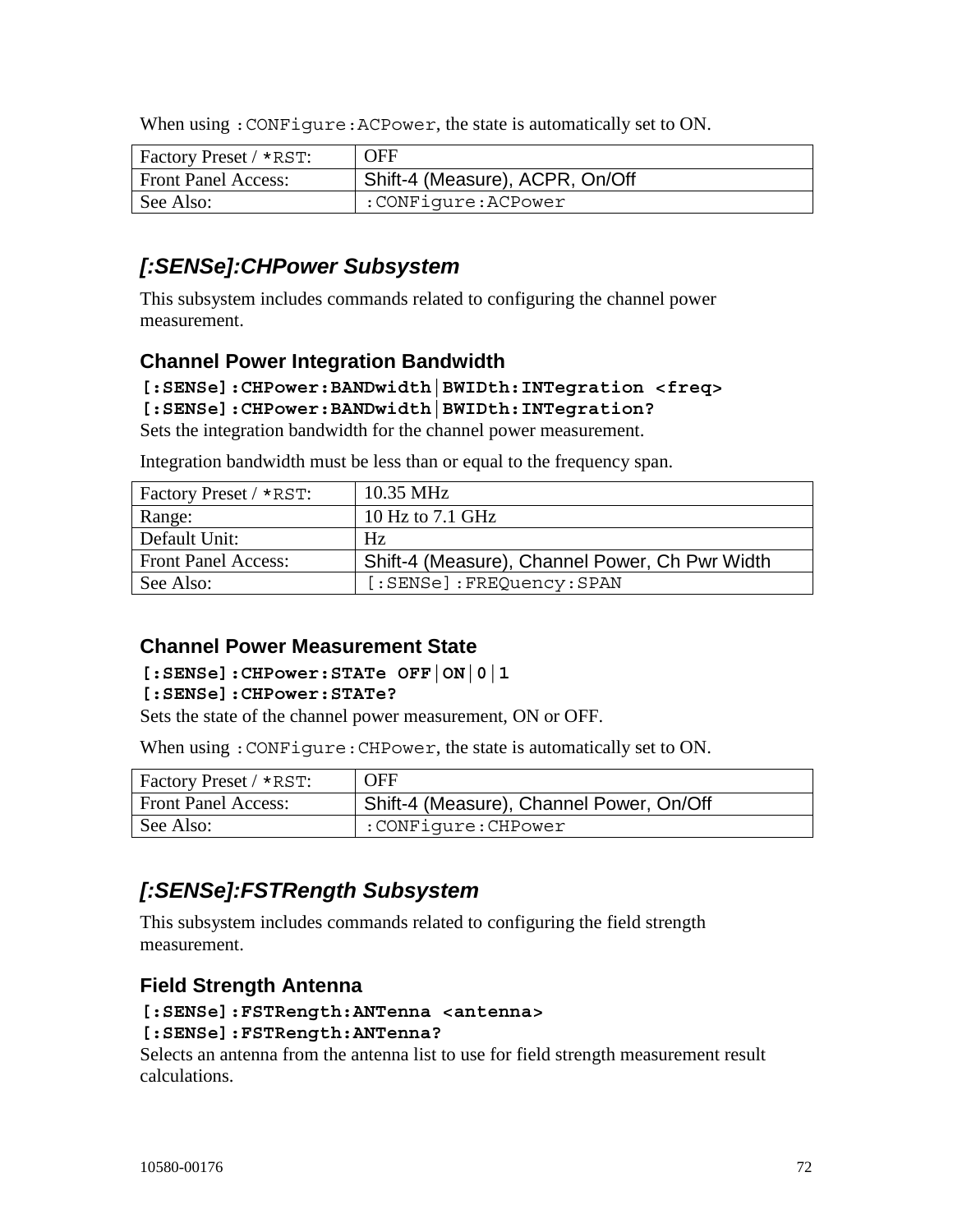The **<antenna>** argument is a 1-based index of the position of the desired antenna in the instrument's current antenna list. The list can be seen on the instrument by choosing the "Antenna" soft-key button in the "F Strength" menu. For example, if the desired antenna were the  $3<sup>rd</sup>$  item on the antenna listing then the value of the  $\leq$ **antenna** argument would be 3.

The query form of this command will return the index of the currently-selected antenna.

| <b>Factory Preset / *RST:</b> |                                           |
|-------------------------------|-------------------------------------------|
| <b>Front Panel Access:</b>    | Shift-4(Measure), Field Strength, Antenna |
| See Also:                     | cONFigure:FSTRength: '                    |

### **Field Strength Measurement State**

### **[:SENSe]:FSTRength:STATe OFF|ON|0|1**

#### **[:SENSe]:FSTRength:STATe?**

Sets the state of the field strength measurement, ON or OFF.

When using :CONFigure:FSTRength, the state is automatically set to ON.

| <b>Factory Preset / *RST:</b> | <b>OFF</b>                                |
|-------------------------------|-------------------------------------------|
| <b>Front Panel Access:</b>    | Shift-4 (Measure), Field Strength, On/Off |
| See Also:                     | :CONFiqure:FSTRength:                     |

## *[:SENSe]:OBWidth Subsystem*

This subsystem includes commands related to configuring the occupied bandwidth measurement.

### **Occupied Bandwidth Measurement Method**

#### **[:SENSe]:OBWidth:METHod XDB|PERCent**

#### **[:SENSe]:OBWidth:METHod?**

Sets the method for calculating occupied bandwidth.

XDB calculates the occupied bandwidth based on points a specified number of dB below the carrier. Issue command [:SENSe]:OBWidth:XDB to set the number of dB to be used.

PERCent calculates the occupied bandwidth based on points a specified percentage of the carrier power below the carrier. Issue command [:SENSe]:OBWidth:PERCent to set the percentage to be used.

| Factory Preset / *RST:     | PERCent                                   |
|----------------------------|-------------------------------------------|
| <b>Front Panel Access:</b> | Shift-4(Measure), OCC BW, % Down dBc Down |
| See Also:                  | [:SENSe]:OBWidth:XDB                      |
|                            | [:SENSe]:OBWidth:PERCent                  |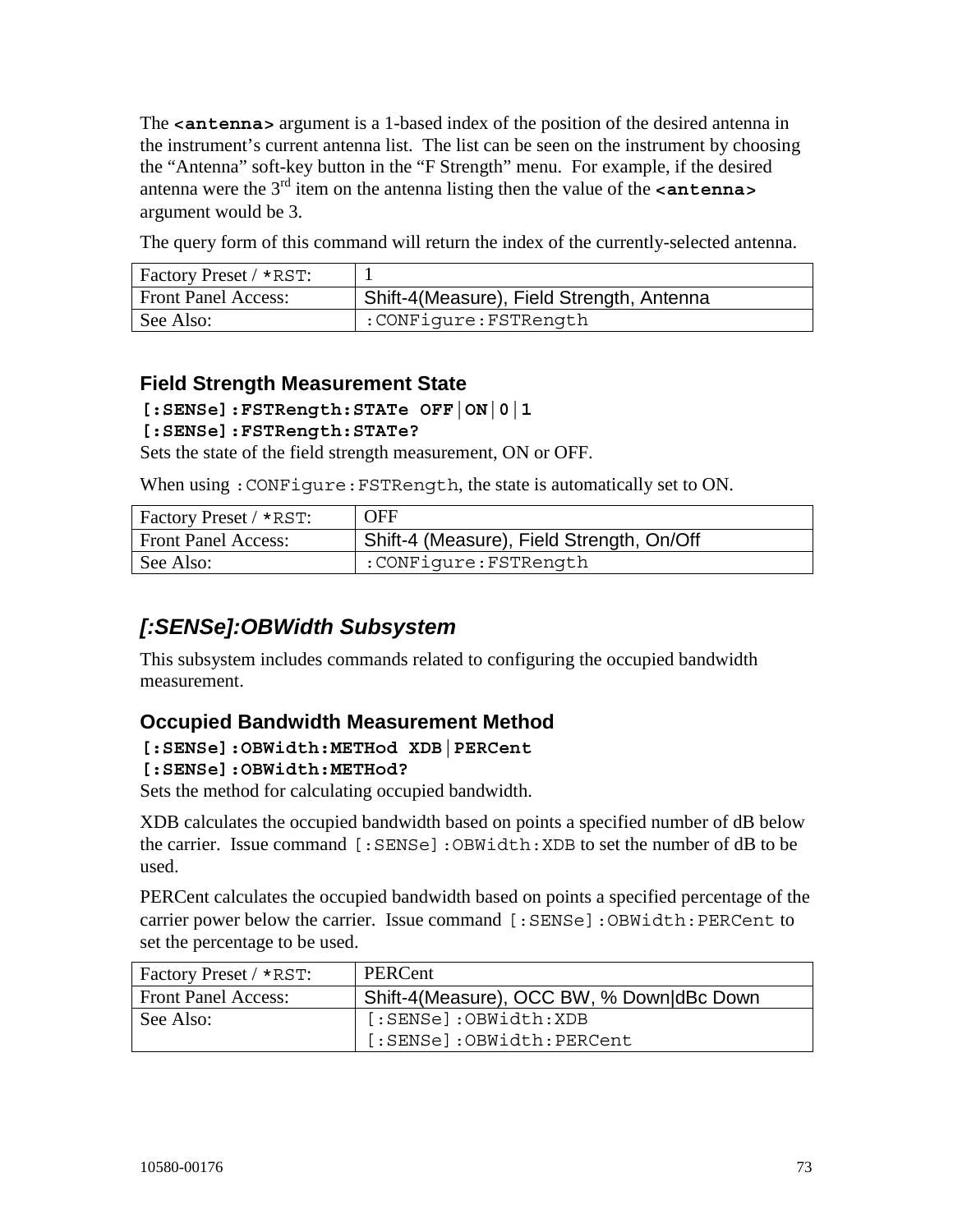### **Occupied Bandwidth Percent of Power**

#### **[:SENSe]:OBWidth:PERCent <percentage> [:SENSe]:OBWidth:PERCent?**

This command sets the percentage of carrier power used to measure the occupied bandwidth.

This value is used in the measurement if :SENSe:OBWidth:METHod is set to PERCent.

| Factory Preset / *RST:     | 99.00%                       |
|----------------------------|------------------------------|
| Range:                     | 0% to 100%                   |
| Default Unit:              | $\%$                         |
| <b>Front Panel Access:</b> | Shift-4 (Measure), OCC BW, % |
| See Also:                  | :SENSe:OBWidth:METHod        |

### **Occupied Bandwidth Measurement State**

**[:SENSe]:OBWidth:STATe OFF|ON|0|1** 

#### **[:SENSe]:OBWidth:STATe?**

Sets the state of the occupied bandwidth measurement, ON or OFF.

When using :CONFigure:OBWidth, the state is automatically set to ON.

| Factory Preset / *RST:     | <b>OFF</b>                        |
|----------------------------|-----------------------------------|
| <b>Front Panel Access:</b> | Shift-4 (Measure), OCC BW, On/Off |
| See Also:                  | :CONFiqure:OBWidth                |

### **Occupied Bandwidth dB Down**

#### **[:SENSe]:OBWidth:XDB <rel ampl> [:SENSe]:OBWidth:XDB?**

This command sets the number of dB below the carrier used to measure the occupied bandwidth.

This value is used in the measurement if :SENSe:OBWidth:METHod is set to XDB.

| <b>Factory Preset / *RST:</b> | $3$ dBc                        |
|-------------------------------|--------------------------------|
| Range:                        | 0 to 100 dBc                   |
| Default Unit:                 | dBc                            |
| <b>Front Panel Access:</b>    | Shift-4 (Measure), OCC BW, dBc |
| See Also:                     | :SENSe:OBWidth:METHod          |

## *[:SENSe]:TGENerator Subsystem*

This subsystem includes commands used to set up parameters associated with the tracking generator measurement.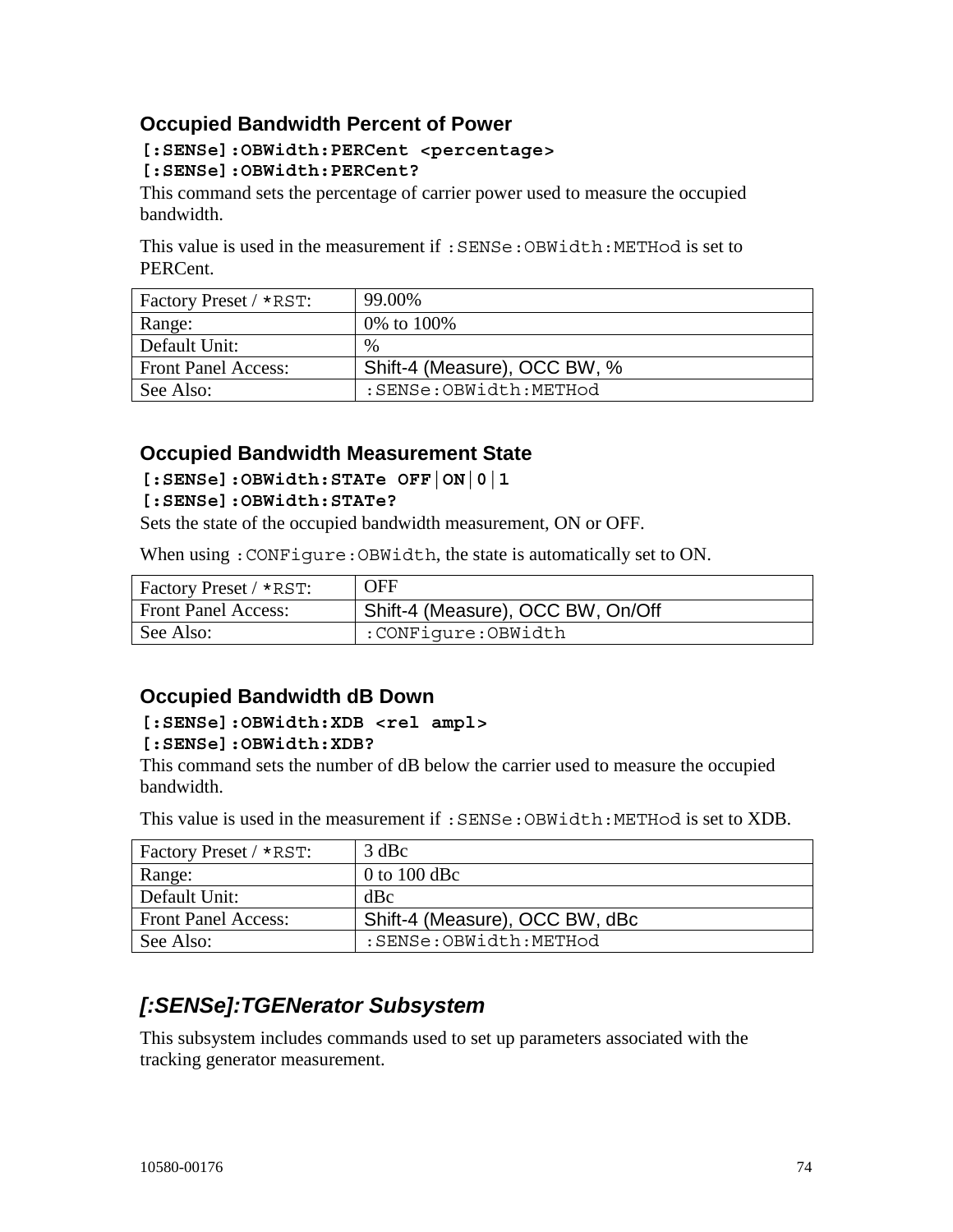### **Tracking Generator Absolute Statistic State**

**[:SENSe]:TGENerator:ABSStats[:STATe] OFF|ON|0|1** 

**[:SENSe]:TGENerator:ABSStats[:STATe]?** 

Specifies whether the tracking generator absolute statistic is ON or OFF.

If the value is set to ON or 1, the tracking generator absolute statistic is turned on.

If the value is set to OFF or 0, the tracking generator absolute statistic is turned off.

The query version of the command returns a 1 if the tracking generator absolute statistic is on and returns a 0 if the tracking generator is off.

Note that this command is ignored if the tracking generator state is off.

| <b>Factory Preset / *RST:</b> | <b>OFF</b>                                                          |
|-------------------------------|---------------------------------------------------------------------|
| <b>Front Panel Access:</b>    | Shift-4 (Measure), Tracking Generator, Abs Max,<br>Min, Avg(On/Off) |
| <b>Required Option:</b>       | 20                                                                  |

### **Tracking Generator Normalize State**

#### **[:SENSe]:TGENerator:S21:NORMalize[:STATe] OFF|ON|0|1 [:SENSe]:TGENerator:S21:NORMalize[:STATe]?**

Specifies whether the tracking generator normalization is ON or OFF.

If the value is set to ON or 1, the tracking generator normalization is turned on.

If the value is set to OFF or 0, the tracking generator normalization is turned off.

The query version of the command returns a 1 if the tracking generator normalization is on and returns a 0 if the tracking generator normalization is off.

Note that this command is ignored if the tracking generator state is off.

| Factory Preset / *RST:     | <b>OFF</b>                                           |
|----------------------------|------------------------------------------------------|
| <b>Front Panel Access:</b> | Shift-4 (Measure), Tracking Generator, S21 Insertion |
|                            | Loss, Normalize(On/Off)                              |
| <b>Required Option:</b>    | 20                                                   |

### **Tracking Generator Relative Statistic State**

**[:SENSe]:TGENerator:S21:RELStats[:STATe] OFF|ON|0|1 [:SENSe]:TGENerator:S21:RELStats[:STATe]?** 

Specifies whether the tracking generator relative statistic is ON or OFF.

If the value is set to ON or 1, the tracking generator relative statistic is turned on.

If the value is set to OFF or 0, the tracking generator relative statistic is turned off.

The query version of the command returns a 1 if the tracking generator relative statistic is on and returns a 0 if the tracking generator is off.

Note that this command is ignored if the tracking generator normalization is off.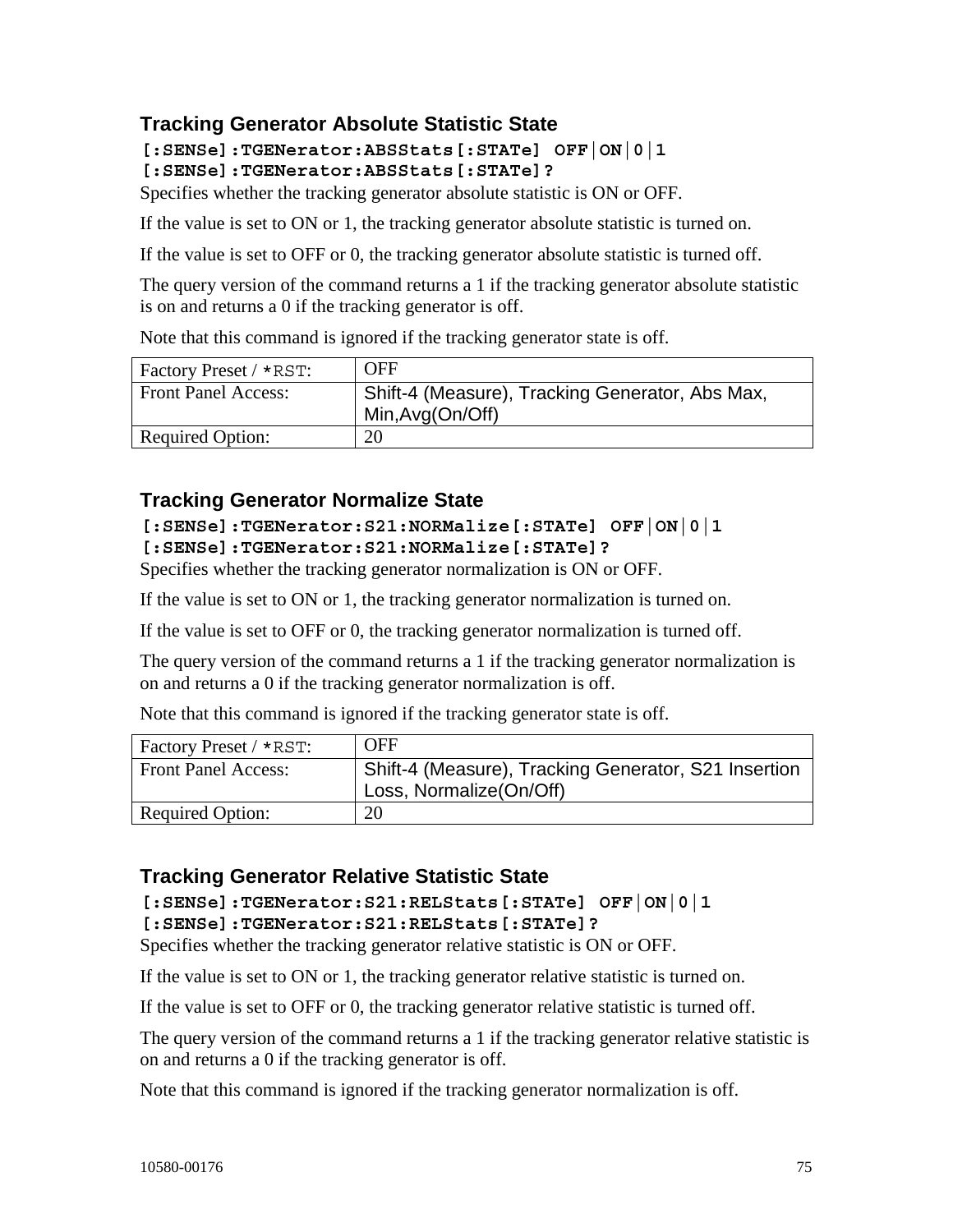| Factory Preset / *RST:     | <b>OFF</b>                                           |
|----------------------------|------------------------------------------------------|
| <b>Front Panel Access:</b> | Shift-4 (Measure), Tracking Generator, S21 Insertion |
|                            | Loss, S21 Max, Min, Avg (On/Off)                     |
| <b>Required Option:</b>    | 20                                                   |
| See Also:                  | INITiate:TGENerator                                  |
|                            | [:SENSe]:TGENerator:S21:NORMalize[:STATe]            |

### **Tracking Generator Scale**

#### **[:SENSe]:TGENerator:S21[:SCALe]:PDIVision <rel ampl> [:SENSe]:TGENerator:S21[:SCALe]:PDIVision?**

Sets the tracking generator scale (dB/division).

| Factory Preset /           | $10 \text{ dB}/\text{div}$                          |
|----------------------------|-----------------------------------------------------|
| $*$ RST:                   |                                                     |
| Range:                     | 1 dB to $15$ dB                                     |
| Default Unit:              | dВ                                                  |
| <b>Front Panel Access:</b> | Shift-4(Measure), Tracking Generator, S21 Insertion |
|                            | Loss, S21 Scale.                                    |
| <b>Required Options:</b>   | 20                                                  |
| See Also:                  | : INITiate: TGENerator                              |

### **Tracking Generator Reference Level**

## **[:SENSe]:TGENerator:S21[:SCALe]:RLEVel <amplitude>**

#### **[:SENSe]:TGENerator:S21[:SCALe]:RLEVel?**

Sets the tracking generator reference level amplitude value for the y-axis.

| Factory Preset /           | 0 dB                                                      |
|----------------------------|-----------------------------------------------------------|
| $*$ RST:                   |                                                           |
| Range:                     | With reference level offset $= 0$ dB:                     |
|                            | $-200$ dB to 20 dB                                        |
| Default Unit:              | Current active amplitude unit                             |
| <b>Front Panel Access:</b> | Shift-4(Measure), Tracking Generator, S21 Insertion Loss, |
|                            | S <sub>21</sub> Ref Level                                 |
| <b>Required Options:</b>   | 20                                                        |
| See Also:                  | [:SENSe]:TGENerator:S21[:SCALe]:RLEVel:OFFSet             |
|                            | <rel ampl=""></rel>                                       |
|                            | :UNIT:POWer                                               |

### **Tracking Generator Reference Level Offset**

**[:SENSe]:TGENerator:S21[:SCALe]:RLEVel:OFFSet <rel ampl> [:SENSe]:TGENerator:S21[:SCALe]:RLEVel:OFFSet?** 

Sets the tracking generator reference level offset value for the y-axis.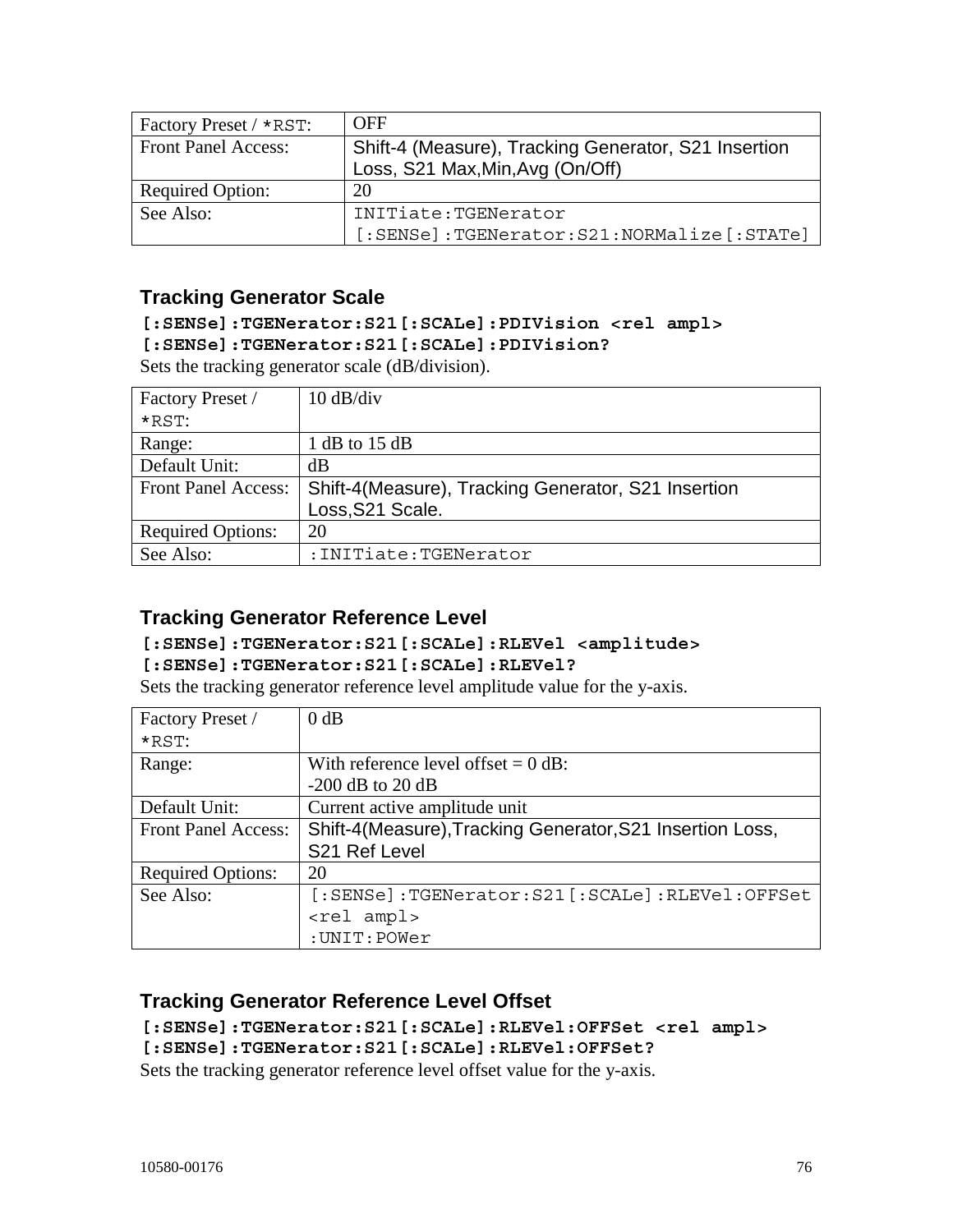| Factory Preset /           | $0$ dB                                                    |
|----------------------------|-----------------------------------------------------------|
| $*$ RST:                   |                                                           |
| Range:                     | $-100$ dB to $100$ dB                                     |
| Default Unit:              | dB                                                        |
| <b>Front Panel Access:</b> | Shift-4(Measure), Tracking Generator, S21 Insertion Loss, |
|                            | S21 RL Offset                                             |
| <b>Required Options:</b>   |                                                           |
|                            | 20                                                        |
| See Also:                  | INITiate: TGENerator                                      |
|                            | [:SENSe]:TGENerator:S21[:SCALe]:RLEVel                    |

## 4.3 WCDMA

## *CONFigure Commands*

This set of commands prepares the instrument for the selected measurement. It disables any currently-enabled measurements and activates the specified measurement. All measurement activity is stopped pending an INITiate command.

Current instrument settings may be changed to default values. These changes will be identified with their respective measurement commands.

The :CONFigure? query returns the name of the current measurement.

### **Configure Demodulation Measurement**

#### **:CONFigure:DEMod SUMMary|CDPower|CODogram|HSDPa**

The HSDPa measurement is only available if option 65 is installed. This command configures the selected demodulation measurement. It disables any other active measurements.

None of the instrument parameters are changed by the execution of this command.

Sets the instrument to single sweep mode (:INITiate:CONTinuous OFF).

Measurement settings can be modified by using the [: SENSe]: DEMod commands before initiating a measurement.

When the SUMMARY option is selected, the measurement results are equivalent to the results that are displayed by choosing Measurements, then Demod, then Summary from the front panel.

When the CDP option is selected, the measurement results are equivalent to the results that are displayed by choosing Measurements, then Demod, then CDP from the front panel.

When the CODOGRAM option is selected, the measurement results are equivalent to the results that are displayed by choosing Measurements, then Demod, then Codogram from the front panel.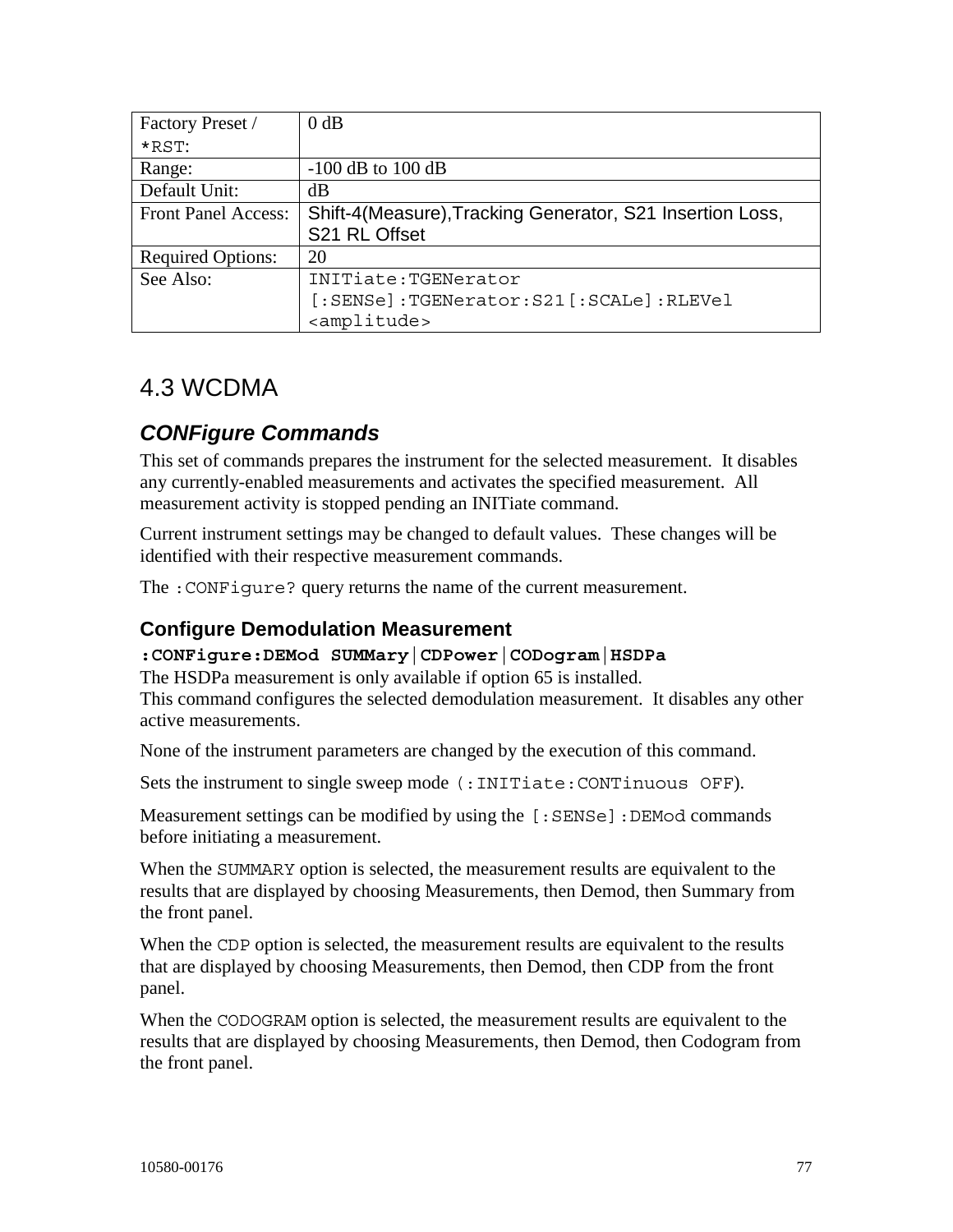When the HSDPa option is selected, the measurement results are equivalent to the results that are displayed by choosing Measurements, then Demod, then Hsdpa from the front panel.

| See Also: | [:SENSe]:DEMod:SCODe    |
|-----------|-------------------------|
|           | [:SENSe]:DEMod:SFACtor  |
|           | [:SENSe]:DEMod:THRShold |
|           | [:SENSe]:DEMod:PICH ]   |
|           | [:SENSe]:DEMod:SCCPch   |

### **Configure Over-The-Air Measurement**

#### **:CONFigure:OTA**

This command configures the over-the-air measurement. It disables any other active measurements.

None of the instrument parameters are changed by the execution of this command.

Sets the instrument to single sweep mode (:INITiate:CONTinuous OFF).

Measurement settings can be modified by using the [:SENSe]:OTA commands before initiating a measurement.

The measurement results are equivalent to the results that are displayed by choosing Measurements, then OTA from the front panel.

| See Also: | $[:SENSE]:\mathrm{OTA:RESet}$   |
|-----------|---------------------------------|
|           | $[:SENSE]:\overline{OTA}:SCODE$ |
|           | $[:SENSE]:\overline{OTA}:SORT$  |

### **Configure PASS/FAIL Measurement**

#### **:CONFigure PFail**

This command configures the PASS/FAIL measurement. It disables any other active measurements.

None of the instrument parameters are changed by the execution of this command.

Sets the instrument to single sweep mode (:INITiate:CONTinuous OFF).

Measurement settings can be modified by using the [:SENSe] commands before initiating a measurement.

The measurement results are equivalent to the results that are displayed by choosing Measurements, then PASS/FAIL from the front panel.

| See Also: | :FETCh:PFail?   |
|-----------|-----------------|
|           | :MEASure:PFail? |
|           | :READ:PFail?    |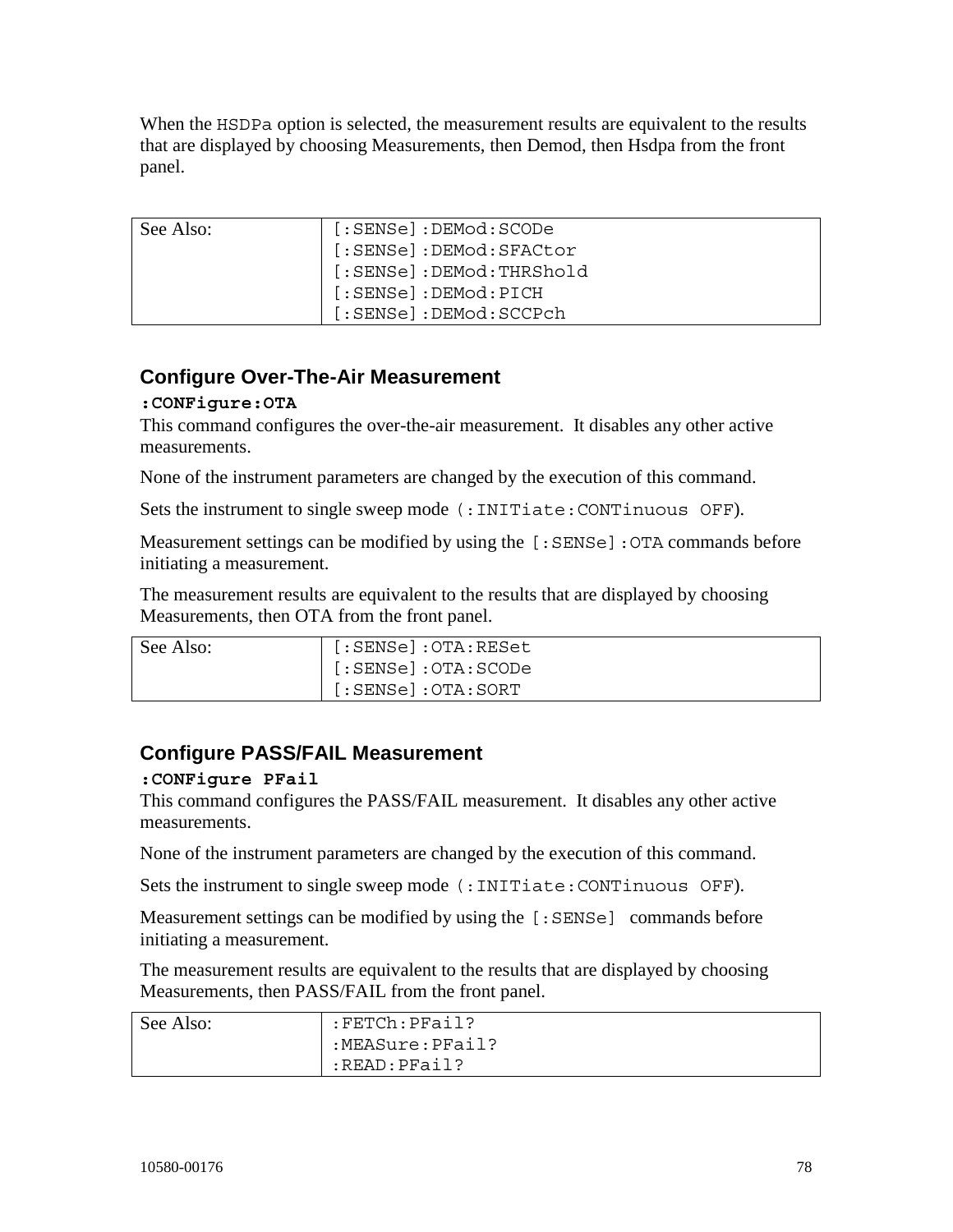### **Configure RF Measurement**

**:CONFigure:RF SUMMary|SPECtrum|ACLR|EMISsion|BANDspectrum**  This command configures the selected RF measurement. It disables any other active measurements.

None of the instrument parameters are changed by the execution of this command.

Sets the instrument to single sweep mode (:INITiate:CONTinuous OFF).

Measurement settings can be modified by using the [:SENSe]:RF commands before initiating a measurement.

When the SUMMary option is selected, the measurement results are equivalent to the results that are displayed by choosing Measurements, then RF, then Summary from the front panel.

When the SPECt rum option is selected, the measurement results are equivalent to the results that are displayed by choosing Measurements, then RF, then Channel Spectrum from the front panel.

When the ACLR option is selected, the measurement results are equivalent to the results that are displayed by choosing Measurements, then RF, then ACLR from the front panel.

When the EMISsion option is selected, the measurement results are equivalent to the results that are displayed by choosing Measurements, then RF, then Spectral Emission Mask from the front panel.

When the BANDspectrum option is selected, the measurement results are equivalent to the results that are displayed by choosing Measurements, then RF, then Band Spectrum from the front panel.

| See Also: | [:SENSe]:FREQuency                   |
|-----------|--------------------------------------|
|           | [:SENSe]:RF:ACLR:MAINchannelcount    |
|           | [:SENSe]:RF:ACLR:ADJCchannelcount    |
|           | [:SENSe]:BANDspectrum:SIGNalstandard |

### **Configure Summary Measurement**

#### **:CONFigure SUMMARY|PFail**

This command configures the UMTS Summary or PASS/FAIL measurement. It disables any other active measurements.

None of the instrument parameters are changed by the execution of this command.

Sets the instrument to single sweep mode (:INITiate:CONTinuous OFF).

Measurement settings can be modified by using the [: SENSe] commands before initiating a measurement.

In SUMMARY mode, the measurement results are equivalent to the results that are displayed by choosing Measurements, then WCDMA Summary from the front panel. In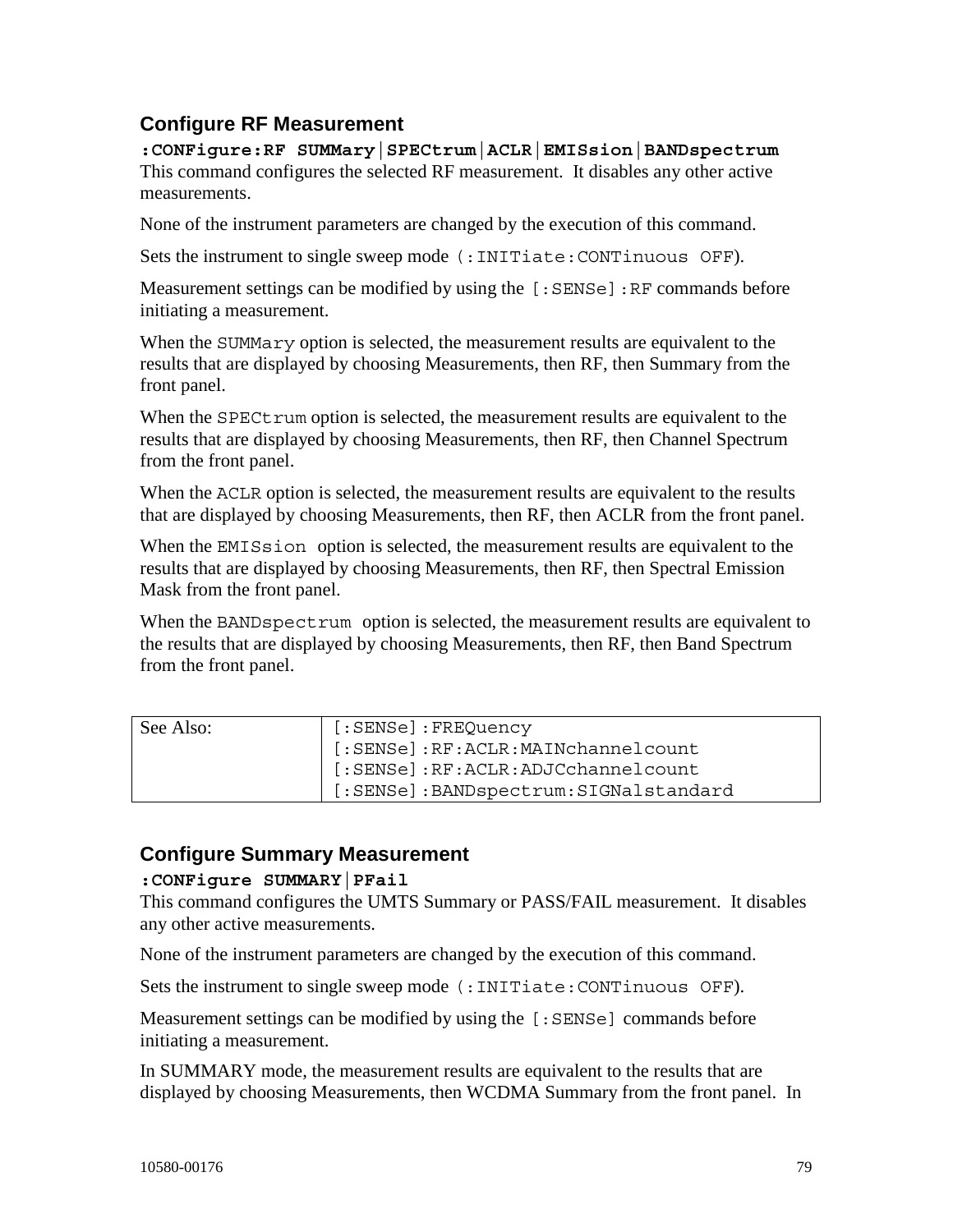PFail mode, the results are equivalent to those that are displayed by choosing Measurements, then Pass Fail Mode from the front panel.

## *FETCh Commands*

This set of commands returns the most recent measurement data of the active measurement. They will not switch to another measurement.

To get new measurement data, use the READ command.

### **Fetch Adjacent Channel Leakage Ratio**

#### **:FETCh:ACLR?**

Returns the most recent adjacent channel leakage ratio measurement results.

If the instrument is sweeping, it will not return until the sweep is complete. If the instrument is not sweeping and the current data is not valid it will return error -230. This could occur if there was a \*RST immediately before the :FETCh? or if a measurement parameter was changed without an :INITiate.

Data is returned as 12 comma-separated values: -20 MHz channel power, -15 MHz channel power, -10 MHz channel power, -5 MHz channel power, Main channel power 1, Main channel power 2, Main channel power 3, Main channel power 4, +5 MHz channel power, +10 MHz channel power, +15 MHz channel power, +20 MHz channel power.

| $\overline{\phantom{a}}$<br>$\mathbf{D}$ ets<br>'m<br>$\cup$ nits:<br>Delault<br>unu |
|--------------------------------------------------------------------------------------|
|--------------------------------------------------------------------------------------|

### **Fetch Channel Power**

#### **:FETCh:CHPower?**

Returns the most recent channel power measurement results.

If the instrument is sweeping, it will not return until the sweep is complete. If the instrument is not sweeping and the current data is not valid it will return error -230. This could occur if there was a \*RST immediately before the :FETCh? or if a measurement parameter was changed without an :INITiate.

| Default<br>$\ln$ ts: | $\overline{\phantom{a}}$<br>dBm<br><u>— ——</u> |
|----------------------|------------------------------------------------|
|                      |                                                |

### **Fetch Active Channel Count**

#### **:FETCh:DEMod:ACTChannels?**

Returns the active channel count from the most recent measurement results.

If the instrument is sweeping, it will not return until the sweep is complete. If the instrument is not sweeping and the current data is not valid it will return error -230. This could occur if there was a \*RST immediately before the :FETCh? or if a measurement parameter was changed without an :INITiate.

Data is returned as a single value representing the total number of active channels.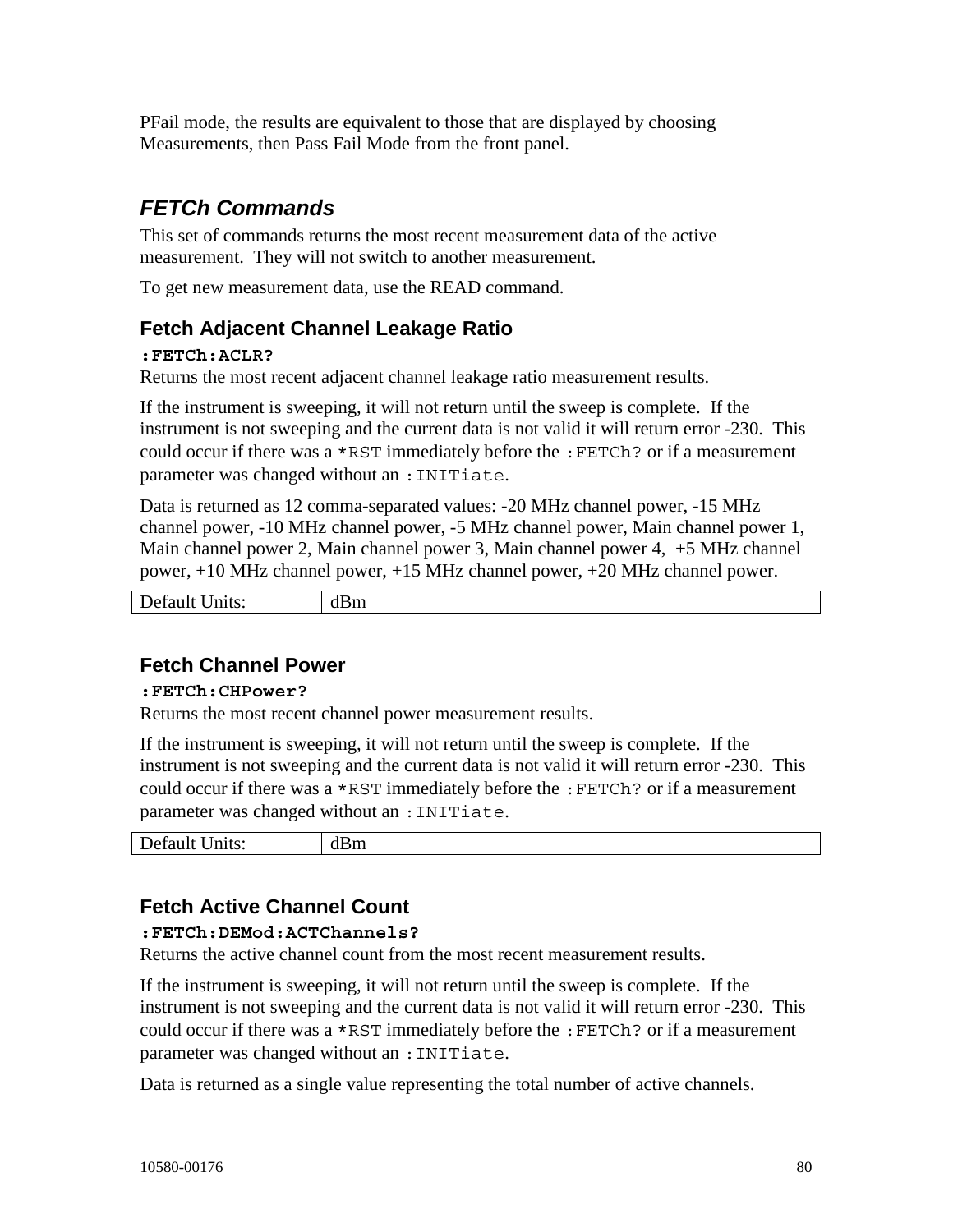| nits:<br>ില<br>refault<br>້ | ոռւշ<br>. . |
|-----------------------------|-------------|
|-----------------------------|-------------|

### **Fetch Demodulated Channel Power**

#### **:FETCh:DEMod:CDPower?**

Returns the most recent absolute power measurement results for the requested logical channel.

If the instrument is sweeping, it will not return until the sweep is complete. If the instrument is not sweeping and the current data is not valid it will return error -230. This could occur if there was a \*RST immediately before the :FETCh? or if a measurement parameter was changed without an :INITiate.

Data is returned as 4 comma-delimited values: CPICH power, PCCPCH power, PICH power, SCCPCH power.

| $\mathbf{D}_{\mathbf{P}}$<br>nits:<br>$P$ ciallit Umu | $\overline{\phantom{a}}$<br>.<br>וווטו<br>----- |
|-------------------------------------------------------|-------------------------------------------------|
|                                                       |                                                 |

### **Fetch Carrier Feed Through**

#### **:FETCh:DEMod:CFTHrough?**

Returns the most recent carrier feed through measurement results.

If the instrument is sweeping, it will not return until the sweep is complete. If the instrument is not sweeping and the current data is not valid it will return error -230. This could occur if there was a \*RST immediately before the :FETCh? or if a measurement parameter was changed without an : INITiate.

Data is returned as a single value representing the carrier feed through.

Default Units: dB

### **Fetch Error Vector Magnitude (EVM)**

#### **:FETCh:DEMod:EVM?**

Returns the most recent EVM measurement result.

If the instrument is sweeping, it will not return until the sweep is complete. If the instrument is not sweeping and the current data is not valid it will return error -230. This could occur if there was a \*RST immediately before the :FETCh? or if a measurement parameter was changed without an :INITiate.

Data is returned as a single value representing the RMS error vector magnitude.

| nits:<br>$\sim$ $\sim$ $\sim$<br>Default ' | ercent |
|--------------------------------------------|--------|
|--------------------------------------------|--------|

### **Fetch Frequency Error**

#### **:FETCh:DEMod:FERRor?**

Returns the most recent frequency error measurement result.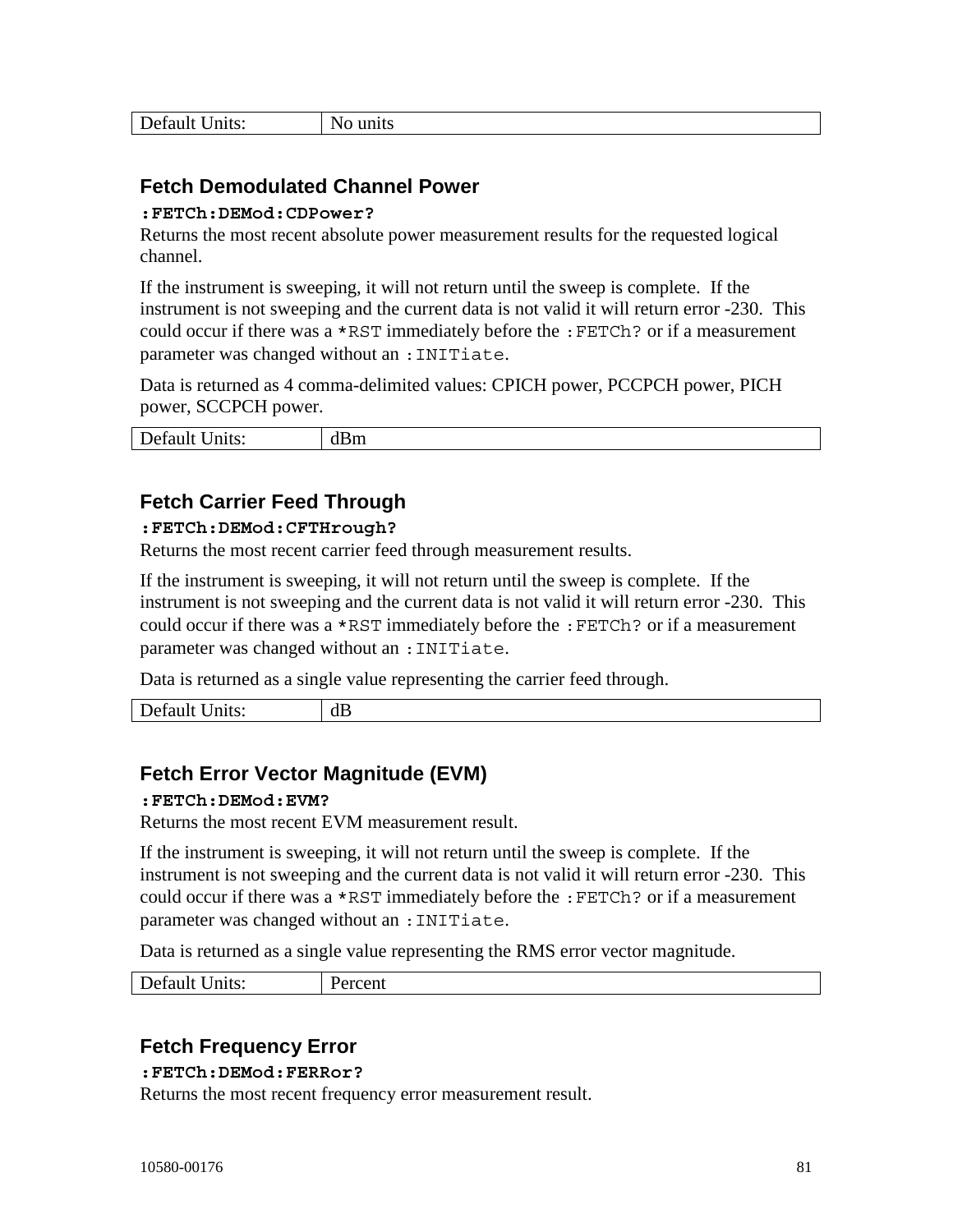If the instrument is sweeping, it will not return until the sweep is complete. If the instrument is not sweeping and the current data is not valid it will return error -230. This could occur if there was a \*RST immediately before the :FETCh? or if a measurement parameter was changed without an :INITiate.

Data is returned as a single value representing the frequency error.

| $\sim$ and $\sim$<br>$-1 + 0.5$<br>. .<br>$\cup$ IIIIs.<br>Delault<br>TIMM |
|----------------------------------------------------------------------------|
|----------------------------------------------------------------------------|

### **Fetch Code Domain Noise Floor**

#### **:FETCh:DEMod:NFLoor?**

Returns the most recent code domain noise floor measurement result.

If the instrument is sweeping, it will not return until the sweep is complete. If the instrument is not sweeping and the current data is not valid it will return error -230. This could occur if there was a \*RST immediately before the :FETCh? or if a measurement parameter was changed without an : INITiate.

Data is returned as a single value representing the noise floor power level.

| )et<br>---<br>۱∽۰۰+۰۰<br>Delaulu<br>$UIII0$ . | dB |
|-----------------------------------------------|----|
|                                               |    |

### **Fetch Total Channel Count**

#### **:FETCh:DEMod:NUMChannels?**

Returns the total channel count from the most recent measurement results.

If the instrument is sweeping, it will not return until the sweep is complete. If the instrument is not sweeping and the current data is not valid it will return error -230. This could occur if there was a \*RST immediately before the :FETCh? or if a measurement parameter was changed without an :INITiate.

Data is returned as a single value representing the total number of channels.

| Default<br>Units:<br>units<br>ÑŌ |  |
|----------------------------------|--|
|----------------------------------|--|

### **Fetch Synch Channel Power**

#### **:FETCh:DEMod:SPOWer?**

Returns the most recent absolute power measurement results for the requested synch channel.

If the instrument is sweeping, it will not return until the sweep is complete. If the instrument is not sweeping and the current data is not valid it will return error -230. This could occur if there was a \*RST immediately before the :FETCh? or if a measurement parameter was changed without an : INITiate.

Data is returned as 3 comma-delimited values: SCH power, PSCH power, SSCH power.

| Default   | $\overline{\phantom{a}}$ |
|-----------|--------------------------|
| $\ln$ ts: | dBm                      |
|           |                          |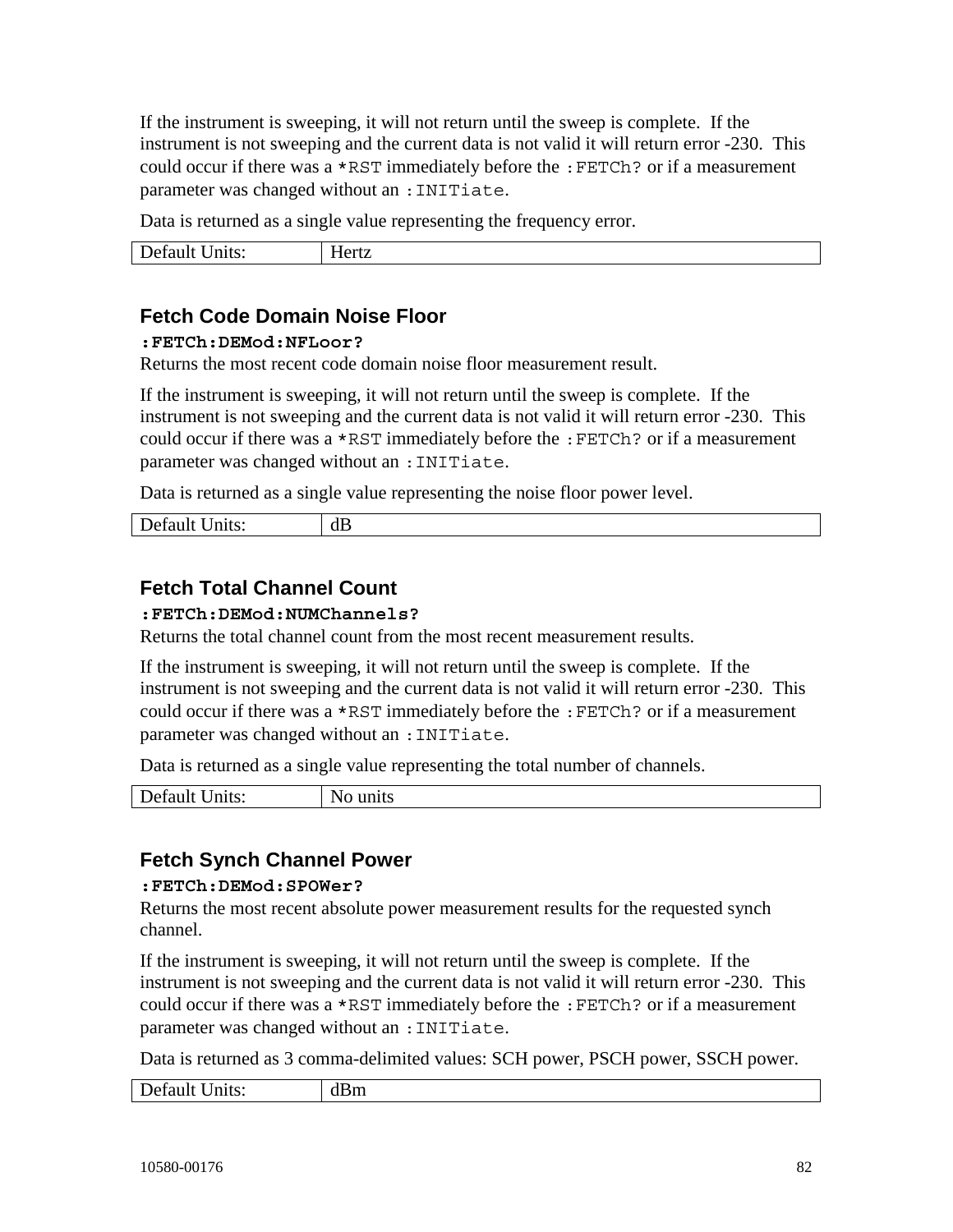### **Fetch Transmitter Frequency**

#### **:FETCh:DEMod:TXFRequency?**

Returns the most recent transmitter frequency measurement results.

If the instrument is sweeping, it will not return until the sweep is complete. If the instrument is not sweeping and the current data is not valid it will return error -230. This could occur if there was a \*RST immediately before the :FETCh? or if a measurement parameter was changed without an :INITiate.

Data is returned as a single value representing the carrier frequency.

| D       | --     |
|---------|--------|
| Default | .ert7  |
| mits:   | TIVILL |

### **Fetch Spectral Emission Mask Results**

#### **:FETCh:EMISsion?**

Returns the most recent spectral emission mask pass/fail and template measurement results.

Any violation of the spectral emission mask template will cause a FAIL result.

If the instrument is sweeping, it will not return until the sweep is complete. If the instrument is not sweeping and the current data is not valid it will return error -230. This could occur if there was a \*RST immediately before the :FETCh? or if a measurement parameter was changed without an :INITiate.

Data is returned as 2 comma-delimited values: PASS/FAIL status (PASS =  $0$ , FAIL =  $1$ ), template number. See :FETCh:EMISsion:TEMPlate command for valid template numbers.

| Default Units: | No units                  |
|----------------|---------------------------|
| See Also       | :FETCh:EMISsion:FAIL?     |
|                | :FETCh:EMISsion:TEMPlate? |

### **Fetch Spectral Emission Mask Pass/Fail**

#### **:FETCh:EMISsion:FAIL?**

Returns the most recent spectral emission mask pass/fail measurement result.

Any violation of the spectral emission mask template will cause a FAIL result.

If the instrument is sweeping, it will not return until the sweep is complete. If the instrument is not sweeping and the current data is not valid it will return error -230. This could occur if there was a \*RST immediately before the :FETCh? or if a measurement parameter was changed without an :INITiate.

Data is returned as a single value indicating the PASS/FAIL status of the spectral emission mask measurement ( $PASS = 0$ ,  $FAIL = 1$ ).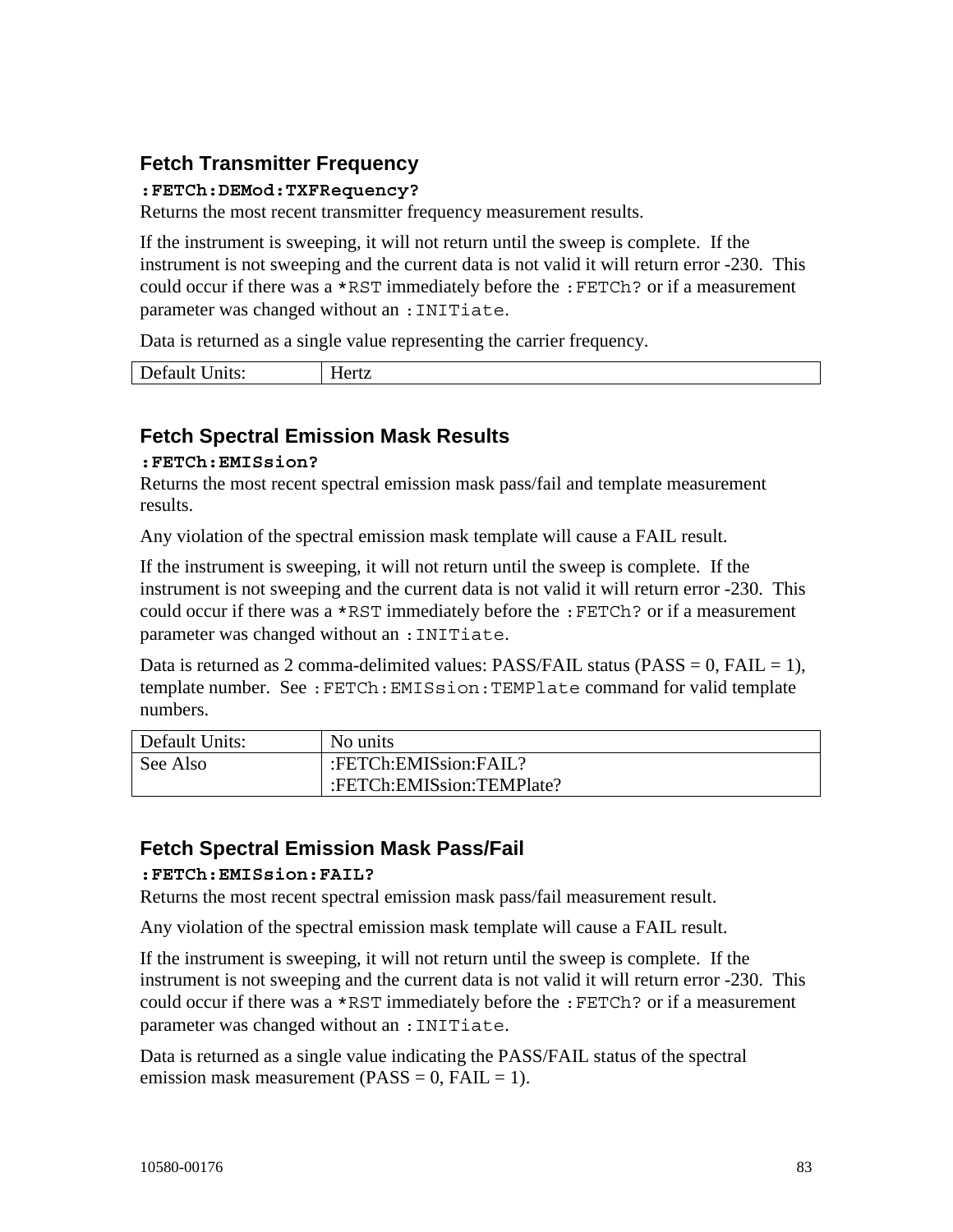| Default<br>$\cup$ nits: | пь |
|-------------------------|----|
|                         |    |

### **Fetch Spectral Emission Mask Template**

#### **:FETCh:EMISsion:TEMPlate?**

Returns the spectral emission mask template used for the most recent spectral emission mask measurement.

Any violation of the spectral emission mask template will cause a FAIL result.

If the instrument is sweeping, it will not return until the sweep is complete. If the instrument is not sweeping and the current data is not valid it will return error -230. This could occur if there was a \*RST immediately before the :FETCh? or if a measurement parameter was changed without an :INITiate.

Data is returned as a single value representing the template used for the current spectral emission mask measurement results.

| Default Units: | No units |                            |
|----------------|----------|----------------------------|
| Templates      |          | Power $>=$ 43 dBm          |
|                |          | 43 dBm > Power >= 39 dBm   |
|                |          | $39$ dBm > Power >= 31 dBm |
|                |          | Power $<$ 31 dBm           |

### **Fetch Occupied Bandwidth**

#### **:FETCh:OBWidth?**

Returns the most recent occupied bandwidth measurement results.

If the instrument is sweeping, it will not return until the sweep is complete. If the instrument is not sweeping and the current data is not valid it will return error -230. This could occur if there was a \*RST immediately before the :FETCh? or if a measurement parameter was changed without an :INITiate.

| Default<br>$\cup$ nits: | $- -$<br>பேச<br>−<br>11 <i>L</i> |
|-------------------------|----------------------------------|
|                         |                                  |

### **Fetch Over The Air**

**:FETCh:OTA[1]|2|3|4|5|6?** 

Returns the most recent over-the-air measurement results.

If the instrument is sweeping, it will not return until the sweep is complete. If the instrument is not sweeping and the current data is not valid it will return error -230. This could occur if there was a  $*$ RST immediately before the : FETCh? or if a measurement parameter was changed without an : INITiate.

The measurement results are returned as 5 comma delimited values: scrambling code, CPICH power, chip energy, Ec/I0 ratio, pilot dominance.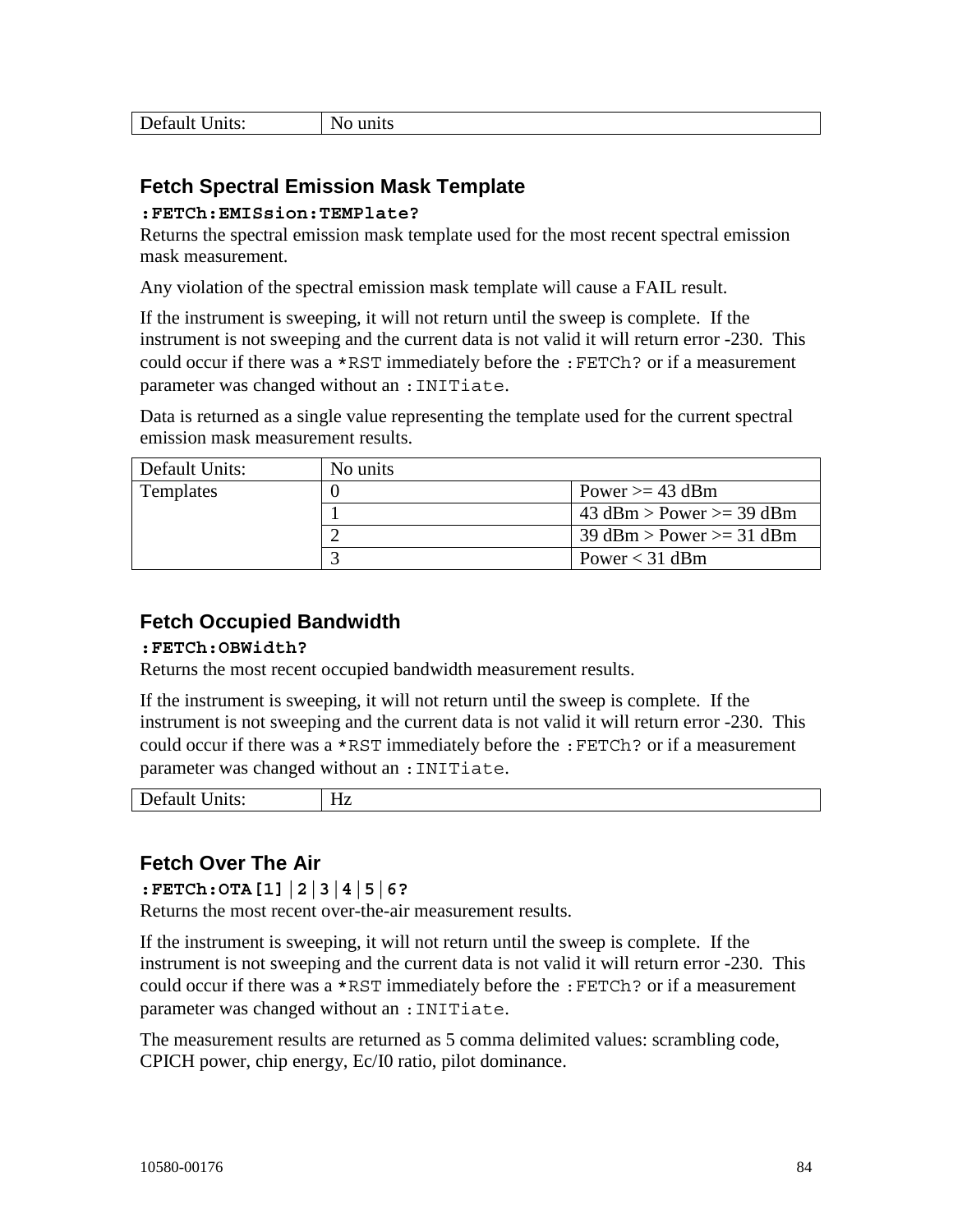If valid results are not available in the requested position (1-6), the returned string will contain a series of 3 dashes "---" instead of the numeric results.

| Default Units: | Scrambling Code: No units |
|----------------|---------------------------|
|                | CPICH power: dBm          |
|                | Chip Energy: dBm          |
|                | EC/IO: dB                 |
|                | Pilot dominance: No units |

### **Fetch PASS/FAIL**

### **:FETCh:PFail?**

Returns the most recent PASS/FAIL measurement results.

If the instrument is actively measuring, it will not return until the measurement is complete. If the instrument is not actively measuring and the current data is not valid it will return error -230. This could occur if there was a \*RST immediately before the : FETCh? or if a measurement parameter was changed without an : INITiate.

Measurement results are returned in a block of ASCII text in the format of <header><block>. The ASCII header specifies the number of data bytes. It looks like  $#AX$ , where A is the number of digits in X and X is the number of bytes in the <block>.

The block consists of a set of records which indicate individual test results. Records are comma-separated. Each record follows the format <test ID>: <input1> <input2> <min> <max> <value1> <value2> <PASS/FAIL/OPTION NOT INSTALLED>. The <test ID> field indicates which test was performed to retrieve these results. The  $\langle$  input1> and  $\langle$  input2> fields indicate the test setup. The  $\langle \text{min}\rangle$  and  $\langle \text{max}\rangle$  fields indicate the minimum and maximum values against which <value1> and <value2> were compared to arrive at the final PASS/FAIL result.

If the specified test is not available in the instrument, the <PASS/FAIL> field will indicate "option not available" instead of "pass" or "fail".

All unused fields for a given test will be represented by a double dash ("--").

### **Fetch Peak to Average Power Ratio**

#### **:FETCh:PTAPower?**

Returns the most recent peak to average power ratio measurement result.

If the instrument is sweeping, it will not return until the sweep is complete. If the instrument is not sweeping and the current data is not valid it will return error -230. This could occur if there was a \*RST immediately before the :FETCh? or if a measurement parameter was changed without an : INITiate.

| Default<br>$\cup$ all $\cup$ . | --<br>u<br>w |
|--------------------------------|--------------|
|                                |              |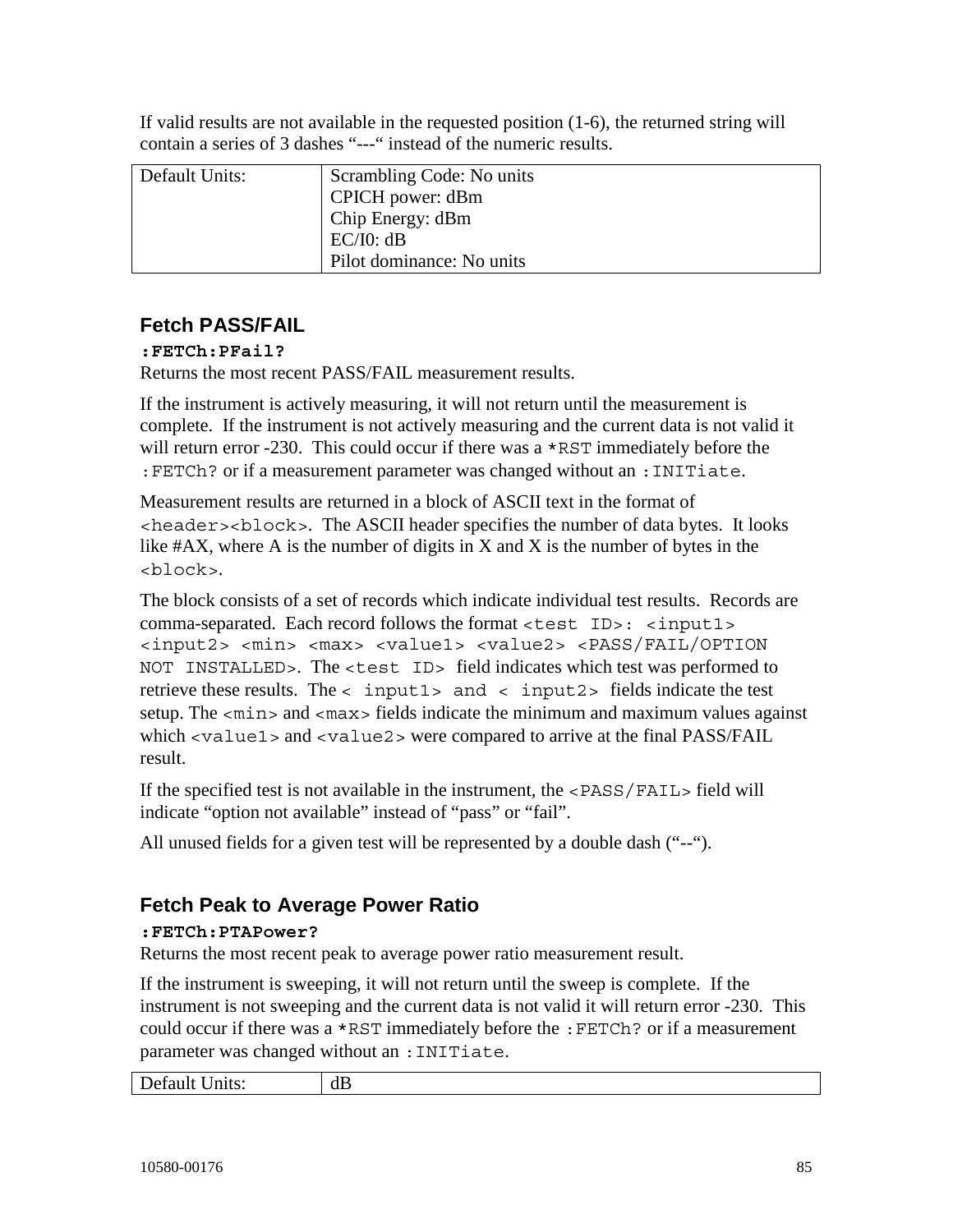## *MEASure Commands*

These command take the instrument from its current state, enable the specified measurement and put the instrument into single sweep mode. They correct any parameters that are invalid given the new measurement state such that a valid measurement can take place. Other settings may be changed; see the documentation of CONFigure for each measurement. They then initiate the measurement. When the measurement is complete, they return the result.

To make a measurement with settings other than the "default" measurement settings applied by CONFigure, do the following:

- Send the appropriate CONFigure command to set the desired measurement.
- Modify the settings as required.
- Send the appropriate READ command to measure and return the result.

To get the current measurement data, use the appropriate FETCh command.

### **Measure Adjacent Channel Leakage Ratio**

#### **:MEASure:ACLR?**

Sets the active measurement to adjacent channel power ratio, sets the default measurement parameters, triggers a new measurement and returns the main channel(s) power, and adjacent channel(s) power.

It is a combination of the commands: CONFigure: ACLR;: READ: ACLR?

For a description of the default adjacent channel power ratio measurement parameters see : CONFigure:RF ACLR.

To make an adjacent channel power ratio measurement with settings other than the default values send

- :CONFigure:RF ACLR
- Commands to set desired settings
- :READ:ACLR?

Data is returned as 12 comma-separated values: -20 MHz channel power, -15 MHz channel power, -10 MHz channel power, -5 MHz channel power, Main channel power 1, Main channel power 2, Main channel power 3, Main channel power 4, +5 MHz channel power, +10 MHz channel power, +15 MHz channel power, +20 MHz channel power.

| Default Units: | dBm                  |
|----------------|----------------------|
| See Also:      | : CONFigure: RF ACLR |

### **Measure Channel Power**

#### **:MEASure:CHPower?**

Sets the active measurement to channel power, sets the default measurement parameters, triggers a new measurement and returns the channel power results.

It is a combination of the commands : CONFigure: CHPower;:READ: CHPower?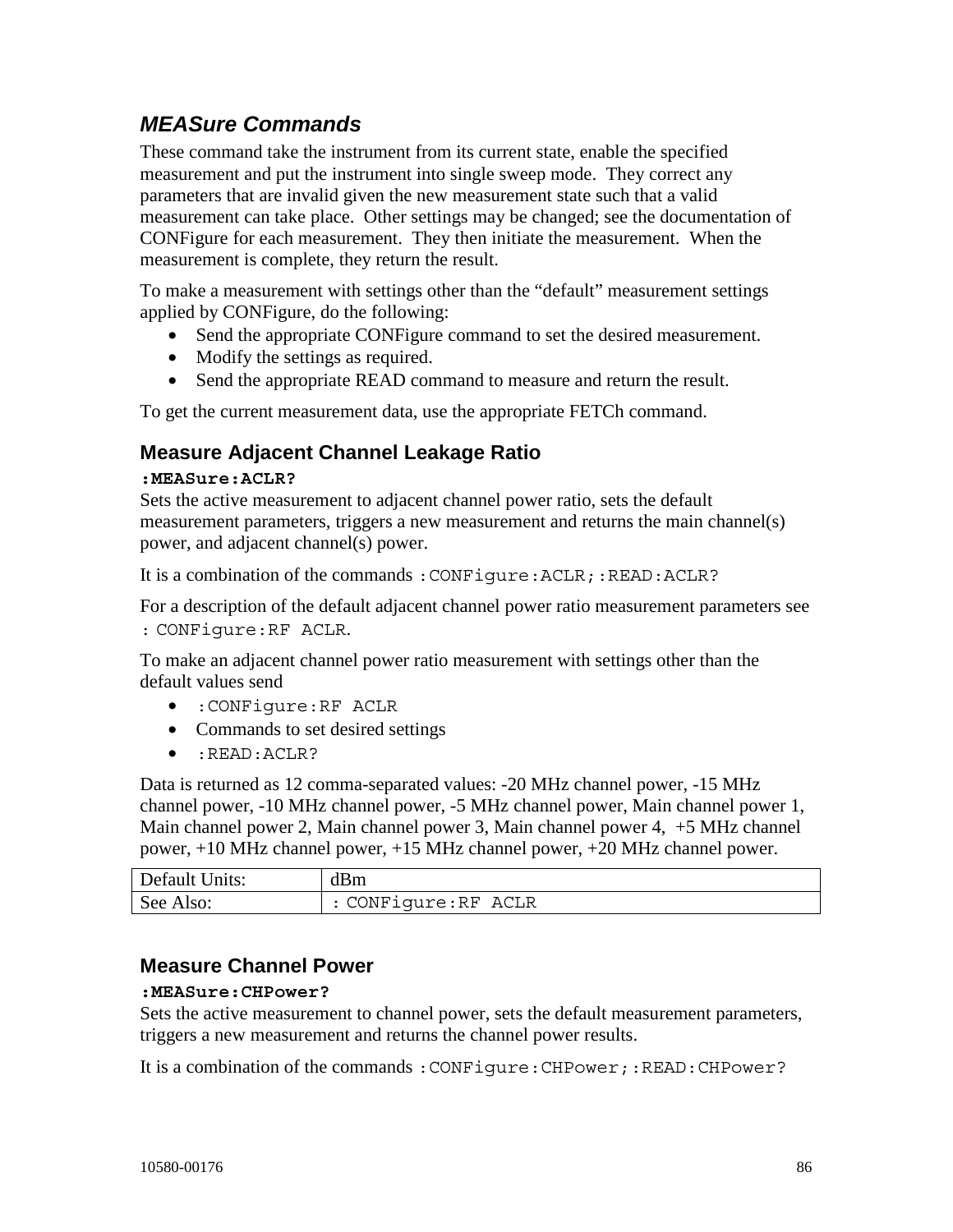For a description of the default channel power measurement parameters see :CONFigure:CHPower.

To make a channel power measurement with settings other than the default values send

- :CONFigure:CHPower
- Commands to set desired settings
- :READ:CHPower?

| Default Units: | dBm                 |
|----------------|---------------------|
| See Also:      | :CONFigure: CHPower |

### **Measure Active Code Domain Channels**

#### **:MEASure:DEMod:ACTChannels?**

Sets the active measurement to code domain power, sets the default measurement parameters, triggers a new measurement and returns the number of active traffic channels.

It is a combination of the

commands:CONFigure:DEMod:CDP;:READ:DEMod:ACTChannels?

For a description of the default code domain power measurement parameters see :CONFigure:DEMod:CDP.

To make an active channel measurement with settings other than the default values send

- :CONFigure:DEMod CDP
- Commands to set desired settings
- :READ:DEMod:ACTChannels?

| Default Units: | dB                     |
|----------------|------------------------|
| See Also:      | : CONFiqure: DEMod CDP |

### **Measure Code Domain Power**

#### **:MEASure:DEMod:CDPower?**

Sets the active measurement to code domain power, sets the default measurement parameters, triggers a new measurement and returns the channel power results.

It is a combination of the commands :CONFigure:CDPower;:READ:DEMod:CDPower?

For a description of the default channel power measurement parameters see :CONFigure:DEMod:CDP.

To make a code domain power measurement with settings other than the default values send

- :CONFigure:DEMod CDP
- Commands to set desired settings
- :READ:DEMod:CDPower?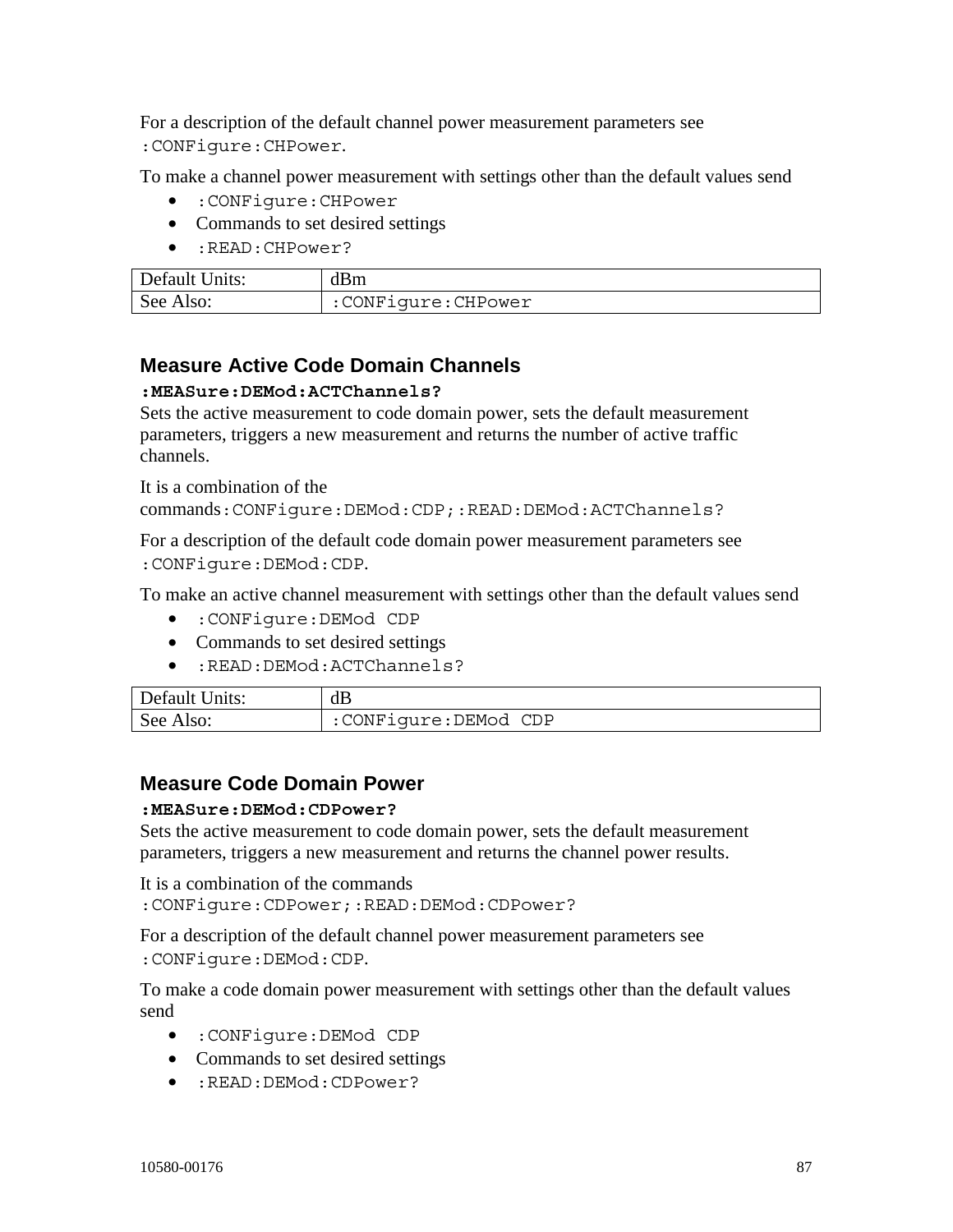Results are returned as 4 comma-delimited values: CPICH power, PCCPCH power, PICH power, SCCPCH power.

| Default Units: | dBm                  |
|----------------|----------------------|
| See Also:      | :CONFigure:DEMod CDP |

### **Measure Carrier Feed Through**

#### **:MEASure:DEMod:CFTHrough?**

Sets the active measurement to code domain power, sets the default measurement parameters, triggers a new measurement and returns the carrier feed through results.

It is a combination of the commands

:CONFigure:DEMod:CDP;:READ:DEMod:CFTHrough?

For a description of the default code domain power measurement parameters see :CONFigure:DEMod:CDP.

To make a carrier feed through measurement with settings other than the default values send

- :CONFigure:DEMod CDP
- Commands to set desired settings
- :READ:DEMod:CFTHrough?

| Default Units: | dB                     |
|----------------|------------------------|
| See Also:      | : CONFigure: DEMod CDP |

### **Measure Error Vector Magnitude**

#### **:MEASure:DEMod:EVM?**

Sets the active measurement to code domain power, sets the default measurement parameters, triggers a new measurement and returns the EVM results.

It is a combination of the commands

:CONFigure:DEMod:CDP;:READ:DEMod:EVM?

For a description of the default code domain power measurement parameters see :CONFigure:DEMod:CDP.

To make a carrier feed through measurement with settings other than the default values send

- :CONFigure:DEMod CDP
- Commands to set desired settings
- : READ: DEMod: EVM?

| Default Units: | Percent              |
|----------------|----------------------|
| See Also:      | :CONFigure:DEMod CDP |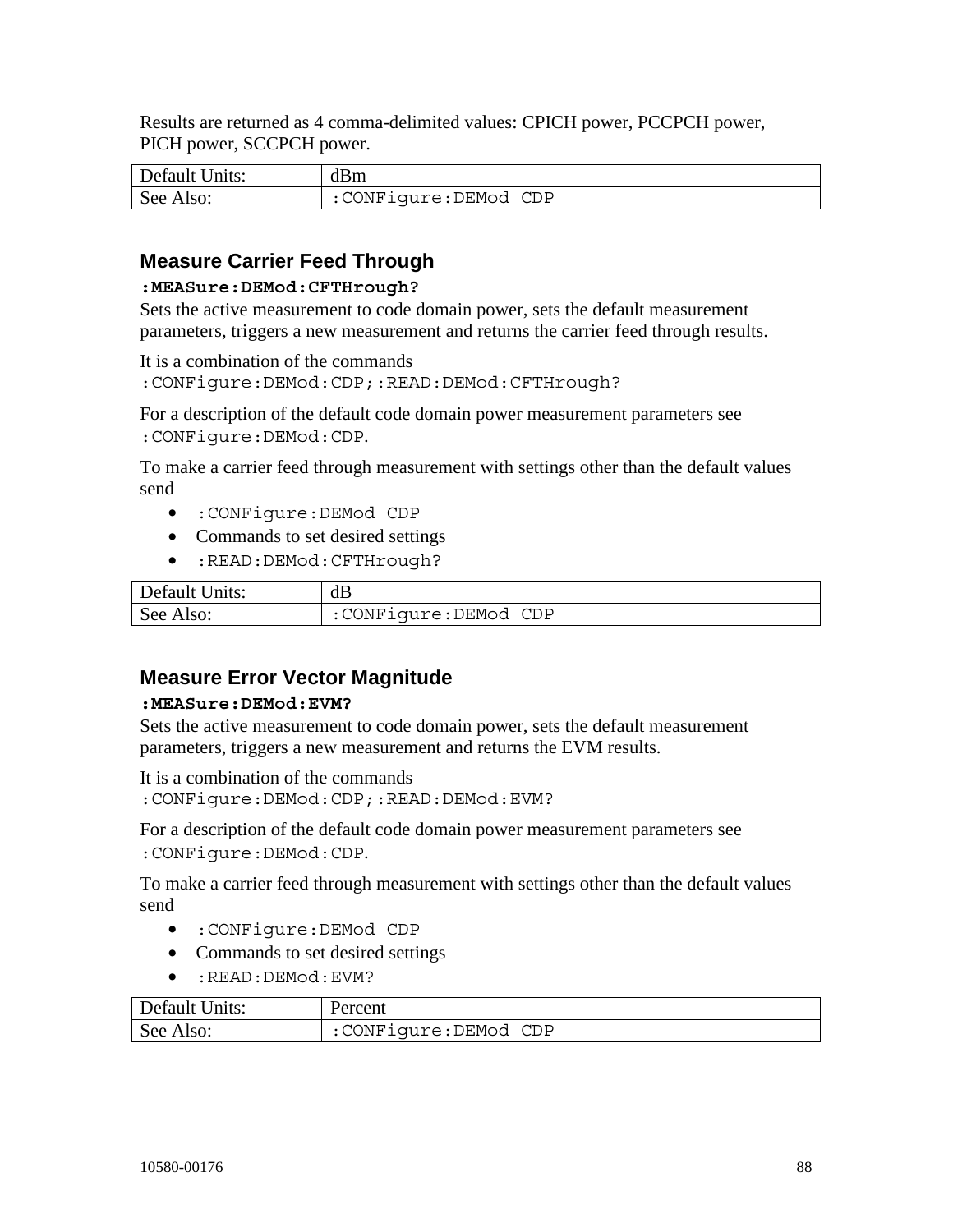### **Measure Frequency Error**

#### **:MEASure:DEMod:FERRor?**

Sets the active measurement to code domain power, sets the default measurement parameters, triggers a new measurement and returns the frequency error results.

It is a combination of the

commands:CONFigure:DEMod:CDP;:READ:DEMod:FERRor?

For a description of the default code domain power measurement parameters see :CONFigure:DEMod:CDP.

To make a frequency error measurement with settings other than the default values send

- :CONFigure:DEMod CDP
- Commands to set desired settings
- :READ:DEMod:FERRor?

| Default Units: | <b>Hertz</b>         |
|----------------|----------------------|
| See Also:      | :CONFigure:DEMod CDP |

### **Measure Code Domain Noise Floor**

#### **:MEASure:DEMod:NFLoor?**

Sets the active measurement to code domain power, sets the default measurement parameters, triggers a new measurement and returns the noise floor results.

It is a combination of the

commands:CONFigure:DEMod:CDP;:READ:DEMod:NFLoor?

For a description of the default code domain power measurement parameters see :CONFigure:DEMod:CDP.

To make a noise floor measurement with settings other than the default values send

- :CONFigure:DEMod CDP
- Commands to set desired settings
- :READ:DEMod:NFLoor?

| Default Units: | dB                   |
|----------------|----------------------|
| See Also:      | :CONFigure:DEMod CDP |

### **Measure Code Domain Channel Count**

#### **:MEASure:DEMod:NUMChannels?**

Sets the active measurement to code domain power, sets the default measurement parameters, triggers a new measurement and returns the number of channels.

It is a combination of the

commands:CONFigure:DEMod:CDP;:READ:DEMod:NUMChannels?

For a description of the default code domain power measurement parameters see :CONFigure:DEMod:CDP.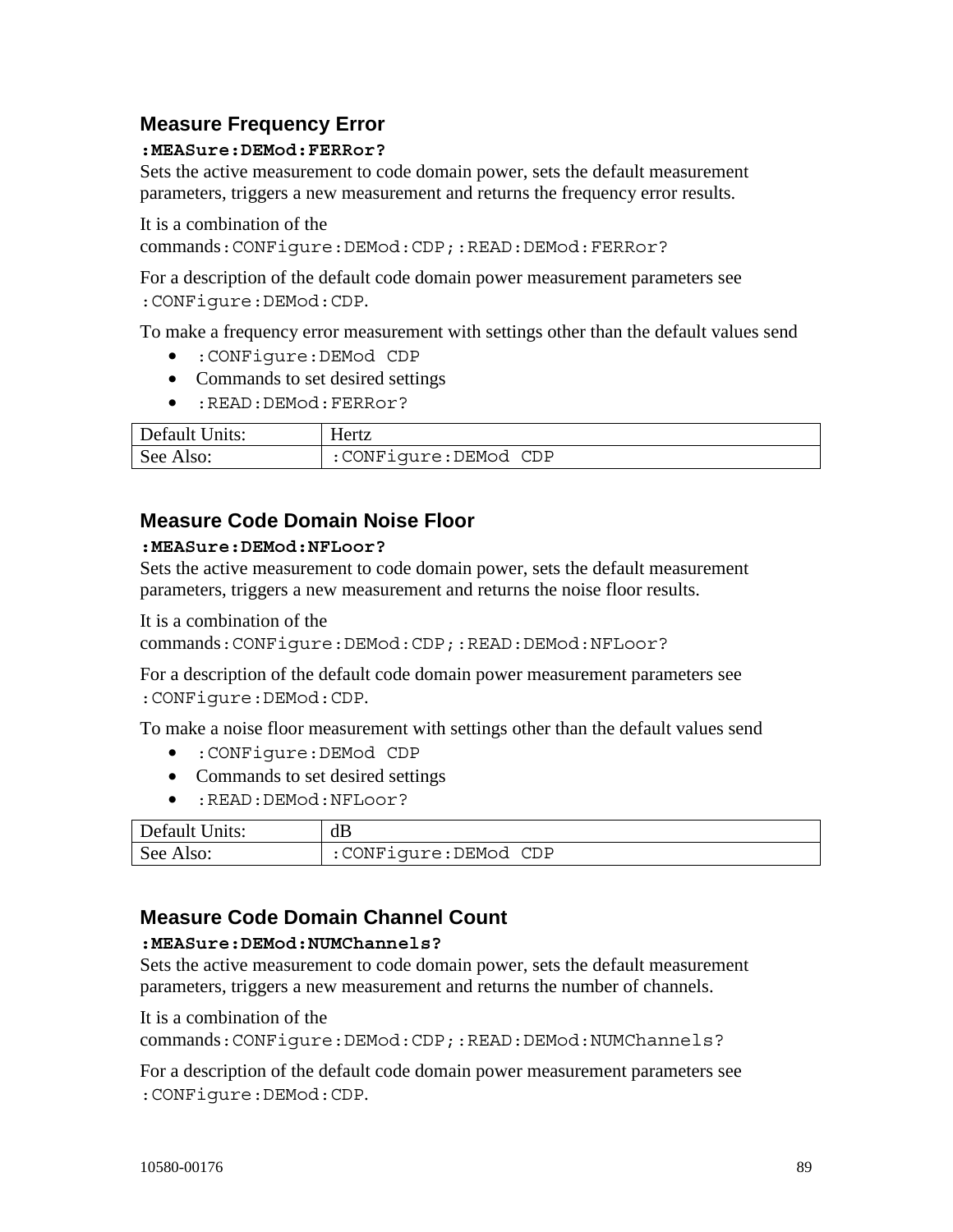To make an channel count measurement with settings other than the default values send

- :CONFigure:DEMod CDP
- Commands to set desired settings
- :READ:DEMod:NUMChannels?

| Default Units: | dB                   |
|----------------|----------------------|
| See Also:      | :CONFigure:DEMod CDP |

#### **Measure Synch Channel Power**

#### **:MEASure:DEMod:SPOWer?**

Sets the active measurement to code domain power, sets the default measurement parameters, triggers a new measurement and returns the synch channel power results.

It is a combination of the

commands:CONFigure:DEMod:CDP;:READ:DEMod:SPOWer?

For a description of the default code domain power measurement parameters see :CONFigure:DEMod:CDP.

To make a synch channel power measurement with settings other than the default values send

- :CONFigure:DEMod CDP
- Commands to set desired settings
- :READ:DEMod:SPOWer?

Results are returned as 3 comma-delimited values: SCH power, PSCH power, SSCH power.

| Default Units: | dBm                  |
|----------------|----------------------|
| See Also:      | :CONFiqure:DEMod CDP |

### **Measure Transmitter Frequency**

#### **:MEASure:DEMod:TXFRequency?**

Sets the active measurement to code domain power, sets the default measurement parameters, triggers a new measurement and returns the transmitter frequency results.

It is a combination of the

commands:CONFigure:DEMod:CDP;:READ:DEMod:TXFRequency?

For a description of the default code domain power measurement parameters see :CONFigure:DEMod:CDP.

To make a transmitter frequency measurement with settings other than the default values send

- :CONFigure:DEMod CDP
- Commands to set desired settings
- :READ:DEMod:TXFRequency?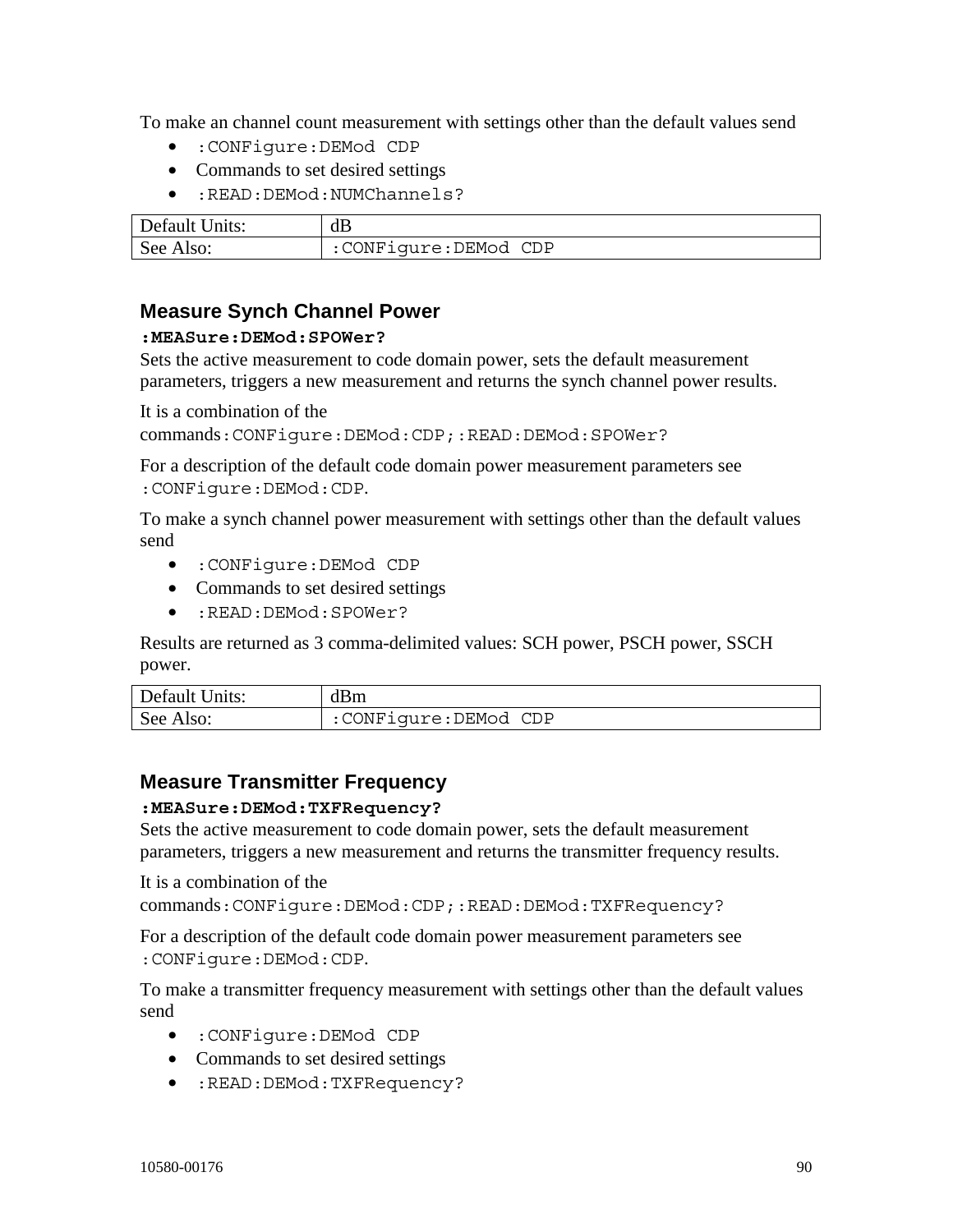| Default Units: | Hertz                |
|----------------|----------------------|
| See Also:      | :CONFigure:DEMod CDP |

### **Measure Spectral Emission Mask**

#### **:MEASure:EMISsion?**

Sets the active measurement to spectral emission mask, sets the default measurement parameters, triggers a new measurement and returns the spectral emission mask measurement results.

It is a combination of the commands:CONFigure:RF EMISsion;:READ:EMISsion?

For a description of the default spectral emission mask measurement parameters see :CONFigure:RF EMISsion.

To make a spectral emission mask measurement with settings other than the default values send

- :CONFigure:RF EMISsion
- Commands to set desired settings
- :READ:EMISsion?

Results are returned as 2 comma-delimited values: pass/fail status, and template number.

| See Also: | :MEASure:EMISsion:FAIL?     |
|-----------|-----------------------------|
|           | :MEASure:EMISsion:TEMPlate? |

### **Measure Spectral Emission Mask Pass/Fail status**

#### **:MEASure:EMISsion:FAIL?**

Sets the active measurement to spectral emission mask, sets the default measurement parameters, triggers a new measurement and returns the spectral emission mask pass/fail results.

It is a combination of the commands:CONFigure:RF SPECMASK;:READ:EMISsion:FAIL?

For a description of the default spectral emission mask measurement parameters see :CONFigure:RF EMISsion.

To make a spectral emission mask pass/fail status measurement with settings other than the default values send

- :CONFigure:RF EMISsion
- Commands to set desired settings
- :READ:EMISsion:FAIL?

| See Also: | :MEASure:EMISsion           |
|-----------|-----------------------------|
|           | :MEASure:EMISsion:TEMPlate? |
|           | : CONFiqure: RF EMISsion    |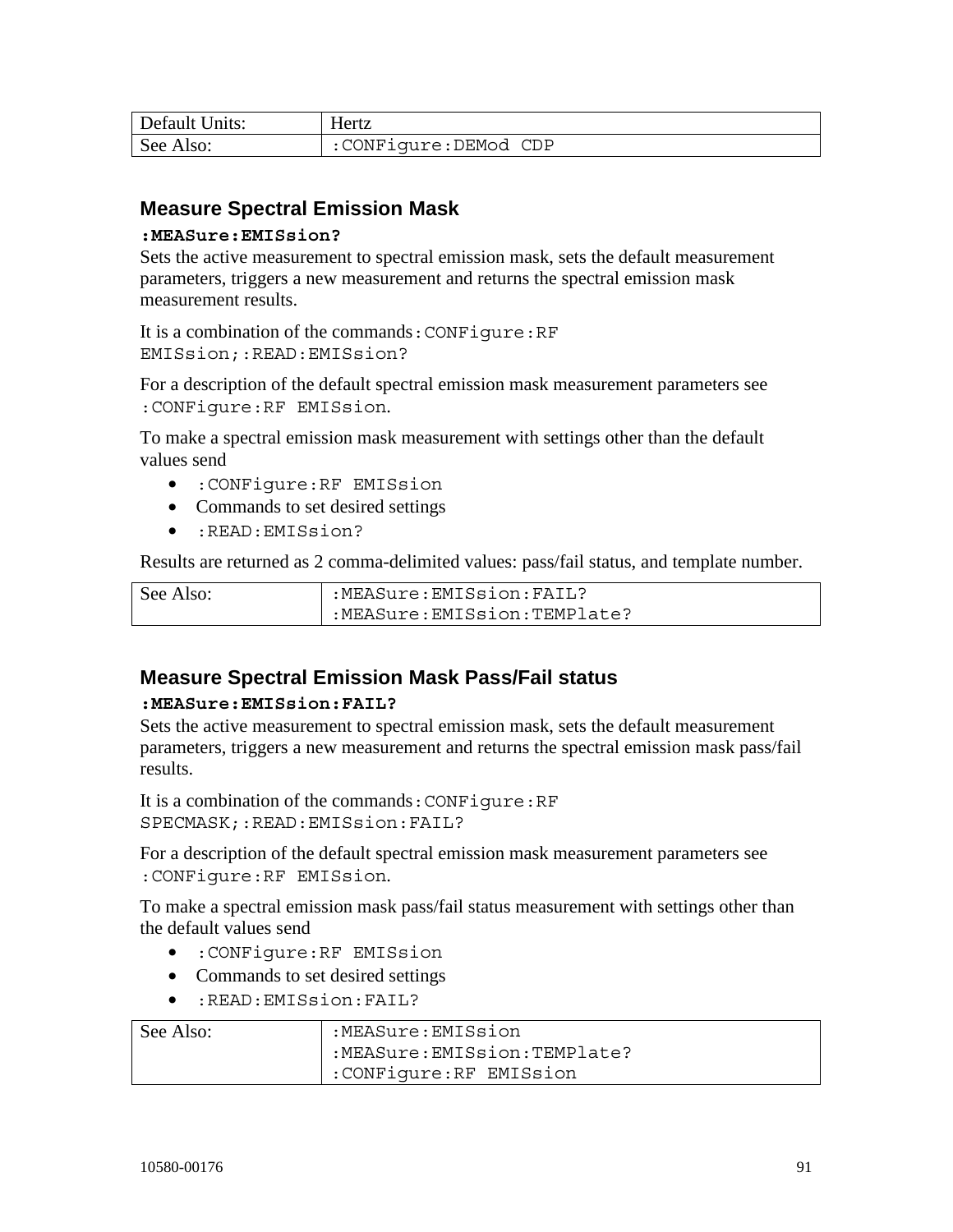### **Measure Spectral Emission Mask Template**

### **:MEASure:EMISsion:TEMPlate?**

Sets the active measurement to spectral emission mask, sets the default measurement parameters, triggers a new measurement and returns the spectral emission mask template results.

It is a combination of the commands:CONFigure:RF EMISsion;:READ:EMISsion:TEMPlate?

For a description of the default spectral emission mask measurement parameters see :CONFigure:RF EMISsion.

To make a spectral emission mask template measurement with settings other than the default values send

- :CONFigure:RF EMISsion
- Commands to set desired settings
- :READ:EMISsion:TEMPlate?

| See Also: | :MEASure:EMISsion?      |
|-----------|-------------------------|
|           | :MEASure:EMISsion:FAIL? |
|           | :CONFiqure:RF EMISsion  |

### **Measure Occupied Bandwidth**

#### **:MEASure:OBWidth?**

Sets the active measurement to RF spectrum, sets the default measurement parameters, triggers a new measurement and returns the occupied bandwidth results.

It is a combination of the commands :CONFigure:RF SPECTRUM; :READ:OBWidth?

For a description of the default occupied bandwidth measurement parameters see :CONFigure:RF SPECTRUM.

To make an occupied bandwidth measurement with settings other than the default values send

- :CONFigure:RF SPECTRUM
- Commands to set desired settings
- :READ:OBWidth?

| Default Units: | Нz                       |
|----------------|--------------------------|
| See Also:      | : CONFiqure: RF SPECTRUM |

### **Measure Over The Air**

#### **:MEASure:OTA[1]|2|3|4|5|6?**

Sets the active measurement to over-the-air, sets the default measurement parameters, triggers a new measurement and returns the OTA measurement results.

It is a combination of the commands: CONFigure: OTA; :READ: OBWidth?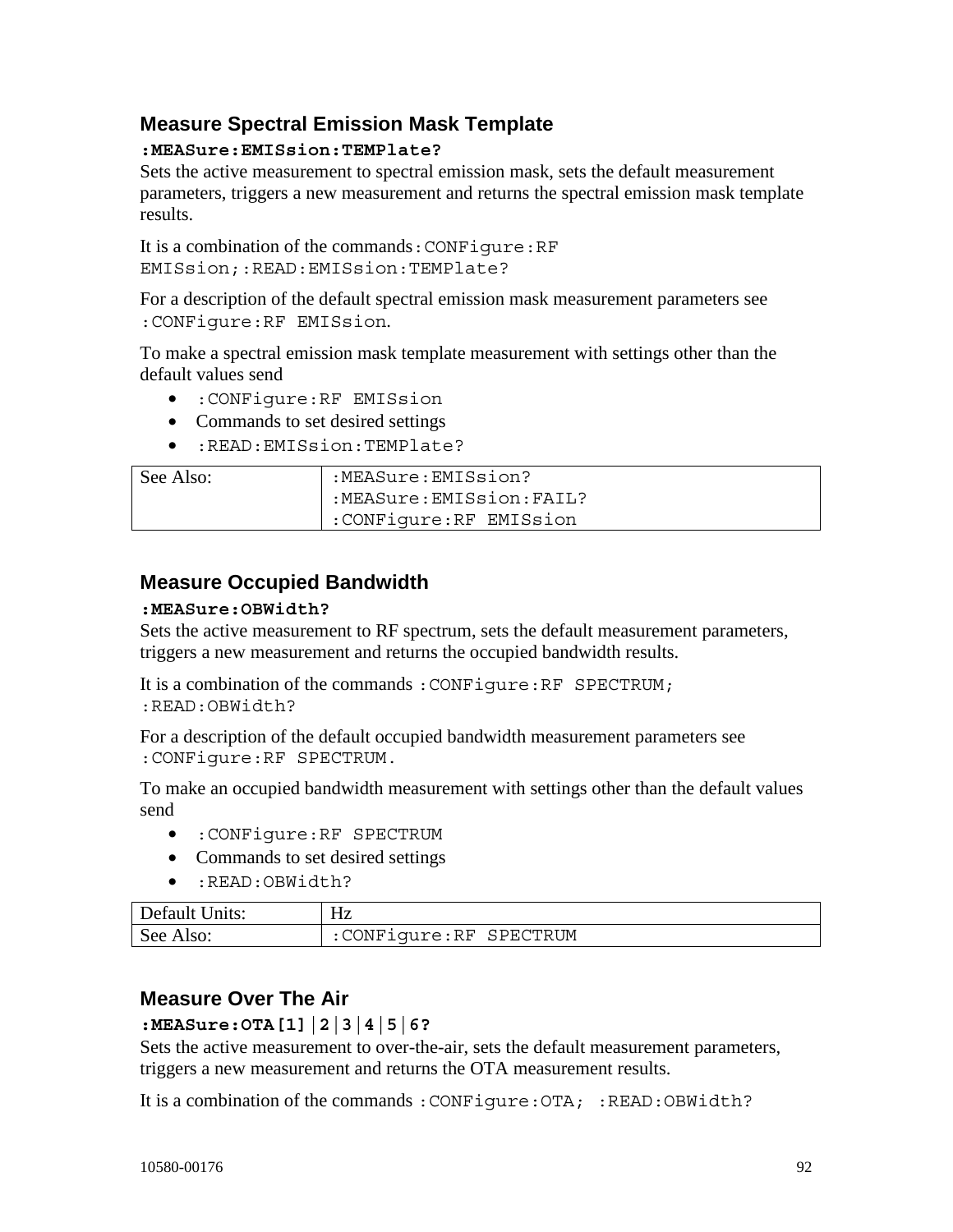For a description of the default occupied bandwidth measurement parameters see :CONFigure:RF SPECTRUM.

To make an OTA measurement with settings other than the default values send

- :CONFigure:OTA
- Commands to set desired settings
- :READ:OTA?

The measurement results are returned as 5 comma delimited values: scrambling code, CPICH power, chip energy, Ec/I0 ratio, pilot dominance.

| Default Units: | Scrambling Code: No units |
|----------------|---------------------------|
|                | CPICH power: dBm          |
|                | Chip Energy: dBm          |
|                | EC/IO: dB                 |
|                | Pilot dominance: No units |
| See Also:      | :CONFiqure:OTA            |

### **Measure PASS/FAIL**

#### **:MEASure:PFail?**

Sets the active measurement to PASS/FAIL, sets the default measurement parameters, triggers a new measurement and returns the PASS/FAIL results.

It is a combination of the commands : CONFigure: PFail;:READ: PFail?

To make a channel power measurement with settings other than the default values send

- :CONFigure:PFail
- Commands to set desired settings
- :READ:PFail?

| See Also: | :CONFigure:PFail |
|-----------|------------------|
|           |                  |

#### **Measure Peak to Average Power**

#### **:MEASure:PTAPower?**

Sets the active measurement to RF spectrum, sets the default measurement parameters, triggers a new measurement and returns the PTAP measurement results.

It is a combination of the commands :CONFigure:RF SPECTRUM; :READ:PTAPower?

For a description of the default occupied bandwidth measurement parameters see :CONFigure:RF SPECTRUM.

To make a peak to average power measurement with settings other than the default values send

- :CONFigure:RF SPECTRUM
- Commands to set desired settings
- :READ:PTAPower?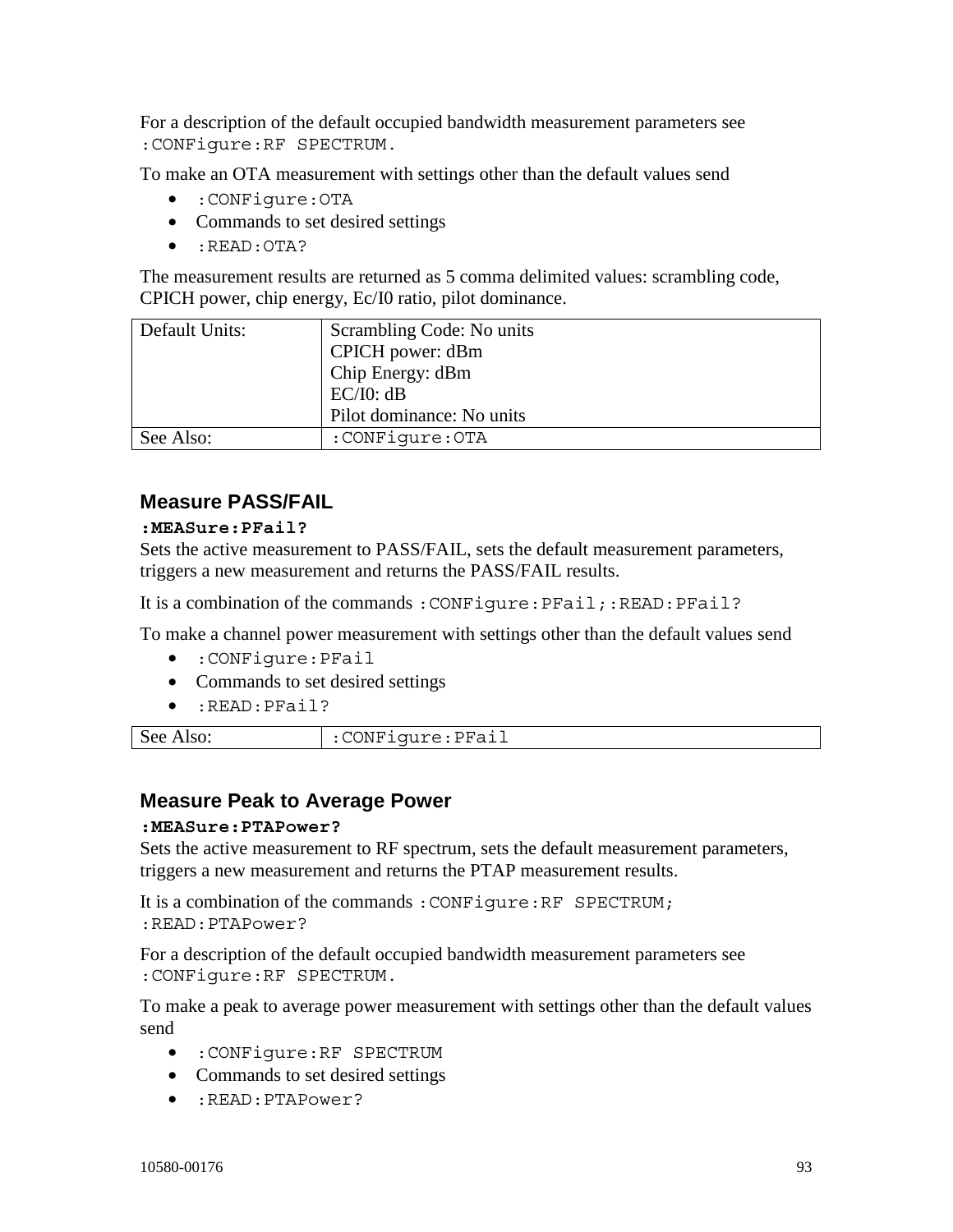| Default Units | dB                       |
|---------------|--------------------------|
| See Also:     | : CONFiqure: RF SPECTRUM |

## *READ Commands*

This set of commands combines the ABORt, INITiate and FETCh commands. It aborts any current triggering sequence and sets the trigger state to idle. It then initiates a new active measurement (i.e. begins the collection of new data). When the measurement is complete, it returns the result. These commands will not switch to another measurement.

To get the current measurement data, use the FETCh command.

### **Read Adjacent Channel Leakage Ratio (ACLR)**

#### **:READ:ACLR?**

Triggers a new adjacent channel power ratio measurement and returns the results: main channel power, lower adjacent and upper adjacent channel power, and lower alternate and upper alternate channel power. It is a combination of the commands :ABORT;:INITiate;:FETCh:ACLR?

The ACLR measurement must be the active measurement (specified by :CONFigure:RF ACLR). The current measurement can be queried using :CONFigure?

Data is returned as 12 comma-separated values: -20 MHz channel power, -15 MHz channel power, -10 MHz channel power, -5 MHz channel power, Main channel power 1, Main channel power 2, Main channel power 3, Main channel power 4, +5 MHz channel power, +10 MHz channel power, +15 MHz channel power, +20 MHz channel power.

| See Also: | : CONFigure: RF ACLR |
|-----------|----------------------|
|-----------|----------------------|

### **Read Channel Power**

#### **:READ:CHPower?**

Triggers a new channel power measurement and returns the results. It is a combination of the commands :ABORT;:INITiate;:FETCh:CHPower?

The channel power measurement must be active. The current measurement can be queried using :CONFigure?

| See Also:     | :CONFigure:RF ACLR |
|---------------|--------------------|
| Default Units | dBm                |

### **Read Active Code Domain Channel Count**

#### **:READ:DEMod:ACTChannels?**

Triggers a new measurement and returns the active channel count. It is a combination of the commands :ABORT;:INITiate;:FETCh:DEMod:ACTChannels?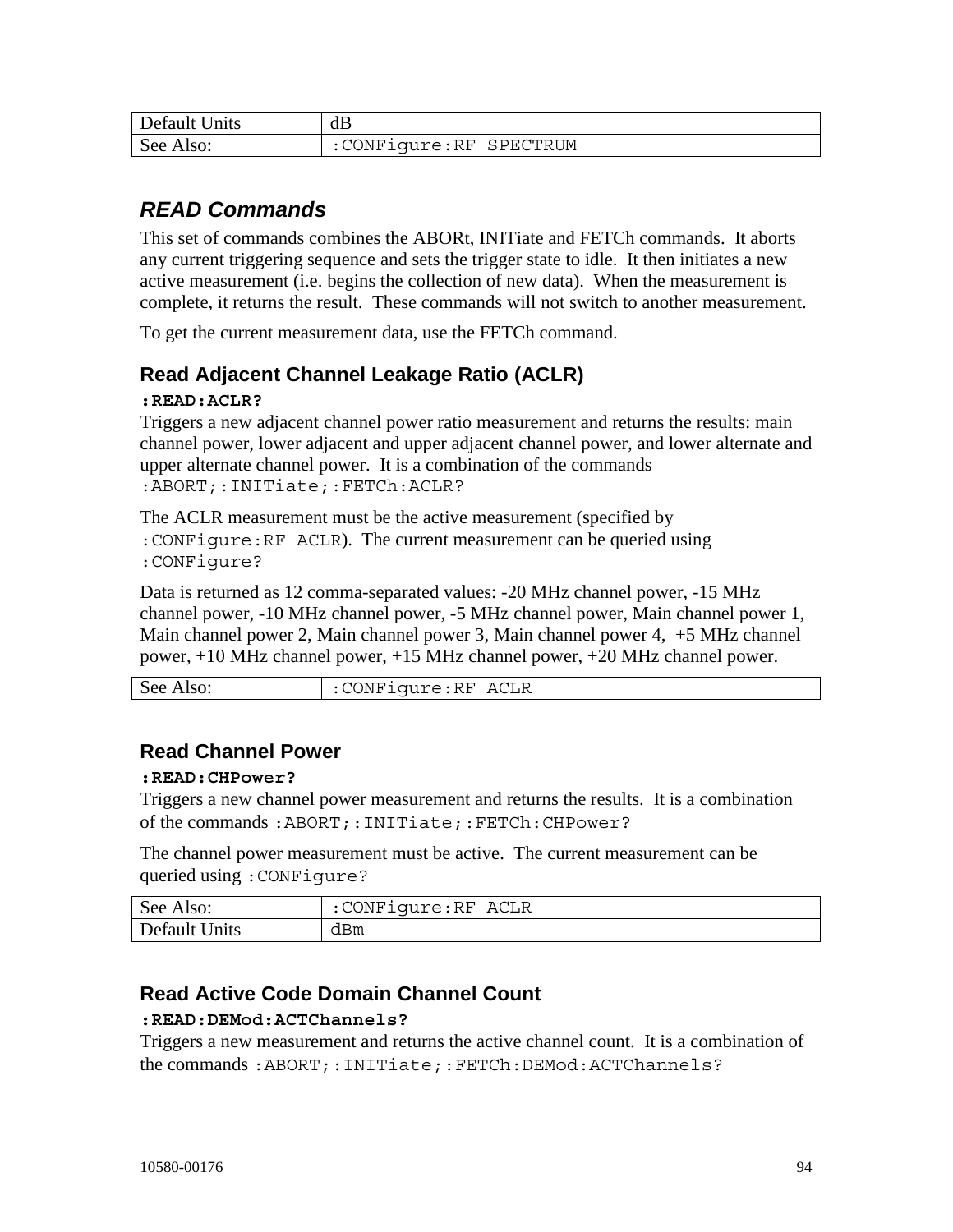A demodulation measurement must be active. The current measurement can be queried using :CONFigure?

| Default Units | dB               |
|---------------|------------------|
| See Also:     | :CONFigure:DEMod |

### **Read Code Domain Power**

#### **:READ:DEMod:CDPower?**

Triggers a new code domain power measurement and returns the results. It is a combination of the commands :ABORT;:INITiate;:FETCh:DEMod:CDPower?

The code domain power measurement must be active. The current measurement can be queried using :CONFigure?

Results are returned as 4 comma-delimited values: CPICH power, PCCPCH power, PICH power, SCCPCH power.

| Default Units | dBm                  |
|---------------|----------------------|
| See Also:     | :CONFigure:DEMod CDP |

### **Read Carrier Feed Through**

#### **:READ:DEMod:CFTHrough?**

Triggers a new measurement and returns the carrier feed through results. It is a combination of the commands

:ABORT;:INITiate;:FETCh:DEMod:CFTHrough?

The carrier feed through measurement must be active. The current measurement can be queried using :CONFigure?

| Default Units | dB               |
|---------------|------------------|
| See Also:     | :CONFiqure:DEMod |

### **Read Error Vector Magnitude (EVM)**

#### **:READ:DEMod:EVM?**

Triggers a new measurement and returns the EVM results. It is a combination of the commands :ABORT;:INITiate;:FETCh:DEMod:EVM?

The EVM measurement must be active. The current measurement can be queried using :CONFigure?

| Default Units | Percent          |
|---------------|------------------|
| See Also:     | :CONFiqure:DEMod |

### **Read Frequency Error**

**:READ:DEMod:FERRor?**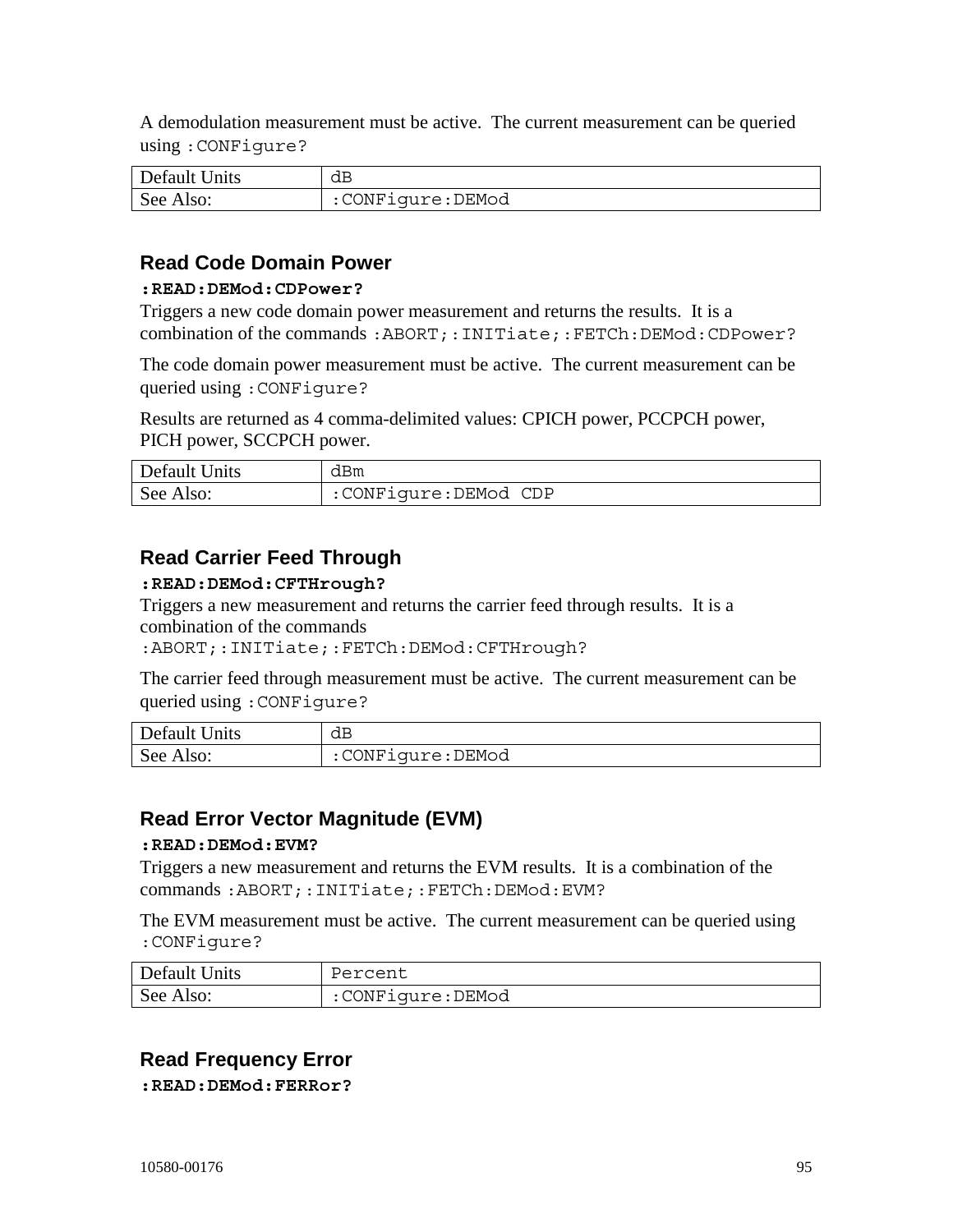Triggers a new measurement and returns the frequency error results. It is a combination of the commands :ABORT;:INITiate;:FETCh:DEMod:FERRor?

The frequency error measurement must be active. The current measurement can be queried using :CONFigure?

| Default Units | Hertz            |
|---------------|------------------|
| See Also:     | :CONFigure:DEMod |

### **Read Noise Floor**

#### **:READ:DEMod:NFLoor?**

Triggers a new measurement and returns the noise floor results. It is a combination of the commands :ABORT;:INITiate;:FETCh:DEMod:NFLoor?

The noise floor measurement must be active. The current measurement can be queried using :CONFigure?

| Default Units | dB               |
|---------------|------------------|
| See Also:     | :CONFigure:DEMod |

### **Read Code Domain Channel Count**

#### **:READ:DEMod:NUMChannels?**

Triggers a new measurement and returns the channel count. It is a combination of the commands :ABORT;:INITiate;:FETCh:DEMod:NUMChannels?

A demodulation measurement must be active. The current measurement can be queried using :CONFigure?

| Default Units | dB               |
|---------------|------------------|
| See Also:     | :CONFigure:DEMod |

### **Read Synch Channel Power**

#### **:READ:DEMod:SPOWer?**

Triggers a new measurement and returns the synch channel power results. It is a combination of the commands :ABORT;:INITiate;:FETCh:DEMod:SPOWer?

The synch channel power measurement must be active. The current measurement can be queried using :CONFigure?

Results are returned as 3 comma-delimited values: SCH power, PSCH power, SSCH power.

| Default Units | dBm              |
|---------------|------------------|
| See Also:     | :CONFigure:DEMod |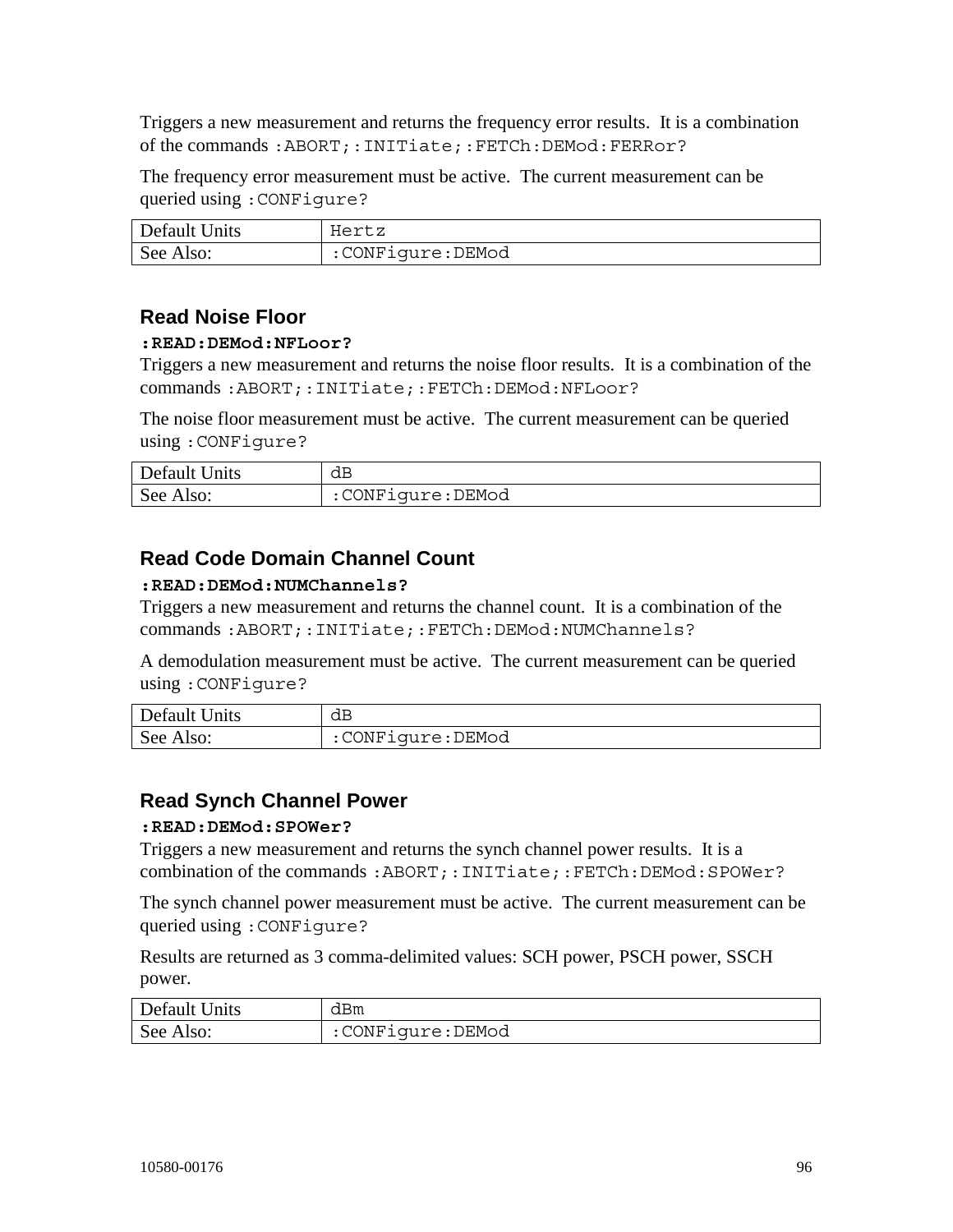### **Read Transmitter Frequency**

#### **:READ:DEMod:TXFRequency?**

Triggers a new measurement and returns transmitter frequency results. It is a combination of the commands

:ABORT;:INITiate;:FETCh:DEMod:TXFRequency?

The carrier frequency measurement must be active. The current measurement can be queried using :CONFigure?

| Default Units | Hertz            |
|---------------|------------------|
| See Also:     | :CONFigure:DEMod |

### **Read Spectral Emission Mask**

#### **:READ:EMISsion?**

Triggers a new spectral emission mask measurement and returns the results: pass/fail status and template number. It is a combination of the commands :ABORT;:INITiate;:FETCh:EMISsion?

The spectral emission mask measurement must be active. The current measurement can be queried using :CONFigure?

Results are returned as 2 comma-delimited values: pass/fail status, and template number.

| Default Units | No units               |
|---------------|------------------------|
| See Also:     | :CONFigure:RF EMISsion |

### **Read Spectral Emission Mask Pass/Fail Status**

#### **:READ:EMISsion:FAIL?**

Triggers a new spectral emission mask measurement and returns the pass/fail results. It is a combination of the commands :ABORT;:INITiate; :FETCh:EMISsion:FAIL?

The spectral emission mask measurement must be active. The current measurement can be queried using :CONFigure?

| Default Units | No units               |
|---------------|------------------------|
| See Also:     | :CONFigure:RF EMISsion |

### **Read Spectral Emission Mask Template**

#### **:READ:EMISsion:TEMPlate?**

Triggers a new spectral emission mask measurement and returns the template number result. It is a combination of the commands: ABORT;: INITiate; :FETCh:EMISsion:TEMPlate?

The spectral emission mask measurement must be active. The current measurement can be queried using :CONFigure?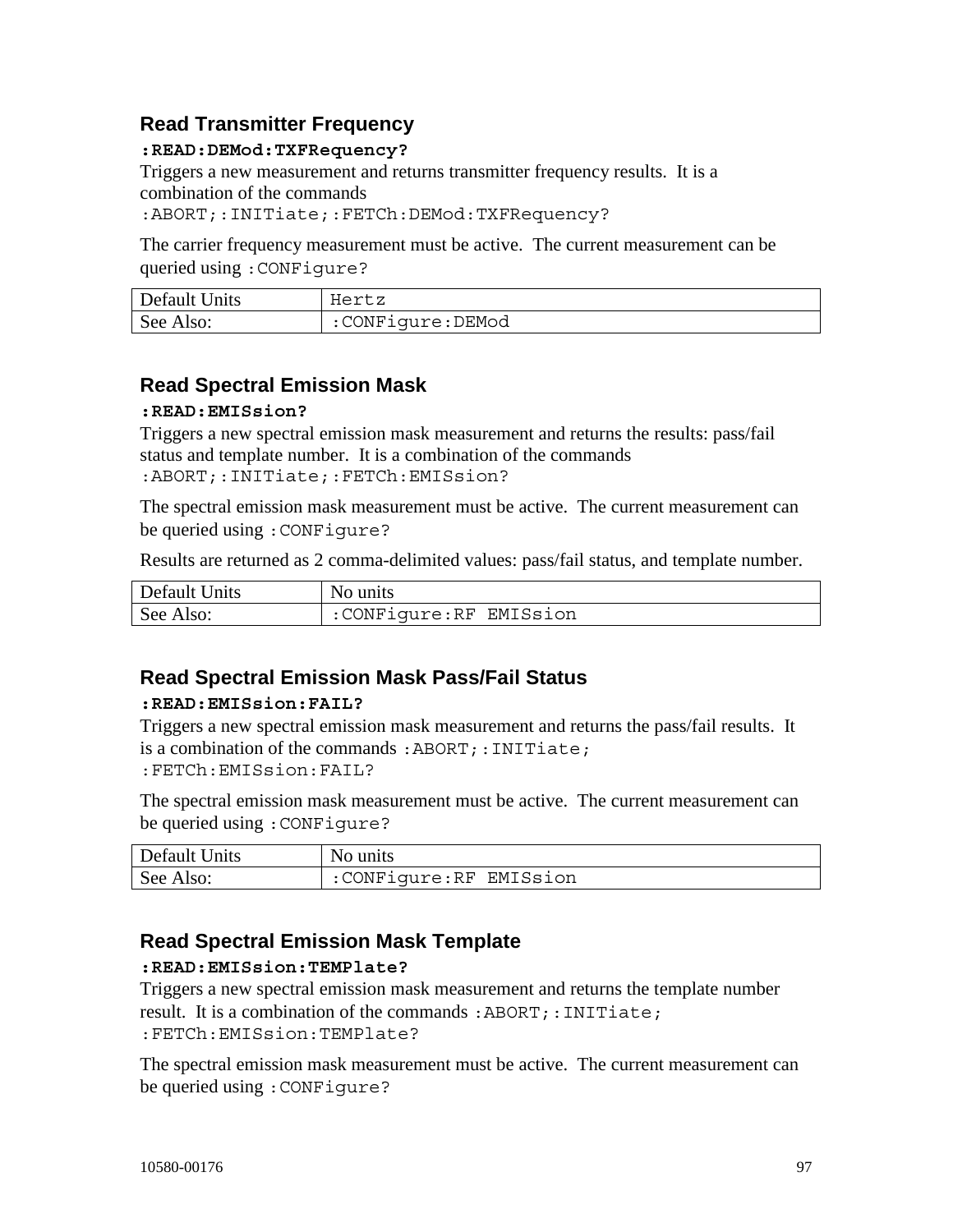| Default Units | No units               |
|---------------|------------------------|
| See Also:     | :CONFigure:RF EMISsion |

### **Read Occupied Bandwidth**

#### **:READ:OBWidth?**

Triggers a new occupied bandwidth measurement and returns the result. It is a combination of the commands :ABORT;:INITiate;:FETCh:OBWidth?

The occupied bandwidth measurement must be active. The current measurement can be queried using :CONFigure?

| Default Units: | Hz            |
|----------------|---------------|
| See Also:      | :CONFigure:RF |

### **Read Over The Air**

#### **:READ:OTA[1]|2|3|5|6?**

Triggers a new over-the-air measurement and returns the result. It is a combination of the commands :ABORT;:INITiate;:FETCh:OTA?

The over-the-air measurement must be active. The current measurement can be queried using :CONFigure?

The measurement results are returned as 5 comma delimited values: scrambling code, CPICH power, chip energy, Ec/I0 ratio, pilot dominance.

| Default Units: | Scrambling Code: No units |
|----------------|---------------------------|
|                | CPICH power: dBm          |
|                | Chip Energy: dBm          |
|                | EC/IO: dB                 |
|                | Pilot dominance: No units |
| See Also:      | :CONFiqure:OTA            |

### **Read PASS/FAIL**

#### **:READ:PFail?**

Triggers a new PASS/FAIL measurement and returns the results. It is a combination of the commands :ABORT;:INITiate;:FETCh:PFail?

The PASS/FAIL measurement must be active. The current measurement can be queried using :CONFigure?

| See Also:            | :CONFigure PFail       |
|----------------------|------------------------|
| <b>Result Format</b> | $See:$ FETCh: $PFAil?$ |

### **Read Peak to Average Power Ratio**

**:READ:PTAPower?**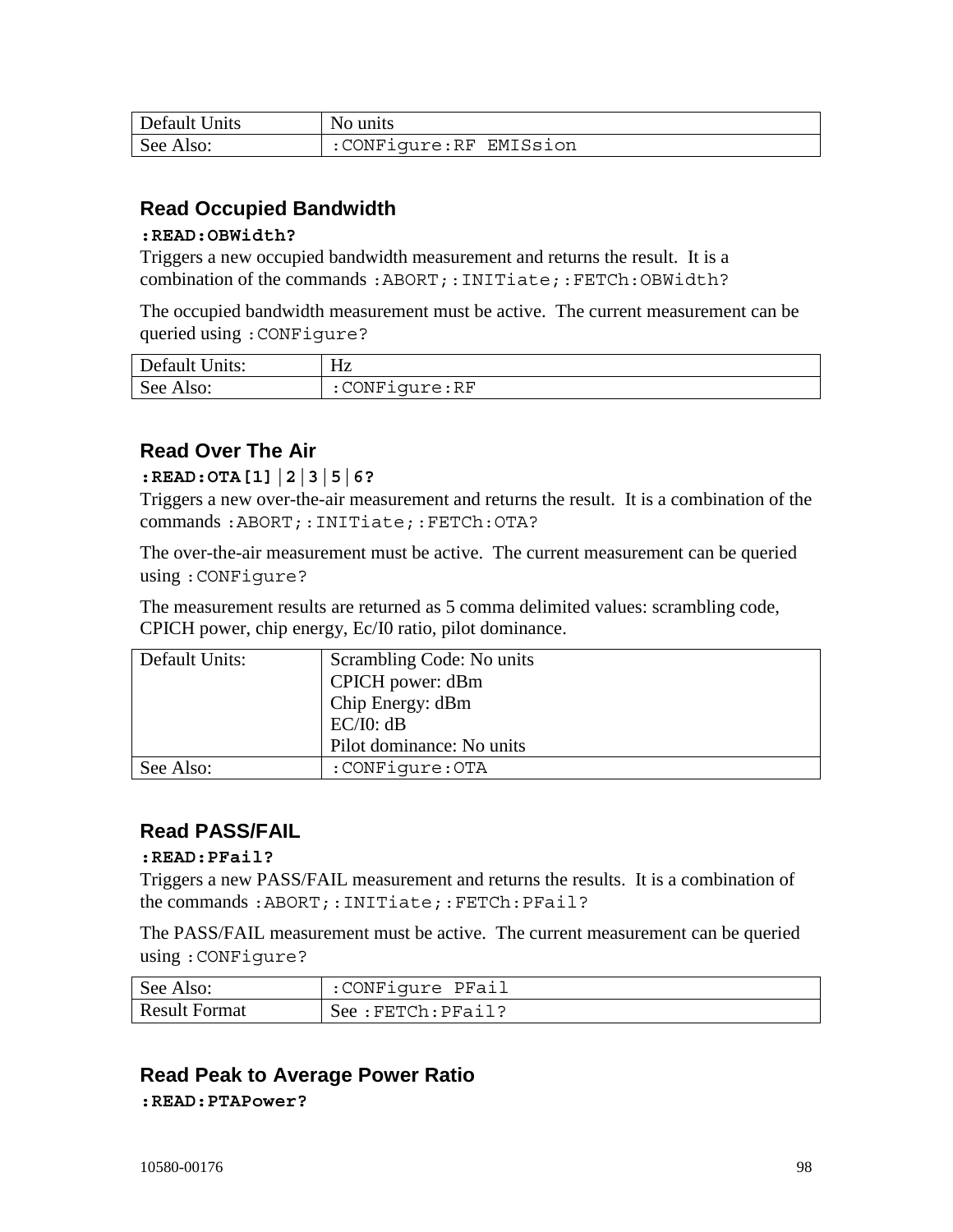Triggers a new measurement and returns the peak to average power ratio result. It is a combination of the commands: ABORT;: INITiate;: FETCh: PTAPower?

The peak to average power measurement must be active. The current measurement can be queried using :CONFigure?

| Default Units: | dB            |
|----------------|---------------|
| See Also:      | :CONFiqure:RF |

## *SENSe (Measurement Command) Subsystem*

This subsystem contains commands related to preparing the instrument to make a particular measurement. These measurements are not defined in the SCPI standard so they are maintained separately here.

## *[:SENSe]:DEMod Subsystem*

This subsystem includes commands used to set up parameters associated with measurements that are performed on modulated signals.

### **Codogram Measurement Time**

#### **[:SENSe]:DEMod:CODogram:TIME <seconds>**

#### **[:SENSe]:DEMod:CODogram:TIME?**

This command refers to the minimum elapsed time between successive codogram measurements.

| Factory Preset / *RST:     | 5 seconds                                                 |
|----------------------------|-----------------------------------------------------------|
| Range:                     | 5 seconds - 6000 seconds                                  |
| <b>Front Panel Access:</b> | Measurements, Demodulator, Codogram, Single<br>Sweep Time |

### **Control Channels Display Units**

#### **[:SENSe]:DEMod:CTRLchannels:UNIT RELative|ABSolute|DELTa [:SENSe]:DEMod:CTRLchannels:UNIT?**

This command refers to the display units for the control channels in the HSDPA and CDP view.

Setting the value to RELative will result in displaying P-CCPCH, S-CCPCH, PICH, P-SCH and S-SCH in relative powers.

Setting the value to ABSolute will result in displaying P-CCPCH, S-CCPCH, PICH, P-SCH and S-SCH in absolute powers.

Setting the value to DELTa will result in displaying P-CCPCH, S-CCPCH, PICH, P-SCH and S-SCH in delta powers.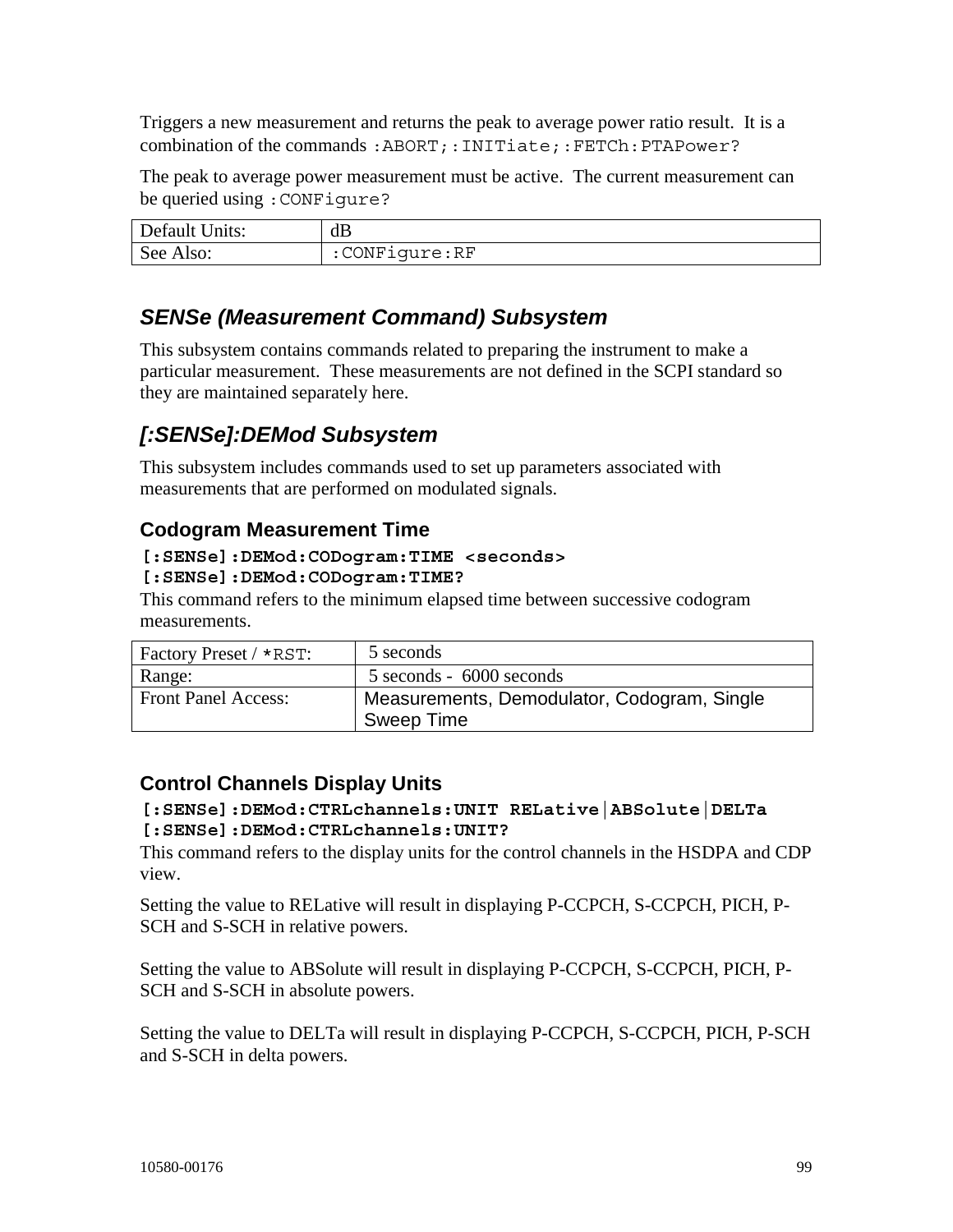| Factory Preset / *RST:     | RELative                                                                                                              |
|----------------------------|-----------------------------------------------------------------------------------------------------------------------|
| <b>Front Panel Access:</b> | Shift-4(Measure), Demodulator, HSDPA, Control<br>Channels;<br>Shift-4(Measure), Demodulator, CDP, Control<br>Channels |

### **HSDPA IQ Persistence**

#### **[:SENSe]:DEMod:HSDPa:IQPersistence <integer>**

#### **[:SENSe]:DEMod:HSDPa:IQPersistence?**

Sets the number of samples before displaying the screen.

| Factory Preset / *RST:     |                                                     |
|----------------------------|-----------------------------------------------------|
| Range:                     | 1-48                                                |
| <b>Front Panel Access:</b> | Measurements, Demodulator, HSDPA, IQ<br>Persistence |

### **HSDPA Measurement Time**

#### **[:SENSe]:DEMod:HSDPa:TIME <seconds>**

#### **[:SENSe]:DEMod:HSDPa:TIME?**

This command refers to the minimum elapsed time between successive codogram measurements.

| Factory Preset / *RST:     | MT8220A: 5 seconds                                           |
|----------------------------|--------------------------------------------------------------|
| Range:                     | MT8220A: 6000 seconds                                        |
| <b>Front Panel Access:</b> | Measurements, Demodulator, HSDPA Demod,<br>Single Sweep Time |

### **PICH Code Number**

#### **[:SENSe]:DEMod:PICH:CODE <code number>**

#### **[:SENSe]:DEMod:PICH:CODE?**

This command refers to the channelization code number of the PICH channel for W-CDMA code domain demodulation measurements.

| Factory Preset / *RST:     | MT8220A: 16        |
|----------------------------|--------------------|
|                            | MS2717A: 16        |
| Range:                     | $MT8220A: 0 - 255$ |
|                            | $MS2717A: 0 - 255$ |
| <b>Front Panel Access:</b> | Setup, PICH Code   |

### **S-CCPCH Code Number**

**[:SENSe]:DEMod:SCCPch:CODE <code number>** 

**[:SENSe]:DEMod:SCCPch:CODE?**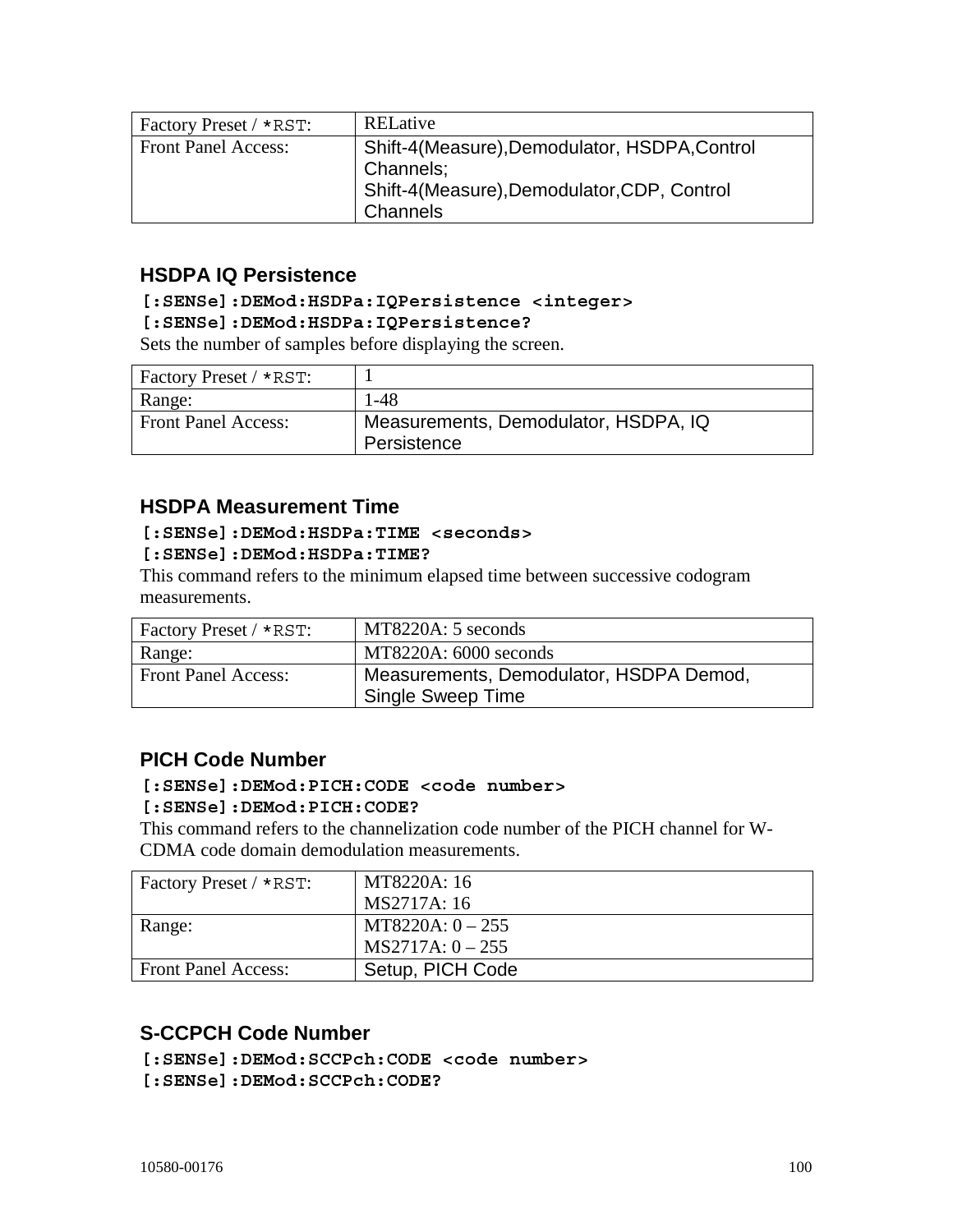| Factory Preset / *RST:     | MT8220A: 3          |
|----------------------------|---------------------|
|                            | MS2717A: 3          |
| Range:                     | $MT8220A: 0-255$    |
|                            | $MS2717A: 0-255$    |
| <b>Front Panel Access:</b> | Setup, S-CCPCH Code |

This command refers to the channelization code number of the S-CCPCH channel for W-CDMA code domain demodulation measurements.

### **S-CCPCH Spreading Factor**

**[:SENSe]:DEMod:SCCPch:SFACtor 4|8|16|32|64|128|256** 

#### **[:SENSe]:DEMod:SCCPch:SFACtor?**

This command refers to the spreading factor of the S-CCPCH channel for W-CDMA code domain demodulation measurements.

| Factory Preset / *RST:     | MT8220A: 256<br>MS2717A: 256 |
|----------------------------|------------------------------|
| <b>Front Panel Access:</b> | Setup, S-CCPCH Spread        |

### **Scrambling Code**

### **[:SENSe]:DEMod:SCODe <scrambling code>**

#### **[:SENSe]:DEMod:SCODe?**

This command refers to the primary scrambling code used for W-CDMA code domain demodulation measurements. When the auto scrambling code feature is turned on, setting this value has no direct effect on measurement results.

| Factory Preset / *RST:     | MT8220A: 0             |
|----------------------------|------------------------|
|                            | MS2717A: 0             |
| Valid Values:              | MT8220A: 0 to 262143   |
|                            | MS2717A: 0 to 262143   |
| <b>Front Panel Access:</b> | Setup, Scrambling Code |

### **Automatic Scrambling Code Detection**

**[:SENSe]:DEMod:SCODe:AUTO OFF|ON|0|1** 

#### **[:SENSe]:DEMod:SCODe:AUTO?**

Sets the state of the automatic scrambling code detection feature.

Setting the value to ON or 1 will result in the scrambling code being set to the code of the strongest detected signal. That is, the instrument will detect the strongest signal present and use the scrambling code of that signal for demodulation.

Setting the value to OFF or 0 will force the instrument to base all demodulation on the user-selected scrambling code value.

The default value is ON. That is, sending: SENS: DEM: SCOD: AUTO is equivalent to sending :SENS:DEM:SCOD:AUTO ON.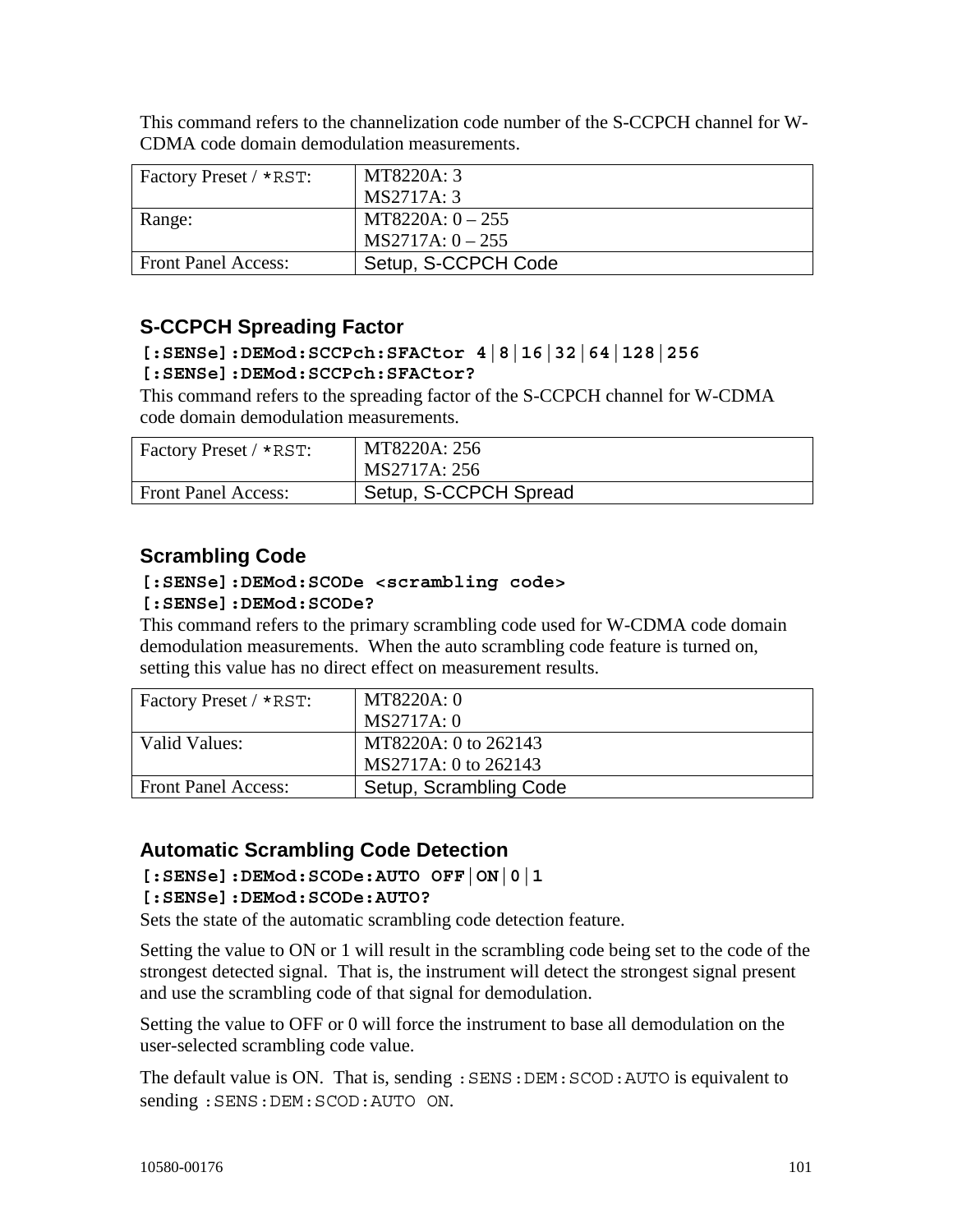| Factory Preset / *RST:     | <b>MT8220A: ON</b>        |
|----------------------------|---------------------------|
|                            | <b>MS2717A: ON</b>        |
| <b>Front Panel Access:</b> | Setup, Scrambling Code    |
| See Also:                  | $[:SENSE]:$ $DEMod:SCODe$ |

### **Maximum Spreading Factor**

#### **[:SENSe]:DEMod:SFACtor 256|512**

#### **[:SENSe]:DEMod:SFACtor?**

This command refers to the maximum spreading factor used when demodulating a UMTS/W-CDMA signal.

| Factory Preset / *RST:     | MT8220A: 512         |
|----------------------------|----------------------|
|                            | MS2717A: 512         |
| <b>Front Panel Access:</b> | Setup, Max Spreading |

### **Active Code Threshold**

#### **[:SENSe]:DEMod:THRShold <rel ampl>**

#### **[:SENSe]:DEMod:THRShold?**

This command refers to the threshold used for detecting active vs. inactive traffic channels in W-CDMA code domain demodulation measurements.

| $\vert$ Factory Preset / *RST: | MT8220A: -30 dB            |
|--------------------------------|----------------------------|
|                                | MS2717A: -30 dB            |
| Valid Values:                  | MT8220A: $-50$ to $-10$ dB |
|                                | $MS2717A: -50$ to $-10$ dB |

### **Automatic Threshold**

#### **[:SENSe]:DEMod:THRShold:AUTO OFF|ON|0|1**

#### **[:SENSe]:DEMod:THRShold:AUTO?**

Sets the state of the automatic threshold feature.

Setting the value to ON or 1 will enable the automatic threshold feature.

Setting the value to OFF or 0 will disable the automatic threshold feature.

The default value is ON. That is, sending: SENS: DEM: THRS: AUTO is equivalent to sending :SENS:DEM:THRS:AUTO ON.

| Factory Preset / *RST:     | ON                      |
|----------------------------|-------------------------|
| <b>Front Panel Access:</b> | Setup, Threshold        |
| See Also:                  | [:SENSE]:DEMod:THRShold |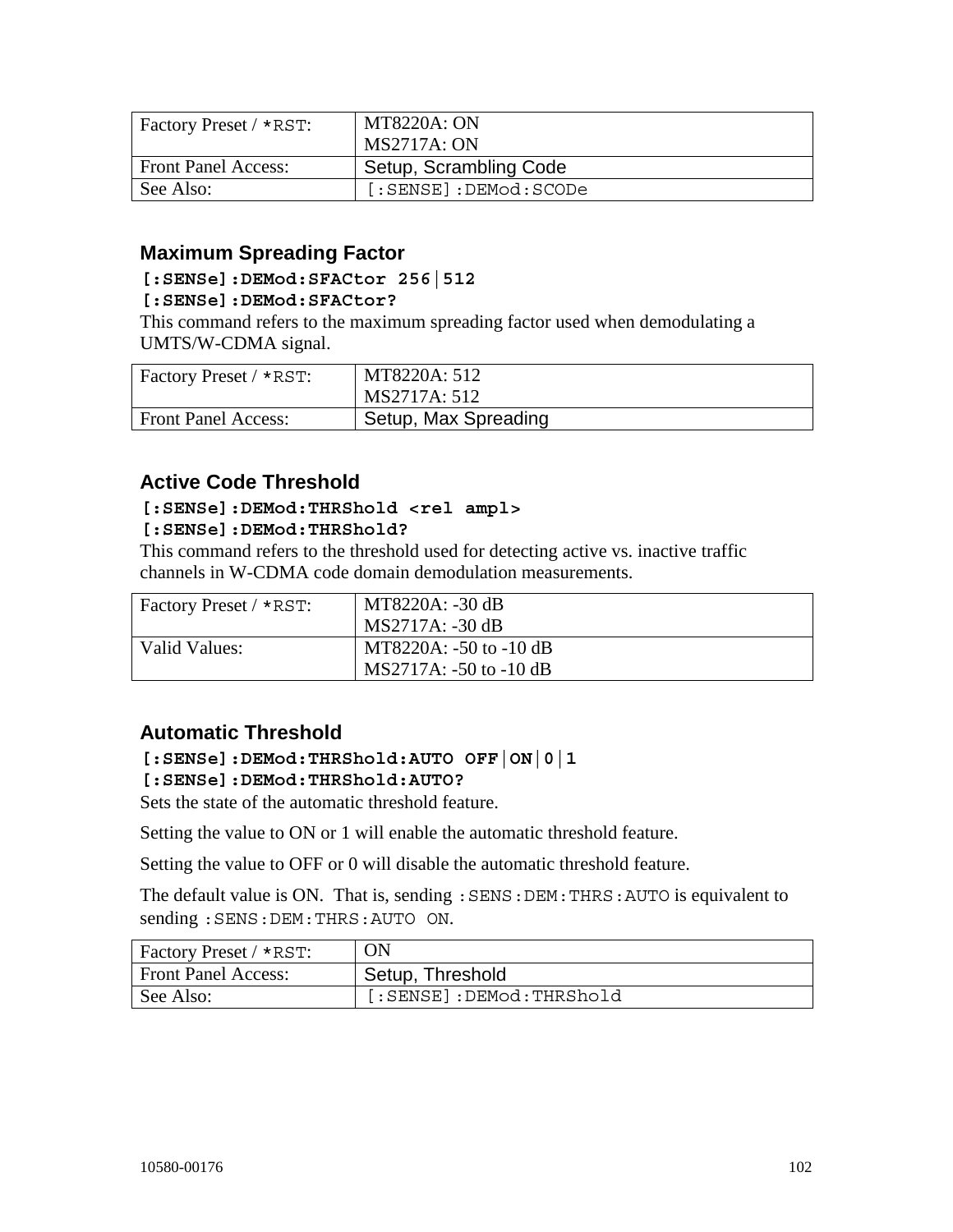## *[:SENSe]:OTA Subsystem*

This subsystem includes commands used to set up parameters associated with Over the Air measurements.

### **OTA Reset**

#### **[:SENSe]:OTA:RESet**

This command forces the instrument to reset the over-the-air measurement and start fresh without any history.

When the auto scrambling code feature is ON the RESet command will clear the list of scrambling codes and attempt to detect new codes.

When the auto scrambling code feature is OFF the RESet command will force the instrument to take new measurements for all of the user-selected scrambling codes.

|  | <b>Front Panel Access:</b> | Measurements, OTA, Reset |
|--|----------------------------|--------------------------|
|--|----------------------------|--------------------------|

### **OTA Scrambling Code**

**[:SENSe]:OTA:SCODe[1]|2|3|4|5|6 <scrambling code> [:SENSe]:OTA:SCODe[1]|2|3|4|5|6?** 

This command refers to the primary scrambling codes used for W-CDMA over-the-air measurements. To disable the specified code use a scrambling code value of '-1'.

When the auto scrambling code feature is turned on, setting this value has no direct effect on measurement results.

| $\vert$ Factory Preset / *RST: | MT8220A: -1                               |
|--------------------------------|-------------------------------------------|
| Valid Values:                  | MT8220A: -1 to 511                        |
| <b>Front Panel Access:</b>     | Measurements, OTA, Manual Scrambling Code |

### **Automatic OTA Scrambling Code Detection**

**[:SENSe]:OTA:SCODe:AUTO OFF|ON|0|1** 

#### **[:SENSe]:OTA:SCODe:AUTO?**

Sets the state of the automatic scrambling code detection feature.

Setting the value to ON or 1 will result in the scrambling codes being set to the codes of the strongest detected signals. That is, the instrument will detect the strongest signals present.

Setting the value to OFF or 0 will force the instrument to base all over-the-air measurements on the user-selected scrambling code values.

The default value is ON. That is, sending : SENS: DEM: OTA: SCOD: AUTO is equivalent to sending :SENS:DEM:OTA:SCOD:AUTO ON.

| Factory Preset / *RST:     | <b>MT8220A: ON</b>                 |
|----------------------------|------------------------------------|
| <b>Front Panel Access:</b> | Measurements, OTA, Auto Scrambling |
| See Also:                  | $[:SENSE]:$ $DEMod:OTA:SCODe$      |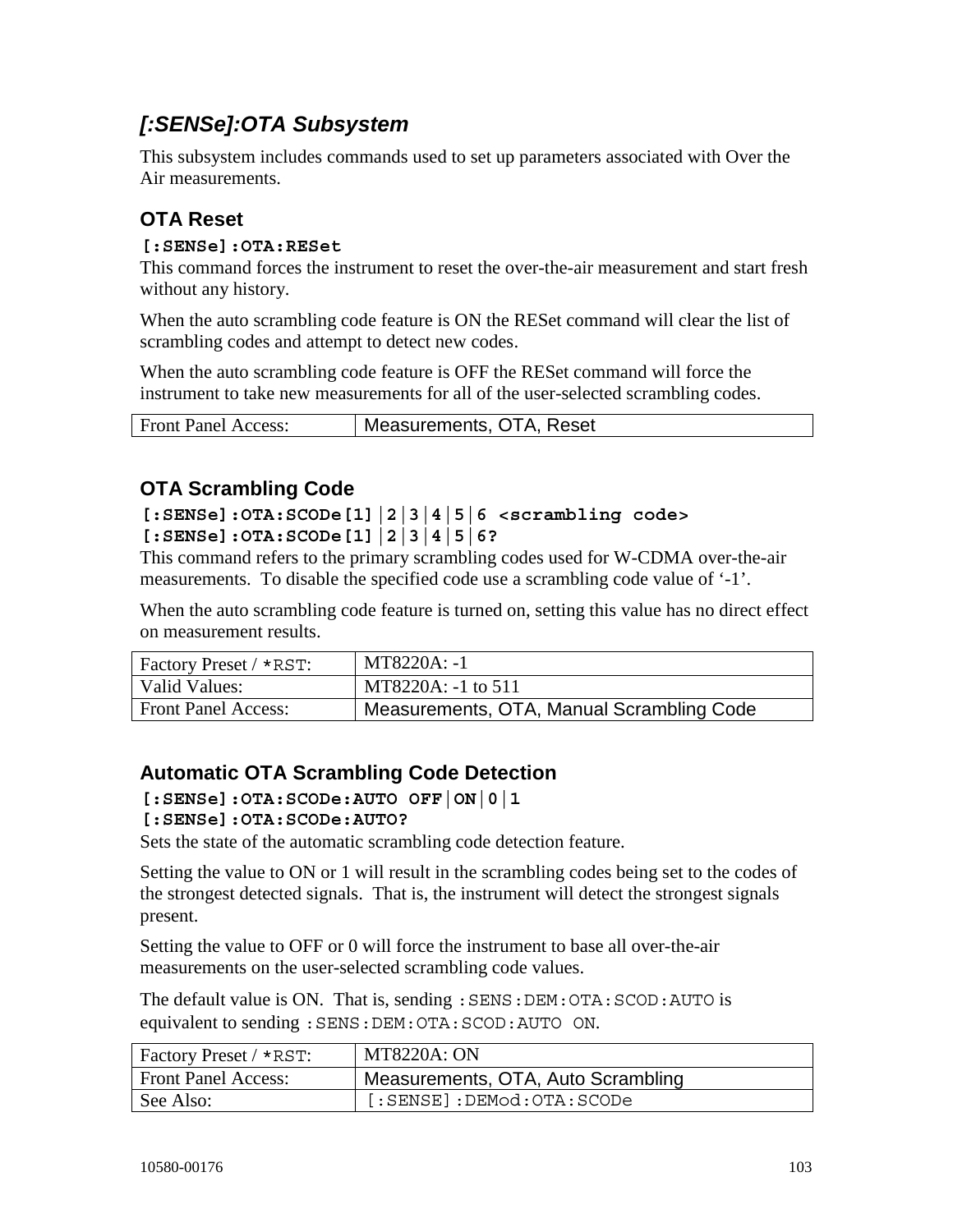### **OTA Scrambling Code Lock**

# **[:SENSe]:OTA:SCODe:LOCK OFF|ON|0|1**

**[:SENSe]:OTA:SCODe:LOCK?** 

This command refers to the primary scrambling codes used for W-CDMA over-the-air measurements.

When scrambling code lock is  $ON$ , the instrument will not search for any new scrambling codes and will only measure the codes that have already been detected.

When scrambling code lock is OFF, the instrument will dynamically update the list of scrambling codes that are to be included in the current measurements.

This feature has no effect when scrambling code auto detection is OFF for over-the-air measurements.

The default value for this command is ON. That is, sending SENS:DEM:OTA:LOCK is equivalent to SENS:DEM:OTA:LOCK ON.

| Factory Preset / *RST:     | <b>MT8220A: OFF</b>          |
|----------------------------|------------------------------|
| <b>Front Panel Access:</b> | Measurements, OTA, Code Lock |

### **OTA Sort Parameter**

#### **[:SENSe]:OTA:SORT CODE|POWer**

#### **[:SENSe]:OTA:SORT?**

This command refers to the parameter that is used to sort the over-the-air measurement results.

| Factory Preset / *RST:     | MT8220A: CODE              |
|----------------------------|----------------------------|
| <b>Front Panel Access:</b> | Measurements, OTA, Sort By |

### **PASS/FAIL Test Selection**

#### **[:SENSe]:PFail <test set> [:SENSe]:PFail?**

Selects the active test set to be used in subsequent PASS/FAIL measurements. The <test set> value must correspond to a test set that is defined in the test set list. For more information on loading test sets to the instrument, refer to the Anritsu Master Software Tools documentation. NOTE: The first test set in the list would be test set 0, the next test set would be 1, etc.

When using the query form of the command, the return value will be the currently selected test set number. If there is not a valid test set selected, the return value will be "-  $1"$  (negative 1).

| <b>Front Panel Access:</b> | ' Measurement, Pass Fail Mode,Select Pass/Fail Test |
|----------------------------|-----------------------------------------------------|
| See Also:                  | :CONFigure PFail                                    |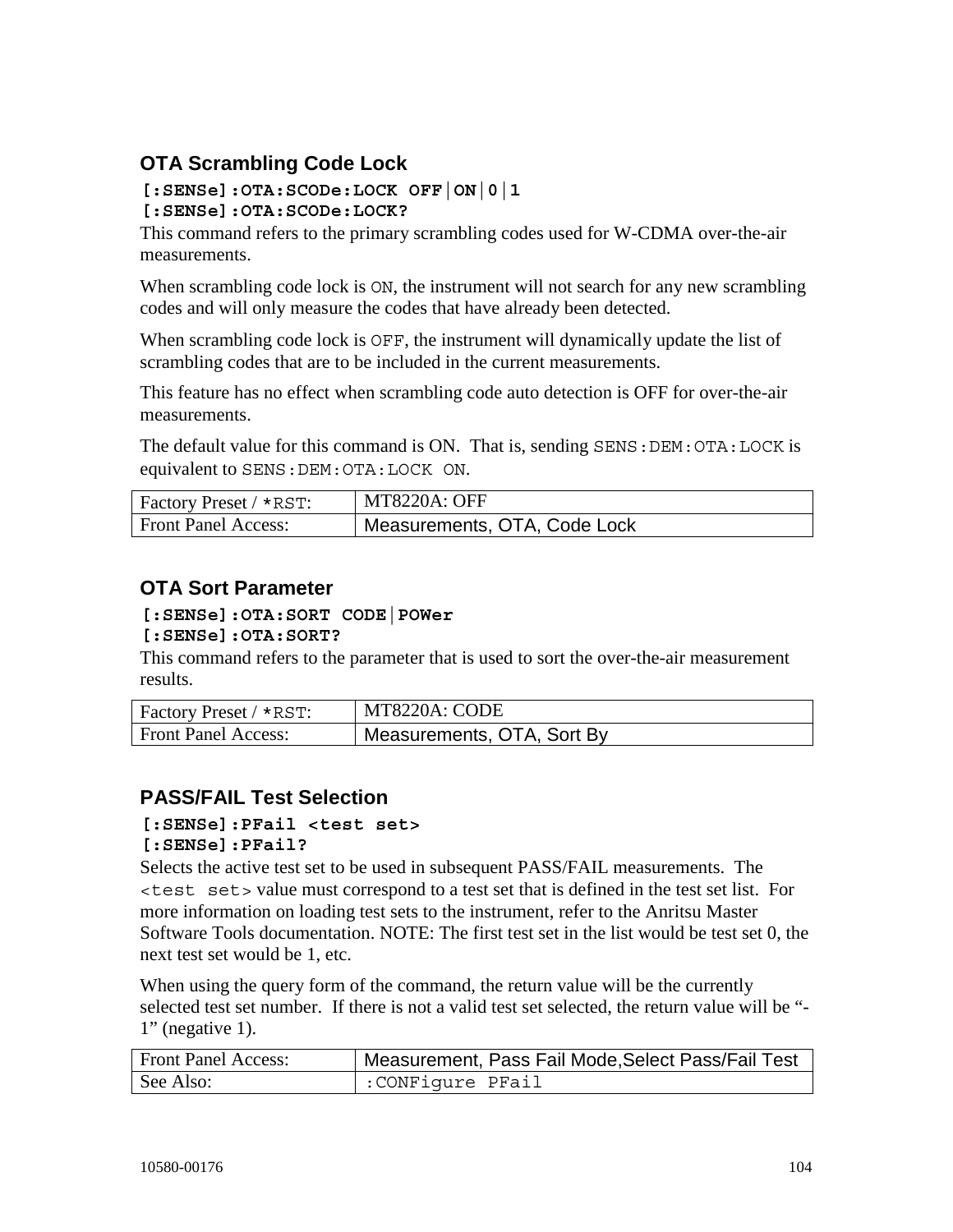# *[:SENSe]:RF Subsystem*

This subsystem includes commands used to set up parameters associated with RF measurements.

## *[:SENSe]:ACLR Subsystem*

This subsystem includes commands related to configuring the ACLR measurement.

### **ACLR ADJC Channel Count**

#### **[:SENSe]:RF:ACLR:ADJCchannelcount <num of Adjacent channels>**

#### **[:SENSe]:RF:ACLR:ADJCchannelcount?**

This command refers to the number of Adjacent channels in the ACLR view.

| Factory Preset / *RST:     | MT8220A: 2 Adjacent Channel                       |
|----------------------------|---------------------------------------------------|
|                            | MS2717A: 2 Adjacent Channel                       |
| Range:                     | MT8220A: 1 Adjacent Channel – 4 Adjacent Channels |
|                            | MS2717A: 1 Adjacent Channel – 4 Adjacent Channels |
| <b>Front Panel Access:</b> | Measurements, RF Measurement, ACLR, Select # of   |
|                            | <b>Adjacent Channels</b>                          |

### **ACLR MAIN Channel Count**

#### **[:SENSe]:RF:ACLR:MAINchannelcount <num of main channels> [:SENSe]:RF:ACLR:MAINchannelcount?**

This command refers to the number of main channels in the ACLR view.

| Factory Preset / *RST:     | MT8220A: 1 Main Channel                         |
|----------------------------|-------------------------------------------------|
|                            | MS2717A: 1 Main Channel                         |
| Range:                     | MT8220A: 1 Main Channel – 4 Main Channels       |
|                            | MS2717A: 1 Main Channel - 4 Main Channels       |
| <b>Front Panel Access:</b> | Measurements, RF Measurement, ACLR, Select # of |
|                            | <b>Main Channels</b>                            |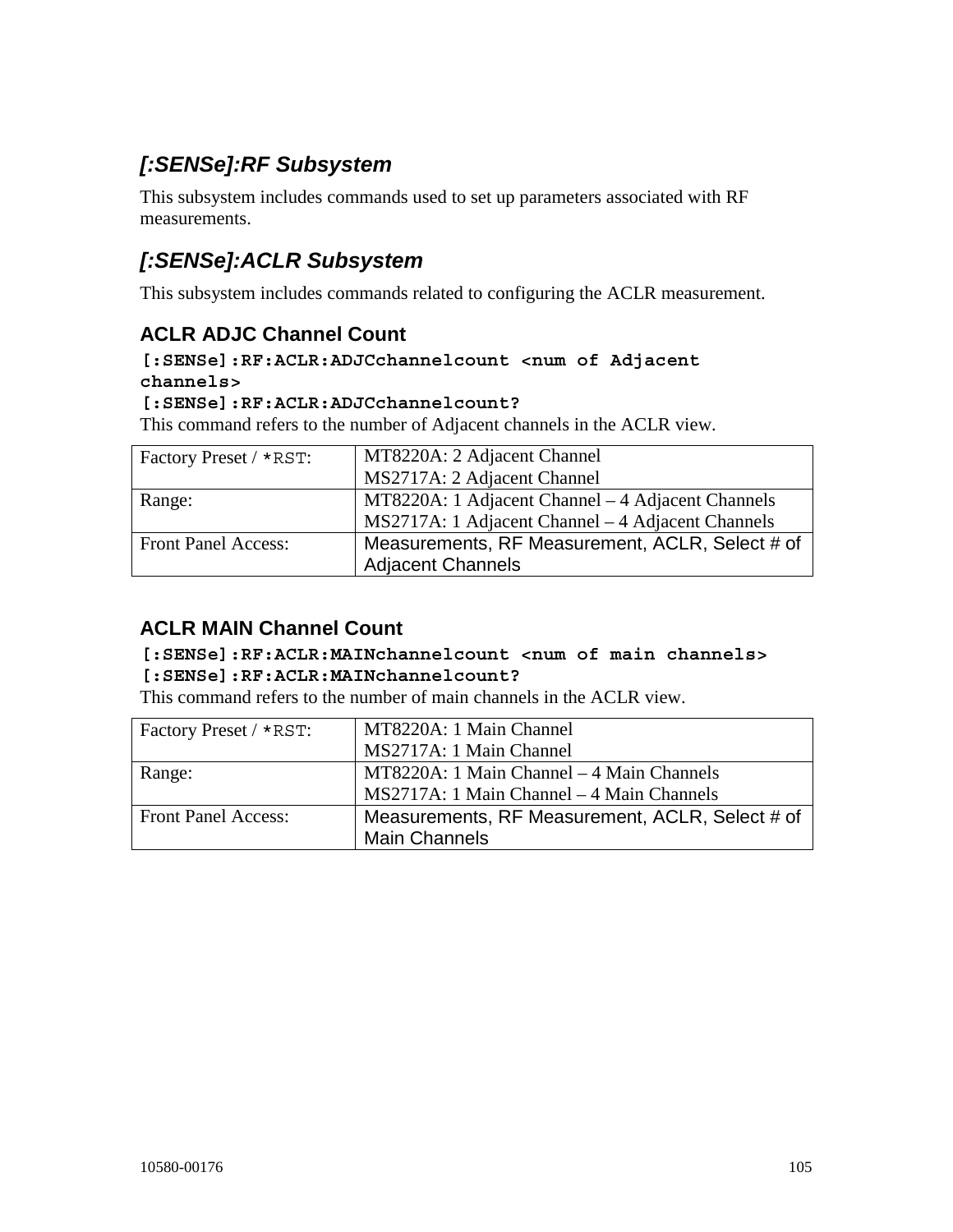# **A Examples C/C++**

This example is run on the command line. It sends the \*IDN? query to the instrument and prints the response to the console.

```
// IdnExample.cpp : Microsoft Visual Studio-Generated Example 
// Based on Example 2-1 in the NI-VISA User Manual<br>//               Usage : IdnExample "TCPIP::xxx.xxx.xxx.xxx::ins
            Usage : IdnExample "TCPIP::xxx.xxx.xxx.xxx::inst0::INSTR"
// where xxx.xxx.xxx.xxx is the IP address of the 
// instrument. 
// Output : The string identity string returned from the 
// instrument. 
// VISA Header : visa.h (must be included) 
// VISA Libarary : visa32.lib (must be linked with) 
#include "stdafx.h" 
#include "stdio.h" 
#include "string.h" 
#include "visa.h" 
#define BUFFER_SIZE 255 
int main(int argc, char* argv[]) 
\{ ViStatus status; /* For checking errors */ 
       ViSession defaultRM, instr; /* Communication channels */ 
       ViUInt32 retCount; /* Return count from string I/O */ 
      ViChar buffer[BUFFER SIZE]; /* Buffer for string I/O */
      char tempDisplay[BUFFER SIZE]; /* Display buffer for example */
       char *pAddress; 
       /* Make sure we got our address. */ 
      if ( \text{argc} < 2 )
       { 
             printf("Usage: IdnExample 
\Upsilon"TCPIP::xxx.xxx.xxx.xxx::inst0::INSTR\"\n");
            printf("\t where xxx.xxx.xxx.xxx is the IP address of your
instrument.\n"); 
             return -1; 
       } 
       /* Store the address. */ 
       pAddress = argv[1]; 
       /* Begin by initializing the system*/ 
       status = viOpenDefaultRM(&defaultRM); 
       if (status < VI_SUCCESS) 
       { 
             /* Error Initializing VISA...exiting*/ 
             printf("Can't initialize VISA\n"); 
             return -1; 
       }
```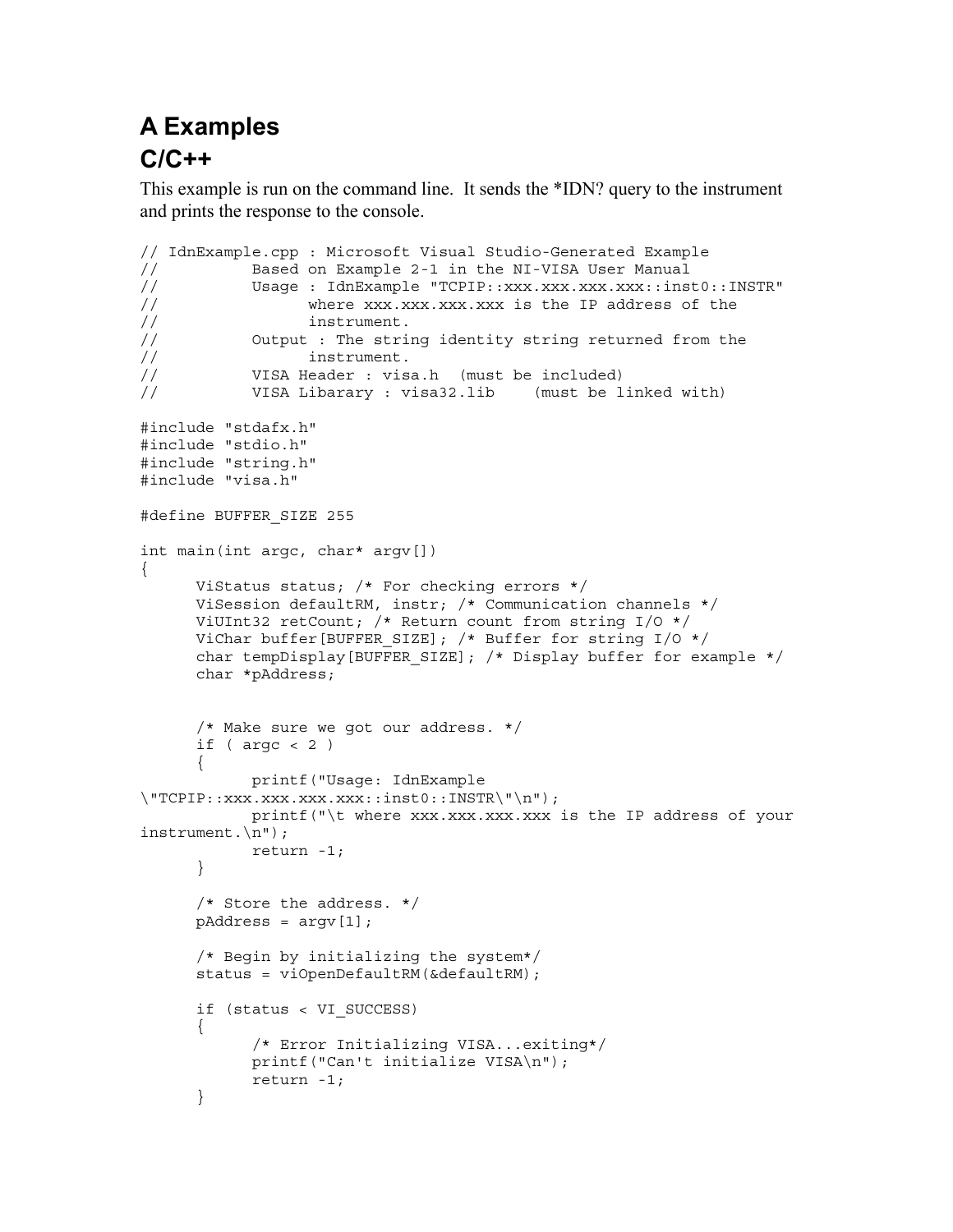```
/* Open communication with TCP/IP device at xxx.xxx.xxx.xxx*/
       /* NOTE: For simplicity, we will not show error checking*/ 
       /* TODO: Add error handling. */ 
      status = viOpen(defaultRM, pAddress, VI_NULL, VI_NULL, &instr);
       /* Set the timeout for message-based communication*/ 
       /* TODO: Add error handling. */ 
      status = viSetAttribute(instr, VI ATTR TMO VALUE, 5000);
       /* Ask the device for identification */ 
      sprintf(buffer, "*IDN?\n");
       status = viWrite(instr, (unsigned char *)&buffer[0], 6, 
&retCount); 
       status = viRead(instr, (unsigned char *)buffer, BUFFER_SIZE, 
&retCount); 
       /* TODO: Add code to process data. */ 
       strncpy(tempDisplay, buffer, retCount); 
      tempDisplay[retCount] = 0; /* Null-terminate display string. */
       printf("*IDN? Returned %d bytes: %s\n", retCount, tempDisplay); 
       /* Close down the system */ 
       /* TODO: Add error handling. */ 
       status = viClose(instr); 
       status = viClose(defaultRM); 
      return 0;
```

```
}
```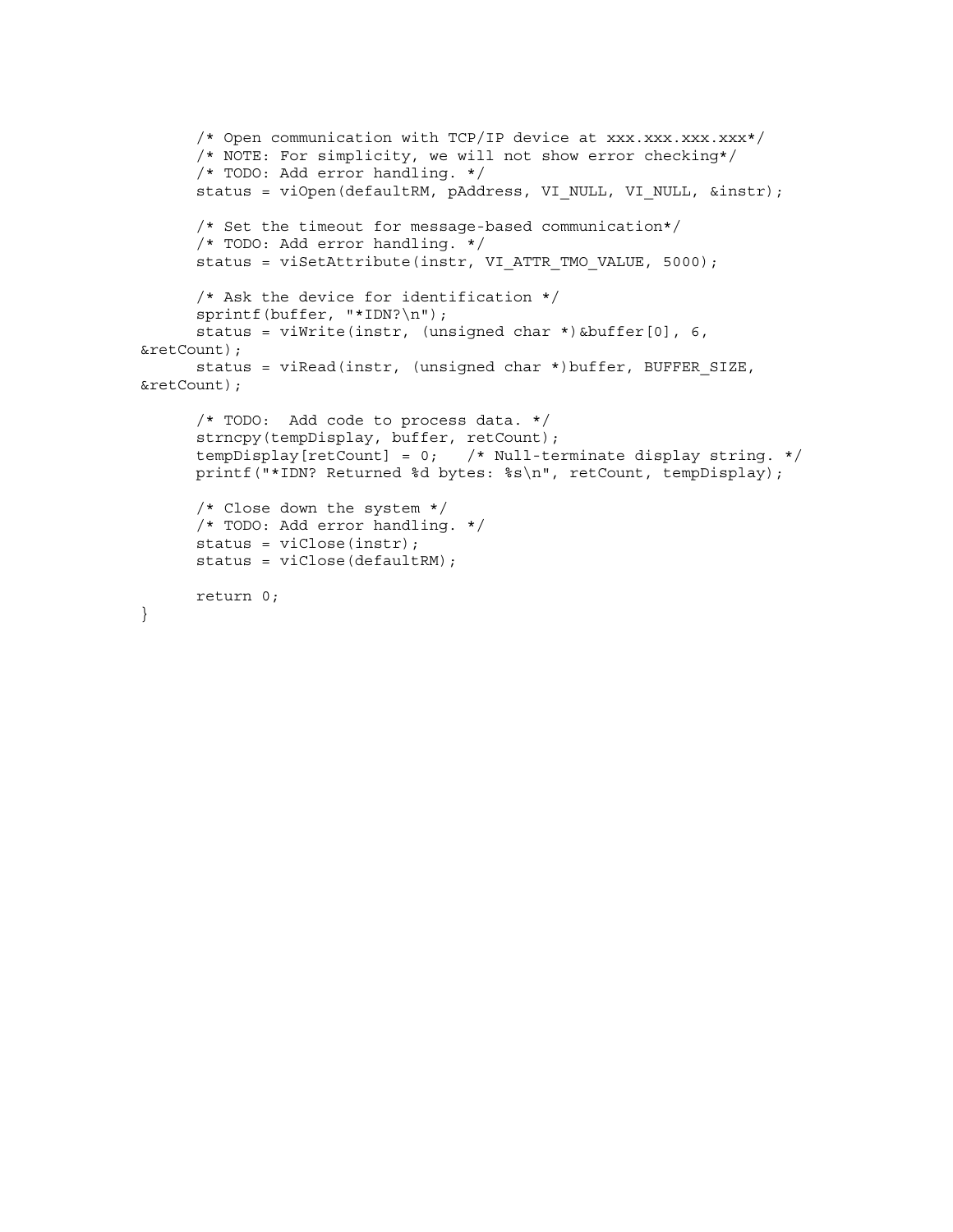## Visual Basic

This function can be called in a Visual Basic program. It sends the \*IDN? query to the instrument and returns the byte count and ASCII response string.

```
Rem This example is based on Example 2-1 from the NI-VISA User Manual. 
Public Sub IdnMain(ByVal address As String, ByRef byteCount As String, 
ByRef returnBytes As String) 
     Const BUFFER_SIZE = 200 
    Dim stat As ViStatus 
    Dim dfltRM As ViSession 
     Dim sesn As ViSession 
     Dim retCount As Long 
    Dim buffer As String * BUFFER_SIZE 
     Rem ***Include visa32.dll as a reference in your project.*** 
     Rem Begin by initializing the system 
     stat = viOpenDefaultRM(dfltRM) 
     If (stat < VI_SUCCESS) Then 
         Rem Error initializing VISA...exiting 
         MsgBox "Can't initialize VISA" 
         Exit Sub 
     End If 
     Rem Open communication with Device 
     Rem NOTE: For simplicity, we will not show error checking 
     Rem TODO: Add error handling. 
     stat = viOpen(dfltRM, address, VI_NULL, VI_NULL, sesn) 
     Rem Set the timeout for message-based communication 
     Rem TODO: Add error handling. 
     stat = viSetAttribute(sesn, VI_ATTR_TMO_VALUE, 5000) 
    Rem Ask the device for identification 
     Rem TODO: Add error handling. 
     stat = viWrite(sesn, "*IDN?", 5, retCount) 
     stat = viRead(sesn, buffer, BUFFER_SIZE, retCount) 
     Rem TODO: Add code to process the data. 
    byteCount = retCount 
     returnBytes = Left(buffer, retCount) 
    Rem Close down the system 
    Rem TODO: Add error handling. 
     stat = viClose(sesn) 
     stat = viClose(dfltRM) 
End Sub
```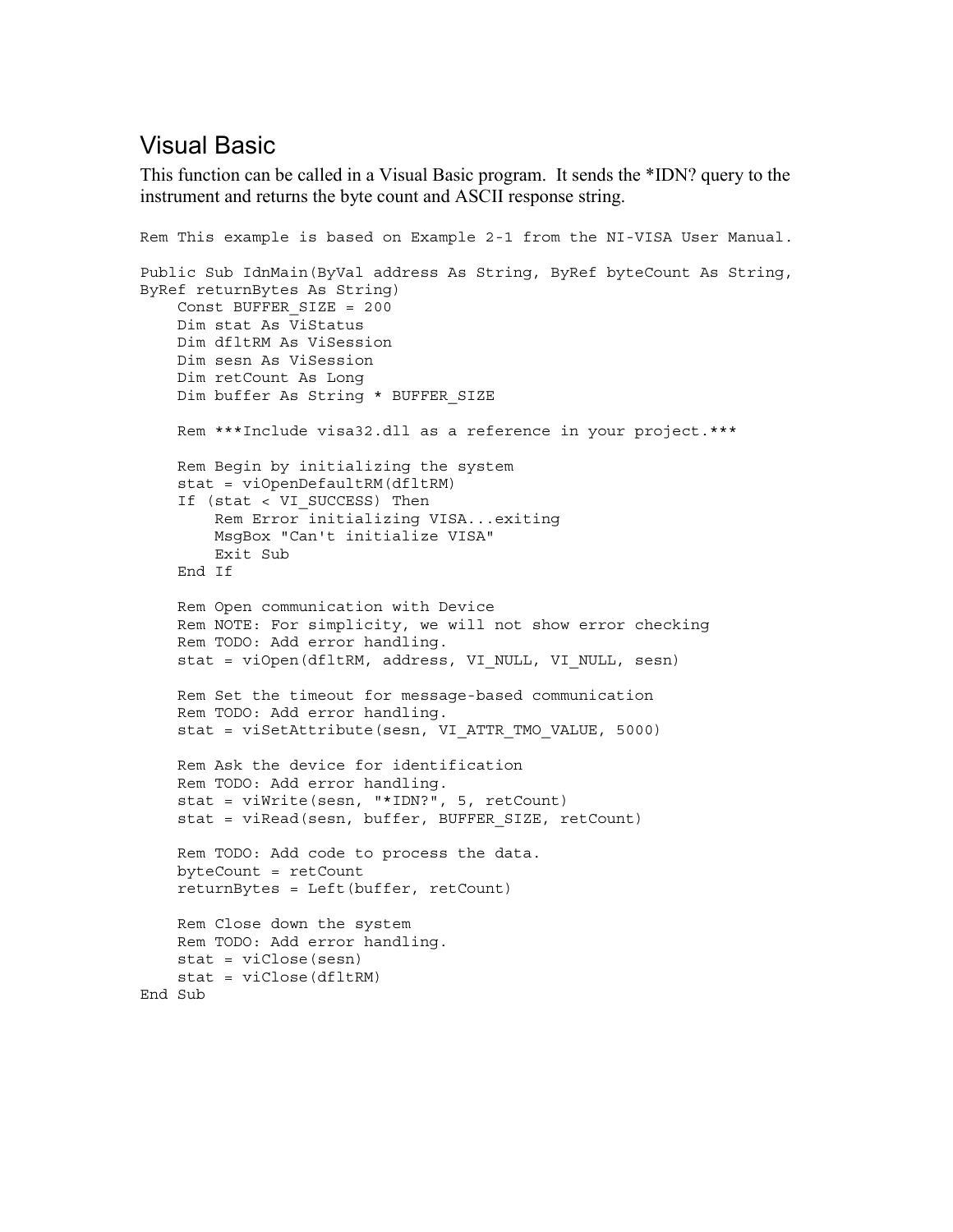## LabVIEW™

This example shows how to read the trace data from the instrument in 32-bit integer format. The output is an array of data point magnitudes. Figure 1 shows the data capture and conversion to 32-bit integers in the format used by LabVIEW. Figure 2 shows the details of the conversion.

Note that your instrument must first be defined to the VISA resource manager using NI-MAX. The VISA resource for your instrument serves as the VISA resource input to the vi.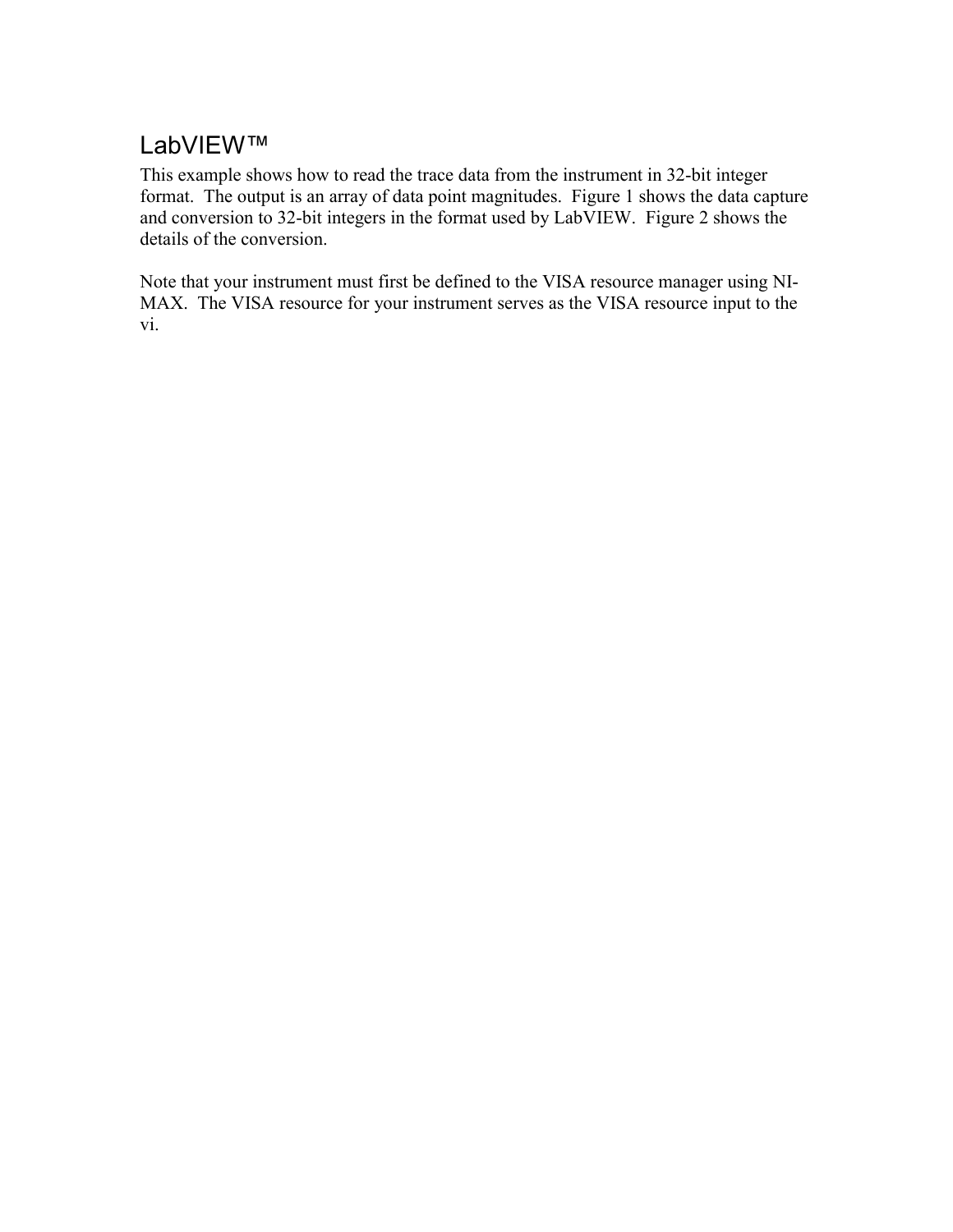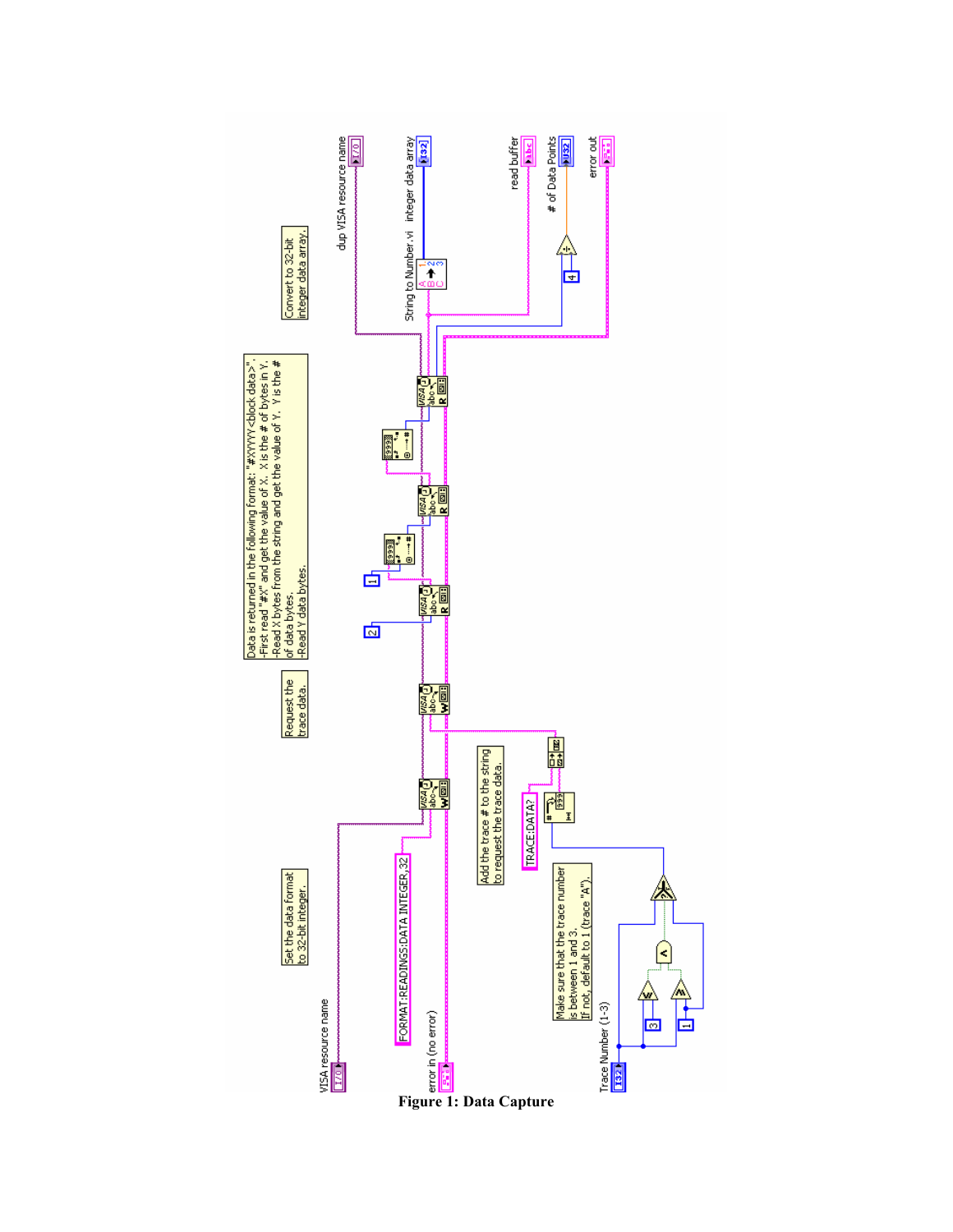## String To Number.vi